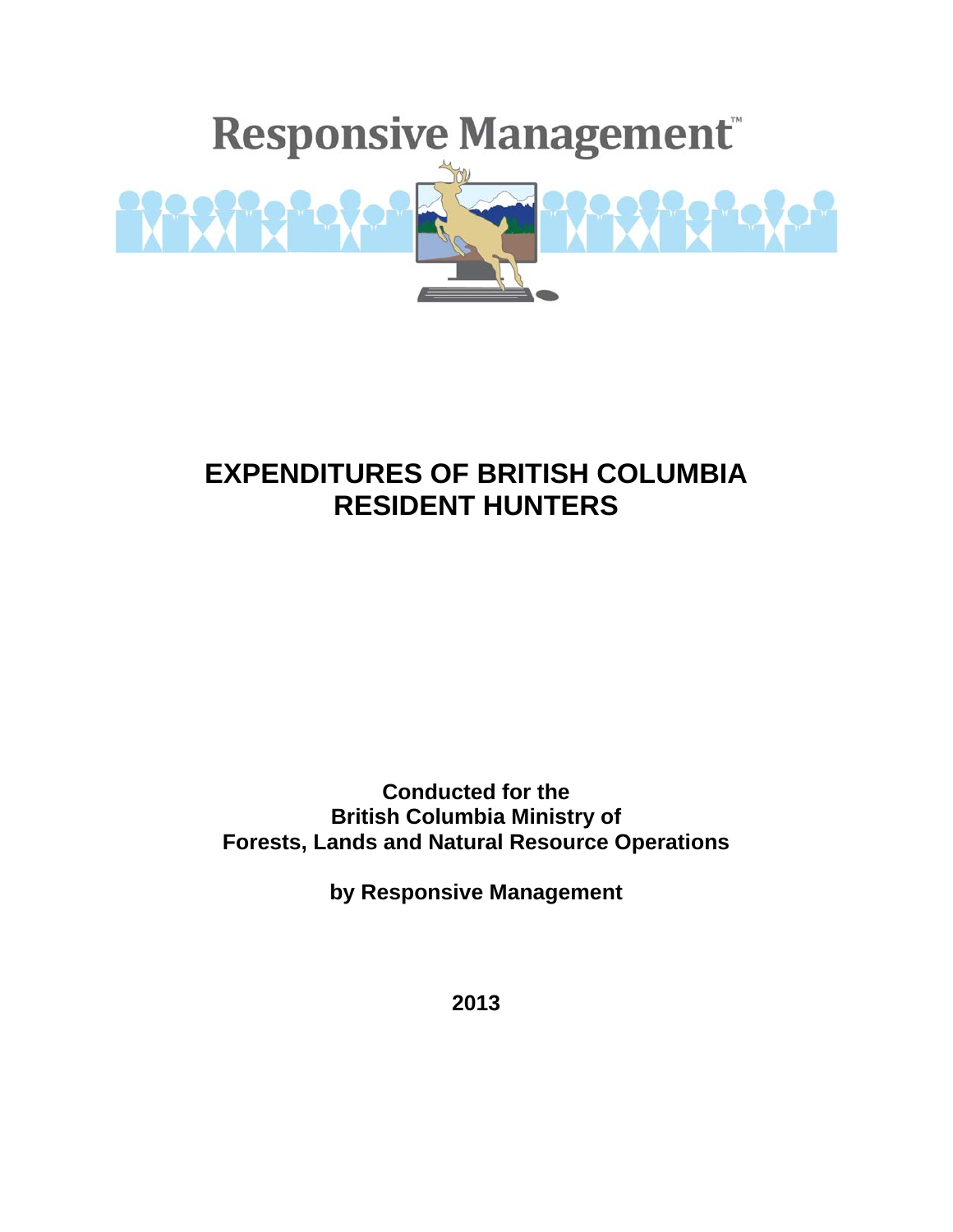# **EXPENDITURES OF BRITISH COLUMBIA RESIDENT HUNTERS**

**2013** 

### **Responsive Management National Office**

Mark Damian Duda, Executive Director Martin Jones, Senior Research Associate Tom Beppler, Research Associate Steven J. Bissell, Ph.D., Qualitative Research Associate Andrea Criscione, Research Associate Patrick Doherty, Research Associate Amanda Ritchie, Research Associate Carol L. Schilli, Senior Statistician Tim Winegord, Survey Center Manager Alison Lanier, Business Manager

> 130 Franklin Street Harrisonburg, VA 22801 Phone: 540/432-1888 Fax: 540/432-1892 E-mail: mark@responsivemanagement.com www.responsivemanagement.com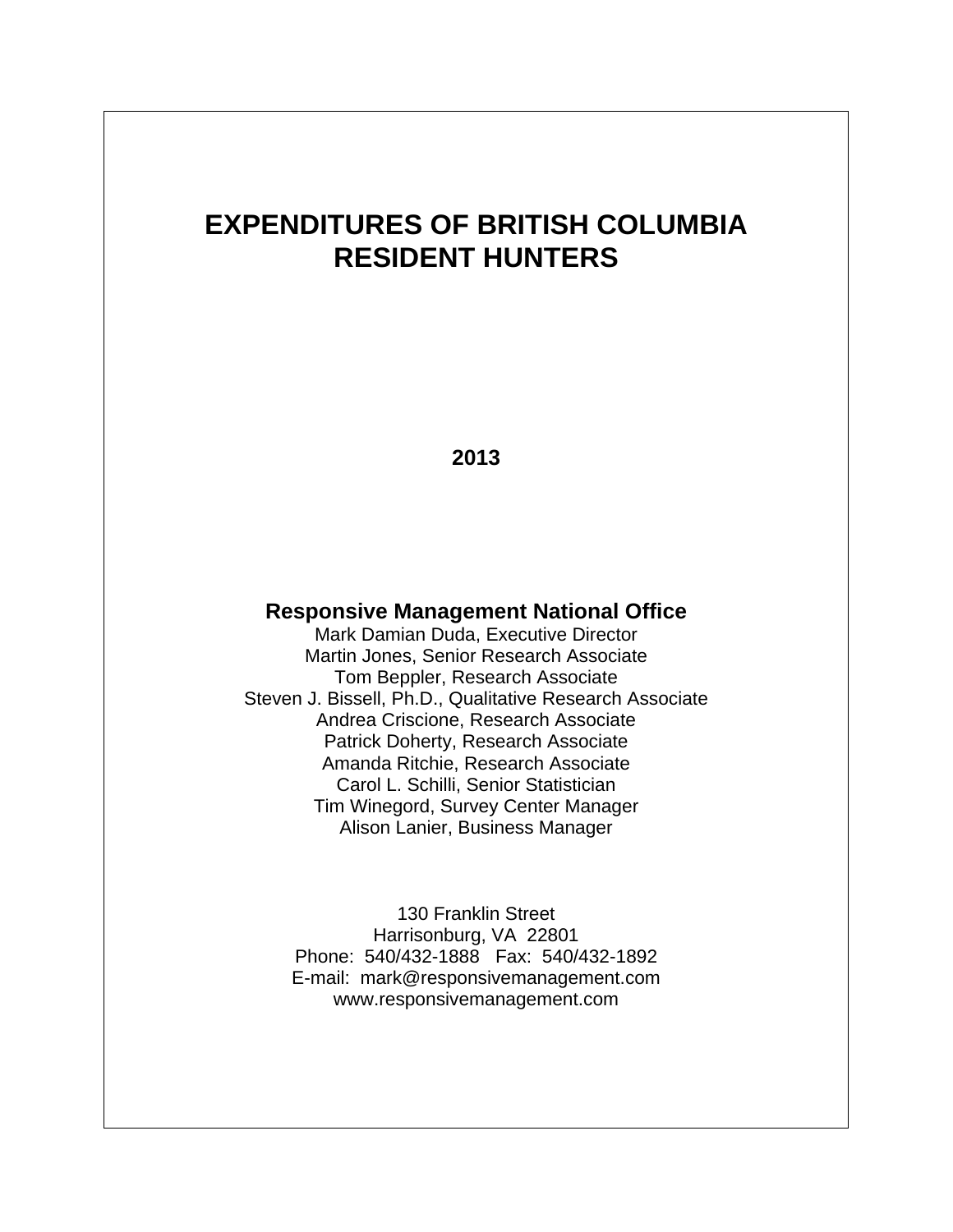## **Acknowledgments**

Responsive Management would like to thank Jeff Morgan and Carol Wrenshall of the British Columbia Ministry of Forests, Lands and Natural Resource Operations for their input, support, and guidance on this project.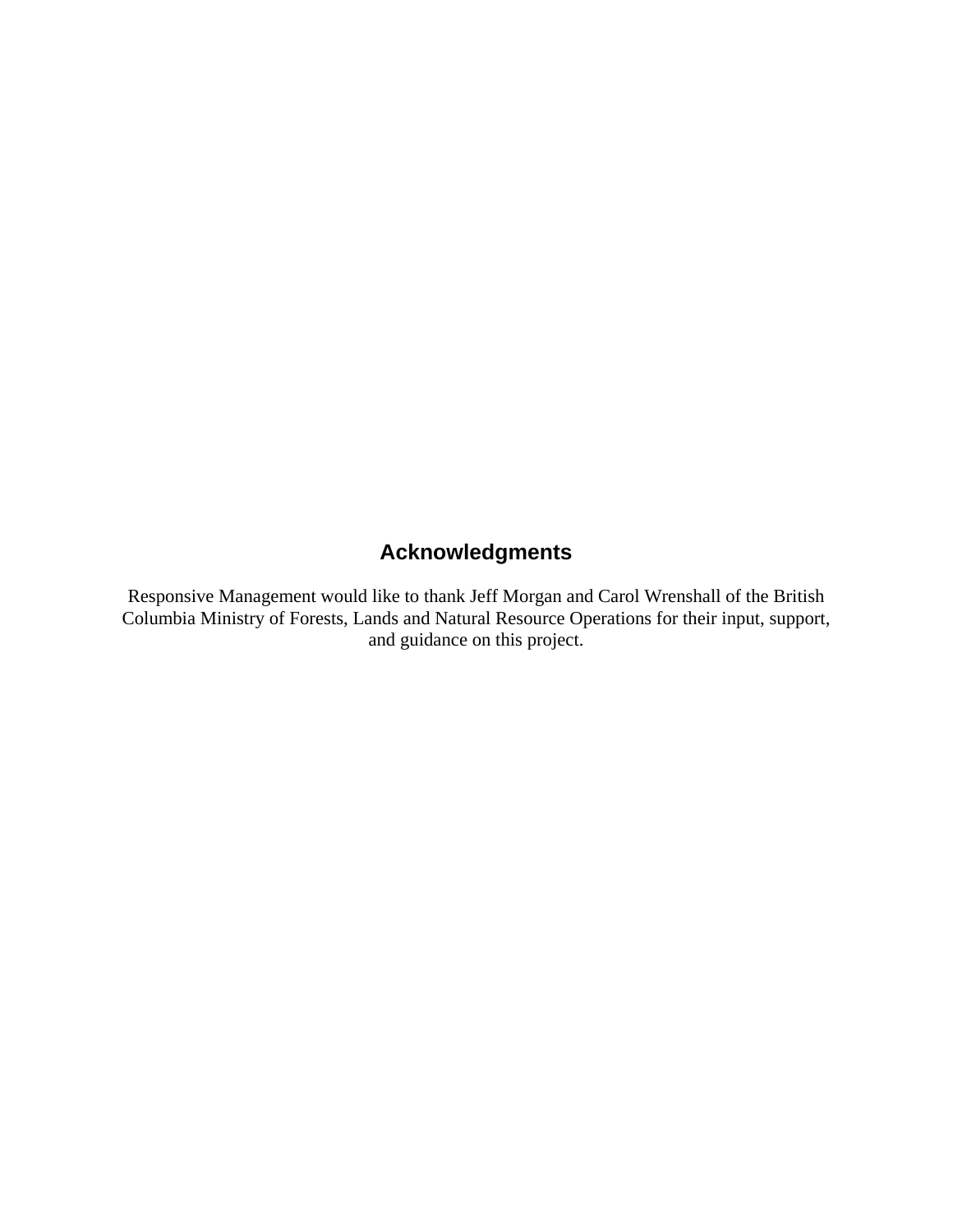### **EXECUTIVE SUMMARY**

This study was conducted for the British Columbia Ministry of Forests, Lands and Natural Resource Operations (hereinafter referred to as the Ministry) to determine the locations in which hunters hunt various species, the number of days and trips they take, and the economic impact of their hunting activities. The study entailed a telephone survey of British Columbia hunters, 18 years old and older, who had purchased a basic license or a species license (i.e., tag) and had hunted the species or species category that was associated with that license in the 2012/13 hunting season.

The telephone survey questionnaire was developed cooperatively by Responsive Management, Dr. Tony Fedler, and the Ministry, based on the research team's familiarity with hunting, natural resources, and economic analyses. The Ministry and Dr. Fedler reviewed the survey, and Responsive Management conducted pre-tests of the questionnaire to ensure proper wording, flow, and logic in the survey.

The Ministry provided Responsive Management with its comprehensive hunting license database, which included the type of license(s) purchased and region of residence. A central polling site at the Responsive Management office allowed for rigorous quality control over the interviews and data collection. Telephone surveying times are Monday through Friday from 9:00 a.m. to 9:00 p.m., Saturday from noon to 5:00 p.m., and Sunday from 5:00 p.m. to 9:00 p.m., local time. The primary survey dates were March 11 to 17, 2013. The survey covers the 2012-2013 season, but the actual hunting season for most of the species hunted occurred in the fall and did not cross over into 2013. The software used for data collection was Questionnaire Programming Language. Responsive Management obtained a total of 2,597 completed interviews.

The analysis of data was performed using Statistical Package for the Social Sciences, proprietary software developed by Responsive Management, and proprietary software developed by Dr. Fedler.

#### **REGIONS IN WHICH HUNTERS HUNTED**

Table ES1 on the following page shows the number of hunters who hunted in each region, with Region 8 having the most hunters hunting within the region (even though the most hunters were *from* Region 2).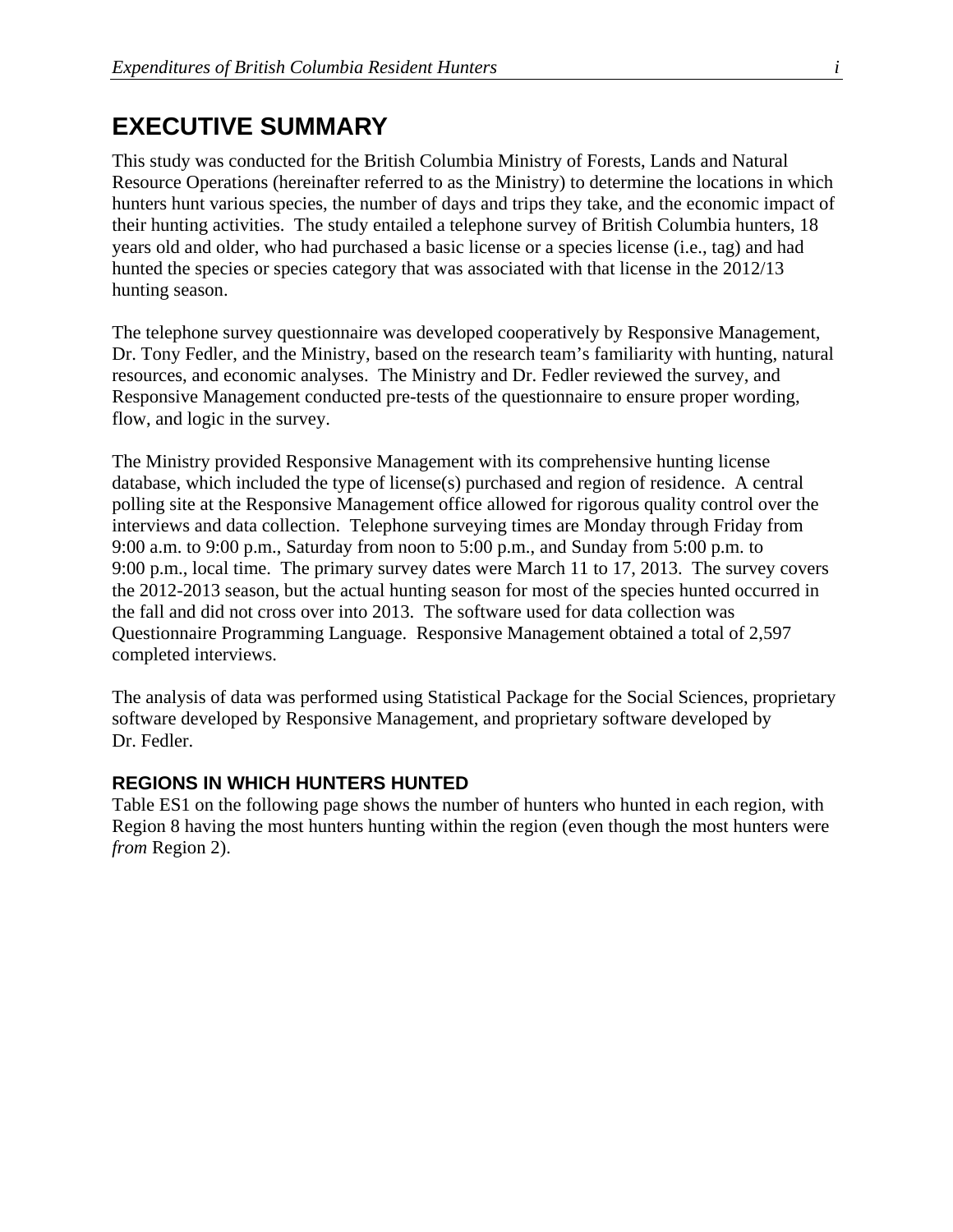|                                                                                                         | Table ES1: Hunting Activity in Each Region by Region of Residence |                      |          |                                                                 |        |       |       |                     |                     |                 |                |  |
|---------------------------------------------------------------------------------------------------------|-------------------------------------------------------------------|----------------------|----------|-----------------------------------------------------------------|--------|-------|-------|---------------------|---------------------|-----------------|----------------|--|
| <b>Region of</b>                                                                                        | <b>Total</b>                                                      | <b>Region Hunted</b> |          |                                                                 |        |       |       |                     |                     |                 |                |  |
| <b>Residence</b>                                                                                        | Adult<br><b>Hunters</b>                                           |                      |          | Region 1   Region 2   Region 3   Region 4   Region 5   Region 6 |        |       |       | <b>Region</b><br>7А | <b>Region</b><br>7B | <b>Region 8</b> | $Un-$<br>known |  |
| <b>Region 1</b>                                                                                         | 11.597                                                            | 8,039                | 248      | 968                                                             | 711    | 1,318 | 306   | 589                 | 589                 | 875             | 2,473          |  |
| <b>Region 2</b>                                                                                         | 18.778                                                            | 890                  | 8,478    | 4,201                                                           | 1,025  | 2,457 | 466   | 728                 | 567                 | 3,058           | 6,224          |  |
| <b>Region 3</b>                                                                                         | 7,655                                                             | 49                   | 146      | 6,507                                                           | 342    | 489   | 49    | 416                 | 294                 | 466             | 711            |  |
| <b>Region 4</b>                                                                                         | 9.991                                                             | 11                   | $\Omega$ | 82                                                              | 9.939  | 41    | 41    |                     | 164                 | 409             | 82             |  |
| <b>Region 5</b>                                                                                         | 5,236                                                             | 44                   | 30       | 427                                                             | 44     | 4,514 | 103   | 355                 | 324                 | 88              | 547            |  |
| <b>Region 6</b>                                                                                         | 3,693                                                             | $\theta$             | $\Omega$ | 27                                                              | 121    | 135   | 3,272 | 246                 | 259                 | 41              | $\mathbf{0}$   |  |
| <b>Region 7A</b>                                                                                        | 7,136                                                             | 29                   | $\Omega$ | 44                                                              | 29     | 409   | 540   | 6,317               | 847                 | 117             | 88             |  |
| <b>Region 7B</b>                                                                                        | 4,758                                                             | 19                   | $\Omega$ | 19                                                              | 19     | 19    | 173   | 385                 | 4,450               |                 | 39             |  |
| <b>Region 8</b>                                                                                         | 10.366                                                            | 121                  | 81       | 1.249                                                           | 1.048  | 444   | 61    | 443                 | 443                 | 9,135           | 81             |  |
| <b>Province</b>                                                                                         | $*79.210$                                                         | 9,203                | 8,982    | 13,524                                                          | 13,278 | 9,827 | 5,012 | 9,480               | 7,937               | 14,188          | 10,243         |  |
| Note: Regional total adds to more than total hunters due to individuals hunting in more than one region |                                                                   |                      |          |                                                                 |        |       |       |                     |                     |                 |                |  |

\*Represents active (i.e., hunted in the 2012-2013 season), adult hunters; excludes those who did not hunt and those under the age of 18 years out of the entire database of 89,022 hunters. The total of the row (i.e., all regions hunted) is more than 79,210 because some hunters hunted in multiple regions.

#### **EXPENDITURES**

Hunting expenditures in British Columbia by residents of the Province totaled nearly \$230 million, which is about \$2,900 per hunter annually. Region 2 hunters had the most expenditures of any region (Table ES2). Region 7B had the most spent in it (Table ES3).

| Table ES2: Hunter Expenditures by Region of Residence |                     |                    |                  |                   |  |  |  |  |  |  |
|-------------------------------------------------------|---------------------|--------------------|------------------|-------------------|--|--|--|--|--|--|
|                                                       | <b>Expenditures</b> |                    |                  |                   |  |  |  |  |  |  |
| <b>Region of Residence</b>                            | <b>Total</b>        | <b>Mean Annual</b> | <b>Mean Trip</b> | <b>Mean Daily</b> |  |  |  |  |  |  |
| <b>Region 1</b>                                       | \$35,644,682        | \$3,074            | \$373            | \$202             |  |  |  |  |  |  |
| <b>Region 2</b>                                       | \$53,459,022        | \$2,847            | \$643            | \$263             |  |  |  |  |  |  |
| <b>Region 3</b>                                       | \$20,090,843        | \$2,625            | \$261            | \$158             |  |  |  |  |  |  |
| <b>Region 4</b>                                       | \$23,261,330        | \$2,328            | \$161            | \$127             |  |  |  |  |  |  |
| <b>Region 5</b>                                       | \$12,086,293        | \$2,308            | \$304            | \$168             |  |  |  |  |  |  |
| <b>Region 6</b>                                       | \$9,785,871         | \$2,650            | \$434            | \$226             |  |  |  |  |  |  |
| <b>Region 7A</b>                                      | \$23,921,678        | \$3,352            | \$387            | \$234             |  |  |  |  |  |  |
| <b>Region 7B</b>                                      | \$25,789,418        | \$5,420            | \$460            | \$285             |  |  |  |  |  |  |
| <b>Region 8</b>                                       | \$25,666,459        | \$2,476            | \$227            | \$167             |  |  |  |  |  |  |
| <b>Province</b>                                       | \$229,705,597       | \$2,900            | \$331            | \$199             |  |  |  |  |  |  |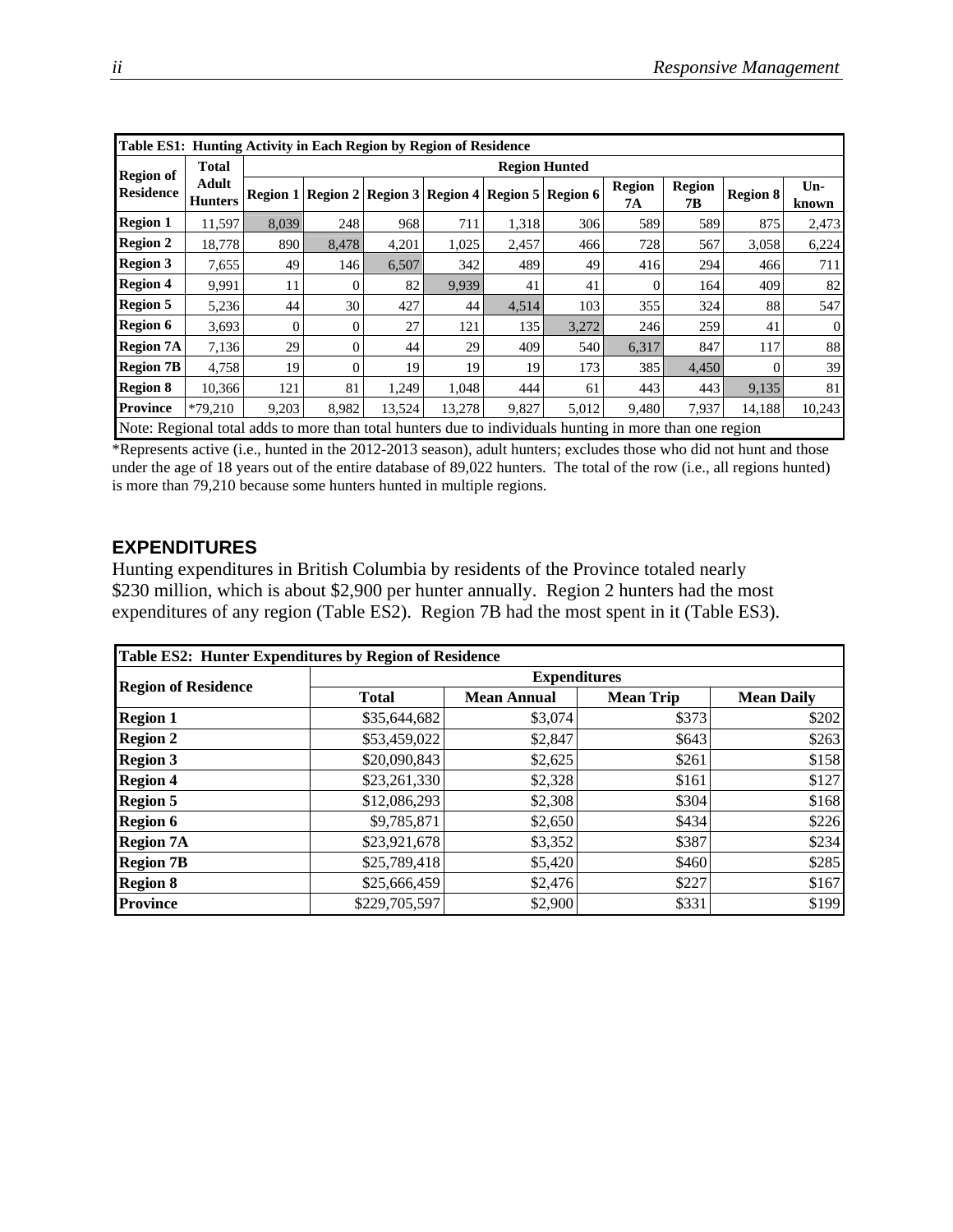| Table ES3: Hunter Expenditures by Region Hunted |                     |                   |                |  |  |  |  |  |  |
|-------------------------------------------------|---------------------|-------------------|----------------|--|--|--|--|--|--|
|                                                 | <b>Expenditures</b> |                   |                |  |  |  |  |  |  |
| <b>Region Hunted</b>                            | <b>Mean Trip</b>    | <b>Mean Daily</b> | <b>Overall</b> |  |  |  |  |  |  |
| <b>Region 1</b>                                 | \$260.50            | \$140.75          | \$24,890,128   |  |  |  |  |  |  |
| <b>Region 2</b>                                 | \$197.00            | \$80.76           | \$16,385,968   |  |  |  |  |  |  |
| <b>Region 3</b>                                 | \$355.01            | \$215.06          | \$27,326,731   |  |  |  |  |  |  |
| <b>Region 4</b>                                 | \$219.03            | \$172.38          | \$31,561,339   |  |  |  |  |  |  |
| <b>Region 5</b>                                 | \$490.97            | \$270.66          | \$19,527,118   |  |  |  |  |  |  |
| <b>Region 6</b>                                 | \$586.73            | \$305.45          | \$13,214,775   |  |  |  |  |  |  |
| <b>Region 7A</b>                                | \$478.65            | \$289.16          | \$29,557,531   |  |  |  |  |  |  |
| <b>Region 7B</b>                                | \$681.64            | \$421.84          | \$38,213,316   |  |  |  |  |  |  |
| <b>Region 8</b>                                 | \$255.51            | \$188.52          | \$28,933,853   |  |  |  |  |  |  |
| <b>Province</b>                                 | \$331.26            | \$199.38          | \$229,610,759  |  |  |  |  |  |  |

Table ES4 shows expenditures by category. Outside of large purchases, vehicle fuel is the category that had the most spent on it, followed by food/beverage and firearms equipment.

| <b>Table ES4: Hunter Expenditures by Category</b> |               |                     |                  |                   |  |  |  |  |  |
|---------------------------------------------------|---------------|---------------------|------------------|-------------------|--|--|--|--|--|
|                                                   |               | <b>Expenditures</b> |                  |                   |  |  |  |  |  |
| <b>Expenditure Category</b>                       | Overall       | <b>Mean Annual</b>  | <b>Mean Trip</b> | <b>Mean Daily</b> |  |  |  |  |  |
| <b>Food and Beverage</b>                          | \$33,644,895  | \$424.76            | \$48.54          | \$29.22           |  |  |  |  |  |
| Lodging                                           | \$5,006,383   | \$63.20             | \$7.22           | \$4.35            |  |  |  |  |  |
| Vehicle Fuel                                      | \$47,868,499  | \$604.33            | \$69.06          | \$41.57           |  |  |  |  |  |
| <b>Public Transportation</b>                      | \$2,128,690   | \$26.87             | \$3.07           | \$1.85            |  |  |  |  |  |
| <b>Equipment Rental</b>                           | \$542,918     | \$6.85              | \$0.78           | \$0.47            |  |  |  |  |  |
| <b>Other Expenses</b>                             | \$1,819,207   | \$22.97             | \$2.62           | \$1.58            |  |  |  |  |  |
| <b>Archery Equipment</b>                          | \$7,005,200   | \$88.44             | \$10.11          | \$6.08            |  |  |  |  |  |
| <b>Firearms Equipment</b>                         | \$24,501,850  | \$309.33            | \$35.35          | \$21.28           |  |  |  |  |  |
| <b>Ammunition</b>                                 | \$7,767,984   | \$98.07             | \$11.21          | \$6.75            |  |  |  |  |  |
| <b>Related Firearms Pursuit Equipment</b>         | \$6,628,504   | \$83.68             | \$9.56           | \$5.76            |  |  |  |  |  |
| <b>Camping Equipment</b>                          | \$7,066,592   | \$89.21             | \$10.20          | \$6.14            |  |  |  |  |  |
| <b>Hunting Equipment</b>                          | \$13,899,774  | \$175.48            | \$20.05          | \$12.07           |  |  |  |  |  |
| <b>Licenses and Tags</b>                          | \$9,052,430   | \$114.28            | \$13.06          | \$7.86            |  |  |  |  |  |
| <b>Processing and Taxidermy</b>                   | \$7,711,891   | \$97.36             | \$11.13          | \$6.70            |  |  |  |  |  |
| Large Purchases*                                  | \$55,060,780  | \$695.13            | \$79.44          | \$47.81           |  |  |  |  |  |
| Total                                             | \$229,705,597 | \$2,899.96          | \$331.40         | \$199.47          |  |  |  |  |  |

\*Large purchases include cars, trucks, ATVs, trailers, campers, boats, cabins, and appliances such as freezers (if used primarily for hunting); only the estimated payments for the time period of the study are considered rather than the entire cost of the item.

#### **TRIPS TAKEN AND DAYS HUNTED**

Overall, British Columbia hunters take more than 700,000 trips and spend 1.2 million days hunting in British Columbia per year. Table ES5 shows the number of hunter days and trips taken by region of residency, with Region 4 hunters having taken the most trips, although Region 2 hunters spent the most days hunting. Note that any part of a day counts as a day. A single trip may span several days; a single trip encompasses the time from leaving home to coming back home, regardless of the number of days.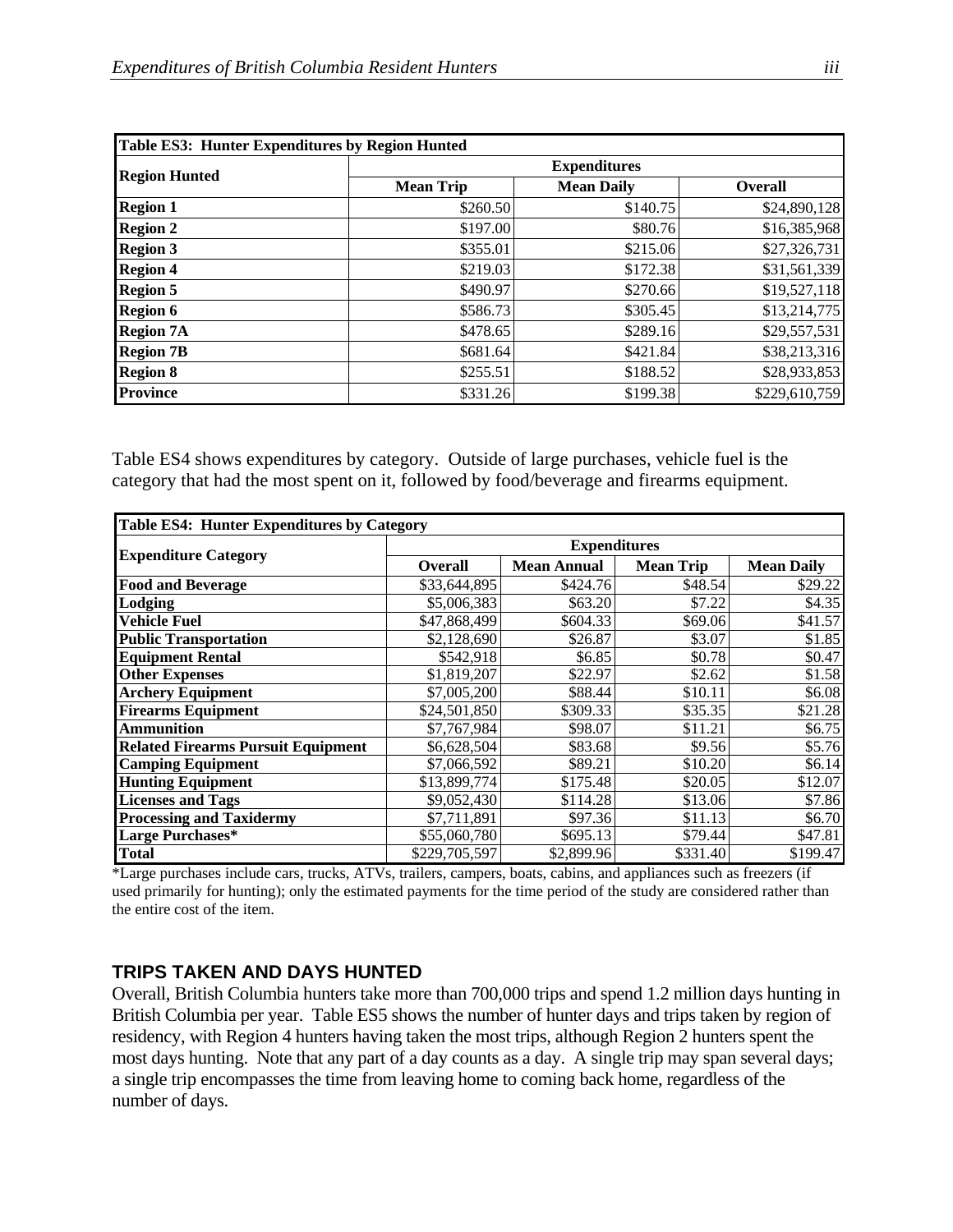| Table ES5: Number of Hunters and Days and Trips by Region of Residence |                |         |               |              |             |               |         |             |  |  |  |
|------------------------------------------------------------------------|----------------|---------|---------------|--------------|-------------|---------------|---------|-------------|--|--|--|
| <b>Region of</b>                                                       | <b>Hunters</b> |         |               | <b>Trips</b> |             | <b>Days</b>   |         |             |  |  |  |
| <b>Residence</b>                                                       | <b>Number</b>  | Percent | <b>Number</b> | Percent      | <b>Mean</b> | <b>Number</b> | Percent | <b>Mean</b> |  |  |  |
| <b>Region 1</b>                                                        | 11,597         | 14.6%   | 101.757       | 14.5%        | 8.8         | 194.750       | 16.2%   | 16.8        |  |  |  |
| <b>Region 2</b>                                                        | 18,778         | 23.7%   | 86,379        | 12.3%        | 4.6         | 225,184       | 18.8%   | 12.0        |  |  |  |
| <b>Region 3</b>                                                        | 7,655          | 9.7%    | 77,343        | 11.0%        | 10.1        | 131,578       | 11.0%   | 17.2        |  |  |  |
| <b>Region 4</b>                                                        | 9,991          | 12.6%   | 144,584       | 20.6%        | 14.5        | 184,114       | 15.4%   | 18.4        |  |  |  |
| <b>Region 5</b>                                                        | 5,236          | 6.6%    | 40,053        | 5.7%         | 7.6         | 73.773        | 6.2%    | 14.1        |  |  |  |
| <b>Region 6</b>                                                        | 3,693          | 4.7%    | 22,523        | 3.2%         | 6.1         | 43,264        | 3.6%    | 11.7        |  |  |  |
| <b>Region 7A</b>                                                       | 7,136          | 9.0%    | 62,336        | 8.9%         | 8.7         | 102,775       | 8.6%    | 14.4        |  |  |  |
| <b>Region 7B</b>                                                       | 4,758          | 6.0%    | 55,097        | 7.8%         | 11.6        | 89,489        | 7.5%    | 18.8        |  |  |  |
| <b>Region 8</b>                                                        | 10.366         | 13.1%   | 112,957       | 16.1%        | 10.9        | 153,924       | 12.8%   | 14.8        |  |  |  |
| <b>Province</b>                                                        | $*79,210$      | 100.0%  | 703,030       | 100.0%       | 8.9         | ,198,850      | 100.0%  | 15.1        |  |  |  |

\*Represents active (i.e., hunted in the 2012-2013 season), adult hunters; excludes those who did not hunt and those under the age of 18 years out of the entire database of 89,022 hunters.

Table ES6 shows the number of hunting trips made to each region (by region of residency), and Table ES7 shows the mean trips taken. Region 4 hunters take the most trips, and Region 4 has the most trips taken to it.

| Table ES6: Number of Hunting Trips Made to Each Region by Region of Residence |                                |               |               |               |               |               |               |               |               |        |              |  |
|-------------------------------------------------------------------------------|--------------------------------|---------------|---------------|---------------|---------------|---------------|---------------|---------------|---------------|--------|--------------|--|
| <b>Region of</b>                                                              | <b>Hunting Trips to Region</b> |               |               |               |               |               |               |               |               |        |              |  |
| <b>Residence</b>                                                              | <b>Region</b>                  | <b>Region</b> | <b>Region</b> | <b>Region</b> | <b>Region</b> | <b>Region</b> | <b>Region</b> | <b>Region</b> | <b>Region</b> | Un-    | <b>Total</b> |  |
|                                                                               |                                |               |               | 4             | $\mathbf{z}$  | 6             | 7А            | 7В            | 8             | known  |              |  |
| <b>Region 1</b>                                                               | 83,758                         | 894           | 1,724         | 1,605         | 2,386         | 1,156         | 718           | 744           | 1,791         | 6,982  | 101,757      |  |
| <b>Region 2</b>                                                               | 4,552                          | 38,139        | 10.140        | 4,363         | 5,609         | 1,000         | 1,059         | 915           | 8,393         | 12,210 | 86,379       |  |
| <b>Region 3</b>                                                               | 635                            | 854           | 68,558        | 562           | 905           | 49            | 1,199         | 587           | 2,279         | 1,717  | 77,343       |  |
| <b>Region 4</b>                                                               | 338                            | 0             | 327           | 140,567       | 409           | 41            |               | 164           | 2,290         | 450    | 144,584      |  |
| <b>Region 5</b>                                                               | 585                            | 30            | 1,587         | 59            | 33,716        | 163           | 1,183         | 943           | 88            | 1,700  | 40,053       |  |
| <b>Region 6</b>                                                               |                                | 0             | 150           | 709           | 161           | 19.425        | 1,025         | 901           | 150           |        | 22,523       |  |
| <b>Region 7A</b>                                                              | 58                             | 0             | 239           | 292           | 543           | 968           | 50,864        | 7,620         | 759           | 993    | 62,336       |  |
| <b>Region 7B</b>                                                              | 39                             | 0             | 19            | 19            | 39            | 270           | 1,445         | 53,209        | 0             | 58     | 55,097       |  |
| <b>Region 8</b>                                                               | 1,616                          | 81            | 7.779         | 3,388         | 1,213         | 326           | 644           | 1,933         | 95,856        | 121    | 112,957      |  |
| <b>Province</b>                                                               | 91,581                         | 39,996        | 90,523        | 151,564       | 44,980        | 23,397        | 58,137        | 67,016        | 111,606       | 24,230 | 703,030      |  |

| Table ES7: Mean Number of Hunting Trips Made to Each Region by Region of Residence |                                     |                  |                  |                  |                  |               |        |               |               |       |              |  |  |
|------------------------------------------------------------------------------------|-------------------------------------|------------------|------------------|------------------|------------------|---------------|--------|---------------|---------------|-------|--------------|--|--|
| <b>Region of</b>                                                                   | <b>Mean Trips Hunting in Region</b> |                  |                  |                  |                  |               |        |               |               |       |              |  |  |
| <b>Residence</b>                                                                   | <b>Region</b>                       | <b>Region</b>    | <b>Region</b>    | <b>Region</b>    | <b>Region</b>    | <b>Region</b> | Region | <b>Region</b> | <b>Region</b> | Un-   | <b>Total</b> |  |  |
|                                                                                    |                                     |                  |                  |                  |                  | 6             | 7А     | 7В            | 8             | known |              |  |  |
| <b>Region 1</b>                                                                    | 7.2                                 | 0.1              | 0.1              | 0.1              | 0.2              | 0.1           | 0.1    | 0.1           | 0.2           | 0.6   | 8.2          |  |  |
| <b>Region 2</b>                                                                    | 0.2                                 | 2.0              | 0.5              | 0.2              | 0.3              | 0.1           | 0.1    | 0.0           | 0.4           | 0.7   | 4.4          |  |  |
| <b>Region 3</b>                                                                    | 0.1                                 | 0.1              | 9.0              | 0.1              | 0.1              | 0.0           | 0.2    | 0.1           | 0.3           | 0.2   | 10.1         |  |  |
| <b>Region 4</b>                                                                    | 0.0                                 | $0.0\,$          | 0.0 <sub>l</sub> | 14.1             | 0.0              | 0.0           | 0.0    | 0.0           | 0.2           | 0.0   | 14.4         |  |  |
| <b>Region 5</b>                                                                    | 0.1                                 | 0.0 <sub>l</sub> | 0.3              | 0.0 <sub>l</sub> | 6.4              | 0.0           | 0.2    | 0.2           | $0.0\,$       | 0.3   | 7.6          |  |  |
| <b>Region 6</b>                                                                    | 0.0                                 | 0.0 <sub>l</sub> | 0.0 <sub>l</sub> | 0.2              | 0.0 <sub>l</sub> | 5.3           | 0.3    | 0.2           | 0.0           | 0.0   | 6.1          |  |  |
| <b>Region 7A</b>                                                                   | 0.0                                 | 0.0              | 0.0 <sub>l</sub> | 0.0              | 0.1              | 0.1           | 7.1    |               | 0.1           | 0.1   | 8.7          |  |  |
| <b>Region 7B</b>                                                                   | 0.0                                 | 0.0              | 0.0 <sub>l</sub> | 0.0 <sub>l</sub> | 0.0 <sub>l</sub> | 0.1           | 0.3    | 11.2          | 0.0           | 0.0   | 11.8         |  |  |
| <b>Region 8</b>                                                                    | 0.2                                 | 0.0              | 0.8              | 0.3              | 0.1              | 0.0           | 0.1    | 0.2           | 9.2           | 0.0   | 10.9         |  |  |
| <b>Province</b>                                                                    | 1.2 <sub>1</sub>                    | 0.5              | 1.1              | 1.9              | 0.6              | 0.3           | 0.7    | 0.8           | 1.4           | 0.3   | 8.8          |  |  |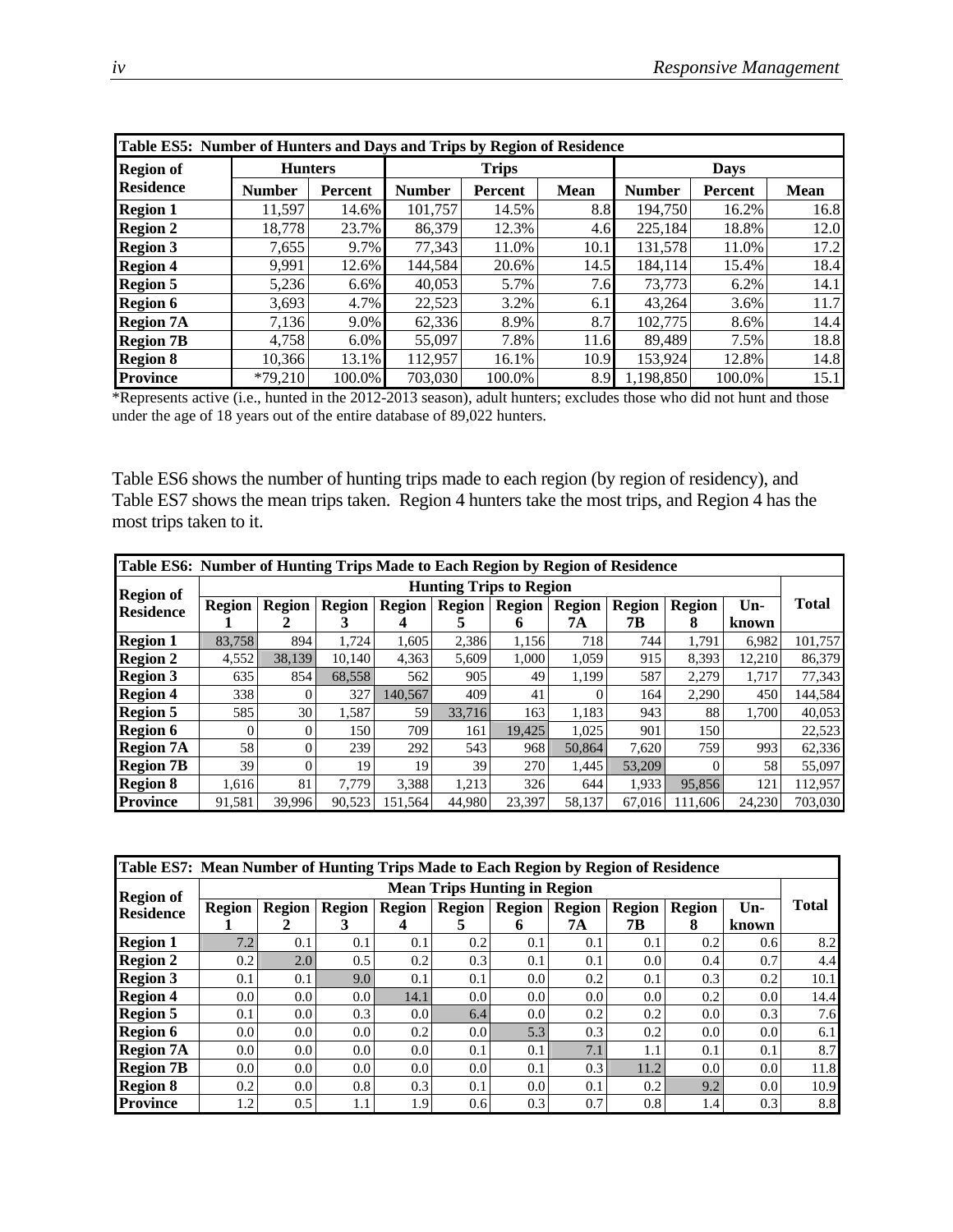Similar to the previous tables are Tables ES8 and ES9, showing the number of days and the mean days hunting in each region. Region 4 has the most days of hunting in it, while Region 2 hunters spend the most days hunting.

| Table ES8: Number of Hunting Days Made to Each Region by Region of Residence |                               |               |               |               |               |               |               |               |               |        |                  |  |
|------------------------------------------------------------------------------|-------------------------------|---------------|---------------|---------------|---------------|---------------|---------------|---------------|---------------|--------|------------------|--|
| <b>Region of</b>                                                             | <b>Days Hunting in Region</b> |               |               |               |               |               |               |               |               |        |                  |  |
| <b>Residence</b>                                                             | <b>Region</b>                 | <b>Region</b> | <b>Region</b> | <b>Region</b> | <b>Region</b> | <b>Region</b> | <b>Region</b> | <b>Region</b> | <b>Region</b> | Un-    | <b>Total</b>     |  |
|                                                                              |                               | 2             | 3             |               | C             | 6             | 7А            | 7В            | 8             | known  |                  |  |
| <b>Region 1</b>                                                              | 117.109                       | 2,385         | 7,891         | 5,681         | 10,524        | 2,707         | 6,360         | 5,744         | 8,987         | 27,361 | 194,750          |  |
| <b>Region 2</b>                                                              | 6,195                         | 76,432        | 26,131        | 10.468        | 15,011        | 2,660         | 6,097         | 3,404         | 22,062        | 56,723 | 225,184          |  |
| <b>Region 3</b>                                                              | 635                           | 1,000         | 103.809       | 2,904         | 3,820         | 490           | 3,430         | 3,181         | 4,192         | 8,117  | 131,578          |  |
| <b>Region 4</b>                                                              | 338                           |               | 327           | 177.888       | 409           | 286           |               | 1,390         | 3,025         | 450    | 184,114          |  |
| <b>Region 5</b>                                                              | 585                           | 59            | 2,912         | 251           | 58,151        | 739           | 2,528         | 2,754         | 591           | 5,203  | 73,773           |  |
| <b>Region 6</b>                                                              | 0                             |               | 301           | 1,656         | 789           | 34,475        | 2,912         | 2,912         | 219           | 0      | 43,264           |  |
| <b>Region 7A</b>                                                             | 496                           | 0             | 647           | 292           | 1,478         | 4,038         | 81,663        | 11,912        | 817           | 1,431  | 102,775          |  |
| <b>Region 7B</b>                                                             | 231                           |               | 19            | 39            | 39            | 2,640         | 4,625         | 81,762        | $\Omega$      | 135    | 89,489           |  |
| <b>Region 8</b>                                                              | 1,616                         | 443           | 9,229         | 8,691         | 2,845         | 487           | 4,270         | 5,116         | 120.946       | 282    | 153,924          |  |
| <b>Province</b>                                                              | 127,205                       | 80,319        | 151,267       | 207,871       | 93,064        | 48,523        | 11,885        | 18,175        | 160,839       |        | 99,702 1,198,850 |  |

| Table ES9: Mean Number of Hunting Days Made to Each Region by Region of Residence |                                    |                  |                  |               |               |                  |               |               |               |                  |                |  |  |
|-----------------------------------------------------------------------------------|------------------------------------|------------------|------------------|---------------|---------------|------------------|---------------|---------------|---------------|------------------|----------------|--|--|
| <b>Region of</b>                                                                  | <b>Mean Days Hunting in Region</b> |                  |                  |               |               |                  |               |               |               |                  |                |  |  |
| <b>Residence</b>                                                                  | <b>Region</b>                      | <b>Region</b>    | <b>Region</b>    | <b>Region</b> | <b>Region</b> | <b>Region</b>    | <b>Region</b> | <b>Region</b> | <b>Region</b> | $Un-$            | <b>Overall</b> |  |  |
|                                                                                   |                                    |                  |                  |               | э.            | 6                | 7А            | 7В            | 8             | known            |                |  |  |
| <b>Region 1</b>                                                                   | 10.1                               | 0.2              | 0.7              | 0.5           | 0.9           | 0.2              | 0.5           | 0.5           | 0.8           | 2.4              | 15.2           |  |  |
| <b>Region 2</b>                                                                   | 0.3                                | 4.1              | 1.4              | 0.6           | 0.8           | 0.1              | 0.3           | 0.2           | 1.2           | 3.0              | 10.8           |  |  |
| <b>Region 3</b>                                                                   | 0.1                                | 0.1              | 13.6             | 0.4           | $0.5^{\circ}$ | 0.1              | 0.4           | 0.4           | 0.5           | 1.1              | 16.6           |  |  |
| <b>Region 4</b>                                                                   | 0.0                                | 0.0              | 0.0 <sub>l</sub> | 17.8          | 0.0           | 0.0              | 0.0           | 0.1           | 0.3           | 0.0              | 18.3           |  |  |
| <b>Region 5</b>                                                                   | 0.1                                | 0.0              | 0.61             | 0.0           | 11.1          | 0.1              | 0.5           | 0.5           | 0.1           | 1.0              | 13.8           |  |  |
| <b>Region 6</b>                                                                   | 0.0                                | 0.0              | 0.1              | 0.4           | 0.2           | 9.3              | 0.8           | 0.8           | 0.1           | 0.0 <sub>l</sub> | 11.7           |  |  |
| <b>Region 7A</b>                                                                  | 0.1                                | 0.0              | 0.1              | 0.0           | 0.2           | 0.6 <sub>l</sub> | 11.4          | 1.7           | 0.1           | 0.2              | 14.3           |  |  |
| <b>Region 7B</b>                                                                  | 0.0 <sub>l</sub>                   | 0.0 <sub>l</sub> | 0.0              | 0.0           | 0.0           | 0.6              | 1.0           | 17.2          | 0.0           | 0.0 <sub>l</sub> | 19.0           |  |  |
| <b>Region 8</b>                                                                   | 0.2                                | 0.0              | 0.9              | 0.8           | 0.3           | 0.0              | 0.4           | 0.5           | 11.7          | $0.0\,$          | 14.8           |  |  |
| <b>Province</b>                                                                   | 1.61                               | 1.0              | 1.9              | 2.6           | 1.2           | 0.6              | 1.4           | 1.5           | 2.0           | 1.3              | 14.5           |  |  |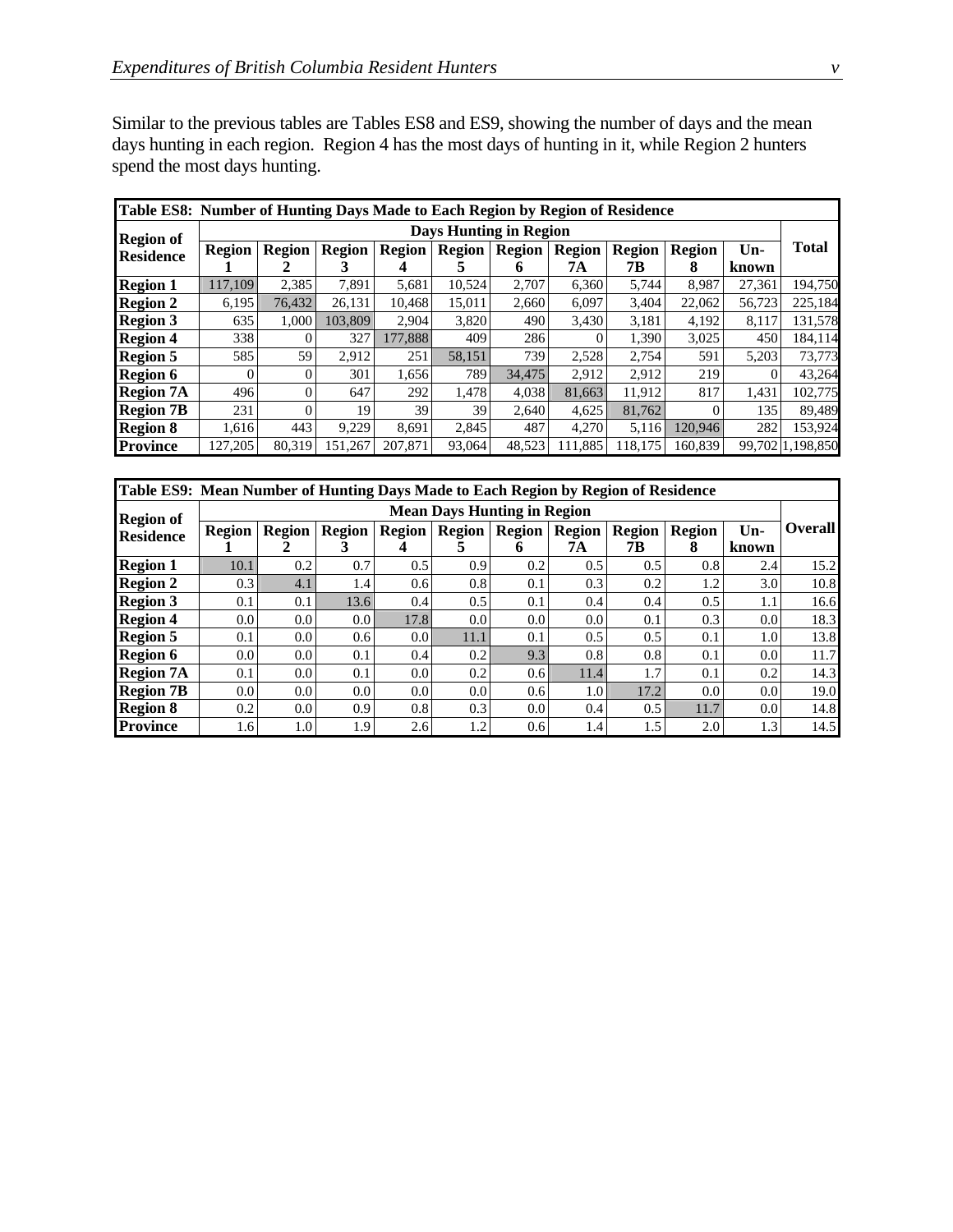# **TABLE OF CONTENTS**

| <b>List of Figures</b>                                                                  |  |
|-----------------------------------------------------------------------------------------|--|
|                                                                                         |  |
|                                                                                         |  |
|                                                                                         |  |
| <b>List of Tables</b>                                                                   |  |
|                                                                                         |  |
|                                                                                         |  |
|                                                                                         |  |
|                                                                                         |  |
|                                                                                         |  |
|                                                                                         |  |
|                                                                                         |  |
|                                                                                         |  |
|                                                                                         |  |
|                                                                                         |  |
| Table 11: Total Hunting Expenditures by Expenditure Category and Region of Residence 12 |  |
| Table 12: Mean Hunting Expenditures Per Trip by Region of Residence 13                  |  |
| Table 13: Mean Hunting Expenditures Per Day by Region of Residence14                    |  |
|                                                                                         |  |
| Table 15: Mean Hunter Expenditures Per Trip by Category and Age Group 16                |  |
| Table 16: Mean Hunter Expenditures Per Day by Category and Age Group16                  |  |
|                                                                                         |  |
| Table 18: Mean Hunter Expenditures Per Trip by Category and Gender17                    |  |
|                                                                                         |  |
|                                                                                         |  |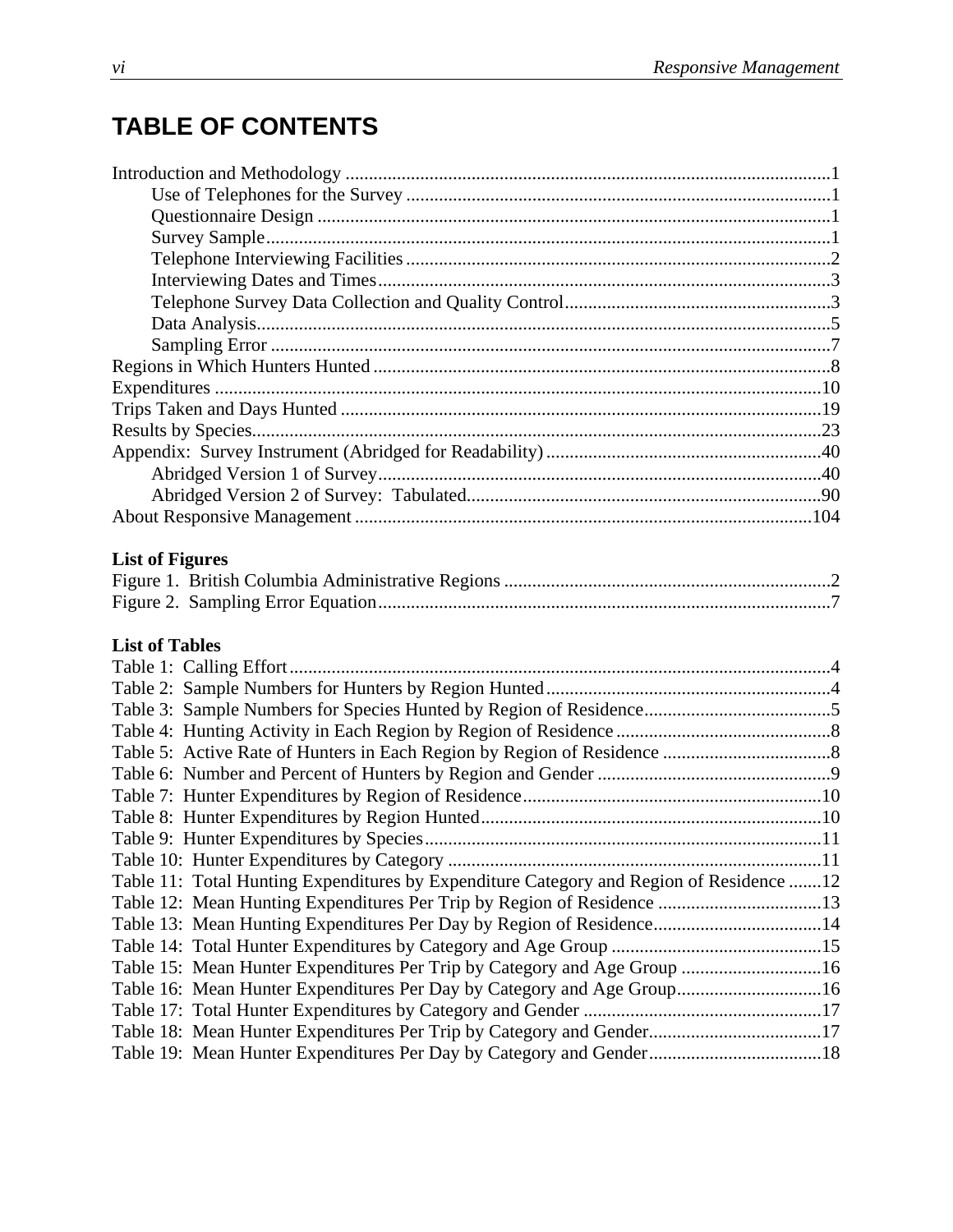# **TABLE OF CONTENTS (continued)**

### **List of Tables (continued)**

| Table 20: Number of Hunters and Days and Trips by Region of Residence19               |  |
|---------------------------------------------------------------------------------------|--|
|                                                                                       |  |
| Table 22: Number of Hunting Trips Made to Each Region by Region of Residence 20       |  |
| Table 23: Mean Number of Hunting Trips Made to Each Region by Region of Residence20   |  |
| Table 24: Number of Hunting Days Made to Each Region by Region of Residence 21        |  |
| Table 25: Mean Number of Hunting Days Made to Each Region by Region of Residence 21   |  |
|                                                                                       |  |
| Table 27: Hunting Days and Trips by Gender and Region of Residence22                  |  |
| Table 28: Number and Active Rate of Deer Hunters by Region and Type of Deer Hunted 23 |  |
|                                                                                       |  |
|                                                                                       |  |
|                                                                                       |  |
|                                                                                       |  |
|                                                                                       |  |
|                                                                                       |  |
|                                                                                       |  |
|                                                                                       |  |
|                                                                                       |  |
|                                                                                       |  |
|                                                                                       |  |
|                                                                                       |  |
|                                                                                       |  |
|                                                                                       |  |
|                                                                                       |  |
|                                                                                       |  |
|                                                                                       |  |
|                                                                                       |  |
|                                                                                       |  |
|                                                                                       |  |
|                                                                                       |  |
|                                                                                       |  |
|                                                                                       |  |
|                                                                                       |  |
|                                                                                       |  |
|                                                                                       |  |
|                                                                                       |  |
|                                                                                       |  |
|                                                                                       |  |
|                                                                                       |  |
|                                                                                       |  |
| Table 60: Bobcat, Lynx and Cougar Hunter Expenditures by Region Hunted 34             |  |
| Table 61: Bobcat, Lynx and Cougar Hunter Expenditures by Category 34                  |  |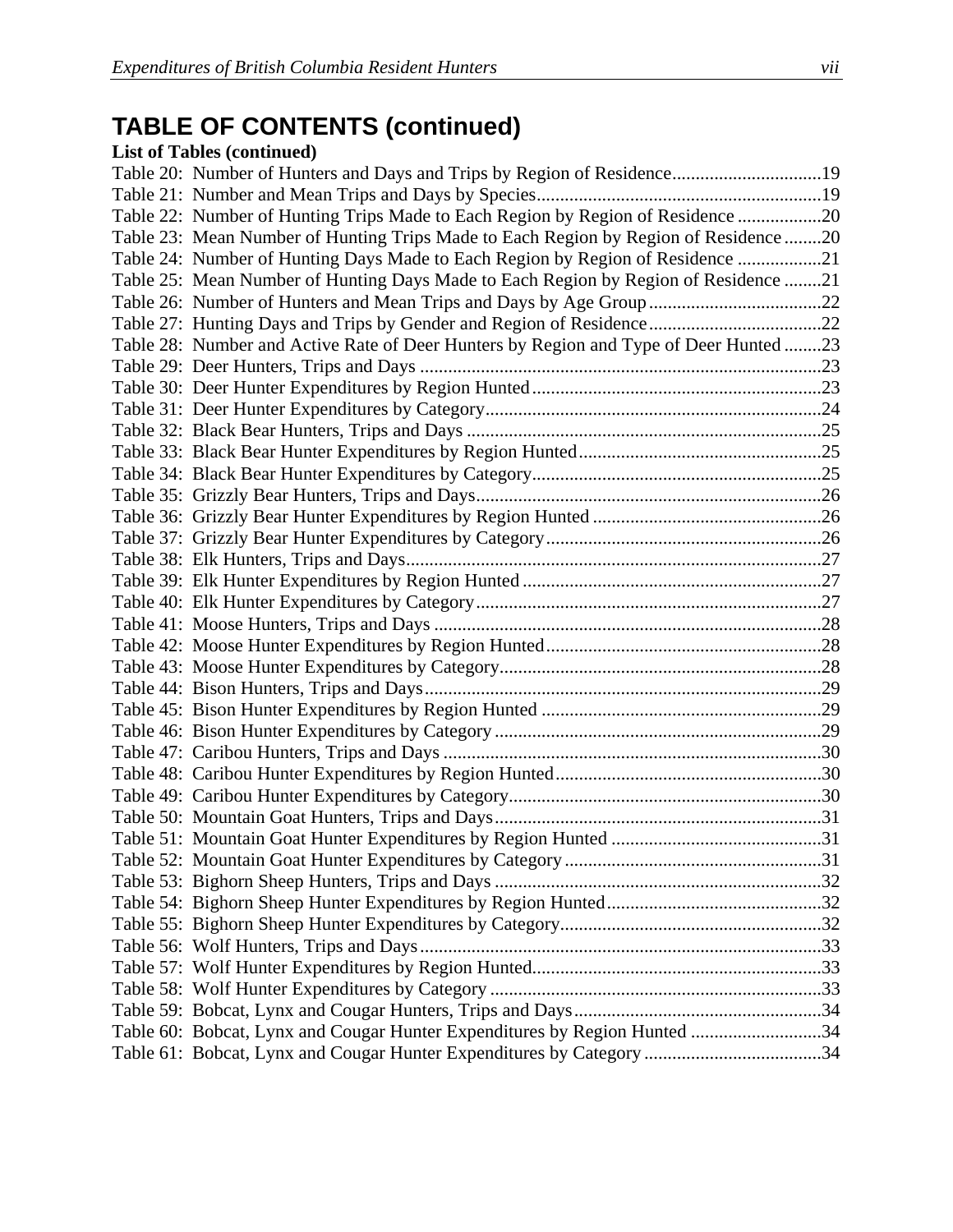# **TABLE OF CONTENTS (continued)**

| <b>List of Tables (continued)</b> |  |
|-----------------------------------|--|
|                                   |  |
|                                   |  |
|                                   |  |
|                                   |  |
|                                   |  |
|                                   |  |
|                                   |  |
|                                   |  |
|                                   |  |
|                                   |  |
|                                   |  |
|                                   |  |
|                                   |  |
|                                   |  |
|                                   |  |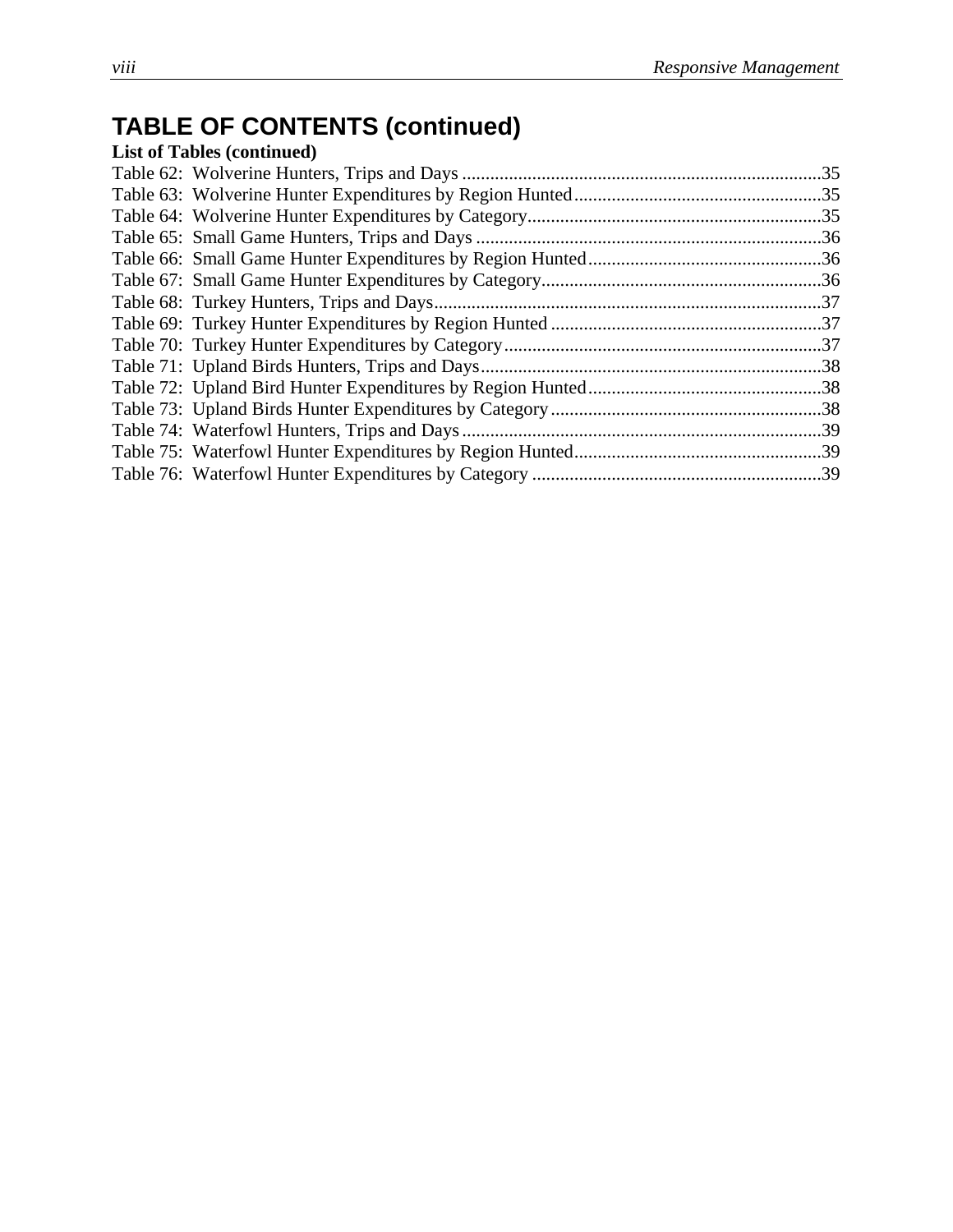### **INTRODUCTION AND METHODOLOGY**

This study was conducted for the British Columbia Ministry of Forests, Lands and Natural Resource Operations (hereinafter referred to as the Ministry) to determine the locations in which hunters hunt various species, the number of days and trips they take, and the economic impact of their hunting activities. The study entailed a telephone survey of British Columbia hunters, 18 years old and older, who had purchased a basic license or a species license (i.e., tag) and had hunted the species or species category that was associated with that license in the 2012/13 hunting season. Specific aspects of the research methodology are discussed below.

#### **USE OF TELEPHONES FOR THE SURVEY**

The previous survey to this one was administered by mail. The current survey was administered by telephone. Telephones were selected as the preferred sampling medium because of the almost universal ownership of telephones among British Columbia hunters (both landlines and cell phones were called). Additionally, telephone surveys, relative to mail or Internet surveys, allow for more scientific sampling and data collection, provide higher quality data, obtain higher response rates, are more timely, and are more cost-effective. Telephone surveys also have fewer negative effects on the environment than do mail surveys because of reduced use of paper and reduced energy consumption for delivering and returning the questionnaires.

#### **QUESTIONNAIRE DESIGN**

The telephone survey questionnaire was developed cooperatively by Responsive Management, Dr. Tony Fedler, and the Ministry, based on the research team's familiarity with hunting, natural resources, and economic analyses. The Ministry and Dr. Fedler reviewed the survey, and Responsive Management conducted pre-tests of the questionnaire to ensure proper wording, flow, and logic in the survey.

The economic aspects of the survey were based on the (United States) *National Survey of Hunting, Fishing, and Wildlife-Associated Recreation* categories, as well as the data analyses presented in a previous report on this topic, *The Value of British Columbia Resident Hunting 2003*.

#### **SURVEY SAMPLE**

The Ministry provided Responsive Management with its comprehensive hunting license database, which included the type of license(s) purchased and region of residence. Only hunters 18 years old and older were interviewed to avoid having to ask parents' permission to interview children. Hunters were asked to include children's expenses in the survey questions about expenditures, thereby capturing children's expenses.

Responsive Management developed a representative sample for each of the nine regions to obtain no less than 222 completed surveys from hunters in each region (the nine administrative regions used by the Ministry—Regions 1 to 8, with Region 7 being divided into Region 7A and Region 7B), for at least 1,994 completed interviews throughout British Columbia (in total, 2,597 interviews were actually completed). Note that the regions are named (see Figure 1 on the following page) and were identified by name as well as number in the survey.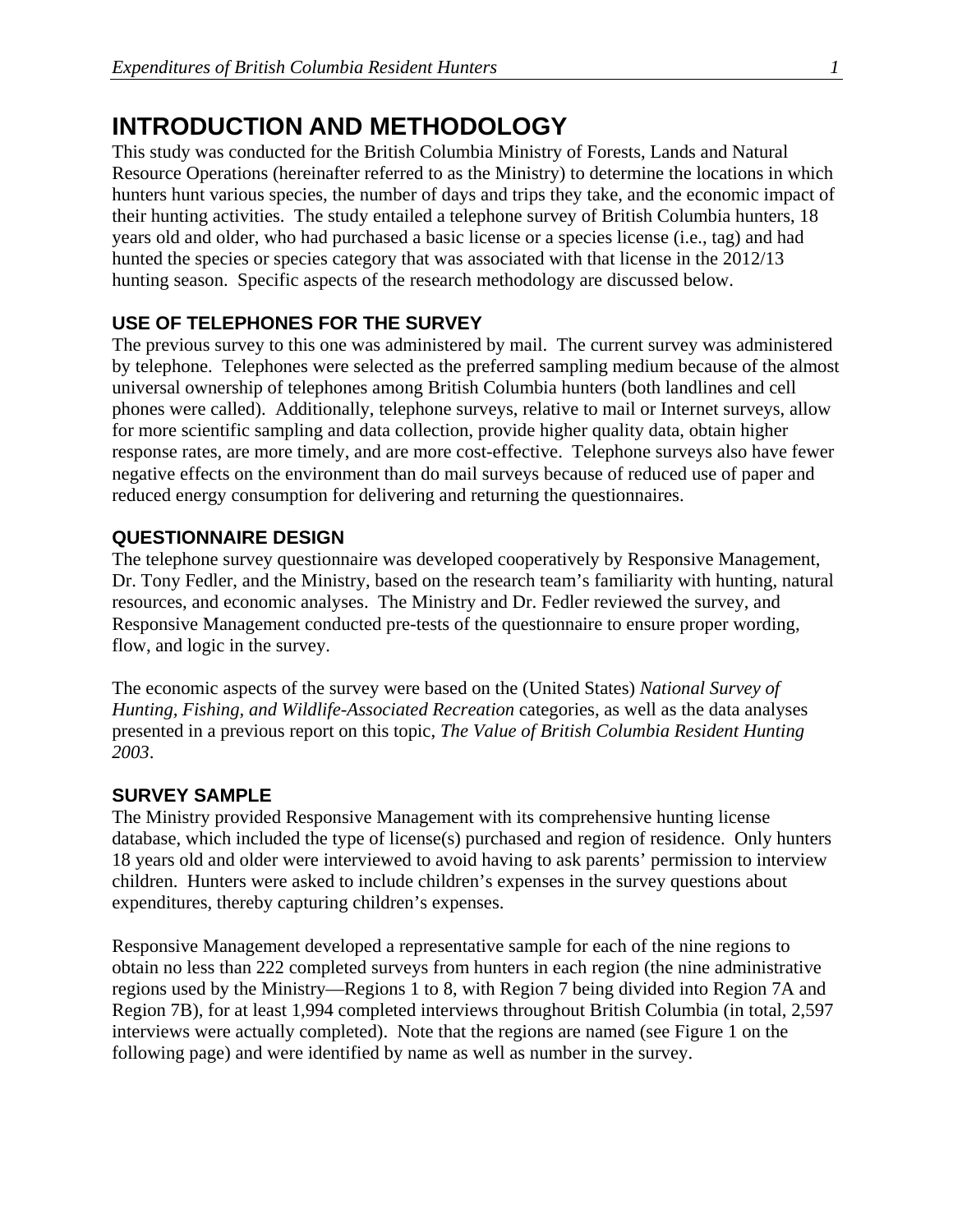

# **BRITISH COLUMBIA ADMINISTRATIVE REGIONS**



This regional stratified sampling plan was based on licensed hunters' region of *residence* (although the survey asked about regions in which the respondent hunted, as well). Additionally, the sample within each region was designed to be statistically representative of the proportion of license holders for each license type in each region. In each region, the licenses were sampled in the same proportions in which they actually exist in the region (in other words, if a particular tag is held by only 1% of hunters, then only 1% of the sample would consist of those with that tag, and that type of tag would have a 1 in 100 chance of being sampled on any given telephone call). For this reason, there may be no completed interviews (or a low number of completed interviews) for some license types that are held by only a small percentage of hunters in a particular region and that, therefore, have only a small chance of being selected for the survey. The effect on the economic impact study of having no completed interviews (or a low number of completed interviews) for some species or species categories in some regions is minimal because these cases only occur when the species or species category is not commonly hunted. (For province-wide results, the regions were weighted to be properly proportional to British Columbia as a whole.)

### **TELEPHONE INTERVIEWING FACILITIES**

A central polling site at the Responsive Management office allowed for rigorous quality control over the interviews and data collection. Responsive Management maintains its own in-house telephone interviewing facilities. These facilities are staffed by interviewers with experience conducting computer-assisted telephone interviews on the subjects of outdoor recreation and natural resources.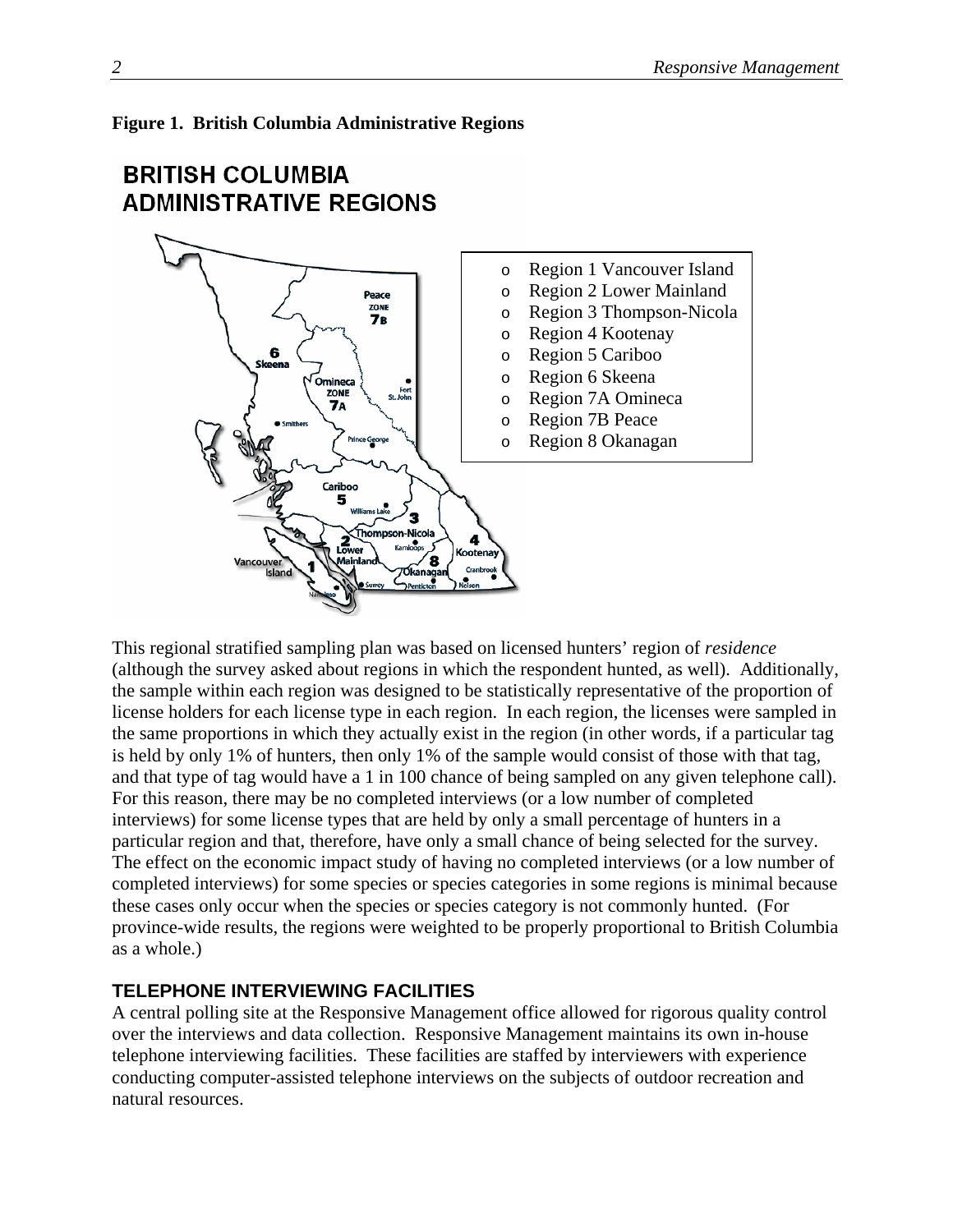To ensure the integrity of the telephone survey data, Responsive Management has interviewers who have been trained according to the standards established by the Council of American Survey Research Organizations. Methods of instruction included lecture and role-playing. The Survey Center Managers and other professional staff conducted a project briefing with the interviewers prior to the administration of this survey. Interviewers were instructed on the type of study, study goals and objectives, handling of survey questions, interview length, termination points and qualifiers for participation, interviewer instructions within the survey questionnaire, reading of the survey questions, skip patterns, and probing and clarifying techniques necessary for specific questions on the survey questionnaire.

#### **INTERVIEWING DATES AND TIMES**

Telephone surveying times are Monday through Friday from 9:00 a.m. to 9:00 p.m., Saturday from noon to 5:00 p.m., and Sunday from 5:00 p.m. to 9:00 p.m., local time. A five-callback design was used to maintain the representativeness of the sample, to avoid bias toward people easy to reach by telephone, and to provide an equal opportunity for all to participate. When a respondent could not be reached on the first call, subsequent calls were placed on different days of the week and at different times of the day. The primary survey dates were March 11 to 17, 2013.

The survey covers the 2012-2013 season, but the actual hunting season for most of the species hunted occurred in the fall and did not cross over into 2013. The only seasons that extended into the March survey period were for cougar, some species of small game (e.g., coyote, raccoon), and brant. Thus, some hunting activity may not have been captured by this survey; however, the effect of this is expected to be minor.

#### **TELEPHONE SURVEY DATA COLLECTION AND QUALITY CONTROL**

The software used for data collection was Questionnaire Programming Language (QPL). The survey data were entered into the computer as each interview was being conducted, eliminating manual data entry after the completion of the survey and the concomitant data entry errors that may occur with manual data entry. The survey questionnaire was programmed so that QPL branched, coded, and substituted phrases in the survey based on previous responses to ensure the integrity and consistency of the data collection.

The Survey Center Managers and statisticians monitored the data collection, including monitoring of the actual telephone interviews without the interviewers' knowledge, to evaluate the performance of each interviewer and ensure the integrity of the data. The survey questionnaire itself contains error checkers and computation statements to ensure quality and consistent data. After the surveys were obtained by the interviewers, the Survey Center Managers and/or statisticians checked each completed survey to ensure clarity and completeness.

Responsive Management obtained a total of 2,597 completed interviews. The total sample size on some questions is less than 2,597 because the survey asked some questions only of specific respondents in the survey. In particular, this was done when a follow-up question did not apply to some respondents. For instance, only those who hunt deer were asked follow-up questions about hunting deer. A detailed tabulation of calling effort is included in Table 1 on the following page: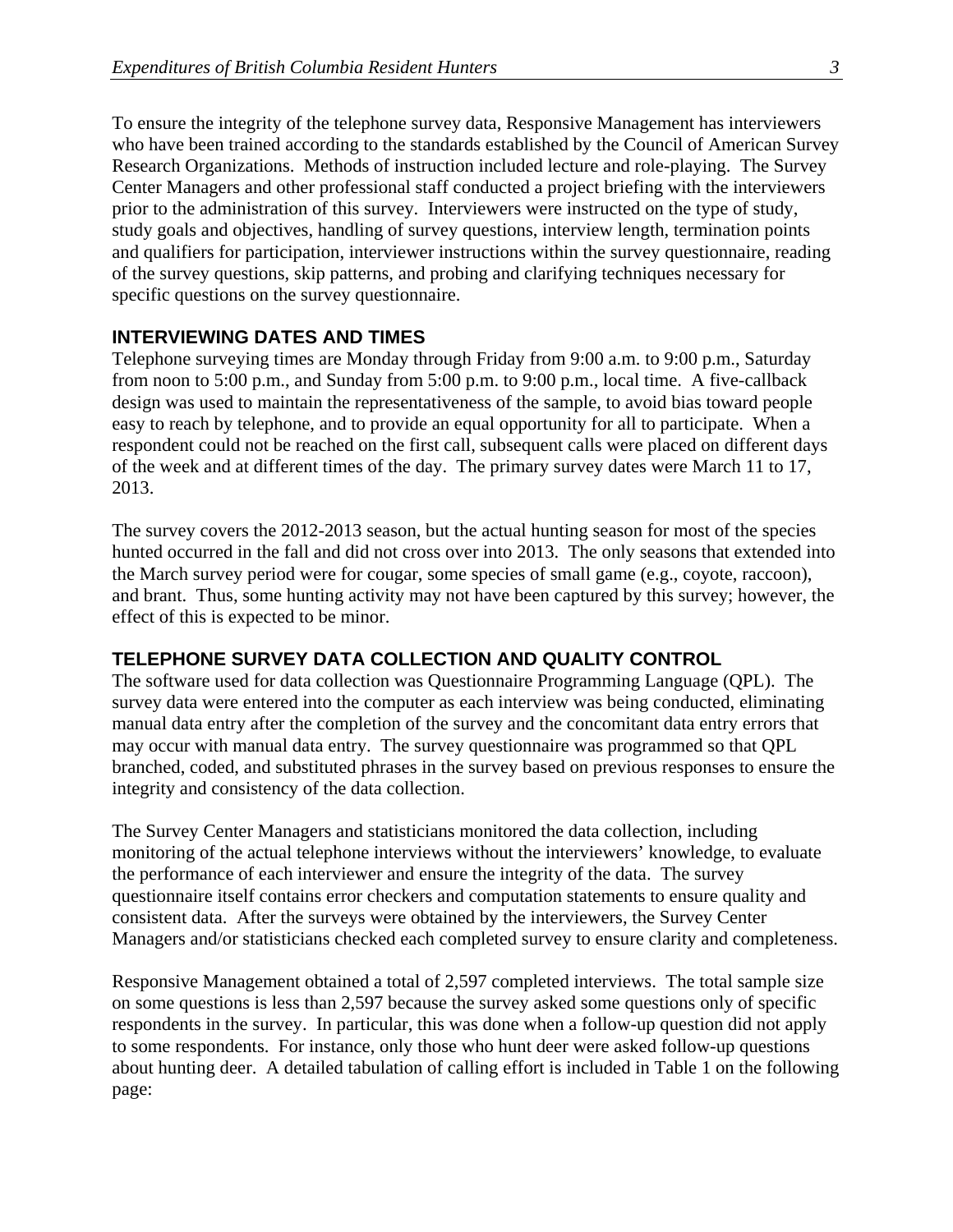|                            | <b>Table 1: Calling Effort</b>                                                 |                                                                                            |                                                              |                                                        |                                                     |                                |                                                     |                         |  |  |  |  |
|----------------------------|--------------------------------------------------------------------------------|--------------------------------------------------------------------------------------------|--------------------------------------------------------------|--------------------------------------------------------|-----------------------------------------------------|--------------------------------|-----------------------------------------------------|-------------------------|--|--|--|--|
|                            | <b>Total Sample</b><br><b>Pulled from</b><br><b>License</b><br><b>Database</b> | <b>Sample Numbers</b><br><b>Not Used in</b><br><b>Survey from</b><br><b>Numbers Pulled</b> | <b>Sample Size</b><br>(Total<br><b>Numbers</b><br>Attempted) | *Not Eligible,<br><b>Disconnected</b><br>Numbers, etc. | **Status of<br><b>Number</b><br><b>Undetermined</b> | Completed<br><b>Interviews</b> | <b>Attempted</b><br><b>Valid</b><br><b>Contacts</b> | <b>Response</b><br>Rate |  |  |  |  |
| <b>Region 1</b>            | 5,162                                                                          | 3,594                                                                                      | 1,568                                                        | 457                                                    | 525                                                 | 351                            | 586                                                 | 59.9%                   |  |  |  |  |
| <b>Region 2</b>            | 5,311                                                                          | 4,129                                                                                      | 1,182                                                        | 171                                                    | 524                                                 | 297                            | 487                                                 | 61.0%                   |  |  |  |  |
| <b>Region 3</b>            | 3,671                                                                          | 1,989                                                                                      | 1,682                                                        | 260                                                    | 905                                                 | 313                            | 517                                                 | 60.5%                   |  |  |  |  |
| <b>Region 4</b>            | 3,352                                                                          | 1,828                                                                                      | 1,524                                                        | 257                                                    | 727                                                 | 269                            | 540                                                 | 49.8%                   |  |  |  |  |
| <b>Region 5</b>            | 4,286                                                                          | 2,425                                                                                      | 1,861                                                        | 338                                                    | 919                                                 | 295                            | 604                                                 | 48.8%                   |  |  |  |  |
| <b>Region 6</b>            | 3,797                                                                          | 2,085                                                                                      | 1,712                                                        | 320                                                    | 805                                                 | 273                            | 587                                                 | 46.5%                   |  |  |  |  |
| <b>Region</b><br><b>7A</b> | 7,368                                                                          | 5,942                                                                                      | 1,426                                                        | 230                                                    | 712                                                 | 261                            | 484                                                 | 53.9%                   |  |  |  |  |
| <b>Region 7B</b>           | 5,190                                                                          | 3,590                                                                                      | 1,600                                                        | 414                                                    | 697                                                 | 255                            | 489                                                 | 52.1%                   |  |  |  |  |
| <b>Region 8</b>            | 3,732                                                                          | 2,254                                                                                      | 1,478                                                        | 264                                                    | 699                                                 | 283                            | 515                                                 | 55.0%                   |  |  |  |  |
| <b>Province</b>            | 41,869                                                                         | 27,836                                                                                     | 14,033                                                       | 2,711                                                  | 6,513                                               | 2,597                          | 4,809                                               | 54.0%                   |  |  |  |  |

\*This column consists of wrong numbers (person named on license does not reside at number), disconnected numbers, non-working numbers, and facsimile or data lines.

\*\*This column consists of numbers for which the status could not be determined prior to the end of the survey; this includes lines for which there was no answer and answering machines. For both of these types of call outcomes, these lines are tried again (typically up to 5 times, but as many as 8 times) before a final categorization is made. When the survey ends before all callbacks are made, the number's status is undetermined.

The 2,597 completed interviews with active (i.e., hunted in the 2012-13 season), adult hunters are distributed among the regions as shown in Table 2 and among species hunted in Table 3.

|                  | <b>Table 2: Sample Numbers for Hunters by Region Hunted</b> |               |                    |                    |                    |                    |                     |                     |                    |                |                                 |
|------------------|-------------------------------------------------------------|---------------|--------------------|--------------------|--------------------|--------------------|---------------------|---------------------|--------------------|----------------|---------------------------------|
| <b>Region of</b> | <b>Region Hunted</b>                                        |               |                    |                    |                    |                    |                     |                     |                    |                |                                 |
| <b>Residence</b> | <b>Region</b>                                               | <b>Region</b> | <b>Region</b><br>3 | <b>Region</b><br>4 | <b>Region</b><br>C | <b>Region</b><br>0 | <b>Region</b><br>7А | <b>Region</b><br>7Β | <b>Region</b><br>8 | $Un-$<br>known | <b>Number</b><br><b>Sampled</b> |
| <b>Region 1</b>  | 239                                                         |               | 28                 | 25                 | 39                 |                    | 22                  | 22                  | 27                 | 96             | 351                             |
| <b>Region 2</b>  | 13                                                          | 135           | 66                 | 17                 | 38                 | $\mathbf{r}$       | 12                  | 9                   | 49                 | 105            | 297                             |
| <b>Region 3</b>  |                                                             | 6             | 266                | 14                 | 20                 | ↑                  | 17                  | 12                  | 19                 | 29             | 313                             |
| <b>Region 4</b>  |                                                             | $\Omega$      |                    | 267                |                    |                    |                     |                     | 10                 | ◠              | 269                             |
| <b>Region 5</b>  | ⌒                                                           | ി             | 25                 | 3                  | 252                | ⇁                  | 24                  | 20                  | 5                  | 37             | 295                             |
| <b>Region 6</b>  | 0                                                           | $\Omega$      | っ                  | 9                  | 10                 | 242                | 18                  | 19                  | 3                  | 0              | 273                             |
| <b>Region 7A</b> |                                                             | $\Omega$      | ◠                  |                    | 15                 | 19                 | 231                 | 29                  | 4                  | 3              | 261                             |
| <b>Region 7B</b> |                                                             | $\Omega$      |                    |                    |                    | 9                  | 20                  | 239                 | 0                  | ↑              | 255                             |
| <b>Region 8</b>  | 4                                                           | റ             | 32                 | 27                 | 13                 | ∍                  | 11                  | 11                  | 248                | ◠              | 283                             |
| <b>Province</b>  | 263                                                         | 152           | 424                | 364                | 389                | 300                | 355                 | 365                 | 365                | 276            | $*2,597$                        |

\*Shows the total of the column; the total of the row is greater because some hunters hunted in multiple regions.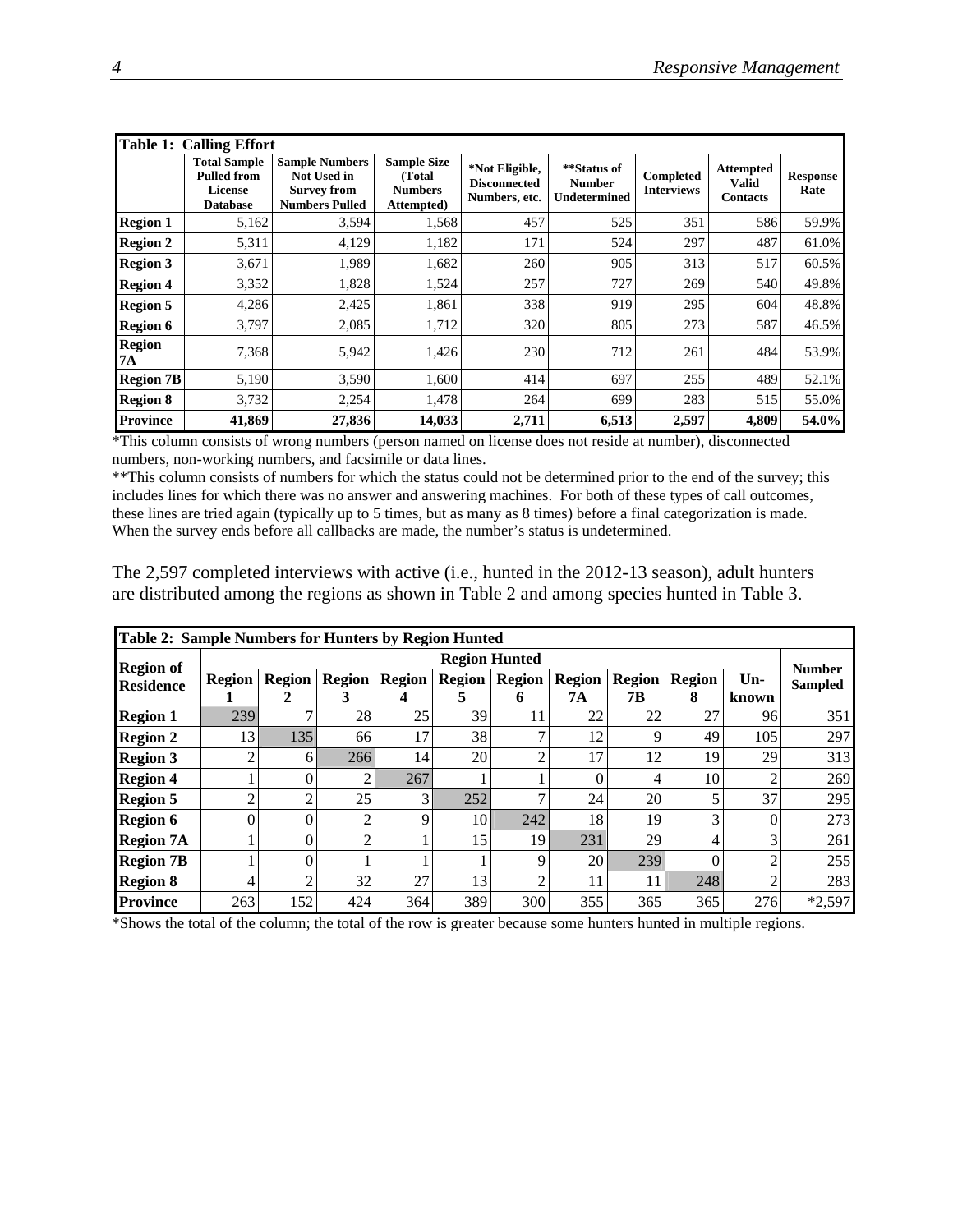| Table 3: Sample Numbers for Species Hunted by Region of Residence |               |                 |      |     |       |                |                |                  |                  |                |               |                |                |                |                           |          |                   |                |
|-------------------------------------------------------------------|---------------|-----------------|------|-----|-------|----------------|----------------|------------------|------------------|----------------|---------------|----------------|----------------|----------------|---------------------------|----------|-------------------|----------------|
| <b>Species Hunted</b>                                             |               |                 |      |     |       |                |                |                  |                  |                |               |                |                |                |                           |          |                   |                |
| <b>Region of</b><br><b>Residence</b>                              | Bear<br>Black | Bear<br>Grizzly | Deer | EIK | Moose | Bison          | Caribou        | Goat<br>Mountain | Sheep<br>Bighorn | Wolf           | <b>Bobcat</b> | <b>xux</b>     | Cougar         | olverine<br>₹  | ame*<br>ڻ<br><b>Small</b> | Turkey   | Birds**<br>Upland | aterfowl<br>₿  |
| <b>Region 1</b>                                                   | 34            | 4               | 276  | 59  | 136   | $\overline{4}$ | 3              | 4                | 4                | 4              | $\Omega$      | $\Omega$       | 3              | 0              | 15                        | 4        | 101               | 34             |
| <b>Region 2</b>                                                   | 28            | 6               | 225  | 47  | 98    | $\Omega$       | 3              | 2                | 2                | 2              | $\Omega$      | $\Omega$       | $\Omega$       | $\theta$       | 19                        |          | 84                | 27             |
| <b>Region 3</b>                                                   | 23            | $\theta$        | 268  | 47  | 138   |                |                | $\Omega$         | 4                | $\Omega$       |               | $\Omega$       | $\overline{c}$ | $\theta$       | 26                        |          | 95                | 17             |
| <b>Region 4</b>                                                   | 25            | 3               | 229  | 160 | 54    |                | $\overline{2}$ | 13               | 8                | 6              | $\Omega$      | $\Omega$       | 6              | $\theta$       | 25                        | 34       | 53                | 14             |
| <b>Region 5</b>                                                   | 41            | 6               | 217  | 38  | 129   |                | 3              | $\overline{2}$   | 6                | 5              |               |                | 3              | $\theta$       | 54                        |          | 81                | 6              |
| <b>Region 6</b>                                                   | 35            | 17              | 122  | 30  | 181   | $\overline{0}$ | 3              | 16               | $\overline{4}$   | 10             | $\Omega$      |                | $\theta$       |                | 36                        |          | 74                | 14             |
| <b>Region 7A</b>                                                  | 27            | 7               | 139  | 73  | 195   | 5 <sup>1</sup> | 4              | 5.               | 4                | 5              | $\theta$      |                | $\overline{2}$ | $\mathbf{0}$   | 28                        | 3        | 83                | $\overline{3}$ |
| <b>Region 7B</b>                                                  | 38            | 15              | 115  | 179 | 169   | 5              | 5              | 6                | 13               | 8              | $\Omega$      | $\overline{2}$ |                | $\overline{2}$ | 26                        | $\Omega$ | 50                | 12             |
| <b>Region 8</b>                                                   | 32            | $\overline{2}$  | 242  | 61  | 84    |                | $\Omega$       | 4                | 4                | $\overline{c}$ |               | $\Omega$       | $\theta$       |                | 25                        | 4        | 86                | 8              |
| <b>Province</b>                                                   | 283           | 60              | 1833 | 694 | 1184  | 18             | 24             | 52               | 49               | 42             | 3             | 5              | 17             | 4              | 254                       | 49       | 707               | 135            |

\*Small game includes fox, raccoon, coyote, skunk, opossum, snowshoe hare and cotton-tailed rabbit.

\*\*Upland birds were defined as: excluding turkey, but including all partridge, grouse, quail, pheasants, ptarmigan, doves, pigeons and common snipe.

#### **DATA ANALYSIS**

The analysis of data was performed using Statistical Package for the Social Sciences, proprietary software developed by Responsive Management, and proprietary software developed by Dr. Fedler. The economic aspects of the analyses, including the categories of expenditures, were based on the aforementioned previous report, *The Value of British Columbia Resident Hunting 2003*, as well as the *National Survey of Hunting, Fishing, and Wildlife-Associated Recreation* calculation processes. The data analysis includes expenditure estimates for the province as a whole, by licensed hunters' region of residence, and by hunters' region of hunting activity.

Several notes on the analysis:

- o The species list in the survey included lynx, bobcat, and cougar, but the former two had few hunters seeking them, so they were combined with cougar in the analysis to create a big enough sample for analyses. Nonetheless, the results should be used with caution because of the low sample size. (The survey was stratified by region, not by species, so there was no guarantee that a set number would have hunted a particular species.)
- o Because of the length of the survey, it was not possible to use a detailed list of expenditures; rather, some items were captured under general categories. For instance, interviewers were trained that rifle scopes were included under "firearms equipment," spotting scopes were included under "hunting equipment," and tents were included in "camping equipment." Expenses related to scouting or trail building would have been captured under "other trip-related expenses."
- o Dog-related expenses were captured when the dogs were used for hunting.
- o Large purchases are things such as cars, trucks, ATVs, trailers, campers, boats, cabins, and appliances such as freezers (if used primarily for hunting) that typically are paid in installments. Large purchases were allocated to the region of residence since people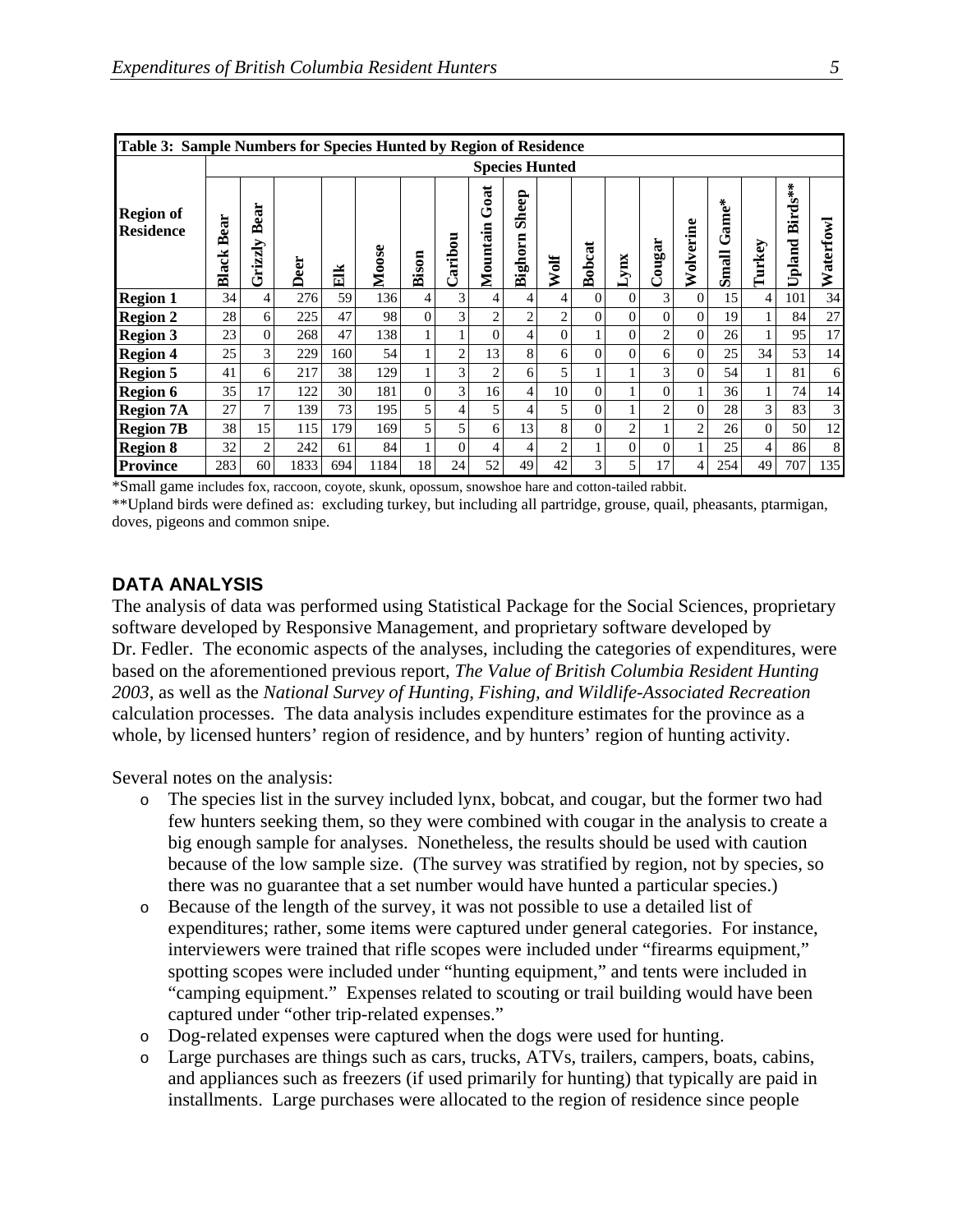almost always pay them and/or finance them local to where they live (the assumption was that cabins, even if located in a remote location, are financed local to the owner's residence). Additionally, the expenditures included only estimated payments made in the time period under consideration rather than the entire cost of the items. Large purchases were not apportioned according to how much of the use was for hunting; rather, the entire portion of the purchase in the time period of the study was included if the large purchase was *primarily* purchased for hunting.

Because the Ministry wanted expenditures by species and regions, it was necessary to use a metric that would allow for these calculations. Expenditure per day of hunting was the appropriate unit to accomplish this task. Asking hunters to estimate expenditures for hunting each species would have been extremely burdensome and likely impossible. Using the expenditure per day approach is a common procedure that eliminates some problems with other procedures. The main problem encountered with estimating expenditures for species is that hunters may spend time during a single day hunting multiple species. Thus, the sum of the number of species days often adds to more than the total number of hunting days reported. This would lead to the sum of the species expenditures to exceed total expenditures. To overcome this problem and keep the number of species days consistent with the number of total days hunting, species days were calculated as a proportion of total days if the sum added to more than total days. This procedure normalized species days such that they could not exceed total days hunting and spread the daily expenditure to a proportional day so that total expenditures would not be over-estimated.

Calculations for expenditures associated with hunting in a region or for a specific species of group of species (e.g., waterfowl, small game) were derived by dividing hunter expenditures for specific items or categories of items (e.g., food and beverage, vehicle fuel, firearms) by the total number of days hunted to produce a per-day expenditure for each expenditure category. The per-day expenditures were then multiplied (individually or summed depending on the analysis objective) by the number of days hunted in a region or for a species or species group to estimate the total expenditure made. (The same procedure using hunting trips could have been used to produce the same expenditure results. However, hunter responses to the number of days hunted by region and species were more consistent across all respondents than were responses to the number of trips questions. Thus, we made the decision to use expenditures per day for estimating purposes to minimize inconsistencies in hunter responses.)

Two questions were asked to estimate the amount hunters would be willing to pay per day to hunt for a specific species. Only one randomly selected species hunted for by each respondent was selected for the respondent to provide a willingness-to-pay estimate (to keep the survey to a reasonable length). To provide a baseline for each estimate, the respondent was asked to estimate how much he/she spent per hunting day for the selected species. The follow-up question asked the respondent what the maximum additional amount he/she would be willing to spend per hunting day for the species before he/she would stop hunting for the species or would reduce the number of days hunting for the species. This additional amount spent per day represents the value added a species has to the hunter.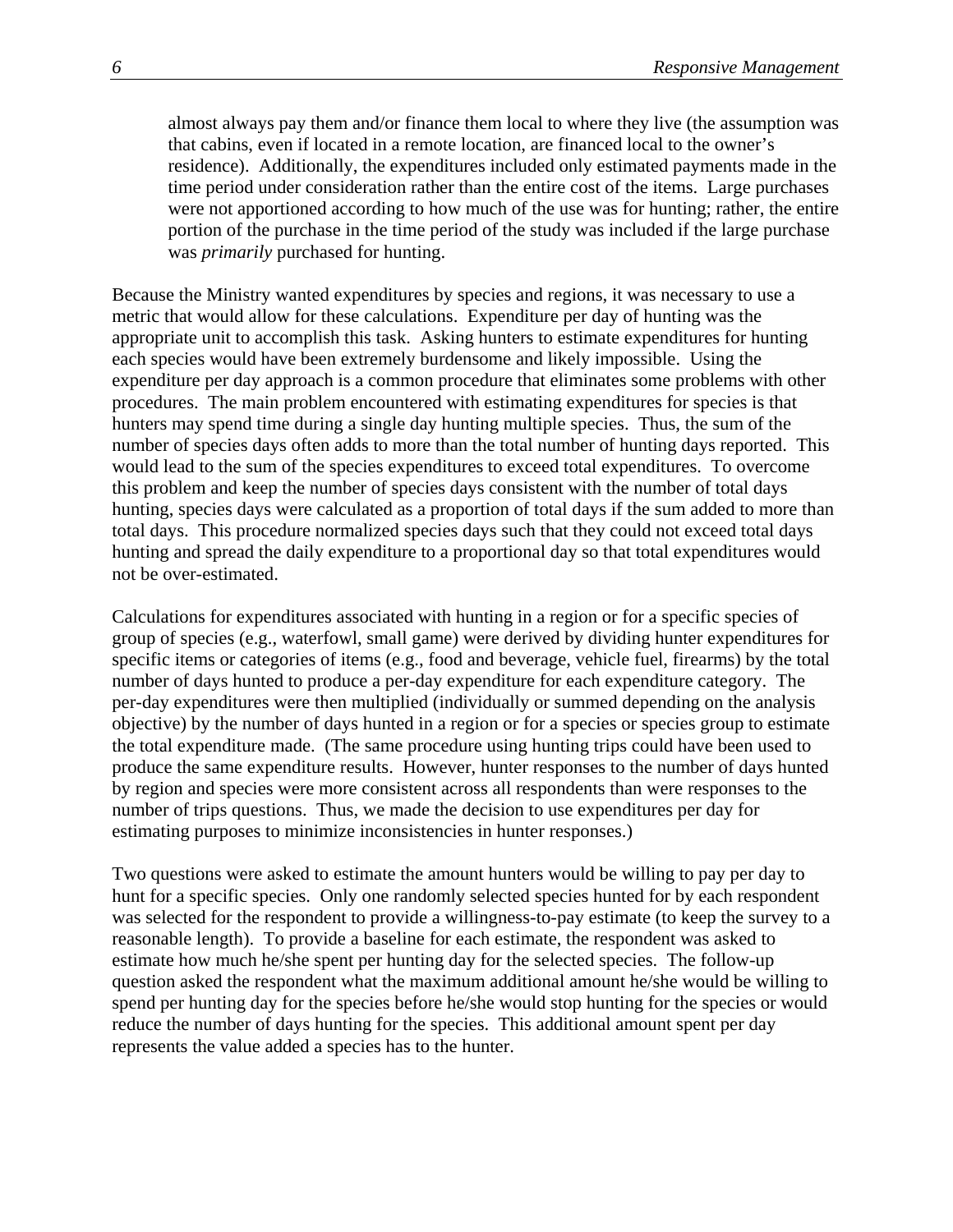On questions that asked respondents to provide a number (e.g., number of days), the data may be presented in ranges of numbers or as means. In the survey, each respondent provided precise numbers, and the dataset includes these precise numbers, even if the data are presented only as ranges and/or means. Note that all calculations used the precise numbers that the respondents provided.

#### **SAMPLING ERROR**

Throughout this report, findings of the telephone survey are reported at a 95% confidence interval. For the entire sample of British Columbia hunters, the sampling error is at most plus or minus 1.89 percentage points. This means that if the survey were conducted 100 times on different samples that were selected in the same way, the findings of 95 out of the 100 surveys would fall within plus or minus 1.89 percentage points of each other. Sampling error was calculated using the formula described in Figure 2. For each region, the sampling error is between 5.15 and 5.97 percentage points (it differs in each region because the number of completed interviews and the number of hunters in each region varies).

#### **Figure 2. Sampling Error Equation**

| $B = \left(\sqrt{\frac{N_p(.25)}{N_p - 1}} - .25\right) (1.96)$ | Where: | $B =$ maximum sampling error (as decimal)<br>$N_P$ = population size (i.e., total number who could be surveyed)<br>$N_s$ = sample size (i.e., total number of respondents surveyed) |
|-----------------------------------------------------------------|--------|-------------------------------------------------------------------------------------------------------------------------------------------------------------------------------------|
|                                                                 |        | Derived from formula: p. 206 in Dillman, D. A. 2000. Mail and Internet Surveys. John Wiley & Sons, NY.                                                                              |

**Note**: This is a simplified version of the formula that calculates the maximum sampling error using a 50:50 split (the most conservative calculation because a 50:50 split would give maximum variation).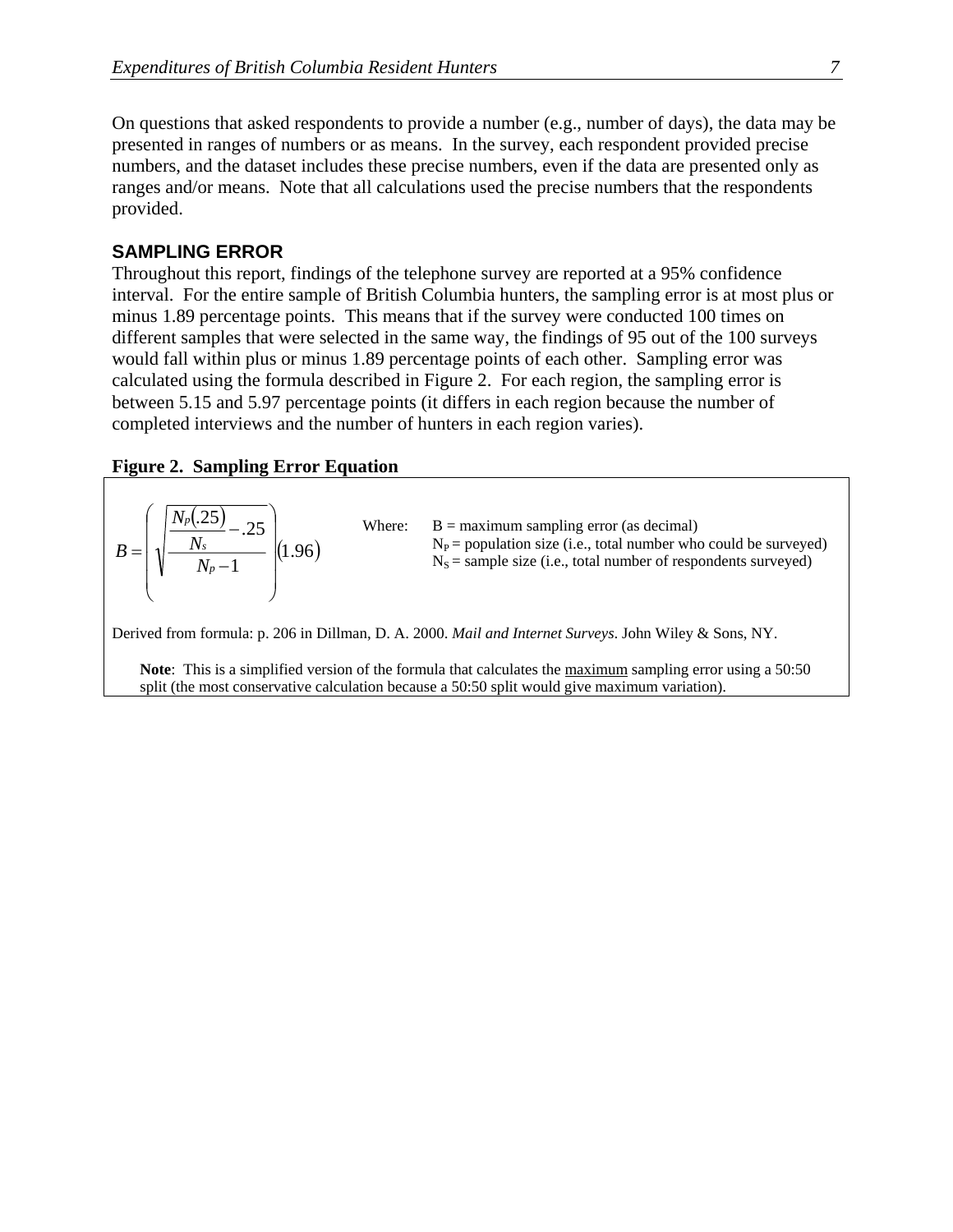# **REGIONS IN WHICH HUNTERS HUNTED**

Table 4 shows the number of hunters who hunted in each region, with Region 8 having the most hunters hunting within the region (even though the most hunters were *from* Region 2). Table 5 shows the active rate in each region by region of residence. (Some hunters could not name the region in which they hunted and were, therefore, put into an "unknown" region. This was necessary to still capture the overall economic impact, even though the actual region could not be specified.)

|                  | Table 4: Hunting Activity in Each Region by Region of Residence                                         |          |                      |                                                                 |        |       |       |                     |                     |                 |                |  |  |
|------------------|---------------------------------------------------------------------------------------------------------|----------|----------------------|-----------------------------------------------------------------|--------|-------|-------|---------------------|---------------------|-----------------|----------------|--|--|
| <b>Region of</b> | <b>Total</b>                                                                                            |          | <b>Region Hunted</b> |                                                                 |        |       |       |                     |                     |                 |                |  |  |
| <b>Residence</b> | <b>Adult</b><br><b>Hunters</b>                                                                          |          |                      | Region 1   Region 2   Region 3   Region 4   Region 5   Region 6 |        |       |       | <b>Region</b><br>7А | <b>Region</b><br>7В | <b>Region 8</b> | $Un-$<br>known |  |  |
| <b>Region 1</b>  | 11.597                                                                                                  | 8.039    | 248                  | 968                                                             | 711    | 1,318 | 306   | 589                 | 589                 | 875             | 2,473          |  |  |
| <b>Region 2</b>  | 18,778                                                                                                  | 890      | 8,478                | 4,201                                                           | 1,025  | 2,457 | 466   | 728                 | 567                 | 3,058           | 6,224          |  |  |
| <b>Region 3</b>  | 7,655                                                                                                   | 49       | 1461                 | 6,507                                                           | 342    | 489   | 49    | 416                 | 294                 | 466             | 711            |  |  |
| <b>Region 4</b>  | 9,991                                                                                                   | 11       | $\Omega$             | 82                                                              | 9,939  | 41    | 41    |                     | 164                 | 409             | 82             |  |  |
| <b>Region 5</b>  | 5,236                                                                                                   | 44       | 30                   | 427                                                             | 44     | 4,514 | 103   | 355                 | 324                 | 88              | 547            |  |  |
| <b>Region 6</b>  | 3,693                                                                                                   | $\theta$ | $\Omega$             | 27                                                              | 121    | 135   | 3,272 | 246                 | 259                 | 41              | $\overline{0}$ |  |  |
| <b>Region 7A</b> | 7,136                                                                                                   | 29       | $\Omega$             | 44                                                              | 29     | 409   | 540   | 6,317               | 847                 | 117             | 88             |  |  |
| <b>Region 7B</b> | 4,758                                                                                                   | 19       | $\Omega$             | 19                                                              | 19     | 19    | 173   | 385                 | 4,450               | $\Omega$        | 39             |  |  |
| <b>Region 8</b>  | 10,366                                                                                                  | 121      | 81                   | 1,249                                                           | 1,048  | 444   | 61    | 443                 | 443                 | 9,135           | 81             |  |  |
| <b>Province</b>  | $*79,210$                                                                                               | 9,203    | 8,982                | 13,524                                                          | 13,278 | 9,827 | 5,012 | 9,480               | 7,937               | 14,188          | 10,243         |  |  |
|                  | Note: Regional total adds to more than total hunters due to individuals hunting in more than one region |          |                      |                                                                 |        |       |       |                     |                     |                 |                |  |  |

\*Represents active (i.e., hunted in the 2012-2013 season), adult hunters; excludes those who did not hunt and those under the age of 18 years out of the entire database of 89,022 hunters. The total of the row (i.e., all regions hunted) is more than 79,210 because some hunters hunted in multiple regions.

|                  | Table 5: Active Rate of Hunters in Each Region by Region of Residence |         |                                  |                                                                 |         |         |         |                     |                     |                 |                |  |  |
|------------------|-----------------------------------------------------------------------|---------|----------------------------------|-----------------------------------------------------------------|---------|---------|---------|---------------------|---------------------|-----------------|----------------|--|--|
| <b>Region of</b> | <b>Total</b>                                                          |         | <b>Region Hunted Active Rate</b> |                                                                 |         |         |         |                     |                     |                 |                |  |  |
| <b>Residence</b> | Adult<br><b>Hunters</b>                                               |         |                                  | Region 1   Region 2   Region 3   Region 4   Region 5   Region 6 |         |         |         | <b>Region</b><br>7А | <b>Region</b><br>7В | <b>Region 8</b> | $Un-$<br>known |  |  |
| <b>Region 1</b>  | 11.597                                                                | 69.3%   | 2.1%                             | 8.3%                                                            | $6.1\%$ | 11.4%   | 2.6%    | 5.1%                | 5.1%                | 7.5%            | 21.3%          |  |  |
| <b>Region 2</b>  | 18,778                                                                | 4.7%    | 45.2%                            | 22.4%                                                           | 5.5%    | 13.1%   | 2.5%    | 3.9%                | 3.0%                | 16.3%           | 33.1%          |  |  |
| <b>Region 3</b>  | 7,655                                                                 | $0.6\%$ | 1.9%                             | 85.0%                                                           | 4.5%    | 6.4%    | $0.6\%$ | 5.4%                | 3.8%                | 6.1%            | 9.3%           |  |  |
| <b>Region 4</b>  | 9.991                                                                 | $0.1\%$ | $0.0\%$                          | $0.8\%$                                                         | 99.5%   | 0.4%    | 0.4%    | 0.0%                | 1.6%                | 4.1%            | 0.8%           |  |  |
| <b>Region 5</b>  | 5,236                                                                 | 0.8%    | $0.6\%$                          | 8.2%                                                            | 0.8%    | 86.2%   | 2.0%    | 6.8%                | 6.2%                | 1.7%            | 10.4%          |  |  |
| <b>Region 6</b>  | 3,693                                                                 | $0.0\%$ | $0.0\%$                          | 0.7%                                                            | 3.3%    | 3.6%    | 88.6%   | 6.7%                | 7.0%                | 1.1%            | $0.0\%$        |  |  |
| <b>Region 7A</b> | 7,136                                                                 | $0.4\%$ | $0.0\%$                          | 0.6%                                                            | $0.4\%$ | 5.7%    | 7.6%    | 88.5%               | 11.9%               | 1.6%            | 1.2%           |  |  |
| <b>Region 7B</b> | 4.758                                                                 | $0.4\%$ | $0.0\%$                          | 0.4%                                                            | $0.4\%$ | $0.4\%$ | 3.6%    | 8.1%                | 93.5%               | $0.0\%$         | 0.8%           |  |  |
| <b>Region 8</b>  | 10,366                                                                | 1.2%    | 0.8%                             | 12.1%                                                           | 10.1%   | 4.3%    | $0.6\%$ | 4.3%                | 4.3%                | 88.1%           | 0.8%           |  |  |
| <b>Province</b>  | $*79.210$                                                             | 11.6%   | 11.3%                            | 17.1%                                                           | 16.8%   | 12.4%   | 6.3%    | 12.0%               | 10.0%               | 17.9%           | 12.9%          |  |  |

\*Represents active (i.e., hunted in the 2012-2013 season), adult hunters; excludes those who did not hunt and those under the age of 18 years out of the entire database of 89,022 hunters.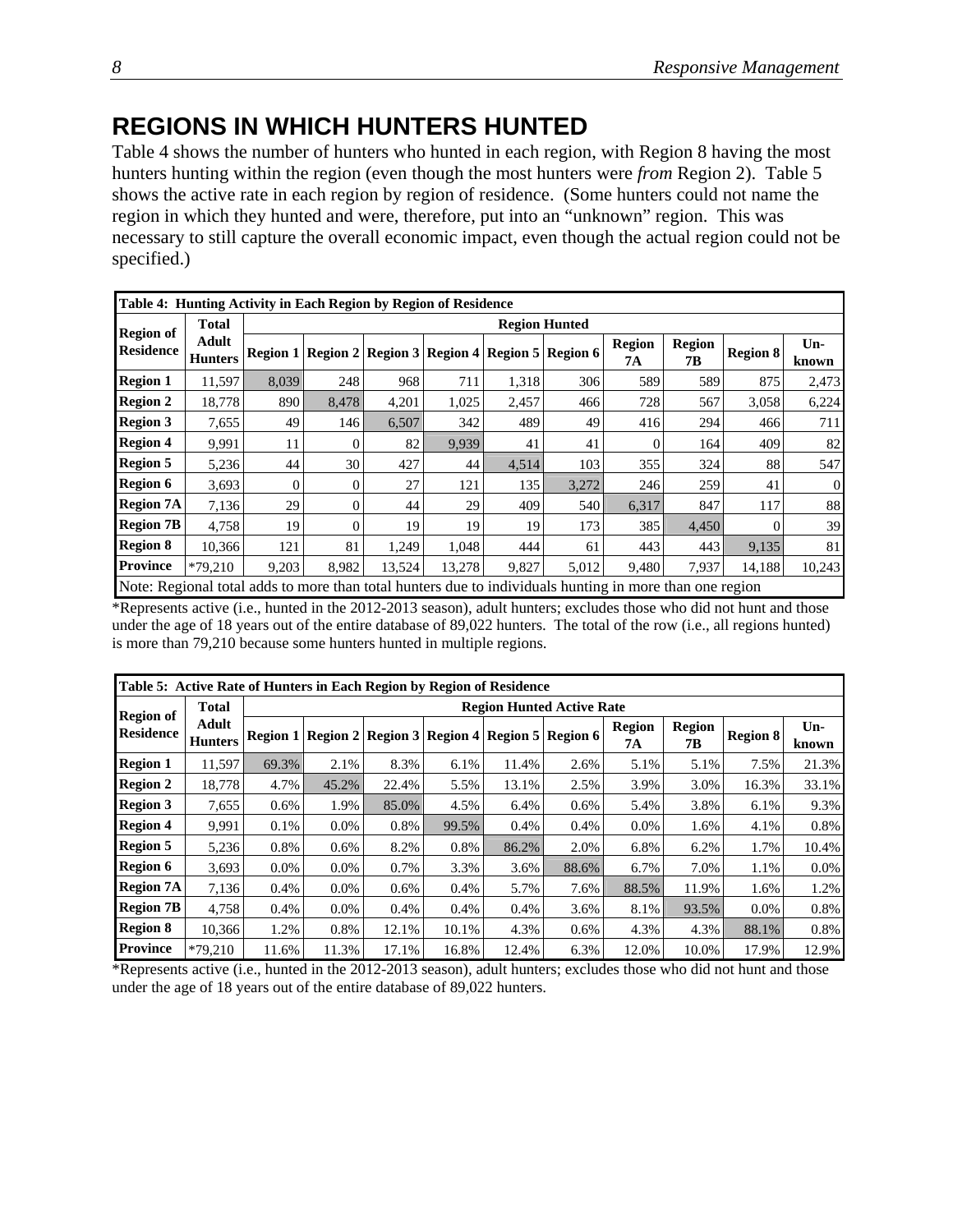Table 6 shows region of residence of hunters broken down by gender. Regions 7B, 5, and 4 had the highest proportion of female hunters, while Region 4 had the highest absolute number of female hunters.

| Table 6: Number and Percent of Hunters by Region and Gender |               |         |               |         |                |  |  |  |  |  |
|-------------------------------------------------------------|---------------|---------|---------------|---------|----------------|--|--|--|--|--|
| <b>Region of Residence</b>                                  | <b>Male</b>   |         | <b>Female</b> |         | <b>Overall</b> |  |  |  |  |  |
|                                                             | <b>Number</b> | Percent | <b>Number</b> | Percent | Number*        |  |  |  |  |  |
| <b>Region 1</b>                                             | 10,921        | 94.6%   | 627           | 5.4%    | 11,548         |  |  |  |  |  |
| <b>Region 2</b>                                             | 17,753        | 94.5%   | 1,025         | 5.5%    | 18,778         |  |  |  |  |  |
| <b>Region 3</b>                                             | 7,045         | 92.0%   | 610           | 8.0%    | 7,655          |  |  |  |  |  |
| <b>Region 4</b>                                             | 8,883         | 88.9%   | 1,108         | 11.1%   | 9,991          |  |  |  |  |  |
| <b>Region 5</b>                                             | 4,646         | 88.7%   | 590           | 11.3%   | 5,236          |  |  |  |  |  |
| <b>Region 6</b>                                             | 3,395         | 91.9%   | 298           | 8.1%    | 3,693          |  |  |  |  |  |
| <b>Region 7A</b>                                            | 6,520         | 91.4%   | 616           | 8.6%    | 7,136          |  |  |  |  |  |
| <b>Region 7B</b>                                            | 4,218         | 88.6%   | 541           | 11.4%   | 4,758          |  |  |  |  |  |
| <b>Region 8</b>                                             | 9,680         | 93.4%   | 686           | 6.6%    | 10,366         |  |  |  |  |  |
| <b>Province</b>                                             | 73,061        | 92.3%   | 6,100         | 7.7%    | 79,162         |  |  |  |  |  |

\*Gender could not be determined for just a few hunters (the question is not asked; it is observed by interviewer), so totals are less than in other tables.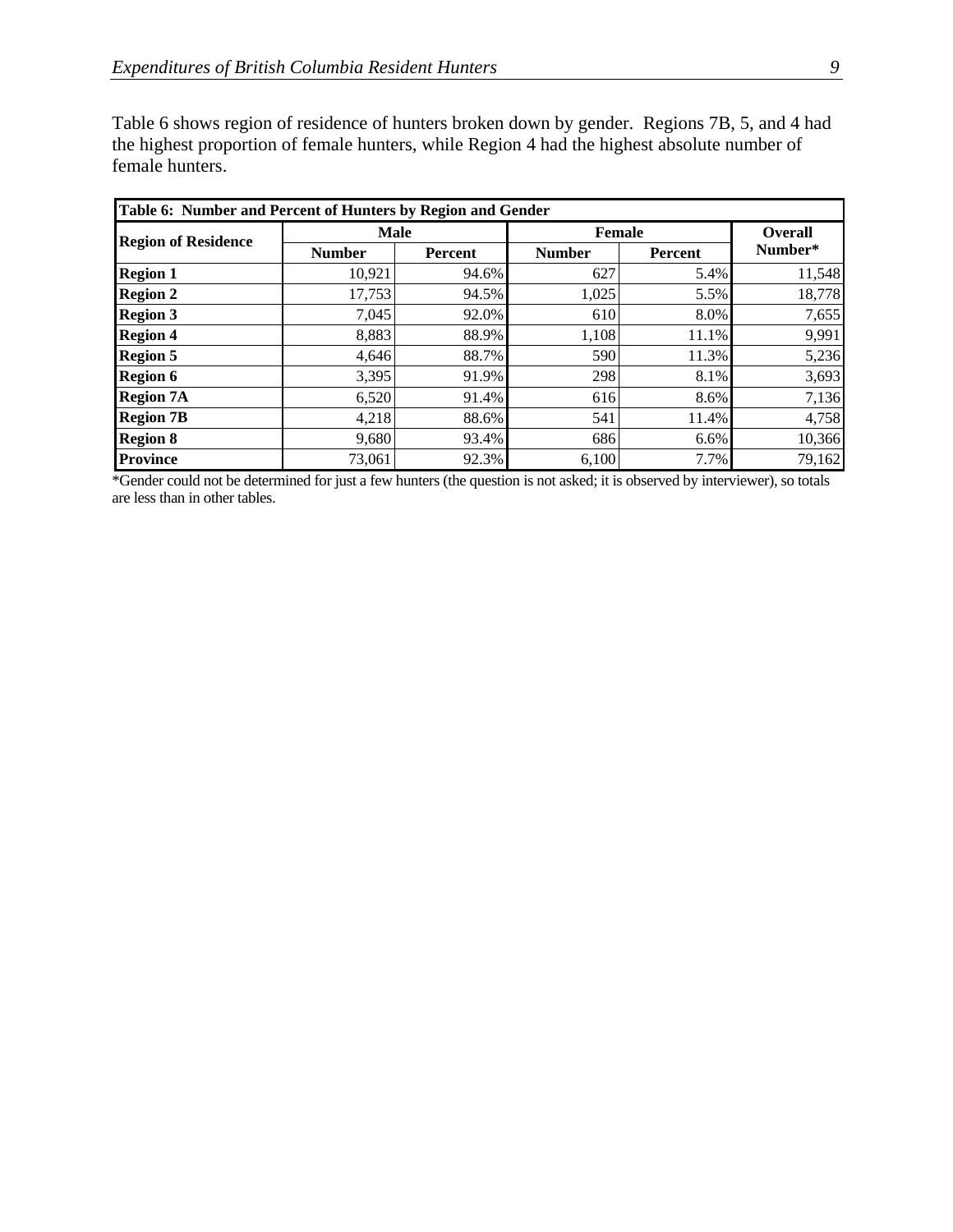## **EXPENDITURES**

Table 7 shows hunter expenditures by region of residence; Region 2 hunters had the most expenditures of any region. Table 8 shows expenditures by region hunted; Region 7B had the most spent in it.

|                            | Table 7: Hunter Expenditures by Region of Residence |                    |                  |                   |  |  |  |  |  |  |  |
|----------------------------|-----------------------------------------------------|--------------------|------------------|-------------------|--|--|--|--|--|--|--|
| <b>Region of Residence</b> | <b>Expenditures</b>                                 |                    |                  |                   |  |  |  |  |  |  |  |
|                            | <b>Total</b>                                        | <b>Mean Annual</b> | <b>Mean Trip</b> | <b>Mean Daily</b> |  |  |  |  |  |  |  |
| <b>Region 1</b>            | \$35,644,682                                        | \$3,074            | \$373            | \$202             |  |  |  |  |  |  |  |
| <b>Region 2</b>            | \$53,459,022                                        | \$2,847            | \$643            | \$263             |  |  |  |  |  |  |  |
| <b>Region 3</b>            | \$20,090,843                                        | \$2,625            | \$261            | \$158             |  |  |  |  |  |  |  |
| <b>Region 4</b>            | \$23,261,330                                        | \$2,328            | \$161            | \$127             |  |  |  |  |  |  |  |
| <b>Region 5</b>            | \$12,086,293                                        | \$2,308            | \$304            | \$168             |  |  |  |  |  |  |  |
| <b>Region 6</b>            | \$9,785,871                                         | \$2,650            | \$434            | \$226             |  |  |  |  |  |  |  |
| <b>Region 7A</b>           | \$23,921,678                                        | \$3,352            | \$387            | \$234             |  |  |  |  |  |  |  |
| <b>Region 7B</b>           | \$25,789,418                                        | \$5,420            | \$460            | \$285             |  |  |  |  |  |  |  |
| <b>Region 8</b>            | \$25,666,459                                        | \$2,476            | \$227            | \$167             |  |  |  |  |  |  |  |
| <b>Province</b>            | *\$229,705,597                                      | \$2,900            | \$331            | \$199             |  |  |  |  |  |  |  |

| <b>Table 8: Hunter Expenditures by Region Hunted</b> |                  |                     |                |
|------------------------------------------------------|------------------|---------------------|----------------|
| <b>Region Hunted</b>                                 |                  | <b>Expenditures</b> |                |
|                                                      | <b>Mean Trip</b> | <b>Mean Daily</b>   | <b>Overall</b> |
| <b>Region 1</b>                                      | \$260.50         | \$140.75            | \$24,890,128   |
| <b>Region 2</b>                                      | \$197.00         | \$80.76             | \$16,385,968   |
| <b>Region 3</b>                                      | \$355.01         | \$215.06            | \$27,326,731   |
| <b>Region 4</b>                                      | \$219.03         | \$172.38            | \$31,561,339   |
| <b>Region 5</b>                                      | \$490.97         | \$270.66            | \$19,527,118   |
| <b>Region 6</b>                                      | \$586.73         | \$305.45            | \$13,214,775   |
| <b>Region 7A</b>                                     | \$478.65         | \$289.16            | \$29,557,531   |
| <b>Region 7B</b>                                     | \$681.64]        | \$421.84            | \$38,213,316   |
| <b>Region 8</b>                                      | \$255.51         | \$188.52            | \$28,933,853   |
| <b>Province</b>                                      | \$331.26         | \$199.38            | *\$229,610,759 |

\*The total of the "Region Hunted" table is smaller than the "Region of Residence" table because some hunters did not know the region in which they hunted, and those associated expenditures could not be categorized into a region.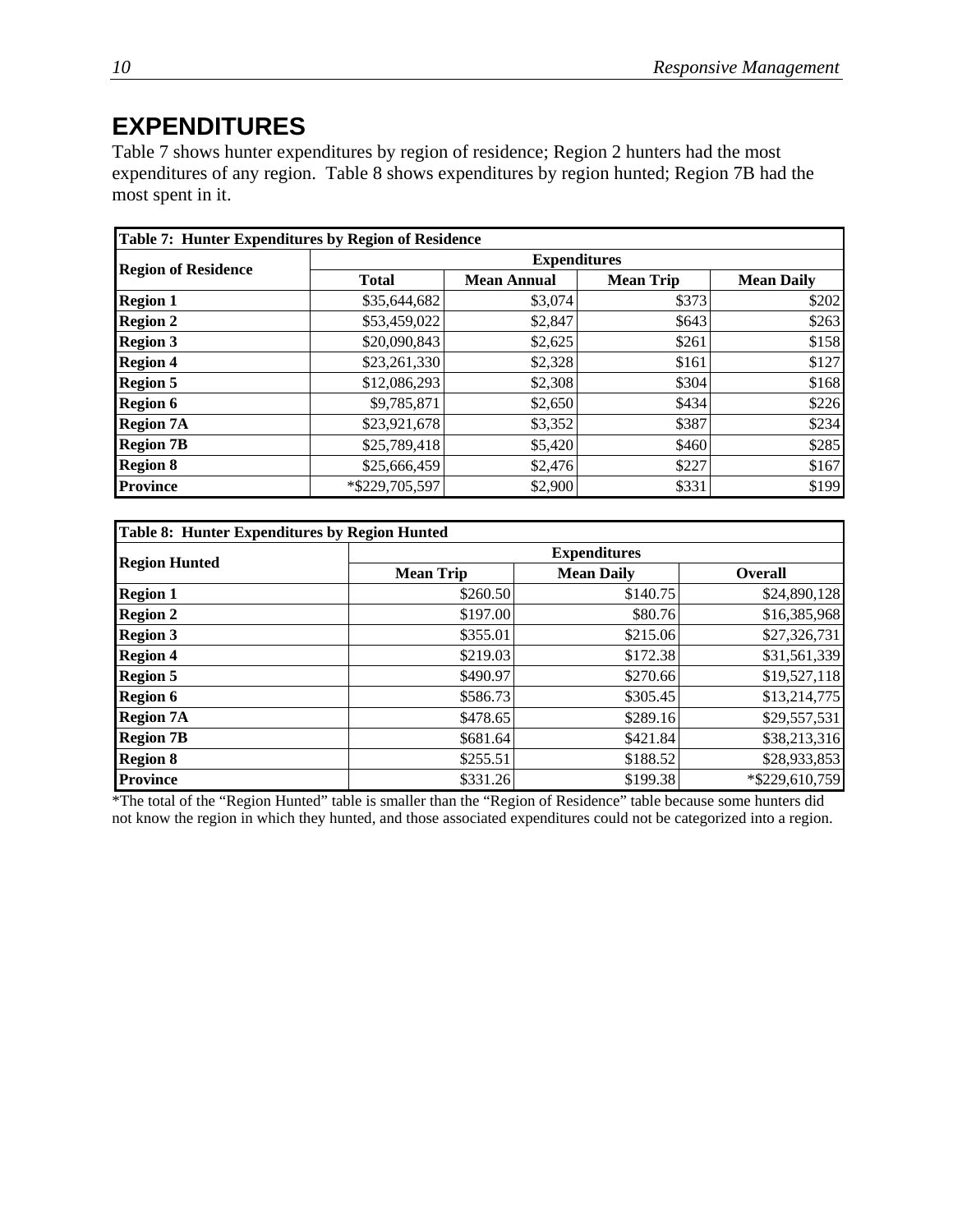| <b>Table 9: Hunter Expenditures by Species</b>                                                                                                        |            |                     |                |
|-------------------------------------------------------------------------------------------------------------------------------------------------------|------------|---------------------|----------------|
|                                                                                                                                                       |            | <b>Expenditures</b> |                |
| <b>Species Hunted</b>                                                                                                                                 | Per Trip   | Per Day             | <b>Overall</b> |
| <b>Black Bear</b>                                                                                                                                     | \$346.89   | \$254.11            | \$22,544,897   |
| <b>Grizzly Bear</b>                                                                                                                                   | \$1,331.53 | \$420.03            | \$4,799,784    |
| Deer                                                                                                                                                  | \$290.35   | \$189.86            | \$133,587,982  |
| Elk                                                                                                                                                   | \$332.12   | \$195.42            | \$47,301,646   |
| Moose                                                                                                                                                 | \$408.90   | \$210.52            | \$70,643,127   |
| <b>Bison</b>                                                                                                                                          | \$671.95   | \$385.60            | \$1,827,882    |
| Caribou                                                                                                                                               | \$1,023.50 | \$281.65            | \$2,116,146    |
| <b>Mountain Goat</b>                                                                                                                                  | \$492.94   | \$224.63            | \$2,756,937    |
| <b>Bighorn Sheep</b>                                                                                                                                  | \$604.57   | \$243.90            | \$5,026,548    |
| Wolf                                                                                                                                                  | \$406.57   | \$341.51            | \$6,989,250    |
| <b>Bobcat, Lynx and Cougar</b>                                                                                                                        | \$299.29   | \$259.18            | \$2,858,010    |
| Wolverine                                                                                                                                             | \$1,045.81 | \$691.62            | \$368,395      |
| <b>Small Game*</b>                                                                                                                                    | \$359.50   | \$258.37            | \$22,806,474   |
| Turkey                                                                                                                                                | \$537.09   | \$376.98            | \$2,898,978    |
| <b>Upland Birds**</b>                                                                                                                                 | \$339.84   | \$219.53            | \$55,366,348   |
| Waterfowl                                                                                                                                             | \$273.49   | \$206.59            | \$8,823,772    |
| Note: Species total expenditures are greater than total hunter expenditures because hunters may hunt multiple<br>species during a hunting day or trip |            |                     |                |

Table 9 shows expenditures by species, with deer having the most spent on it, followed by moose. The highest mean per trip expenditures were for grizzly bear, wolverine, and caribou.

\*Small game includes fox, raccoon, coyote, skunk, opossum, snowshoe hare and cotton-tailed rabbit.

\*\*Upland birds were defined as: excluding turkey, but including all partridge, grouse, quail, pheasants, ptarmigan, doves, pigeons and common snipe.

Table 10 shows expenditures by category. Outside of large purchases, vehicle fuel is the category that had the most spent on it, followed by food/beverage and firearms equipment.

| <b>Table 10: Hunter Expenditures by Category</b> |                |                     |                  |                   |  |  |  |  |  |  |
|--------------------------------------------------|----------------|---------------------|------------------|-------------------|--|--|--|--|--|--|
|                                                  |                | <b>Expenditures</b> |                  |                   |  |  |  |  |  |  |
| <b>Expenditure Category</b>                      | <b>Overall</b> | <b>Mean Annual</b>  | <b>Mean Trip</b> | <b>Mean Daily</b> |  |  |  |  |  |  |
| <b>Food and Beverage</b>                         | \$33,644,895   | \$424.76            | \$48.54          | \$29.22           |  |  |  |  |  |  |
| Lodging                                          | \$5,006,383    | \$63.20             | \$7.22           | \$4.35            |  |  |  |  |  |  |
| Vehicle Fuel                                     | \$47,868,499   | \$604.33            | \$69.06          | \$41.57           |  |  |  |  |  |  |
| <b>Public Transportation</b>                     | \$2,128,690    | \$26.87             | \$3.07           | \$1.85            |  |  |  |  |  |  |
| <b>Equipment Rental</b>                          | \$542,918      | \$6.85              | \$0.78           | \$0.47            |  |  |  |  |  |  |
| <b>Other Expenses</b>                            | \$1,819,207    | \$22.97             | \$2.62           | \$1.58            |  |  |  |  |  |  |
| <b>Archery Equipment</b>                         | \$7,005,200    | \$88.44             | \$10.11          | \$6.08            |  |  |  |  |  |  |
| <b>Firearms Equipment</b>                        | \$24,501,850   | \$309.33            | \$35.35          | \$21.28           |  |  |  |  |  |  |
| <b>Ammunition</b>                                | \$7,767,984    | \$98.07             | \$11.21          | \$6.75            |  |  |  |  |  |  |
| <b>Related Firearms Pursuit Equipment</b>        | \$6,628,504    | \$83.68             | \$9.56           | \$5.76            |  |  |  |  |  |  |
| <b>Camping Equipment</b>                         | \$7,066,592    | \$89.21             | \$10.20          | \$6.14            |  |  |  |  |  |  |
| <b>Hunting Equipment</b>                         | \$13,899,774   | \$175.48            | \$20.05          | \$12.07           |  |  |  |  |  |  |
| <b>Licenses and Tags</b>                         | \$9,052,430    | \$114.28            | \$13.06          | \$7.86            |  |  |  |  |  |  |
| <b>Processing and Taxidermy</b>                  | \$7,711,891    | \$97.36             | \$11.13          | \$6.70            |  |  |  |  |  |  |
| Large Purchases*                                 | \$55,060,780   | \$695.13            | \$79.44          | \$47.81           |  |  |  |  |  |  |
| Total                                            | \$229,705,597  | \$2,899.96          | \$331.40         | \$199.47          |  |  |  |  |  |  |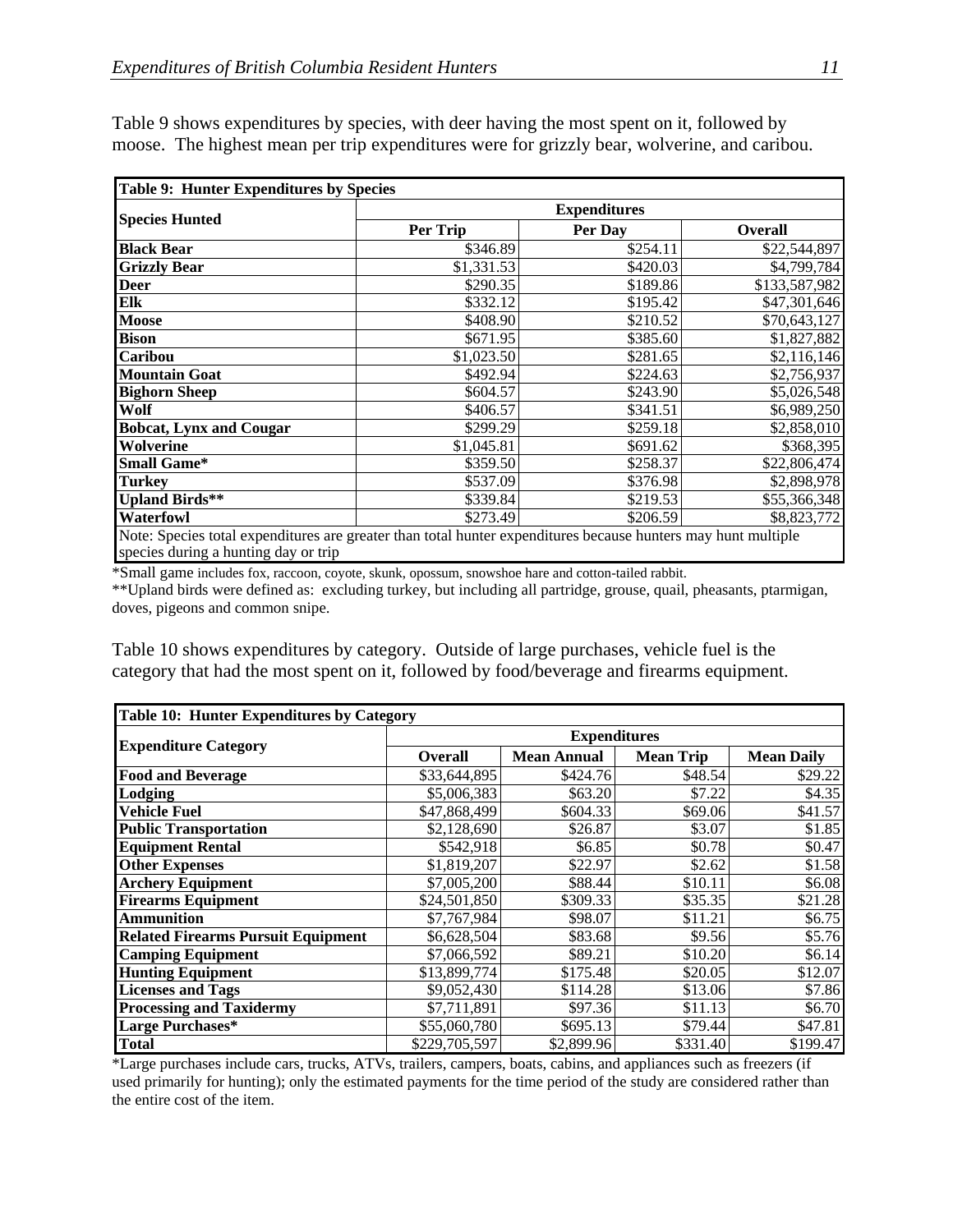| Table 11: Total Hunting Expenditures by Expenditure Category and Region of Residence (in Thousands) |          |                                   |          |          |                                                       |         |                     |                     |          |                 |  |  |  |  |
|-----------------------------------------------------------------------------------------------------|----------|-----------------------------------|----------|----------|-------------------------------------------------------|---------|---------------------|---------------------|----------|-----------------|--|--|--|--|
| <b>Expenditure</b>                                                                                  |          | <b>Total Hunting Expenditures</b> |          |          |                                                       |         |                     |                     |          |                 |  |  |  |  |
| <b>Category</b>                                                                                     |          |                                   |          |          | Region 1 Region 2 Region 3 Region 4 Region 5 Region 6 |         | <b>Region</b><br>7A | <b>Region</b><br>7B | Region 8 | <b>Province</b> |  |  |  |  |
| <b>Food and</b><br><b>Beverage</b>                                                                  | \$5,725  | \$8,089                           | \$2,413  | \$3,360  | \$2,004                                               | \$1,230 | \$3,903             | \$3,591             | \$3,330  | \$33,645        |  |  |  |  |
| Lodging                                                                                             | \$1,436  | \$1,603                           | \$262    | \$271    | \$189                                                 | \$88    | \$410               | \$302               | \$445    | \$5,006         |  |  |  |  |
| <b>Vehicle Fuel</b>                                                                                 | \$7,293  | \$10,028                          | \$4,477  | \$5,495  | \$2,581                                               | \$1,894 | \$5,125             | \$5,177             | \$5,799  | \$47,868        |  |  |  |  |
| <b>Public</b><br><b>Trans-</b><br>portation                                                         | \$1,266  | \$229                             | \$44     | \$7      | \$46                                                  | \$128   | \$68                | \$15                | \$325    | \$2,129         |  |  |  |  |
| <b>Equipment</b><br><b>Rental</b>                                                                   | \$31     | \$222                             | \$17     | \$16     | \$78                                                  | \$17    | \$30                | \$58                | \$75     | \$543           |  |  |  |  |
| Other<br><b>Expenses</b>                                                                            | \$288    | \$264                             | \$125    | \$261    | \$161                                                 | \$169   | \$44                | \$463               | \$45     | \$1,819         |  |  |  |  |
| <b>Archery</b><br>Equipment                                                                         | \$552    | \$1,466                           | \$398    | \$1,373  | \$302                                                 | \$696   | \$744               | \$513               | \$960    | \$7,005         |  |  |  |  |
| <b>Firearms</b><br>Equipment                                                                        | \$3,065  | \$6,287                           | \$3,268  | \$1,871  | \$1,056                                               | \$682   | \$2,864             | \$2,704             | \$2,705  | \$24,502        |  |  |  |  |
| Ammo                                                                                                | \$966    | \$2,468                           | \$847    | \$626    | \$383                                                 | \$333   | \$603               | \$720               | \$823    | \$7,768         |  |  |  |  |
| Related<br><b>Firearms</b><br>Pursuit<br>Equipment                                                  | \$1,189  | \$1,632                           | \$615    | \$670    | \$199                                                 | \$228   | \$530               | \$880               | \$686    | \$6,629         |  |  |  |  |
| Camping<br><b>Equipment</b>                                                                         | \$669    | \$1,961                           | \$445    | \$842    | \$223                                                 | \$217   | \$468               | \$953               | \$1,290  | \$7,067         |  |  |  |  |
| <b>Hunting</b><br>Equipment                                                                         | \$4,302  | \$2,379                           | \$1,223  | \$982    | \$462                                                 | \$408   | \$1,345             | \$1,551             | \$1,249  | \$13,900        |  |  |  |  |
| <b>Licenses</b><br>and Tags                                                                         | \$1,199  | \$1,883                           | \$863    | \$1,208  | \$563                                                 | \$423   | \$926               | \$813               | \$1,175  | \$9,052         |  |  |  |  |
| Processing<br>and<br><b>Taxidermy</b>                                                               | \$1,150  | \$1,749                           | \$573    | \$1,149  | \$459                                                 | \$197   | \$581               | \$1,114             | \$740    | \$7,712         |  |  |  |  |
| Large<br>Purchases*                                                                                 | \$6,516  | \$13,199                          | \$4,522  | \$5,130  | \$3,380                                               | \$3,076 | \$6,281             | \$6,937             | \$6,020  | \$55,061        |  |  |  |  |
| <b>Total</b>                                                                                        | \$35,645 | \$53,459                          | \$20,091 | \$23,261 | \$12,086                                              | \$9,786 | \$23,922            | \$25,789            | \$25,666 | \$229,706       |  |  |  |  |

Table 11 shows expenditures by category and region of residence. Note that the table shows expenditures in thousands of dollars.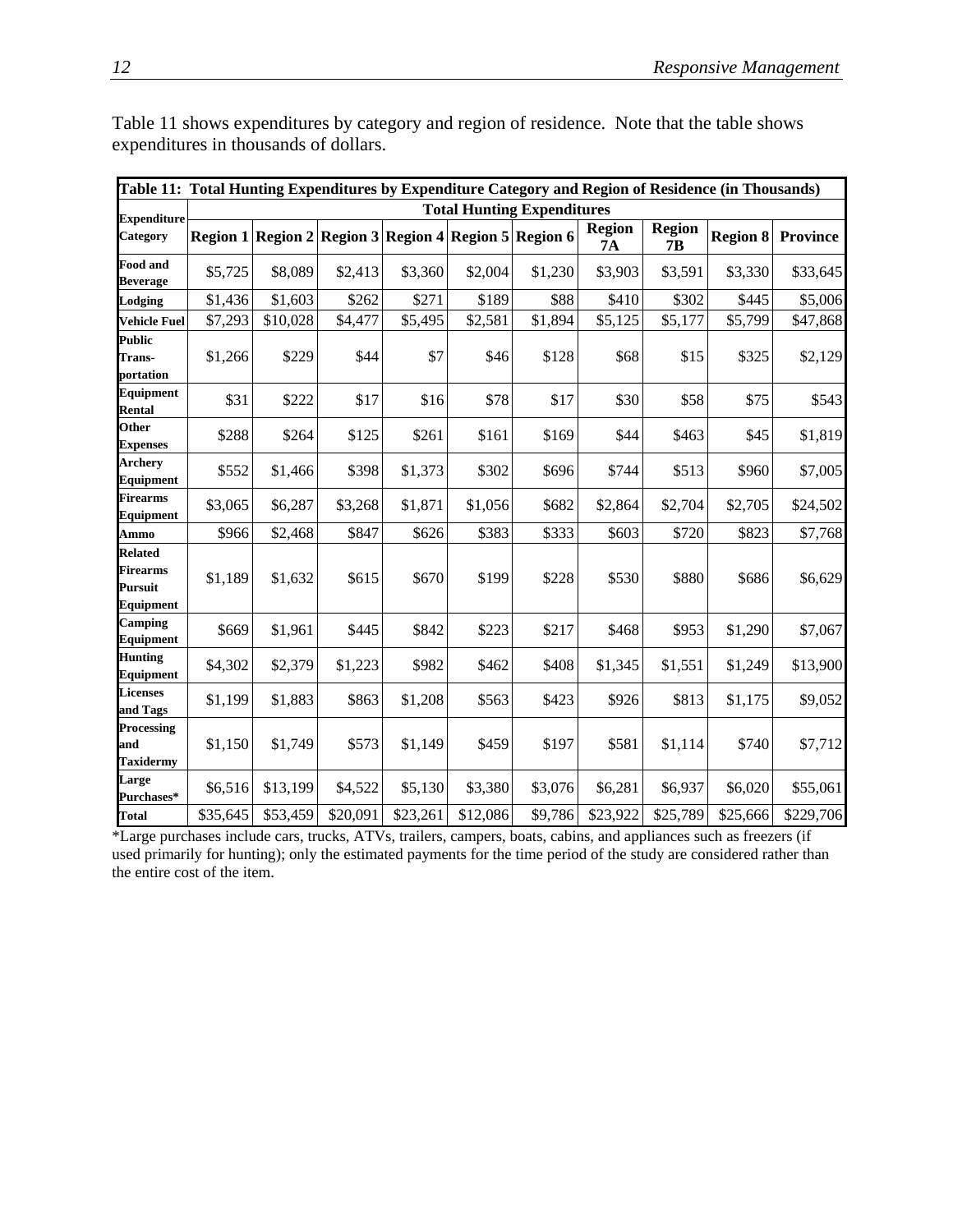|                                                               | Table 12: Mean Hunting Expenditures Per Trip by Region of Residence |                    |                    |                    |                                           |          |                     |                     |                    |                |  |
|---------------------------------------------------------------|---------------------------------------------------------------------|--------------------|--------------------|--------------------|-------------------------------------------|----------|---------------------|---------------------|--------------------|----------------|--|
| <b>Expenditure</b>                                            |                                                                     |                    |                    |                    | <b>Mean Hunting Expenditures Per Trip</b> |          |                     |                     |                    |                |  |
| Category                                                      | <b>Region</b>                                                       | <b>Region</b><br>2 | <b>Region</b><br>3 | <b>Region</b><br>4 | <b>Region</b>   Region<br>5               | 6        | <b>Region</b><br>7A | <b>Region</b><br>7Β | <b>Region</b><br>8 | <b>Overall</b> |  |
| Food and<br><b>Beverage</b>                                   | \$179.30                                                            | \$186.28           | \$93.73            | \$53.01            | \$111.33                                  | \$119.56 | \$140.37            | \$158.45            | \$83.08            | \$132.13       |  |
| Lodging                                                       | \$46.00                                                             | \$41.05            | \$10.13            | \$3.03             | \$15.94                                   | \$10.53  | \$27.88             | \$11.29             | \$10.51            | \$23.94        |  |
| <b>Vehicle Fuel</b>                                           | \$221.10                                                            | \$222.57           | \$154.91           | \$69.71            | \$143.76                                  | \$167.09 | \$145.54            | \$197.08            | \$96.75            | \$163.80       |  |
| <b>Public</b><br><b>Transportation</b>                        | \$53.40                                                             | \$6.78             | \$1.94             | \$0.05             | \$4.48                                    | \$7.18   | \$1.81              | \$3.24              | \$5.96             | \$11.39        |  |
| <b>Equipment</b><br><b>Rental</b>                             | \$0.31                                                              | \$7.62             | \$0.48             | \$0.04             | \$2.18                                    | \$0.70   | \$2.10              | \$2.97              | \$4.10             | \$2.99         |  |
| <b>Other Expenses</b>                                         | \$7.41                                                              | \$5.98             | \$3.62             | \$5.77             | \$23.26                                   | \$15.66  | \$2.74              | \$18.78             | \$1.98             | \$7.48         |  |
| <b>Archery</b><br><b>Equipment</b>                            | \$13.38                                                             | \$34.46            | \$12.19            | \$21.00            | \$15.46                                   | \$65.13  | \$32.15             | \$23.65             | \$19.67            | \$24.90        |  |
| <b>Firearms</b><br>Equipment                                  | \$96.76                                                             | \$175.56           | \$93.75            | \$16.61            | \$64.32                                   | \$38.13  | \$103.01            | \$95.47             | \$47.04            | \$94.14        |  |
| <b>Ammunition</b>                                             | \$23.41                                                             | \$52.06            | \$36.49            | \$9.47             | \$22.33                                   | \$30.94  | \$22.22             | \$29.85             | \$17.50            | \$29.49        |  |
| <b>Related Firearms</b><br><b>Pursuit</b><br><b>Equipment</b> | \$25.76                                                             | \$33.83            | \$27.63            | \$6.85             | \$20.90                                   | \$18.14  | \$21.75             | \$40.54             | \$16.14            | \$24.06        |  |
| Camping<br>Equipment                                          | \$21.44                                                             | \$52.90            | \$20.54            | \$13.16            | \$11.29                                   | \$22.97  | \$22.40             | \$34.60             | \$53.66            | \$32.26        |  |
| <b>Hunting</b><br><b>Equipment</b>                            | \$41.45                                                             | \$54.78            | \$58.95            | \$14.50            | \$33.24                                   | \$41.95  | \$48.70             | \$70.21             | \$29.40            | \$43.19        |  |
| <b>Licenses</b> and<br><b>Tags</b>                            | \$41.54                                                             | \$48.54            | \$35.23            | \$23.01            | \$39.60                                   | \$45.31  | \$39.71             | \$50.66             | \$29.54            | \$39.11        |  |
| <b>Processing and</b><br><b>Taxidermy</b>                     | \$33.10                                                             | \$44.04            | \$19.47            | \$13.63            | \$27.63                                   | \$14.23  | \$23.02             | \$43.21             | \$21.43            | \$28.85        |  |
| Large<br>Purchases*                                           | \$153.19                                                            | \$216.16           | \$130.73           | \$61.90            | \$189.89                                  | \$322.98 | \$277.55            | \$534.40            | \$70.83            | \$188.10       |  |

Table 12 shows mean hunting expenditures per trip, broken down by category and by region, and Table 13 shows per day expenditures by the same breakdown.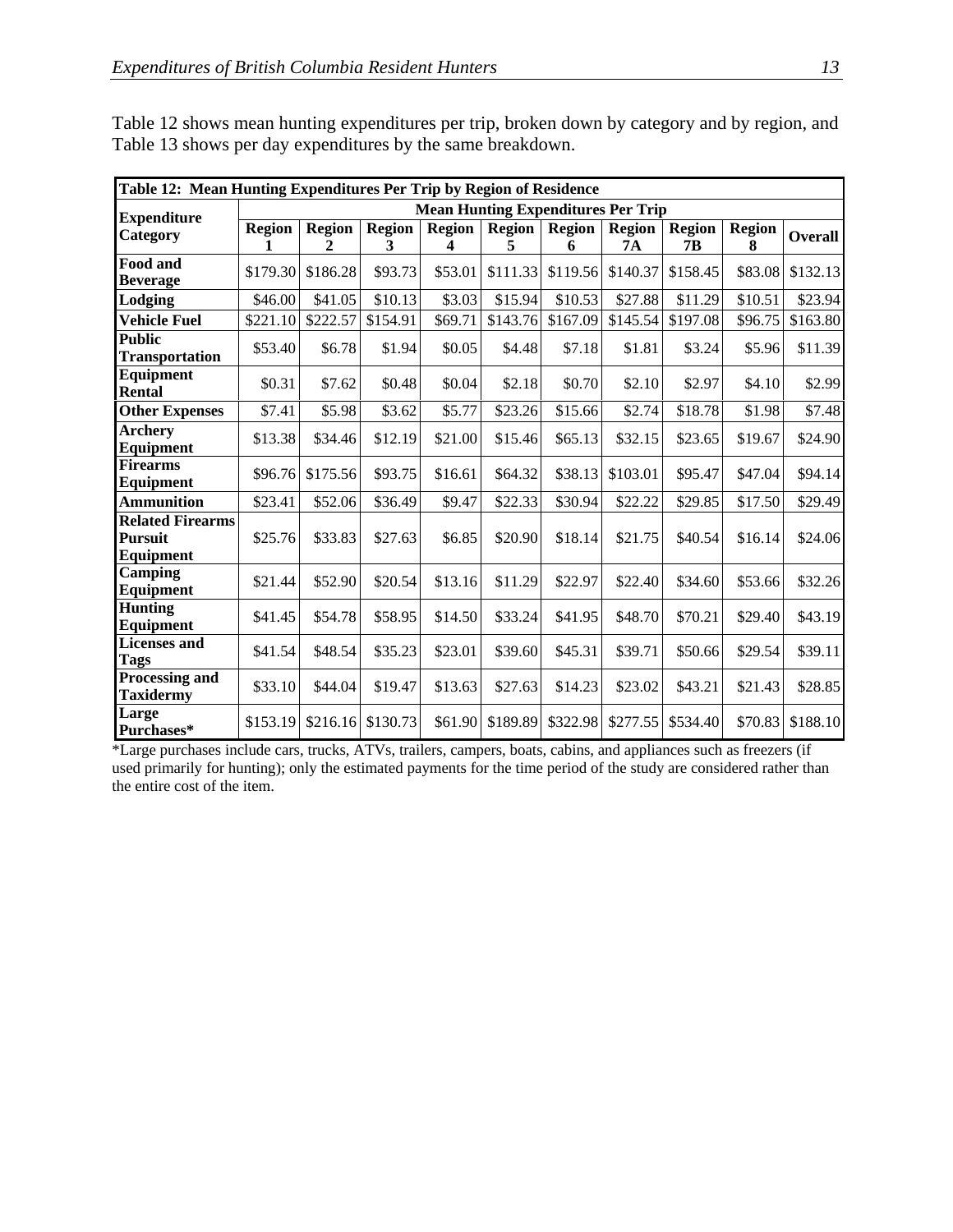|                                                               | Table 13: Mean Hunting Expenditures Per Day by Region of Residence |                               |                    |                    |                                          |                    |                     |                     |                    |                |  |
|---------------------------------------------------------------|--------------------------------------------------------------------|-------------------------------|--------------------|--------------------|------------------------------------------|--------------------|---------------------|---------------------|--------------------|----------------|--|
| <b>Expenditure</b>                                            |                                                                    |                               |                    |                    | <b>Mean Hunting Expenditures Per Day</b> |                    |                     |                     |                    |                |  |
| Category                                                      | <b>Region</b>                                                      | <b>Region</b><br>$\mathbf{2}$ | <b>Region</b><br>3 | <b>Region</b><br>4 | <b>Region</b><br>5                       | <b>Region</b><br>6 | <b>Region</b><br>7A | <b>Region</b><br>7Β | <b>Region</b><br>8 | <b>Overall</b> |  |
| Food and<br><b>Beverage</b>                                   | \$43.43                                                            | \$43.24                       | \$25.22            | \$23.56            | \$33.52                                  | \$31.94            | \$42.13             | \$63.79             | \$27.18            | \$36.91        |  |
| Lodging                                                       | \$11.04                                                            | \$9.53                        | \$4.24             | \$2.51             | \$2.46                                   | \$1.66             | \$7.78              | \$3.23              | \$4.51             | \$6.33         |  |
| <b>Vehicle Fuel</b>                                           | \$57.17                                                            | \$56.60                       | \$42.95            | \$36.11            | \$47.00                                  | \$47.93            | \$61.17             | \$93.59             | \$44.25            | \$52.76        |  |
| <b>Public</b><br><b>Transportation</b>                        | \$9.52                                                             | \$1.42                        | \$0.54             | \$0.04             | \$0.45                                   | \$2.07             | \$0.30              | \$0.23              | \$1.72             | \$2.18         |  |
| Equipment<br><b>Rental</b>                                    | \$0.10                                                             | \$1.41                        | \$0.13             | \$0.04             | \$0.67                                   | \$0.30             | \$0.33              | \$0.53              | \$0.90             | \$0.60         |  |
| <b>Other Expenses</b>                                         | \$1.67                                                             | \$1.18                        | \$0.83             | \$2.19             | \$4.72                                   | \$3.37             | \$1.74              | \$6.53              | \$0.22             | \$1.93         |  |
| <b>Archery</b><br>Equipment                                   | \$4.46                                                             | \$11.57                       | \$4.46             | \$10.12            | \$5.27                                   | \$19.27            | \$12.28             | \$9.59              | \$6.06             | \$8.82         |  |
| <b>Firearms</b><br>Equipment                                  | \$28.61                                                            | \$47.34                       | \$58.34            | \$11.86            | \$17.44                                  | \$14.33            | \$28.03             | \$45.29             | \$33.87            | \$34.04        |  |
| <b>Ammunition</b>                                             | \$8.14                                                             | \$15.59                       | \$9.93             | \$6.01             | \$8.38                                   | \$12.83            | \$9.09              | \$12.82             | \$8.44             | \$10.45        |  |
| <b>Related Firearms</b><br><b>Pursuit</b><br><b>Equipment</b> | \$11.63                                                            | \$12.17                       | \$4.93             | \$3.63             | \$7.08                                   | \$3.39             | \$6.45              | \$11.08             | \$9.39             | \$8.62         |  |
| Camping<br>Equipment                                          | \$5.06                                                             | \$11.31                       | \$3.17             | \$4.86             | \$4.19                                   | \$4.27             | \$5.61              | \$16.63             | \$25.72            | \$9.69         |  |
| <b>Hunting</b><br>Equipment                                   | \$15.82                                                            | \$19.02                       | \$17.12            | \$9.50             | \$7.00                                   | \$10.61            | \$20.16             | \$25.76             | \$11.53            | \$15.51        |  |
| <b>Licenses</b> and<br><b>Tags</b>                            | \$11.50                                                            | \$14.43                       | \$14.12            | \$13.85            | \$16.33                                  | \$16.34            | \$18.47             | \$18.47             | \$15.03            | \$14.80        |  |
| <b>Processing and</b><br><b>Taxidermy</b>                     | \$7.63                                                             | \$10.36                       | \$4.71             | \$9.31             | \$9.25                                   | \$4.81             | \$8.04              | \$20.12             | \$9.90             | \$9.27         |  |
| Large<br>Purchases*                                           | \$54.12                                                            | \$56.21                       | \$81.99            | \$18.27            | \$43.08                                  | \$88.03            | \$128.26            | \$192.84            | \$56.00            | \$68.90        |  |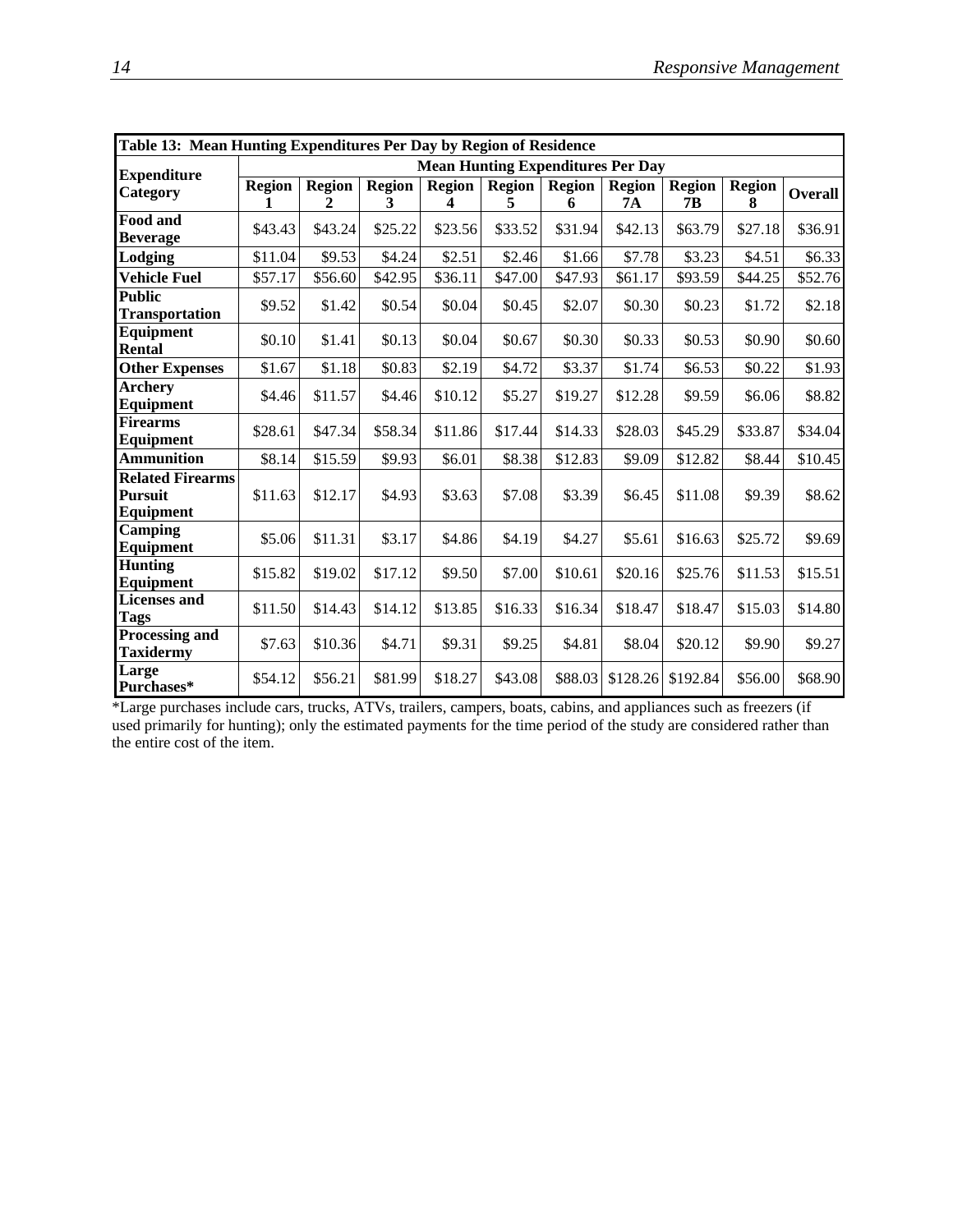|                                                           | Table 14: Total Hunter Expenditures by Category and Age Group |                 |                           |                           |                 |                    |                            |  |  |  |  |  |
|-----------------------------------------------------------|---------------------------------------------------------------|-----------------|---------------------------|---------------------------|-----------------|--------------------|----------------------------|--|--|--|--|--|
| <b>Expenditure</b>                                        |                                                               |                 |                           | <b>Total Expenditures</b> |                 |                    |                            |  |  |  |  |  |
| Category                                                  | Age 18 to<br>29                                               | Age 30 to<br>39 | Age 40 to<br>49           | Age 50 to<br>59           | Age 60 to<br>69 | Age 70 and<br>Over | <b>Province</b>            |  |  |  |  |  |
| Food and<br><b>Beverage</b>                               | \$7,226,181                                                   | \$5,892,380     | \$5,360,953               | \$6,843,160               | \$4,817,621     | \$2,545,395        | \$32,685,690               |  |  |  |  |  |
| Lodging                                                   | \$748,390                                                     | \$903,015       | \$448,990                 | \$1,488,578               | \$634,842       | \$695,172          | \$4,918,987                |  |  |  |  |  |
| <b>Vehicle Fuel</b>                                       | \$11,092,534                                                  | \$8,787,547     | \$8,315,106               | \$9,289,162               | \$6,317,923     | \$3,339,824        | \$47,142,097               |  |  |  |  |  |
| <b>Public</b><br><b>Transportation</b>                    | \$187,286                                                     | \$243,989       | \$269,945                 | \$432,849                 | \$788,550       | \$176,376          | \$2,098,995                |  |  |  |  |  |
| <b>Equipment</b><br><b>Rental</b>                         | \$62,716                                                      | \$103,357       | \$160,690                 | \$138,264                 | \$76,095        | \$409              | \$541,531                  |  |  |  |  |  |
| <b>Other Expenses</b>                                     | \$301,141                                                     | \$269,002       | \$378,403                 | \$444,616                 | \$253,048       | \$168,930          | \$1,815,139                |  |  |  |  |  |
| <b>Archery</b><br>Equipment                               | \$1,512,842                                                   | \$1,351,191     | \$1,935,844               | \$1,232,598               | \$674,740       | \$189,232          | \$6,896,446                |  |  |  |  |  |
| <b>Firearms</b><br><b>Equipment</b>                       | \$7,454,029                                                   | \$5,416,610     | \$5,316,738               | \$3,305,491               | \$2,474,494     | \$413,938          | \$24,381,300               |  |  |  |  |  |
| <b>Ammunition</b>                                         | \$1,952,535                                                   | \$2,141,946     | \$1,416,672               | \$1,212,134               | \$611,972       | \$333,632          | \$7,668,891                |  |  |  |  |  |
| <b>Related</b><br><b>Firearms</b><br>Pursuit<br>Equipment | \$2,049,129                                                   | \$1,446,093     | \$1,311,514               | \$767,985                 | \$851,333       | \$173,668          | \$6,599,721                |  |  |  |  |  |
| Camping<br><b>Equipment</b>                               | \$2,186,994                                                   | \$1,025,815     | \$1,254,976               | \$1,164,038               | \$989,842       | \$401,902          | \$7,023,567                |  |  |  |  |  |
| <b>Hunting</b><br><b>Equipment</b>                        | \$3,151,968                                                   | \$2,317,123     | \$4,772,584               | \$2,017,096               | \$1,255,993     | \$325,589          | \$13,840,353               |  |  |  |  |  |
| <b>Licenses</b> and<br>Tags                               | \$1,521,443                                                   | \$1,626,136     | \$1,501,826               | \$2,142,642               | \$1,390,418     | \$694,375          | \$8,876,839                |  |  |  |  |  |
| <b>Processing and</b><br><b>Taxidermy</b>                 | \$2,162,834                                                   | \$1,529,276     | \$1,409,556               | \$1,307,002               | \$944,057       | \$308,132          | \$7,660,858                |  |  |  |  |  |
| Large<br>Purchases*                                       | \$14,206,221                                                  | \$10,171,388    | \$10,341,246              | \$11,753,201              | \$6,652,021     | \$1,907,800        | \$55,031,877               |  |  |  |  |  |
| <b>Total</b>                                              | \$55,816,242                                                  |                 | \$43,224,868 \$44,195,041 | \$43,538,816              | \$28,732,949    |                    | \$11,674,374 \$227,182,291 |  |  |  |  |  |

Table 14 shows total expenditures, Table 15 shows per trip expenditures, and Table 16 shows per day expenditures, all three tables broken down by category and age group.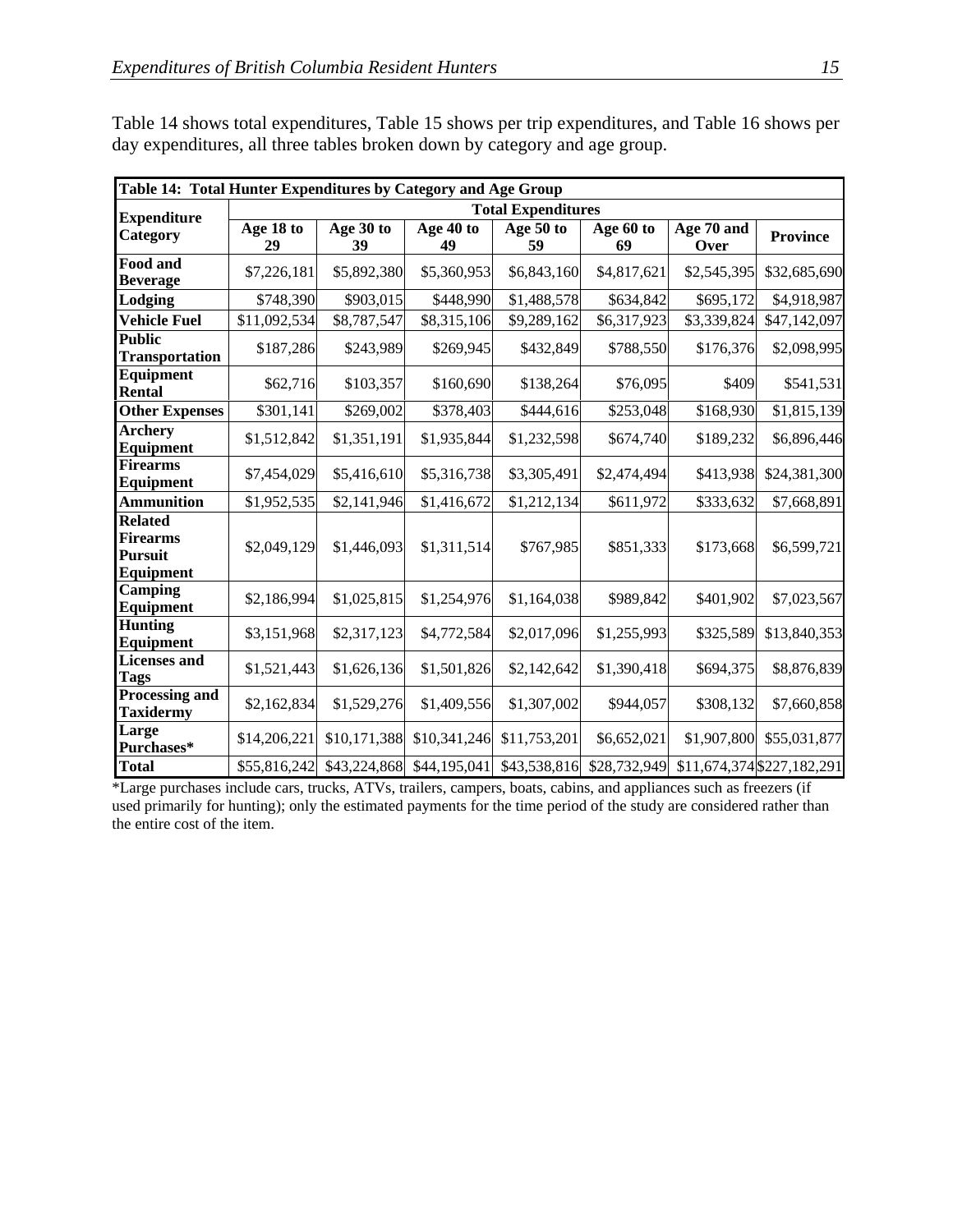|                                                     | Table 15: Mean Hunter Expenditures Per Trip by Category and Age Group |           |           |                               |           |          |                |  |  |  |  |
|-----------------------------------------------------|-----------------------------------------------------------------------|-----------|-----------|-------------------------------|-----------|----------|----------------|--|--|--|--|
|                                                     |                                                                       |           |           | <b>Mean Trip Expenditures</b> |           |          |                |  |  |  |  |
| <b>Expenditure Category</b>                         | Age 18 to                                                             | Age 30 to | Age 40 to | Age 50 to                     | Age 60 to | Age 70   | <b>Overall</b> |  |  |  |  |
|                                                     | 29                                                                    | 39        | 49        | 59                            | 69        | and Over |                |  |  |  |  |
| <b>Food and Beverage</b>                            | \$131.34                                                              | \$118.87  | \$133.37  | \$134.76                      | \$147.32  | \$122.37 | \$131.91       |  |  |  |  |
| Lodging                                             | \$20.35                                                               | \$17.04   | \$11.02   | \$38.26                       | \$22.56   | \$30.19  | \$23.89        |  |  |  |  |
| <b>Vehicle Fuel</b>                                 | \$163.36                                                              | \$159.78  | \$167.13  | \$177.21                      | \$155.64  | \$155.56 | \$164.20       |  |  |  |  |
| <b>Public Transportation</b>                        | \$5.19                                                                | \$3.35    | \$8.92    | \$13.90                       | \$24.52   | \$10.77  | \$11.29        |  |  |  |  |
| <b>Equipment Rental</b>                             | \$1.81                                                                | \$2.94    | \$4.09    | \$3.59                        | \$4.59    | \$0.01   | \$3.02         |  |  |  |  |
| <b>Other Expenses</b>                               | \$2.80                                                                | \$9.12    | \$4.71    | \$10.83                       | \$5.98    | \$11.97  | \$7.58         |  |  |  |  |
| <b>Archery Equipment</b>                            | \$33.24                                                               | \$18.42   | \$43.38   | \$29.95                       | \$14.85   | \$4.89   | \$25.06        |  |  |  |  |
| <b>Firearms Equipment</b>                           | \$143.00                                                              | \$111.81  | \$129.88  | \$83.36                       | \$67.82   | \$14.99  | \$95.03        |  |  |  |  |
| <b>Ammunition</b>                                   | \$38.89                                                               | \$44.22   | \$37.62   | \$24.90                       | \$13.40   | \$15.06  | \$29.51        |  |  |  |  |
| <b>Related Firearms</b><br><b>Pursuit Equipment</b> | \$43.09                                                               | \$29.63   | \$35.01   | \$14.99                       | \$16.47   | \$3.83   | \$24.28        |  |  |  |  |
| <b>Camping Equipment</b>                            | \$46.38                                                               | \$20.67   | \$38.02   | \$26.46                       | \$41.99   | \$21.19  | \$32.54        |  |  |  |  |
| <b>Hunting Equipment</b>                            | \$66.61                                                               | \$46.14   | \$49.76   | \$38.86                       | \$32.60   | \$23.68  | \$43.66        |  |  |  |  |
| <b>Licenses and Tags</b>                            | \$32.20                                                               | \$35.63   | \$44.98   | \$46.23                       | \$35.25   | \$39.45  | \$39.17        |  |  |  |  |
| <b>Processing and</b><br><b>Taxidermy</b>           | \$32.68                                                               | \$27.81   | \$52.66   | \$25.34                       | \$15.48   | \$24.35  | \$29.23        |  |  |  |  |
| Large Purchases*                                    | \$217.97                                                              | \$222.15  | \$176.95  | \$268.03                      | \$139.11  | \$46.95  | \$191.48       |  |  |  |  |
| <b>Total</b>                                        | \$978.91                                                              | \$867.58  | \$937.50  | \$936.68                      | \$737.57  | \$525.24 | \$851.86       |  |  |  |  |

\*Large purchases include cars, trucks, ATVs, trailers, campers, boats, cabins, and appliances such as freezers (if used primarily for hunting); only the estimated payments for the time period of the study are considered rather than the entire cost of the item.

| Table 16: Mean Hunter Expenditures Per Day by Category and Age Group |                 |                 |                 |                                |                 |                           |                |  |  |  |
|----------------------------------------------------------------------|-----------------|-----------------|-----------------|--------------------------------|-----------------|---------------------------|----------------|--|--|--|
|                                                                      |                 |                 |                 | <b>Mean Daily Expenditures</b> |                 |                           |                |  |  |  |
| <b>Expenditure Category</b>                                          | Age 18 to<br>29 | Age 30 to<br>39 | Age 40 to<br>49 | Age 50 to<br>59                | Age 60 to<br>69 | <b>Age 70</b><br>and Over | <b>Overall</b> |  |  |  |
| <b>Food and Beverage</b>                                             | \$39.84         | \$44.05         | \$38.51         | \$32.82                        | \$33.02         | \$32.40                   | \$36.83        |  |  |  |
| Lodging                                                              | \$5.38          | \$6.64          | \$2.64          | \$8.89                         | \$5.05          | \$9.08                    | \$6.35         |  |  |  |
| Vehicle Fuel                                                         | \$60.43         | \$63.06         | \$51.99         | \$48.87                        | \$45.80         | \$44.47                   | \$52.79        |  |  |  |
| <b>Public Transportation</b>                                         | \$1.15          | \$1.23          | \$1.85          | \$1.93                         | \$4.57          | \$2.05                    | \$2.13         |  |  |  |
| <b>Equipment Rental</b>                                              | \$0.29          | \$1.19          | \$1.02          | \$0.60                         | \$0.40          | \$0.00                    | \$0.61         |  |  |  |
| <b>Other Expenses</b>                                                | \$1.30          | \$1.98          | \$1.82          | \$3.06                         | \$1.48          | \$1.60                    | \$1.96         |  |  |  |
| <b>Archery Equipment</b>                                             | \$13.69         | \$9.02          | \$17.05         | \$5.94                         | \$4.41          | \$2.82                    | \$8.81         |  |  |  |
| <b>Firearms Equipment</b>                                            | \$48.80         | \$53.29         | \$33.46         | \$31.39                        | \$25.05         | \$4.82                    | \$34.49        |  |  |  |
| Ammunition                                                           | \$14.20         | \$17.19         | \$11.39         | \$8.65                         | \$5.15          | \$3.74                    | \$10.36        |  |  |  |
| <b>Related Firearms</b><br><b>Pursuit Equipment</b>                  | \$15.85         | \$11.30         | \$9.39          | \$6.61                         | \$5.94          | \$1.26                    | \$8.70         |  |  |  |
| <b>Camping Equipment</b>                                             | \$16.68         | \$5.78          | \$7.58          | \$5.32                         | \$15.92         | \$8.03                    | \$9.75         |  |  |  |
| <b>Hunting Equipment</b>                                             | \$25.11         | \$20.00         | \$21.32         | \$10.76                        | \$10.91         | \$4.50                    | \$15.70        |  |  |  |
| <b>Licenses and Tags</b>                                             | \$13.94         | \$15.28         | \$16.12         | \$16.77                        | \$12.35         | \$11.91                   | \$14.64        |  |  |  |
| <b>Processing and</b><br><b>Taxidermy</b>                            | \$13.43         | \$8.46          | \$13.49         | \$8.75                         | \$4.81          | \$7.13                    | \$9.33         |  |  |  |
| Large Purchases*                                                     | \$81.26         | \$86.25         | \$87.03         | \$83.36                        | \$43.29         | \$19.25                   | \$70.10        |  |  |  |
| <b>Total</b>                                                         | \$351.36        | \$344.70        | \$314.66        | \$273.72                       | \$218.14        | \$153.08                  | \$282.54       |  |  |  |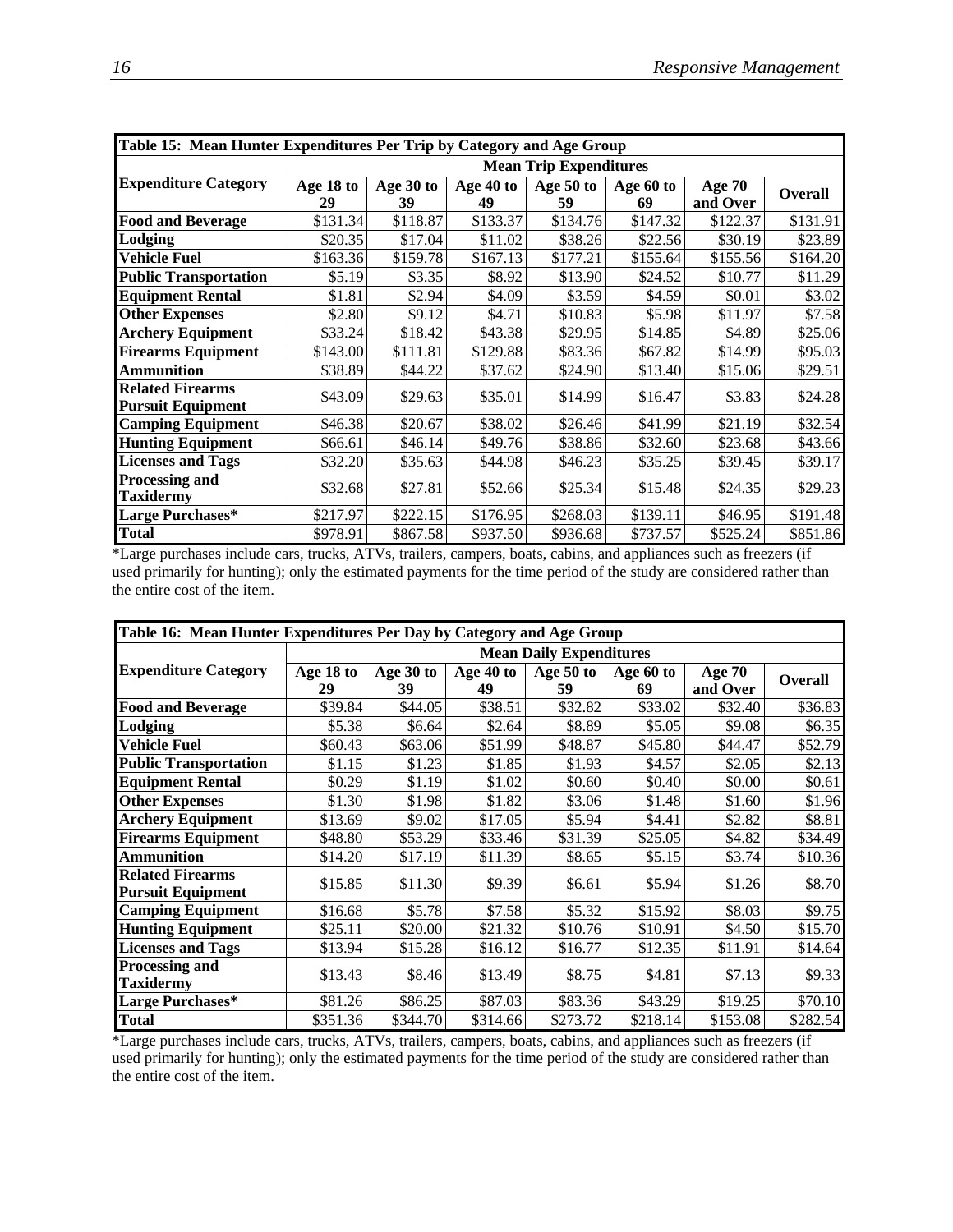|                                           | Table 17: Total Hunter Expenditures by Category and Gender |                           |               |  |  |  |  |  |  |  |  |
|-------------------------------------------|------------------------------------------------------------|---------------------------|---------------|--|--|--|--|--|--|--|--|
|                                           |                                                            | <b>Total Expenditures</b> |               |  |  |  |  |  |  |  |  |
| <b>Expenditure Category</b>               | <b>Male</b>                                                | <b>Female</b>             | <b>Total</b>  |  |  |  |  |  |  |  |  |
| <b>Food and Beverage</b>                  | \$31,780,580                                               | \$1,859,498               | \$33,644,895  |  |  |  |  |  |  |  |  |
| Lodging                                   | \$4,776,319                                                | \$230,064                 | \$5,006,383   |  |  |  |  |  |  |  |  |
| Vehicle Fuel                              | \$45,205,817                                               | \$2,659,792               | \$47,868,499  |  |  |  |  |  |  |  |  |
| <b>Public Transportation</b>              | \$2,057,436                                                | \$71,254                  | \$2,128,690   |  |  |  |  |  |  |  |  |
| <b>Equipment Rental</b>                   | \$513,142                                                  | \$29,776                  | \$542,918     |  |  |  |  |  |  |  |  |
| <b>Other Expenses</b>                     | \$1,744,168                                                | \$75,040                  | \$1,819,207   |  |  |  |  |  |  |  |  |
| <b>Archery Equipment</b>                  | \$6,287,512                                                | \$717,689                 | \$7,005,200   |  |  |  |  |  |  |  |  |
| <b>Firearms Equipment</b>                 | \$23,468,718                                               | \$1,033,132               | \$24,501,850  |  |  |  |  |  |  |  |  |
| <b>Ammunition</b>                         | \$7,406,018                                                | \$361,003                 | \$7,767,984   |  |  |  |  |  |  |  |  |
| <b>Related Firearms Pursuit Equipment</b> | \$6,266,178                                                | \$362,326                 | \$6,628,504   |  |  |  |  |  |  |  |  |
| <b>Camping Equipment</b>                  | \$6,423,407                                                | \$643,185                 | \$7,066,592   |  |  |  |  |  |  |  |  |
| <b>Hunting Equipment</b>                  | \$13,043,092                                               | \$847,049                 | \$13,899,774  |  |  |  |  |  |  |  |  |
| <b>Licenses and Tags</b>                  | \$8,477,685                                                | \$569,929                 | \$9,052,430   |  |  |  |  |  |  |  |  |
| <b>Processing and Taxidermy</b>           | \$6,921,484                                                | \$790,407                 | \$7,711,891   |  |  |  |  |  |  |  |  |
| Large Purchases*                          | \$51,446,455                                               | \$3,614,325               | \$55,060,780  |  |  |  |  |  |  |  |  |
| <b>Total</b>                              | \$215,818,010                                              | \$13,864,469              | \$229,705,597 |  |  |  |  |  |  |  |  |

Tables 17, 18, and 19 show total expenditures by category, per trip expenditures by category, and per day expenditures by category, all broken down by gender.

\*Large purchases include cars, trucks, ATVs, trailers, campers, boats, cabins, and appliances such as freezers (if used primarily for hunting); only the estimated payments for the time period of the study are considered rather than the entire cost of the item.

| Table 18: Mean Hunter Expenditures Per Trip by Category and Gender |             |                               |                |  |  |  |  |  |  |  |
|--------------------------------------------------------------------|-------------|-------------------------------|----------------|--|--|--|--|--|--|--|
|                                                                    |             | <b>Mean Trip Expenditures</b> |                |  |  |  |  |  |  |  |
| <b>Expenditure Category</b>                                        | <b>Male</b> | Female                        | <b>Overall</b> |  |  |  |  |  |  |  |
| <b>Food and Beverage</b>                                           | \$134.55    | \$103.92                      | \$132.13       |  |  |  |  |  |  |  |
| Lodging                                                            | \$24.81     | \$13.72                       | \$23.94        |  |  |  |  |  |  |  |
| <b>Vehicle Fuel</b>                                                | \$167.27    | \$123.47                      | \$163.80       |  |  |  |  |  |  |  |
| <b>Public Transportation</b>                                       | \$11.60     | \$8.93                        | \$11.39        |  |  |  |  |  |  |  |
| <b>Equipment Rental</b>                                            | \$3.22      | \$0.24                        | \$2.99         |  |  |  |  |  |  |  |
| <b>Other Expenses</b>                                              | \$7.39      | \$8.69                        | \$7.48         |  |  |  |  |  |  |  |
| <b>Archery Equipment</b>                                           | \$22.74     | \$51.00                       | \$24.90        |  |  |  |  |  |  |  |
| <b>Firearms Equipment</b>                                          | \$96.00     | \$72.58                       | \$94.14        |  |  |  |  |  |  |  |
| <b>Ammunition</b>                                                  | \$30.45     | \$18.21                       | \$29.49        |  |  |  |  |  |  |  |
| <b>Related Firearms Pursuit Equipment</b>                          | \$24.37     | \$20.59                       | \$24.06        |  |  |  |  |  |  |  |
| <b>Camping Equipment</b>                                           | \$31.84     | \$37.59                       | \$32.26        |  |  |  |  |  |  |  |
| <b>Hunting Equipment</b>                                           | \$42.96     | \$45.74                       | \$43.19        |  |  |  |  |  |  |  |
| <b>Licenses and Tags</b>                                           | \$39.78     | \$31.13                       | \$39.11        |  |  |  |  |  |  |  |
| <b>Processing and Taxidermy</b>                                    | \$29.35     | \$23.06                       | \$28.85        |  |  |  |  |  |  |  |
| Large Purchases*                                                   | \$195.23    | \$104.25                      | \$188.10       |  |  |  |  |  |  |  |
| <b>Total</b>                                                       | \$861.54    | \$663.12                      | \$845.83       |  |  |  |  |  |  |  |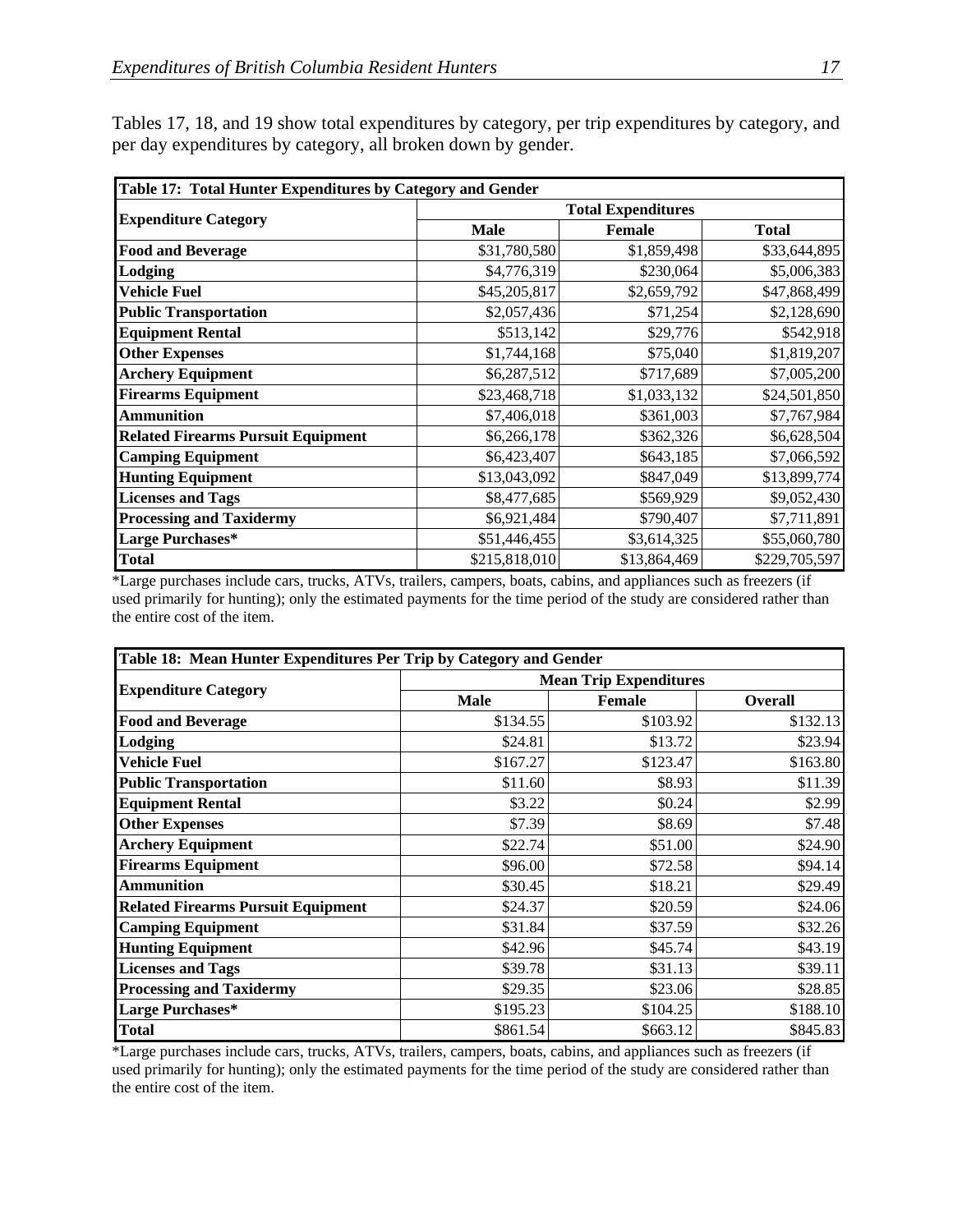|                                           | Table 19: Mean Hunter Expenditures Per Day by Category and Gender |                                |                |  |  |  |  |  |  |  |
|-------------------------------------------|-------------------------------------------------------------------|--------------------------------|----------------|--|--|--|--|--|--|--|
| <b>Expenditure Category</b>               |                                                                   | <b>Mean Daily Expenditures</b> |                |  |  |  |  |  |  |  |
|                                           | <b>Male</b>                                                       | <b>Female</b>                  | <b>Overall</b> |  |  |  |  |  |  |  |
| <b>Food and Beverage</b>                  | \$37.81                                                           | \$26.12                        | \$36.91        |  |  |  |  |  |  |  |
| Lodging                                   | \$6.26                                                            | \$7.13                         | \$6.33         |  |  |  |  |  |  |  |
| <b>Vehicle Fuel</b>                       | \$53.83                                                           | \$40.19                        | \$52.76        |  |  |  |  |  |  |  |
| <b>Public Transportation</b>              | \$2.24                                                            | \$1.44                         | \$2.18         |  |  |  |  |  |  |  |
| <b>Equipment Rental</b>                   | \$0.63                                                            | \$0.23                         | \$0.60         |  |  |  |  |  |  |  |
| <b>Other Expenses</b>                     | \$1.95                                                            | \$1.73                         | \$1.93         |  |  |  |  |  |  |  |
| <b>Archery Equipment</b>                  | \$8.66                                                            | \$10.86                        | \$8.82         |  |  |  |  |  |  |  |
| <b>Firearms Equipment</b>                 | \$34.85                                                           | \$24.65                        | \$34.04        |  |  |  |  |  |  |  |
| <b>Ammunition</b>                         | \$10.72                                                           | \$7.18                         | \$10.45        |  |  |  |  |  |  |  |
| <b>Related Firearms Pursuit Equipment</b> | \$8.42                                                            | \$11.15                        | \$8.62         |  |  |  |  |  |  |  |
| <b>Camping Equipment</b>                  | \$8.07                                                            | \$29.14                        | \$9.69         |  |  |  |  |  |  |  |
| <b>Hunting Equipment</b>                  | \$14.60                                                           | \$26.05                        | \$15.51        |  |  |  |  |  |  |  |
| <b>Licenses and Tags</b>                  | \$14.87                                                           | \$13.71                        | \$14.80        |  |  |  |  |  |  |  |
| <b>Processing and Taxidermy</b>           | \$8.42                                                            | \$19.42                        | \$9.27         |  |  |  |  |  |  |  |
| <b>Large Purchases*</b>                   | \$69.59                                                           | \$61.08                        | \$68.90        |  |  |  |  |  |  |  |
| <b>Total</b>                              | \$280.94                                                          | \$280.10                       | \$280.80       |  |  |  |  |  |  |  |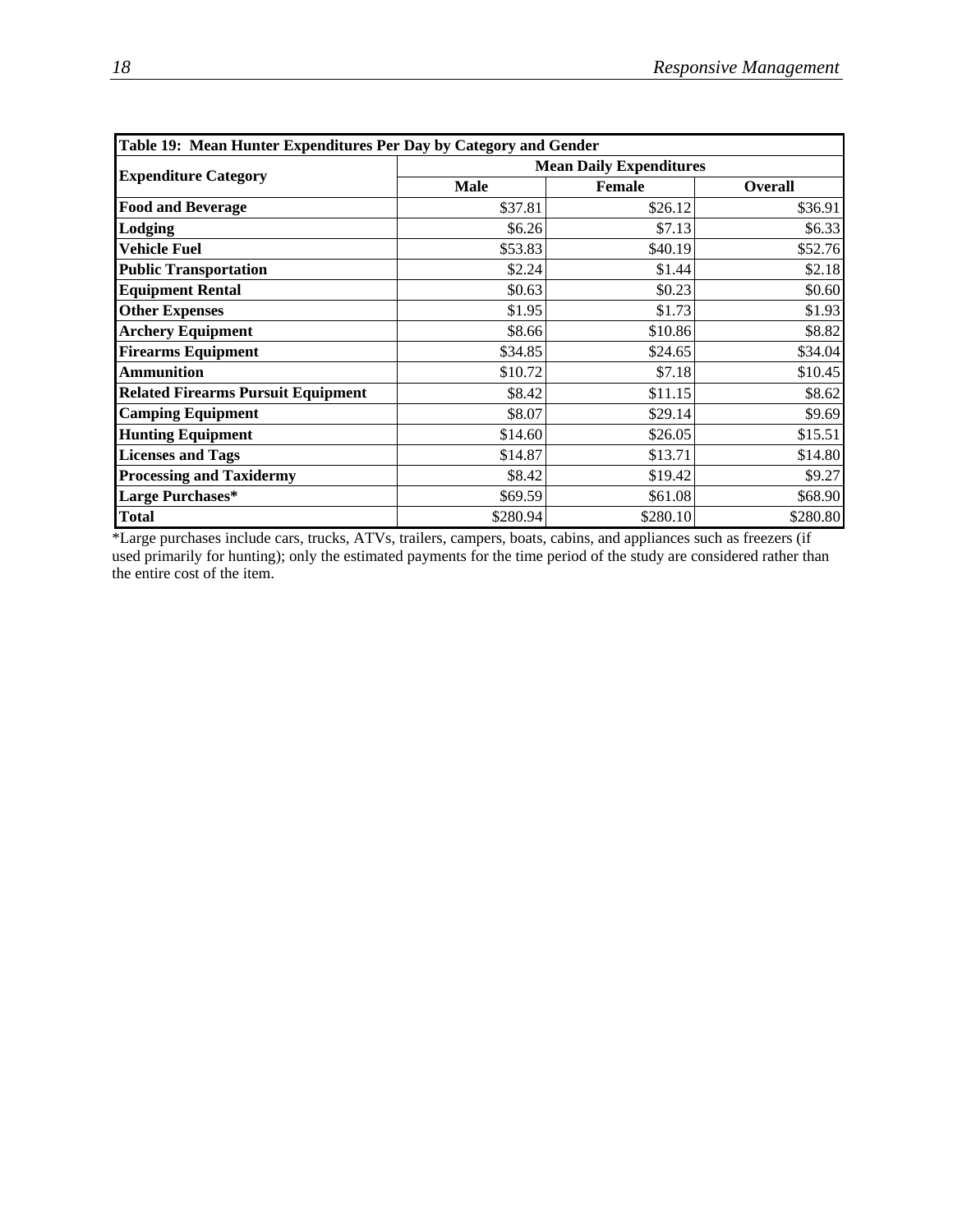## **TRIPS TAKEN AND DAYS HUNTED**

Table 20 shows the number of hunter days and trips taken by region of residency, with Region 4 hunters having taken the most trips, although Region 2 hunters spent the most days hunting. Note that any part of a day counts as a day. A single trip may span several days; a single trip encompasses the time from leaving home to coming back home, regardless of the number of days.

|                  | Table 20: Number of Hunters and Days and Trips by Region of Residence |         |               |              |             |               |         |             |  |  |  |  |
|------------------|-----------------------------------------------------------------------|---------|---------------|--------------|-------------|---------------|---------|-------------|--|--|--|--|
| <b>Region of</b> | <b>Hunters</b>                                                        |         |               | <b>Trips</b> |             | <b>Days</b>   |         |             |  |  |  |  |
| <b>Residence</b> | <b>Number</b>                                                         | Percent | <b>Number</b> | Percent      | <b>Mean</b> | <b>Number</b> | Percent | <b>Mean</b> |  |  |  |  |
| <b>Region 1</b>  | 11,597                                                                | 14.6%   | 101,757       | 14.5%        | 8.8         | 194,750       | 16.2%   | 16.8        |  |  |  |  |
| <b>Region 2</b>  | 18.778                                                                | 23.7%   | 86,379        | 12.3%        | 4.6         | 225,184       | 18.8%   | 12.0        |  |  |  |  |
| <b>Region 3</b>  | 7,655                                                                 | 9.7%    | 77,343        | 11.0%        | 10.1        | 131,578       | 11.0%   | 17.2        |  |  |  |  |
| <b>Region 4</b>  | 9,991                                                                 | 12.6%   | 144.584       | 20.6%        | 14.5        | 184.114       | 15.4%   | 18.4        |  |  |  |  |
| <b>Region 5</b>  | 5,236                                                                 | 6.6%    | 40,053        | 5.7%         | 7.6         | 73,773        | 6.2%    | 14.1        |  |  |  |  |
| <b>Region 6</b>  | 3,693                                                                 | 4.7%    | 22,523        | 3.2%         | 6.1         | 43.264        | 3.6%    | 11.7        |  |  |  |  |
| <b>Region 7A</b> | 7,136                                                                 | 9.0%    | 62,336        | 8.9%         | 8.7         | 102,775       | 8.6%    | 14.4        |  |  |  |  |
| <b>Region 7B</b> | 4,758                                                                 | $6.0\%$ | 55,097        | 7.8%         | 11.6        | 89.489        | 7.5%    | 18.8        |  |  |  |  |
| <b>Region 8</b>  | 10,366                                                                | 13.1%   | 112,957       | 16.1%        | 10.9        | 153,924       | 12.8%   | 14.8        |  |  |  |  |
| <b>Province</b>  | $*79,210$                                                             | 100.0%  | 703,030       | 100.0%       | 8.9         | 1,198,850     | 100.0%  | 15.1        |  |  |  |  |

\*Represents active (i.e., hunted in the 2012-2013 season), adult hunters; excludes those who did not hunt and those under the age of 18 years out of the entire database of 89,022 hunters.

Table 21 shows the number of trips taken and days hunted by species hunted. Deer had the most hunters seeking it, followed by moose, upland birds, and elk.

|                        | Table 21: Number and Mean Trips and Days by Species |                |                    |               |      |               |             |  |  |  |  |  |
|------------------------|-----------------------------------------------------|----------------|--------------------|---------------|------|---------------|-------------|--|--|--|--|--|
| <b>Species</b>         | <b>Total</b>                                        | <b>Species</b> | <b>Active Rate</b> | <b>Trips</b>  |      | <b>Days</b>   |             |  |  |  |  |  |
|                        | Hunters*                                            | <b>Hunters</b> |                    | <b>Number</b> | Mean | <b>Number</b> | <b>Mean</b> |  |  |  |  |  |
| <b>Black Bear</b>      | 79,210                                              | 7,880          | 9.95               | 64,991        | 8.2  | 88,722        | 11.3        |  |  |  |  |  |
| <b>Grizzly Bear</b>    | 79,210                                              | 1,457          | 1.84               | 3,605         | 2.5  | 11,427        | 7.8         |  |  |  |  |  |
| <b>Deer</b>            | 79,210                                              | 58,804         | 74.24              | 460,092       | 7.8  | 703,598       | 12.0        |  |  |  |  |  |
| Elk                    | 79,210                                              | 20,774         | 26.23              | 142,422       | 6.9  | 242,054       | 11.7        |  |  |  |  |  |
| <b>Moose</b>           | 79,210                                              | 31,249         | 39.45              | 172,766       | 5.5  | 335,560       | 10.7        |  |  |  |  |  |
| <b>Bison</b>           | 79,210                                              | 466            | 0.59               | 2,720         | 5.8  | 4,740         | 10.2        |  |  |  |  |  |
| Caribou                | 79,210                                              | 641            | 0.81               | 2,068         | 3.2  | 7,513         | 11.7        |  |  |  |  |  |
| <b>Mountain Goat</b>   | 79,210                                              | 1,405          | 1.77               | 5,593         | 4.0  | 12,274        | 8.7         |  |  |  |  |  |
| <b>Bighorn Sheep</b>   | 79,210                                              | 1,319          | 1.66               | 8,314         | 6.3  | 20,609        | 15.6        |  |  |  |  |  |
| Wolf                   | 79,210                                              | 1,072          | 1.35               | 17,191        | 16.0 | 20,466        | 19.1        |  |  |  |  |  |
| Bobcat, Lynx and       | 79,210                                              | 640            | 0.81               | 9,549         | 14.9 | 11,027        | 17.2        |  |  |  |  |  |
| Cougar<br>Wolverine    | 79,210                                              | 73             | 0.09               | 352           | 4.8  | 533           | 7.3         |  |  |  |  |  |
| <b>Small Game**</b>    | 79,210                                              | 6,894          | 8.7                | 63,440        | 9.2  | 88,272        | 12.8        |  |  |  |  |  |
| <b>Turkey</b>          | 79,210                                              | 1,679          | 2.12               | 5,398         | 3.2  | 7,690         | 4.6         |  |  |  |  |  |
| <b>Upland Birds***</b> | 79,210                                              | 21,269         | 26.85              | 162,919       | 7.7  | 252,204       | 11.9        |  |  |  |  |  |
| Waterfowl              | 79,210                                              | 4,561          | 5.76               | 32,264        | 7.1  | 42,712        | 9.4         |  |  |  |  |  |

\*Represents active (i.e., hunted in the 2012-2013 season), adult hunters; excludes those who did not hunt and those under the age of 18 years out of the entire database of 89,022 hunters.

\*\*Small game includes fox, raccoon, coyote, skunk, opossum, snowshoe hare and cotton-tailed rabbit.

\*\*\*Upland birds were defined as: excluding turkey, but including all partridge, grouse, quail, pheasants, ptarmigan, doves, pigeons and common snipe.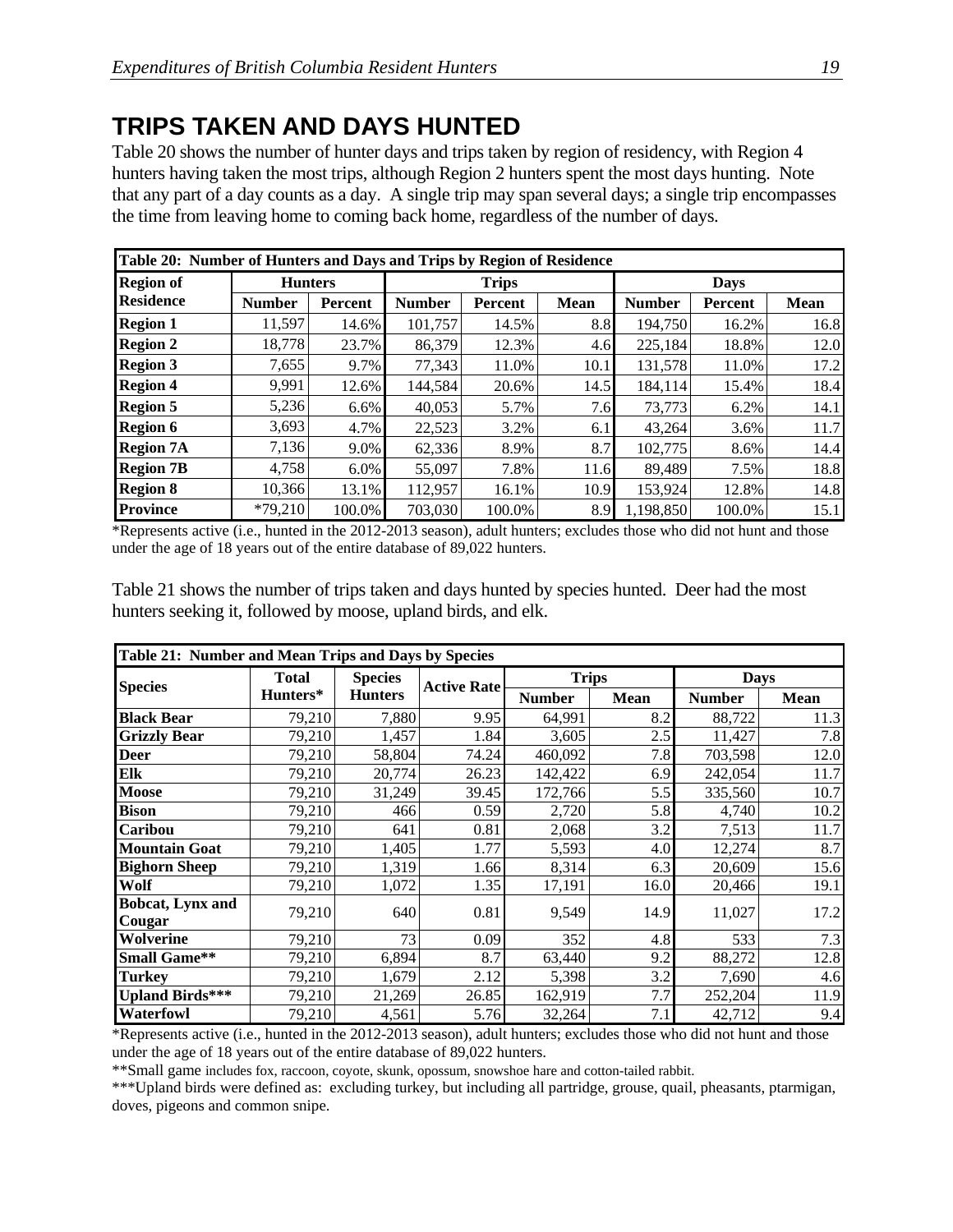Table 22 shows the number of hunting trips made to each region (by region of residency), and Table 23 shows the mean trips taken. Region 4 hunters take the most trips, and Region 4 has the most trips taken to it.

| Table 22: Number of Hunting Trips Made to Each Region by Region of Residence |                                |               |               |               |               |               |               |               |               |        |         |  |  |
|------------------------------------------------------------------------------|--------------------------------|---------------|---------------|---------------|---------------|---------------|---------------|---------------|---------------|--------|---------|--|--|
| <b>Region of</b>                                                             | <b>Hunting Trips to Region</b> |               |               |               |               |               |               |               |               |        |         |  |  |
| <b>Residence</b>                                                             | <b>Region</b>                  | <b>Region</b> | <b>Region</b> | <b>Region</b> | <b>Region</b> | <b>Region</b> | <b>Region</b> | <b>Region</b> | <b>Region</b> | Un-    | Total   |  |  |
|                                                                              |                                |               | 3             | 4             | C.            | 6             | 7А            | 7В            | 8             | known  |         |  |  |
| <b>Region 1</b>                                                              | 83,758                         | 894           | 1.724         | 1,605         | 2,386         | 1,156         | 718           | 744           | 1,791         | 6,982  | 101,757 |  |  |
| <b>Region 2</b>                                                              | 4,552                          | 38.139        | 10.140        | 4,363         | 5,609         | 1.000         | 1,059         | 915           | 8,393         | 12,210 | 86,379  |  |  |
| <b>Region 3</b>                                                              | 635                            | 854           | 68,558        | 562           | 905           | 49            | 1,199         | 587           | 2,279         | 1,717  | 77,343  |  |  |
| <b>Region 4</b>                                                              | 338                            | 0             | 327           | 140,567       | 409           | 41            |               | 164           | 2,290         | 450    | 144,584 |  |  |
| <b>Region 5</b>                                                              | 585                            | 30            | 1,587         | 59            | 33.716        | 163           | 1,183         | 943           | 88            | 1.700  | 40,053  |  |  |
| <b>Region 6</b>                                                              |                                |               | 150           | 709           | 161           | 19.425        | 1.025         | 901           | 150           |        | 22,523  |  |  |
| <b>Region 7A</b>                                                             | 58                             | 0             | 239           | 292           | 543           | 968           | 50,864        | 7,620         | 759           | 993    | 62,336  |  |  |
| <b>Region 7B</b>                                                             | 39                             | 0             | 19            | 19            | 39            | 270           | 1.445         | 53,209        |               | 58     | 55,097  |  |  |
| <b>Region 8</b>                                                              | 1,616                          | 81            | 7.779         | 3.388         | 1,213         | 326           | 644           | 1.933         | 95,856        | 121    | 112,957 |  |  |
| <b>Province</b>                                                              | 91,581                         | 39,996        | 90,523        | 151,564       | 44,980        | 23,397        | 58,137        | 67,016        | 111,606       | 24,230 | 703,030 |  |  |

| Table 23: Mean Number of Hunting Trips Made to Each Region by Region of Residence |                                     |                  |                  |                  |        |                  |        |               |                  |                  |              |  |  |
|-----------------------------------------------------------------------------------|-------------------------------------|------------------|------------------|------------------|--------|------------------|--------|---------------|------------------|------------------|--------------|--|--|
| <b>Region of</b>                                                                  | <b>Mean Trips Hunting in Region</b> |                  |                  |                  |        |                  |        |               |                  |                  |              |  |  |
| <b>Residence</b>                                                                  | Region                              | <b>Region</b>    | <b>Region</b>    | <b>Region</b>    | Region | <b>Region</b>    | Region | <b>Region</b> | <b>Region</b>    | $Un-$            | <b>Total</b> |  |  |
|                                                                                   |                                     |                  |                  | 4                | C.     | 6                | 7А     | 7В            | 8                | known            |              |  |  |
| <b>Region 1</b>                                                                   | 7.2                                 | 0.1              | 0.1              | 0.1              | 0.2    | 0.1              | 0.1    | 0.1           | 0.2              | 0.6              | 8.2          |  |  |
| <b>Region 2</b>                                                                   | 0.2                                 | 2.0              | 0.5              | 0.2              | 0.3    | 0.1              | 0.1    | $0.0\,$       | 0.4              | 0.7              | 4.4          |  |  |
| <b>Region 3</b>                                                                   | 0.1                                 | 0.1              | 9.0              | 0.1              | 0.1    | 0.0              | 0.2    | 0.1           | 0.3              | 0.2              | 10.1         |  |  |
| <b>Region 4</b>                                                                   | 0.0 <sub>l</sub>                    | 0.0 <sub>l</sub> | 0.01             | 14.1             | 0.0    | $0.0\,$          | 0.0    | $0.0\,$       | 0.2              | 0.0              | 14.4         |  |  |
| <b>Region 5</b>                                                                   | 0.1                                 | 0.0 <sub>1</sub> | 0.3              | 0.01             | 6.4    | 0.0 <sub>l</sub> | 0.2    | 0.2           | 0.0 <sub>l</sub> | 0.3              | 7.6          |  |  |
| <b>Region 6</b>                                                                   | 0.0 <sub>l</sub>                    | 0.0 <sub>l</sub> | 0.0 <sub>1</sub> | 0.2              | 0.01   | 5.3              | 0.3    | 0.2           | 0.0              | 0.0 <sub>l</sub> | 6.1          |  |  |
| <b>Region 7A</b>                                                                  | 0.01                                | 0.0 <sub>l</sub> | 0.0 <sub>1</sub> | 0.0 <sub>l</sub> | 0.1    | 0.1              | 7.1    | 1.1           | 0.1              | 0.1              | 8.7          |  |  |
| <b>Region 7B</b>                                                                  | 0.0 <sub>l</sub>                    | 0.0              | 0.0 <sub>1</sub> | 0.0 <sub>l</sub> | 0.0    | 0.1              | 0.3    | 11.2          | 0.0              | 0.0              | 11.8         |  |  |
| <b>Region 8</b>                                                                   | 0.2                                 | 0.0 <sub>l</sub> | 0.8 <sub>l</sub> | 0.3              | 0.1    | 0.0              | 0.1    | 0.2           | 9.2              | 0.0              | 10.9         |  |  |
| <b>Province</b>                                                                   | 1.21                                | 0.5              | 1.1              | 1.9              | 0.6    | 0.3              | 0.7    | 0.8           | 1.4              | 0.3              | 8.8          |  |  |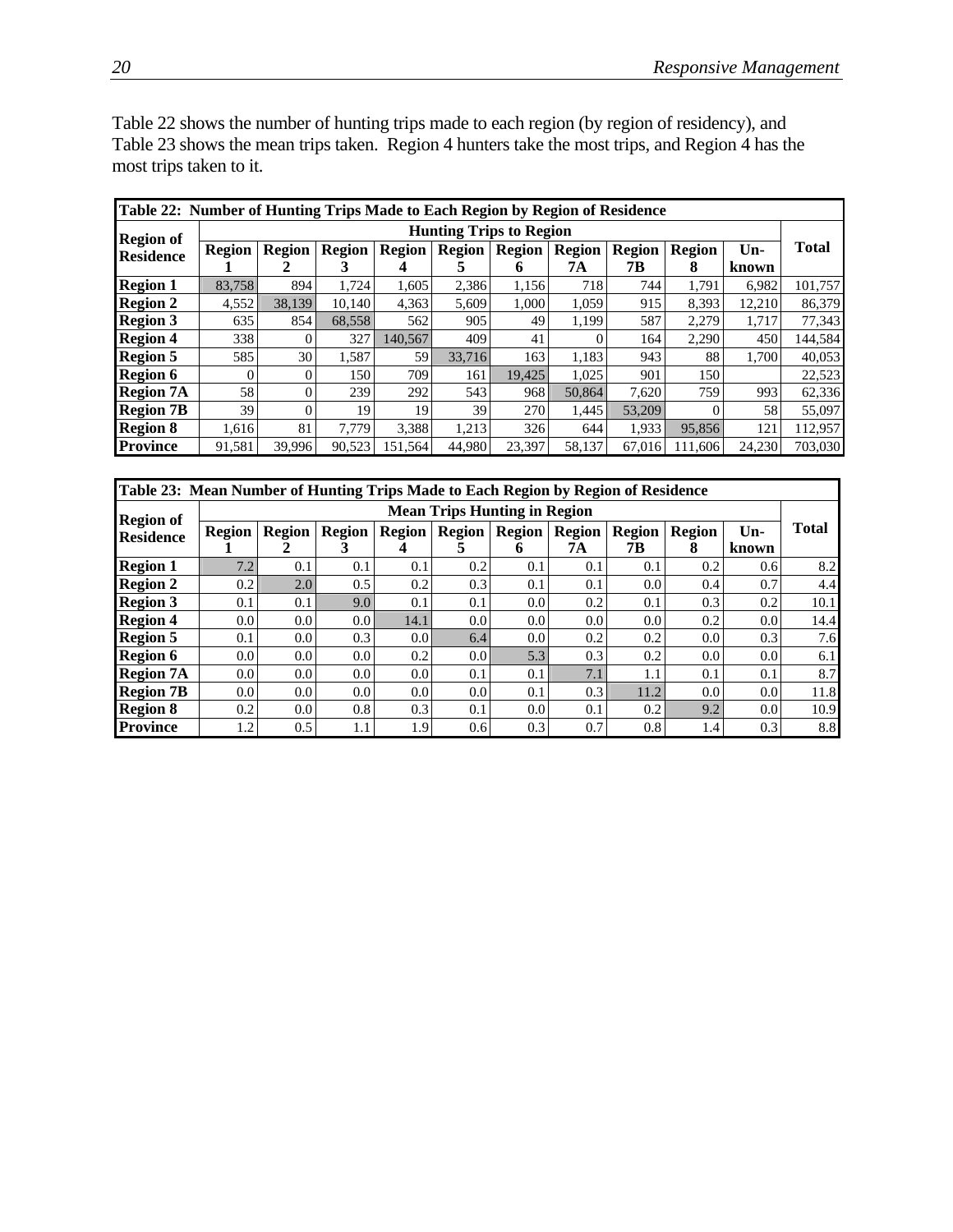Similar to the previous tables are Tables 24 and 25, showing the number of days and the mean days hunting in each region. Region 4 has the most days of hunting in it, while Region 2 hunters spend the most days hunting.

| Table 24: Number of Hunting Days Made to Each Region by Region of Residence |                               |               |               |               |               |               |               |               |               |        |                  |
|-----------------------------------------------------------------------------|-------------------------------|---------------|---------------|---------------|---------------|---------------|---------------|---------------|---------------|--------|------------------|
| <b>Region of</b>                                                            | <b>Days Hunting in Region</b> |               |               |               |               |               |               |               |               |        |                  |
| <b>Residence</b>                                                            | <b>Region</b>                 | <b>Region</b> | <b>Region</b> | <b>Region</b> | <b>Region</b> | <b>Region</b> | <b>Region</b> | <b>Region</b> | <b>Region</b> | $Un-$  | <b>Total</b>     |
|                                                                             |                               |               |               |               |               | O             | 7А            | 7В            | 8             | known  |                  |
| <b>Region 1</b>                                                             | 117,109                       | 2,385         | 7,891         | 5,681         | 10,524        | 2,707         | 6,360         | 5,744         | 8,987         | 27,361 | 194,750          |
| <b>Region 2</b>                                                             | 6,195                         | 76,432        | 26,131        | 10.468        | 15,011        | 2,660         | 6,097         | 3,404         | 22,062        | 56,723 | 225,184          |
| <b>Region 3</b>                                                             | 635                           | 1,000         | 103,809       | 2,904         | 3,820         | 490           | 3,430         | 3,181         | 4,192         | 8.117  | 131,578          |
| <b>Region 4</b>                                                             | 338                           |               | 327           | 177,888       | 409           | 286           |               | 1,390         | 3,025         | 450    | 184.114          |
| <b>Region 5</b>                                                             | 585                           | 59            | 2,912         | 251           | 58,151        | 739           | 2,528         | 2,754         | 591           | 5,203  | 73,773           |
| <b>Region 6</b>                                                             | $\Omega$                      | $\Omega$      | 301           | 1,656         | 789           | 34,475        | 2,912         | 2,912         | 219           |        | 43,264           |
| <b>Region 7A</b>                                                            | 496                           | 0             | 647           | 292           | 1,478         | 4,038         | 81,663        | 11,912        | 817           | 1,431  | 102,775          |
| <b>Region 7B</b>                                                            | 231                           | $\Omega$      | 19            | 39            | 39            | 2,640         | 4.625         | 81,762        |               | 135    | 89,489           |
| <b>Region 8</b>                                                             | 1,616                         | 443           | 9,229         | 8,691         | 2,845         | 487           | 4,270         | 5,116         | 120,946       | 282    | 153,924          |
| <b>Province</b>                                                             | 127,205                       | 80,319        | 151,267       | 207,871       | 93,064        | 48,523        | 11,885        | 118,175       | 160.839       |        | 99,702 1,198,850 |

| Table 25: Mean Number of Hunting Days Made to Each Region by Region of Residence |                                    |                  |                  |                  |                  |                  |               |               |        |       |                |
|----------------------------------------------------------------------------------|------------------------------------|------------------|------------------|------------------|------------------|------------------|---------------|---------------|--------|-------|----------------|
| <b>Region of</b>                                                                 | <b>Mean Days Hunting in Region</b> |                  |                  |                  |                  |                  |               |               |        |       |                |
| <b>Residence</b>                                                                 | <b>Region</b>                      | <b>Region</b>    | <b>Region</b>    | <b>Region</b>    | <b>Region</b>    | <b>Region</b>    | <b>Region</b> | <b>Region</b> | Region | $Un-$ | <b>Overall</b> |
|                                                                                  |                                    | 2                |                  |                  |                  | 6                | 7А            | 7В            | x      | known |                |
| <b>Region 1</b>                                                                  | 10.1                               | 0.2              | 0.7              | 0.5              | 0.9              | 0.2              | 0.5           | 0.5           | 0.8    | 2.4   | 15.2           |
| <b>Region 2</b>                                                                  | 0.3                                | 4.1              | 1.4              | 0.6              | 0.8              | 0.1              | 0.3           | 0.2           | 1.2    | 3.0   | 10.8           |
| <b>Region 3</b>                                                                  | 0.1                                | 0.1              | 13.6             | 0.4              | $0.5^{\circ}$    | 0.1              | 0.4           | 0.4           | 0.5    | 1.1   | 16.6           |
| <b>Region 4</b>                                                                  | 0.0                                | 0.0              | 0.0              | 17.8             | 0.0              | 0.0              | 0.0           | 0.1           | 0.3    | 0.0   | 18.3           |
| <b>Region 5</b>                                                                  | 0.1                                | 0.0 <sub>l</sub> | 0.6 <sub>l</sub> | 0.01             | 11.1             | 0.1              | 0.5           | 0.5           | 0.1    | 1.0   | 13.8           |
| <b>Region 6</b>                                                                  | 0.0                                | 0.0 <sub>l</sub> | 0.1              | 0.4              | 0.2              | 9.3              | 0.8           | 0.8           | 0.1    | 0.0   | 11.7           |
| <b>Region 7A</b>                                                                 | 0.1                                | 0.0              | 0.1              | $0.0\,$          | 0.2              | 0.6              | 11.4          | 1.7           | 0.1    | 0.2   | 14.3           |
| <b>Region 7B</b>                                                                 | 0.0 <sub>l</sub>                   | 0.0 <sub>l</sub> | 0.0 <sub>l</sub> | 0.0 <sub>l</sub> | 0.0 <sub>l</sub> | 0.6              | 1.0           | 17.2          | 0.0    | 0.0   | 19.0           |
| <b>Region 8</b>                                                                  | 0.2                                | 0.0              | 0.9              | 0.8              | 0.3              | 0.0 <sub>l</sub> | 0.4           | 0.5           | 11.7   | 0.0   | 14.8           |
| <b>Province</b>                                                                  | 1.61                               | 1.0              | 1.9              | 2.6              | 1.2              | 0.61             | 1.4           | 1.5           | 2.0    | 1.3   | 14.5           |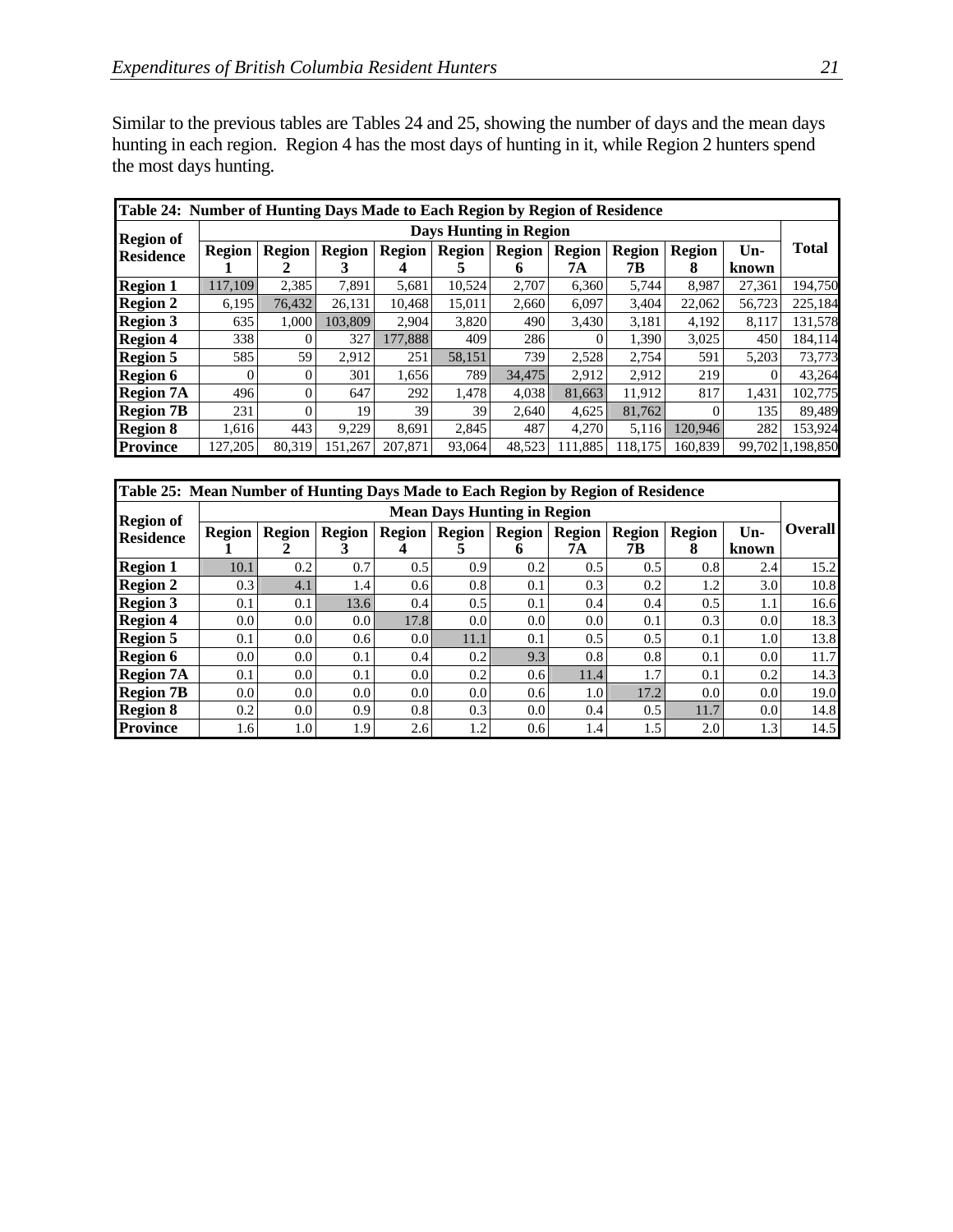Table 26 shows trips taken and days hunted by age group. The youngest age group takes the most total trips, but the most days spent hunting are among those age 50 to 59 simply because this age group has the most hunters (the younger groups have a higher mean number of days spent hunting than the older groups). Table 27 shows trips taken and days hunted by region of residence and gender. Region 4, because it has the most female hunters, accounts for the most trips taken and days hunted by female hunters.

| Table 26: Number of Hunters and Mean Trips and Days by Age Group |                |               |             |               |             |  |  |
|------------------------------------------------------------------|----------------|---------------|-------------|---------------|-------------|--|--|
|                                                                  | <b>Hunters</b> | <b>Trips</b>  |             | <b>Days</b>   |             |  |  |
|                                                                  |                | <b>Number</b> | <b>Mean</b> | <b>Number</b> | <b>Mean</b> |  |  |
| Age 18 to 29                                                     | 13,064         | 141,494       | 10.83       | 218,689       | 16.74       |  |  |
| Age 30 to 39                                                     | 13,870         | 130,062       | 9.38        | 198,021       | 14.28       |  |  |
| Age 40 to 49                                                     | 11,430         | 124,346       | 10.88       | 199,540       | 17.46       |  |  |
| Age 50 to 59                                                     | 17,498         | 139,445       | 7.97        | 243,723       | 13.93       |  |  |
| Age 60 to 69                                                     | 13,278         | 96,732        | 7.29        | 175,632       | 13.23       |  |  |
| Age 70 and Over                                                  | 8,645          | 48,798        | 5.64        | 93,652        | 10.83       |  |  |
| Total*                                                           | 77,786         | 680,877       | 8.75        | 1,129,257     | 14.52       |  |  |

\*Some hunters did not know their age, so totals are less than in other tables.

| Table 27: Hunting Days and Trips by Gender and Region of Residence |             |              |        |             |             |             |        |             |  |
|--------------------------------------------------------------------|-------------|--------------|--------|-------------|-------------|-------------|--------|-------------|--|
| <b>Region of</b>                                                   |             | <b>Trips</b> |        |             |             | <b>Days</b> |        |             |  |
| <b>Residence</b>                                                   | <b>Male</b> | <b>Mean</b>  | Female | <b>Mean</b> | <b>Male</b> | <b>Mean</b> | Female | <b>Mean</b> |  |
| <b>Region 1</b>                                                    | 92,746      | 8.5          | 2,658  | 4.2         | 170,214     | 15.6        | 6,460  | 10.3        |  |
| <b>Region 2</b>                                                    | 79,883      | 4.5          | 3,295  | 3.2         | 196,070     | 11.0        | 7,742  | 7.6         |  |
| <b>Region 3</b>                                                    | 69,907      | 9.9          | 7,069  | 11.6        | 116,706     | 16.6        | 10,360 | 17.0        |  |
| <b>Region 4</b>                                                    | 130,114     | 14.6         | 14,137 | 12.8        | 166,552     | 18.8        | 16,539 | 14.9        |  |
| <b>Region 5</b>                                                    | 33,579      | 7.2          | 6,725  | 11.4        | 62,781      | 13.5        | 9,366  | 15.9        |  |
| <b>Region 6</b>                                                    | 20,712      | 6.1          | 1,810  | 6.1         | 40,605      | 12.0        | 2,659  | 8.9         |  |
| <b>Region 7A</b>                                                   | 56,514      | 8.7          | 5,239  | 8.5         | 93,833      | 14.4        | 8,387  | 13.6        |  |
| <b>Region 7B</b>                                                   | 50,595      | 12.0         | 6,526  | 12.1        | 81,537      | 19.3        | 9,050  | 16.7        |  |
| <b>Region 8</b>                                                    | 107.347     | 11.1         | 5,891  | 8.6         | 143,738     | 14.8        | 9,743  | 14.2        |  |
| Province*                                                          | 641,397     | 8.8          | 53,350 | 8.7         | 1,072,037   | 14.7        | 80,307 | 13.2        |  |

\*Gender could not be determined for just a few hunters (the question is not asked; it is observed by interviewer), so totals are less than in other tables.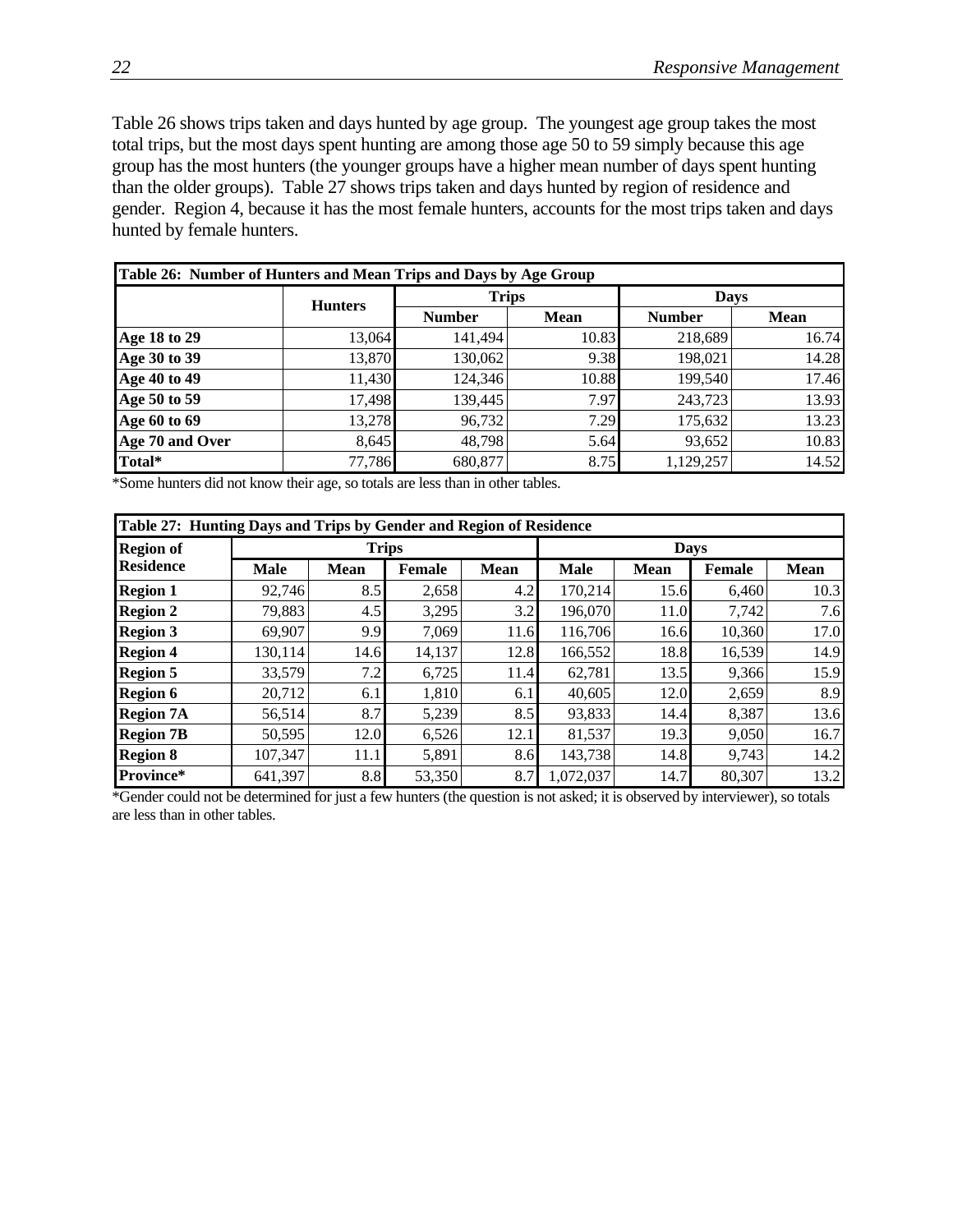## **RESULTS BY SPECIES**

Tables 28 through 31 show results for deer hunting. Note that white-tailed deer, fallow deer, and black-tail/mule deer were combined in the analyses of trips, days, and expenditures.

| Table 28: Number and Active Rate of Deer Hunters by Region and Type of Deer Hunted |                         |                                          |                |                                |                |               |                |                                                |                       |  |  |  |
|------------------------------------------------------------------------------------|-------------------------|------------------------------------------|----------------|--------------------------------|----------------|---------------|----------------|------------------------------------------------|-----------------------|--|--|--|
| <b>Region of</b><br><b>Residence</b>                                               |                         | <b>Number of Hunters and Active Rate</b> |                |                                |                |               |                |                                                |                       |  |  |  |
|                                                                                    | Total<br><b>Hunters</b> | <b>Deer</b><br><b>Hunters</b>            | Active<br>Rate | <b>White-</b><br><b>Tailed</b> | Active<br>Rate | <b>Fallow</b> | Active<br>Rate | <b>Black-</b><br><b>Tail or</b><br><b>Mule</b> | <b>Active</b><br>Rate |  |  |  |
| <b>Region 1</b>                                                                    | 11.597                  | 9.418                                    | 81.21          | 2,555                          | 27.13          | 100           | 1.06           | 8,562                                          | 90.91                 |  |  |  |
| <b>Region 2</b>                                                                    | 18,778                  | 14.289                                   | 76.1           | 5,614                          | 39.29          | 119           | 0.83           | 12,596                                         | 88.15                 |  |  |  |
| <b>Region 3</b>                                                                    | 7,655                   | 6,556                                    | 85.64          | 3,969                          | 60.54          | 25            | 0.37           | 5,968                                          | 91.04                 |  |  |  |
| <b>Region 4</b>                                                                    | 9.991                   | 8.681                                    | 86.89          | 8,112                          | 93.44          | $\Omega$      |                | 4.855                                          | 55.93                 |  |  |  |
| <b>Region 5</b>                                                                    | 5,236                   | 3,939                                    | 75.24          | 958                            | 24.31          | $\theta$      |                | 3,719                                          | 94.4                  |  |  |  |
| <b>Region 6</b>                                                                    | 3,693                   | 1.640                                    | 44.42          | 529                            | 32.26          | 40            | 2.44           | 1,410                                          | 85.95                 |  |  |  |
| <b>Region 7A</b>                                                                   | 7,136                   | 3,802                                    | 53.28          | 2,207                          | 58.04          | 44            | 1.16           | 3,246                                          | 85.37                 |  |  |  |
| <b>Region 7B</b>                                                                   | 4.758                   | 2,170                                    | 45.61          | 1.899                          | 87.52          | 19            | 0.89           | 1,466                                          | 67.57                 |  |  |  |
| <b>Region 8</b>                                                                    | 10,366                  | 8.993                                    | 86.75          | 7,314                          | 81.34          | $\Omega$      |                | 7,480                                          | 83.18                 |  |  |  |
| <b>Province</b>                                                                    | $*79,210$               | 59.489                                   | 75.1           | 33.158                         | 55.74          | 346           | 0.58           | 49.303                                         | 82.88                 |  |  |  |

\*Represents active (i.e., hunted in the 2012-2013 season), adult hunters; excludes those who did not hunt and those under the age of 18 years out of the entire database of 89,022 hunters.

| Table 29: Deer Hunters, Trips and Days |                |               |             |               |             |  |  |  |
|----------------------------------------|----------------|---------------|-------------|---------------|-------------|--|--|--|
| <b>Region Hunted</b>                   | <b>Hunters</b> | <b>Trips</b>  |             | <b>Days</b>   |             |  |  |  |
|                                        |                | <b>Number</b> | <b>Mean</b> | <b>Number</b> | <b>Mean</b> |  |  |  |
| <b>Region 1</b>                        | 9,366          | 69,910        | 7.5         | 120,219       | 12.8        |  |  |  |
| <b>Region 2</b>                        | 14,112         | 56,151        | 4.0         | 126,620       | 9.0         |  |  |  |
| <b>Region 3</b>                        | 6,507          | 61,632        | 9.5         | 95,061        | 14.6        |  |  |  |
| <b>Region 4</b>                        | 8,681          | 92,439        | 10.6        | 114,361       | 13.2        |  |  |  |
| <b>Region 5</b>                        | 3,895          | 28,727        | 7.4         | 43,734        | 11.2        |  |  |  |
| <b>Region 6</b>                        | 1,586          | 9,113         | 5.7         | 14,782        | 9.3         |  |  |  |
| <b>Region 7A</b>                       | 3,714          | 29,812        | 8.0         | 43,243        | 11.6        |  |  |  |
| <b>Region 7B</b>                       | 2,151          | 13,812        | 6.4         | 19,727        | 9.2         |  |  |  |
| <b>Region 8</b>                        | 8,791          | 98,495        | 11.2        | 125,850       | 14.3        |  |  |  |
| <b>Province</b>                        | 58,804         | 460,092       | 7.8         | 703,598       | 12.0        |  |  |  |

| Table 30: Deer Hunter Expenditures by Region Hunted |                     |                   |               |  |  |  |  |
|-----------------------------------------------------|---------------------|-------------------|---------------|--|--|--|--|
|                                                     | <b>Expenditures</b> |                   |               |  |  |  |  |
| <b>Region Hunted</b>                                | <b>Mean Trip</b>    | <b>Mean Daily</b> | <b>Total</b>  |  |  |  |  |
| <b>Region 1</b>                                     | \$308.45            | \$209.31          | \$21,388,290  |  |  |  |  |
| <b>Region 2</b>                                     | \$646.90            | \$288.30          | \$23,215,779  |  |  |  |  |
| <b>Region 3</b>                                     | \$296.15            | \$182.76          | \$21,787,010  |  |  |  |  |
| <b>Region 4</b>                                     | \$173.21            | \$133.07          | \$16,220,466  |  |  |  |  |
| <b>Region 5</b>                                     | \$280.42]           | \$162.16          | \$9,467,695   |  |  |  |  |
| <b>Region 6</b>                                     | \$280.16            | \$178.61          | \$3,005,280   |  |  |  |  |
| <b>Region 7A</b>                                    | \$377.37            | \$247.91          | \$10,480,315  |  |  |  |  |
| <b>Region 7B</b>                                    | \$451.32            | \$266.96          | \$7,354,310   |  |  |  |  |
| <b>Region 8</b>                                     | \$208.58            | \$153.39          | \$20,668,838  |  |  |  |  |
| <b>Province</b>                                     | \$290.35            | \$189.86          | \$133,587,982 |  |  |  |  |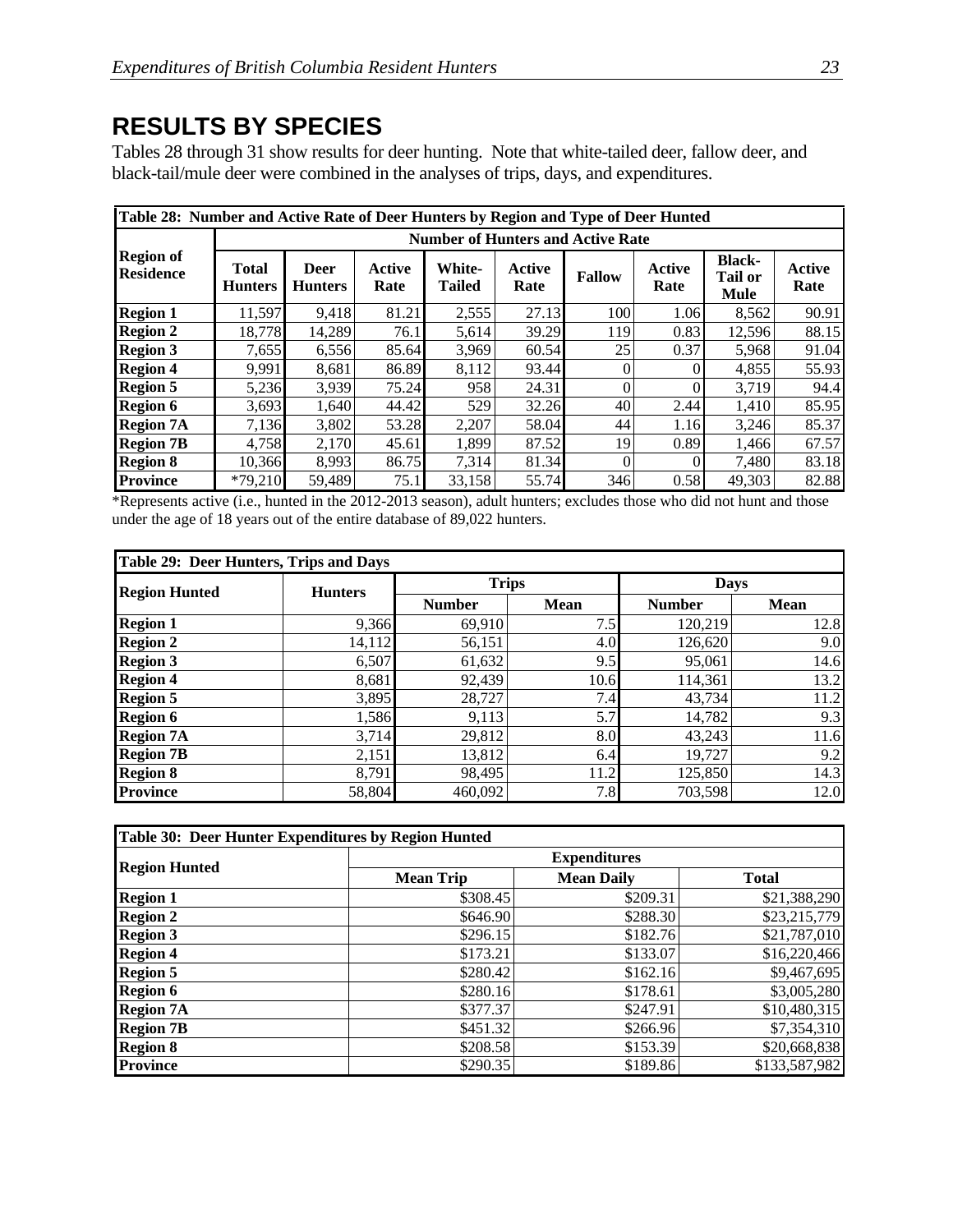| <b>Table 31: Deer Hunter Expenditures by Category</b> |          |                     |               |  |  |  |  |
|-------------------------------------------------------|----------|---------------------|---------------|--|--|--|--|
|                                                       |          | <b>Expenditures</b> |               |  |  |  |  |
| <b>Expenditure Category</b>                           | Per Trip | Per Day             | <b>Total</b>  |  |  |  |  |
| <b>Food and Beverage</b>                              | \$41.78  | \$27.32             | \$19,222,706  |  |  |  |  |
| Lodging                                               | \$6.30   | \$4.12              | \$2,896,438   |  |  |  |  |
| <b>Vehicle Fuel</b>                                   | \$62.20  | \$40.67             | \$28,617,455  |  |  |  |  |
| <b>Public Transportation</b>                          | \$2.62   | \$1.71              | \$1,205,951   |  |  |  |  |
| <b>Equipment Rental</b>                               | \$0.52   | \$0.34              | \$237,527     |  |  |  |  |
| <b>Other Expenses</b>                                 | \$1.99   | \$1.30              | \$916,457     |  |  |  |  |
| <b>Archery Equipment</b>                              | \$9.17   | \$6.00              | \$4,218,942   |  |  |  |  |
| <b>Firearms Equipment</b>                             | \$32.39  | \$21.18             | \$14,903,644  |  |  |  |  |
| <b>Ammunition</b>                                     | \$10.36  | \$6.77              | \$4,766,126   |  |  |  |  |
| <b>Related Firearms Pursuit Equipment</b>             | \$7.95   | \$5.20              | \$3,657,907   |  |  |  |  |
| <b>Camping Equipment</b>                              | \$8.28   | \$5.42              | \$3,810,836   |  |  |  |  |
| <b>Hunting Equipment</b>                              | \$20.59  | \$13.46             | \$9,471,847   |  |  |  |  |
| <b>Licenses and Tags</b>                              | \$11.58  | \$7.57              | \$5,329,278   |  |  |  |  |
| <b>Processing and Taxidermy</b>                       | \$8.37   | \$5.47              | \$3,849,446   |  |  |  |  |
| Large Purchases*                                      | \$66.26  | \$43.33             | \$30,483,422  |  |  |  |  |
| <b>Total</b>                                          | \$290.35 | \$189.86            | \$133,587,982 |  |  |  |  |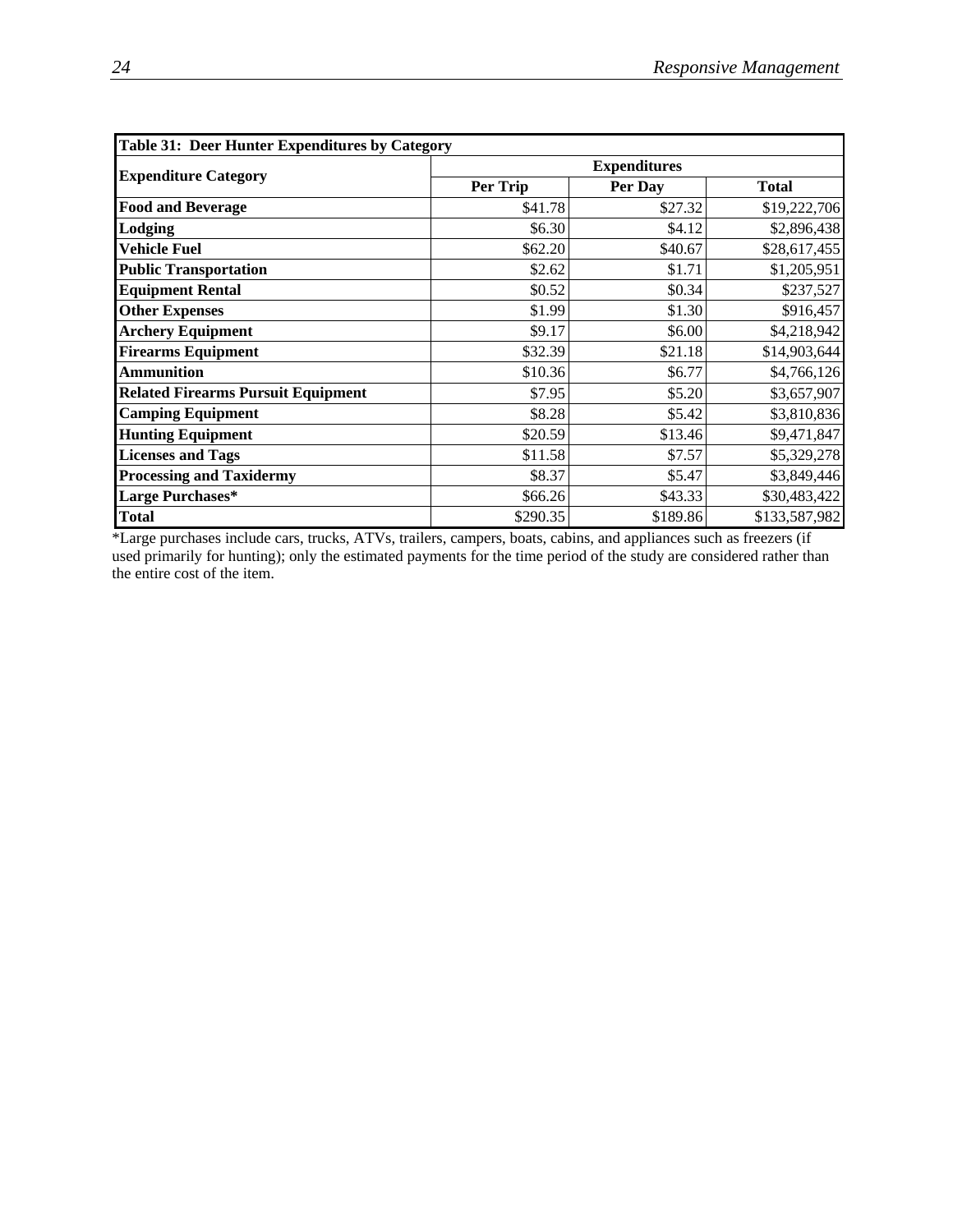| Table 32: Black Bear Hunters, Trips and Days |                |               |             |               |             |  |  |  |
|----------------------------------------------|----------------|---------------|-------------|---------------|-------------|--|--|--|
| <b>Region Hunted</b>                         | <b>Hunters</b> | <b>Trips</b>  |             | <b>Days</b>   |             |  |  |  |
|                                              |                | <b>Number</b> | <b>Mean</b> | <b>Number</b> | <b>Mean</b> |  |  |  |
| <b>Region 1</b>                              | 1,017          | 8,514         | 8.4         | 10,797        | 10.6        |  |  |  |
| <b>Region 2</b>                              | 1,285          | 4,190         | 3.3         | 7,568         | 5.9         |  |  |  |
| <b>Region 3</b>                              | 1,033          | 6,187         | 6.0         | 9,365         | 9.1         |  |  |  |
| <b>Region 4</b>                              | 1,450          | 14,360        | 9.9         | 17,401        | 12.0        |  |  |  |
| <b>Region 5</b>                              | 1,044          | 4,904         | 4.7         | 8,297         | 7.9         |  |  |  |
| <b>Region 6</b>                              | 470            | 2,056         | 4.4         | 3,127         | 6.6         |  |  |  |
| <b>Region 7A</b>                             | 897            | 9,686         | 10.8        | 11,980        | 13.4        |  |  |  |
| <b>Region 7B</b>                             | 684            | 4,356         | 6.4         | 6,376         | 9.3         |  |  |  |
| <b>Region 8</b>                              | 1,320          | 10.738        | 8.1         | 13.809        | 10.5        |  |  |  |
| <b>Province</b>                              | 7,880          | 64,991        | 8.2         | 88,722        | 11.3        |  |  |  |

|  |  |  | Tables 32 through 37 show results for bear hunting, both black bears and grizzly bears. |
|--|--|--|-----------------------------------------------------------------------------------------|
|--|--|--|-----------------------------------------------------------------------------------------|

| Table 33: Black Bear Hunter Expenditures by Region Hunted |                     |                   |              |  |  |  |  |  |
|-----------------------------------------------------------|---------------------|-------------------|--------------|--|--|--|--|--|
|                                                           | <b>Expenditures</b> |                   |              |  |  |  |  |  |
| <b>Region Hunted</b>                                      | <b>Mean Trip</b>    | <b>Mean Daily</b> | <b>Total</b> |  |  |  |  |  |
| <b>Region 1</b>                                           | \$312.37            | \$246.32          | \$2,659,534  |  |  |  |  |  |
| <b>Region 2</b>                                           | \$648.08            | \$358.77          | \$2,715,197  |  |  |  |  |  |
| <b>Region 3</b>                                           | \$506.15            | \$334.37          | \$3,131,297  |  |  |  |  |  |
| <b>Region 4</b>                                           | \$159.20            | \$131.38          | \$2,286,103  |  |  |  |  |  |
| <b>Region 5</b>                                           | \$351.71            | \$207.86          | \$1,724,671  |  |  |  |  |  |
| <b>Region 6</b>                                           | \$391.60            | \$257.51          | \$805,289    |  |  |  |  |  |
| <b>Region 7A</b>                                          | \$433.36            | \$350.38          | \$4,197,661  |  |  |  |  |  |
| <b>Region 7B</b>                                          | \$545.04            | \$372.37          | \$2,374,385  |  |  |  |  |  |
| <b>Region 8</b>                                           | \$246.87            | \$191.96          | \$2,650,761  |  |  |  |  |  |
| <b>Province</b>                                           | \$346.89            | \$254.11          | \$22,544,897 |  |  |  |  |  |

| Table 34: Black Bear Hunter Expenditures by Category |          |                     |              |  |  |  |  |
|------------------------------------------------------|----------|---------------------|--------------|--|--|--|--|
|                                                      |          | <b>Expenditures</b> |              |  |  |  |  |
| <b>Expenditure Category</b>                          | Per Trip | Per Day             | <b>Total</b> |  |  |  |  |
| <b>Food and Beverage</b>                             | \$45.06  | \$33.01             | \$2,928,409  |  |  |  |  |
| Lodging                                              | \$2.78   | \$2.04              | \$180,624    |  |  |  |  |
| Vehicle Fuel                                         | \$59.58  | \$43.65             | \$3,872,293  |  |  |  |  |
| <b>Public Transportation</b>                         | \$1.57   | \$1.15              | \$102,172    |  |  |  |  |
| <b>Equipment Rental</b>                              | \$0.43   | \$0.31              | \$27,742     |  |  |  |  |
| <b>Other Expenses</b>                                | \$2.67   | \$1.96              | \$173,478    |  |  |  |  |
| <b>Archery Equipment</b>                             | \$10.88  | \$7.97              | \$707,356    |  |  |  |  |
| <b>Firearms Equipment</b>                            | \$60.18  | \$44.08             | \$3,911,009  |  |  |  |  |
| <b>Ammunition</b>                                    | \$12.02  | \$8.81              | \$781,349    |  |  |  |  |
| <b>Related Firearms Pursuit Equipment</b>            | \$14.21  | \$10.41             | \$923,351    |  |  |  |  |
| <b>Camping Equipment</b>                             | \$10.94  | \$8.02              | \$711,223    |  |  |  |  |
| <b>Hunting Equipment</b>                             | \$18.54  | \$13.58             | \$1,204,774  |  |  |  |  |
| <b>Licenses and Tags</b>                             | \$10.20  | \$7.48              | \$663,213    |  |  |  |  |
| <b>Processing and Taxidermy</b>                      | \$12.59  | \$9.22              | \$818,283    |  |  |  |  |
| Large Purchases*                                     | \$85.24  | \$62.44             | \$5,539,619  |  |  |  |  |
| <b>Total</b>                                         | \$346.89 | \$254.11            | \$22,544,897 |  |  |  |  |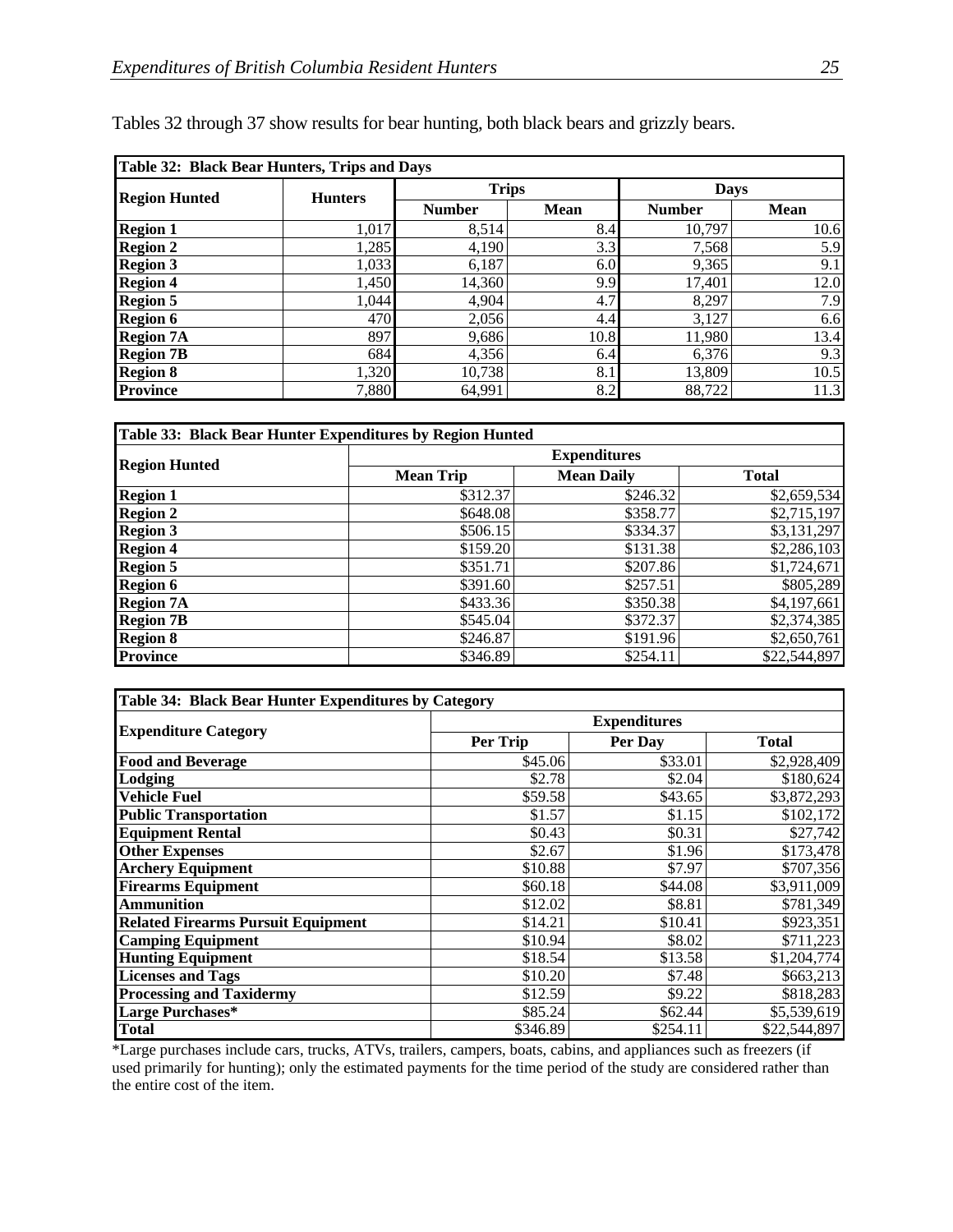| Table 35: Grizzly Bear Hunters, Trips and Days |                |               |             |               |             |  |
|------------------------------------------------|----------------|---------------|-------------|---------------|-------------|--|
| <b>Region Hunted</b>                           | <b>Hunters</b> | <b>Trips</b>  |             | <b>Days</b>   |             |  |
|                                                |                | <b>Number</b> | <b>Mean</b> | <b>Number</b> | <b>Mean</b> |  |
| <b>Region 4</b>                                | 123            | 245           | 2.0         | 899           | 7.3         |  |
| <b>Region 6</b>                                | 257            | 1,542         | 6.0         | 2,758         | 10.7        |  |
| <b>Region 7A</b>                               | 230            | 580           | 2.5         | 1.462         | 6.4         |  |
| <b>Region 7B</b>                               | 260            | 279           | 1.1         | 1.859         | 7.2         |  |
| <b>Unknown Region</b>                          | 587            | 958           | 1.61        | 4.450         | 7.6         |  |
| <b>Province</b>                                | l,457          | 3,605         | 2.5         | 11.427        | 7.8         |  |

| Table 36: Grizzly Bear Hunter Expenditures by Region Hunted |                  |                     |              |  |
|-------------------------------------------------------------|------------------|---------------------|--------------|--|
| <b>Region Hunted</b>                                        |                  | <b>Expenditures</b> |              |  |
|                                                             | <b>Mean Trip</b> | <b>Mean Daily</b>   | <b>Total</b> |  |
| <b>Region 4</b>                                             | \$1,004.86       | \$274.05            | \$246,496    |  |
| <b>Region 6</b>                                             | \$1,054.21       | \$589.69            | \$1,626,074  |  |
| <b>Region 7A</b>                                            | \$842.61         | \$334.66            | \$489,123    |  |
| <b>Region 7B</b>                                            | \$3,361.37       | \$504.52            | \$937,659    |  |
| <b>Unknown Region</b>                                       | \$1,566.99       | \$337.17            | \$1,500,432  |  |
| <b>Province</b>                                             | \$1,331.53       | \$420.03            | \$4,799,784  |  |

| Table 37: Grizzly Bear Hunter Expenditures by Category |                     |         |              |  |  |
|--------------------------------------------------------|---------------------|---------|--------------|--|--|
|                                                        | <b>Expenditures</b> |         |              |  |  |
| <b>Expenditure Category</b>                            | Per Trip            | Per Day | <b>Total</b> |  |  |
| <b>Food and Beverage</b>                               | \$8.71              | \$6.38  | \$566,211    |  |  |
| Lodging                                                | \$1.98              | \$1.45  | \$128,563    |  |  |
| <b>Vehicle Fuel</b>                                    | \$9.52              | \$6.98  | \$618,965    |  |  |
| <b>Public Transportation</b>                           | \$1.66              | \$1.22  | \$108,052    |  |  |
| <b>Equipment Rental</b>                                | \$0.92              | \$0.68  | \$59,938     |  |  |
| <b>Other Expenses</b>                                  | \$1.61              | \$1.18  | \$104,519    |  |  |
| <b>Archery Equipment</b>                               | \$1.68              | \$1.23  | \$108,923    |  |  |
| <b>Firearms Equipment</b>                              | \$4.14              | \$3.03  | \$269,120    |  |  |
| <b>Ammunition</b>                                      | \$3.34              | \$2.45  | \$217,011    |  |  |
| <b>Related Firearms Pursuit Equipment</b>              | \$1.91              | \$1.40  | \$124,359    |  |  |
| <b>Camping Equipment</b>                               | \$1.04              | \$0.76  | \$67,424     |  |  |
| <b>Hunting Equipment</b>                               | \$2.78              | \$2.03  | \$180,427    |  |  |
| <b>Licenses and Tags</b>                               | \$2.37              | \$1.74  | \$154,173    |  |  |
| <b>Processing and Taxidermy</b>                        | \$6.35              | \$4.65  | \$412,626    |  |  |
| Large Purchases*                                       | \$25.84             | \$18.93 | \$1,679,472  |  |  |
| <b>Total</b>                                           | \$73.85             | \$54.10 | \$4,799,784  |  |  |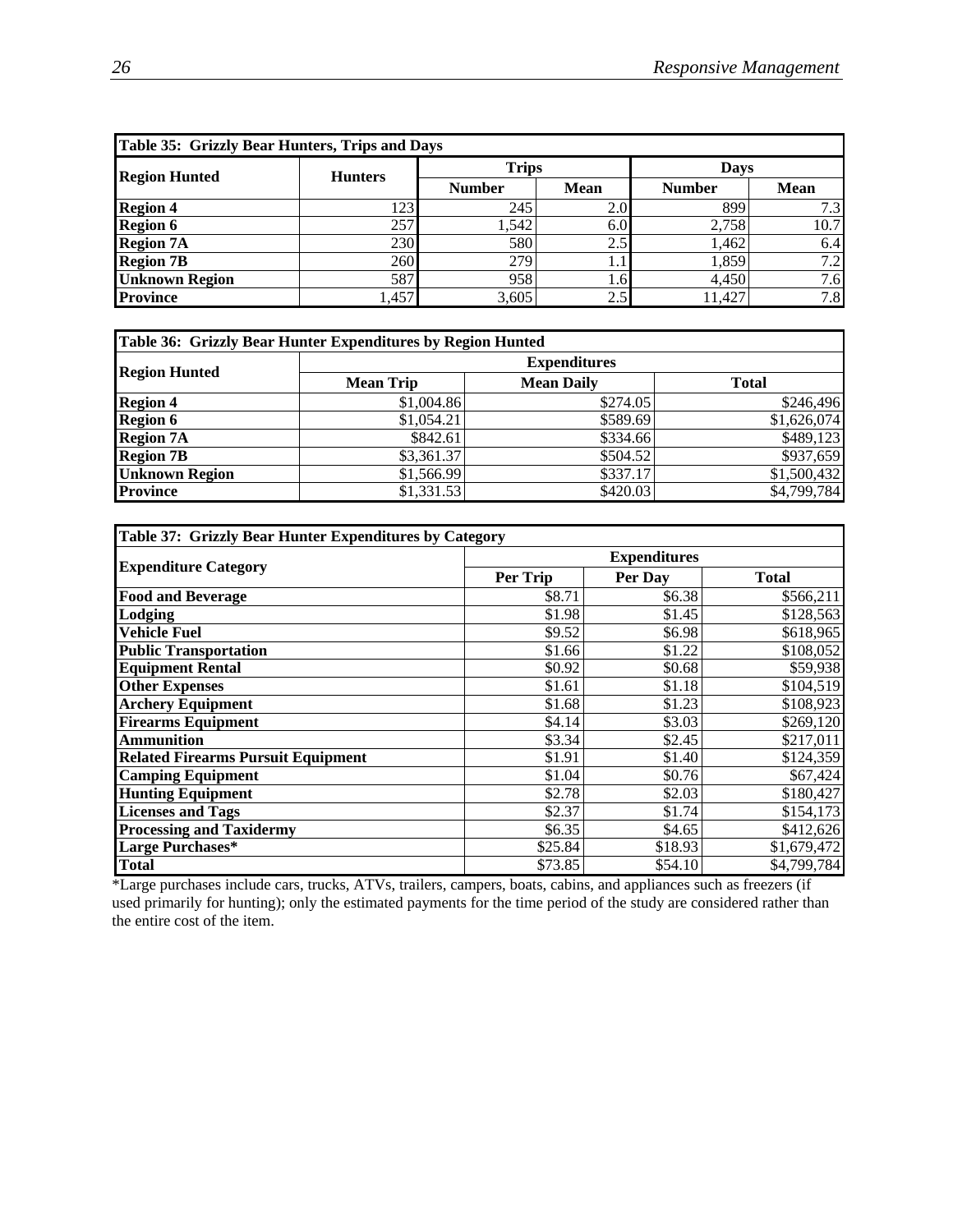| Table 38: Elk Hunters, Trips and Days |                |               |             |               |             |  |
|---------------------------------------|----------------|---------------|-------------|---------------|-------------|--|
| <b>Region Hunted</b>                  | <b>Hunters</b> | <b>Trips</b>  |             |               | <b>Days</b> |  |
|                                       |                | <b>Number</b> | <b>Mean</b> | <b>Number</b> | Mean        |  |
| <b>Region 1</b>                       | 1,031          | 3,401         | 3.3         | 10,847        | 10.5        |  |
| <b>Region 4</b>                       | 7,693          | 76,548        | 9.9         | 100,102       | 13.0        |  |
| <b>Region 6</b>                       | 328            | 506           | 1.5         | 2,484         | 7.6         |  |
| <b>Region 7A</b>                      | 3,390          | 23,606        | 7.0         | 43,593        | 12.9        |  |
| <b>Region 7B</b>                      | 3,597          | 12,144        | 3.4         | 24,439        | 6.8         |  |
| <b>Region 8</b>                       | 2,465          | 18,674        | 7.6         | 27,435        | 11.1        |  |
| <b>Unknown Region</b>                 | 3,487          | 7,543         | 2.2         | 33,155        | 9.5         |  |
| <b>Province</b>                       | 20,774         | 142,422       | 6.9         | 242,054       | 11.7        |  |

Tables 38 through 40 show results for elk hunting.

| Table 39: Elk Hunter Expenditures by Region Hunted |                     |                   |              |  |  |  |
|----------------------------------------------------|---------------------|-------------------|--------------|--|--|--|
| <b>Region Hunted</b>                               | <b>Expenditures</b> |                   |              |  |  |  |
|                                                    | <b>Mean Trip</b>    | <b>Mean Daily</b> | <b>Total</b> |  |  |  |
| <b>Region 1</b>                                    | \$775.64            | \$243.19          | \$2,637,824  |  |  |  |
| <b>Region 4</b>                                    | \$168.79            | \$129.08          | \$12,920,864 |  |  |  |
| <b>Region 6</b>                                    | \$772.53            | \$157.42          | \$391,006    |  |  |  |
| <b>Region 7A</b>                                   | \$409.89            | \$221.96          | \$9,675,716  |  |  |  |
| <b>Region 7B</b>                                   | \$734.29            | \$364.87          | \$8,917,237  |  |  |  |
| <b>Region 8</b>                                    | \$234.78            | \$159.80          | \$4,384,234  |  |  |  |
| <b>Unknown Region</b>                              | \$1,110.32          | \$252.59          | \$8,374,765  |  |  |  |
| <b>Province</b>                                    | \$332.12            | \$195.42          | \$47,301,646 |  |  |  |

| Table 40: Elk Hunter Expenditures by Category |                     |          |              |  |  |
|-----------------------------------------------|---------------------|----------|--------------|--|--|
|                                               | <b>Expenditures</b> |          |              |  |  |
| <b>Expenditure Category</b>                   | Per Trip            | Per Day  | <b>Total</b> |  |  |
| <b>Food and Beverage</b>                      | \$51.64             | \$30.39  | \$7,355,316  |  |  |
| Lodging                                       | \$5.76              | \$3.39   | \$819,784    |  |  |
| <b>Vehicle Fuel</b>                           | \$68.34             | \$40.21  | \$9,733,234  |  |  |
| <b>Public Transportation</b>                  | \$2.04              | \$1.20   | \$290,383    |  |  |
| <b>Equipment Rental</b>                       | \$0.69              | \$0.40   | \$98,000     |  |  |
| <b>Other Expenses</b>                         | \$3.61              | \$2.12   | \$513,792    |  |  |
| <b>Archery Equipment</b>                      | \$13.77             | \$8.10   | \$1,961,187  |  |  |
| <b>Firearms Equipment</b>                     | \$29.87             | \$17.58  | \$4,254,547  |  |  |
| <b>Ammunition</b>                             | \$9.55              | \$5.62   | \$1,359,452  |  |  |
| <b>Related Firearms Pursuit Equipment</b>     | \$9.20              | \$5.41   | \$1,309,886  |  |  |
| <b>Camping Equipment</b>                      | \$12.35             | \$7.27   | \$1,759,471  |  |  |
| <b>Hunting Equipment</b>                      | \$16.51             | \$9.72   | \$2,351,919  |  |  |
| <b>Licenses and Tags</b>                      | \$13.45             | \$7.91   | \$1,915,102  |  |  |
| <b>Processing and Taxidermy</b>               | \$12.75             | \$7.50   | \$1,816,164  |  |  |
| Large Purchases*                              | \$82.60             | \$48.60  | \$11,763,409 |  |  |
| <b>Total</b>                                  | \$332.12            | \$195.42 | \$47,301,646 |  |  |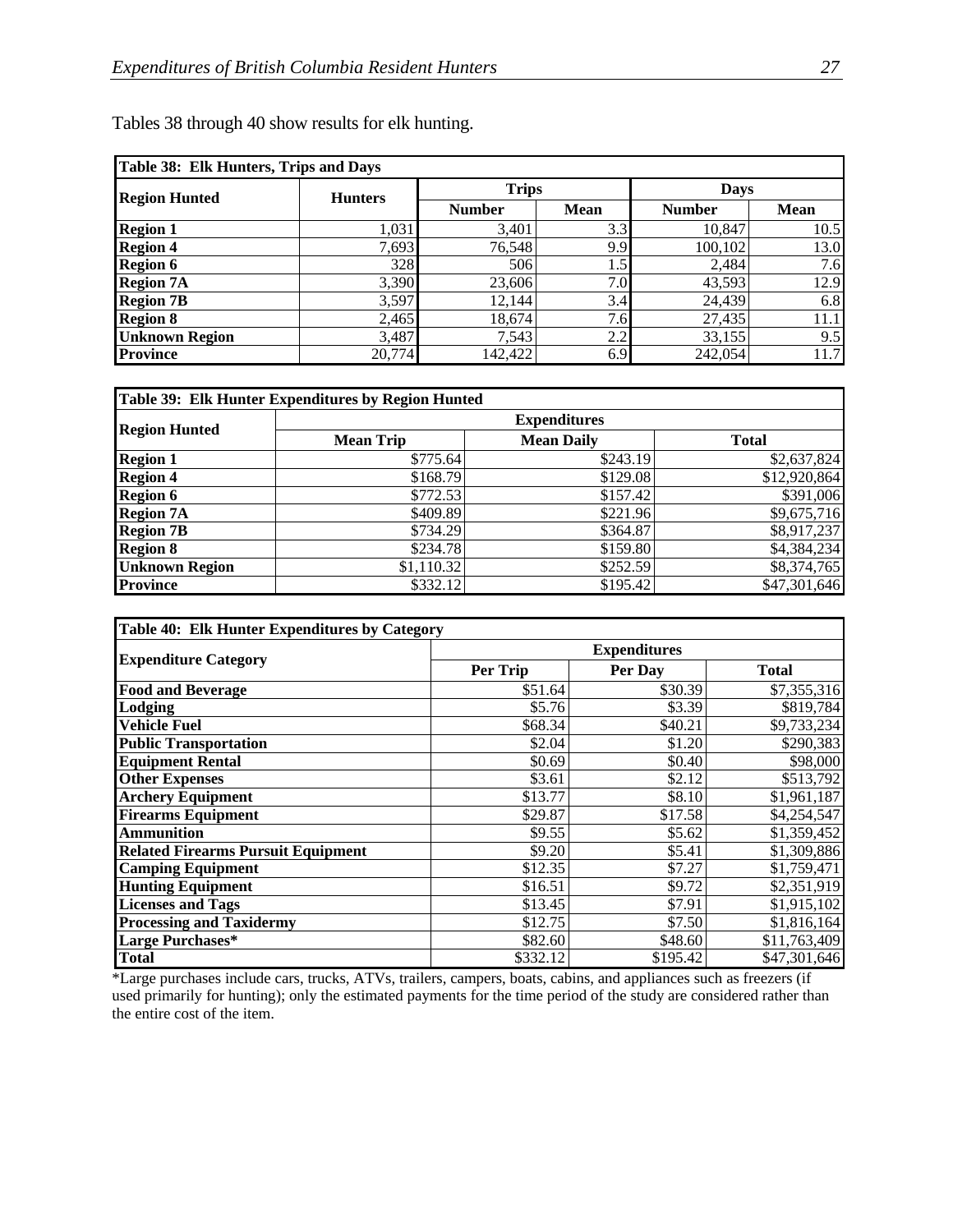| Table 41: Moose Hunters, Trips and Days |                |               |             |               |             |  |
|-----------------------------------------|----------------|---------------|-------------|---------------|-------------|--|
| <b>Region Hunted</b>                    | <b>Hunters</b> | <b>Trips</b>  |             |               | <b>Days</b> |  |
|                                         |                | <b>Number</b> | <b>Mean</b> | <b>Number</b> | <b>Mean</b> |  |
| <b>Region 3</b>                         | 4,262          | 26,342        | 6.2         | 44,865        | 10.5        |  |
| <b>Region 4</b>                         | 2,338          | 18,949        | 8.1         | 22,800        | 9.8         |  |
| <b>Region 5</b>                         | 2,405          | 8,269         | 3.4         | 17,558        | 7.3         |  |
| <b>Region 6</b>                         | 2,791          | 11,197        | 4.0         | 23,168        | 8.3         |  |
| <b>Region 7A</b>                        | 6,910          | 38,350        | 5.5         | 69,740        | 10.1        |  |
| <b>Region 7B</b>                        | 4,123          | 23,431        | 5.7         | 43,275        | 10.5        |  |
| <b>Region 8</b>                         | 3,216          | 30,251        | 9.4         | 46,288        | 14.4        |  |
| <b>Unknown Region</b>                   | 7,075          | 15,977        | 2.3         | 67,866        | 9.6         |  |
| <b>Province</b>                         | 31,249         | 172,766       | 5.5         | 335,560       | 10.7        |  |

Tables 41 through 43 show results for moose hunting.

| Table 42: Moose Hunter Expenditures by Region Hunted |                  |                     |              |  |
|------------------------------------------------------|------------------|---------------------|--------------|--|
|                                                      |                  | <b>Expenditures</b> |              |  |
| <b>Region Hunted</b>                                 | <b>Mean Trip</b> | <b>Mean Daily</b>   | <b>Total</b> |  |
| <b>Region 3</b>                                      | \$255.50         | \$150.02            | \$6,730,523  |  |
| <b>Region 4</b>                                      | \$161.22         | \$133.99            | \$3,054,905  |  |
| <b>Region 5</b>                                      | \$425.46         | \$200.38            | \$3,518,231  |  |
| <b>Region 6</b>                                      | \$525.72]        | \$254.08            | \$5,886,318  |  |
| <b>Region 7A</b>                                     | \$403.40         | \$221.83            | \$15,470,382 |  |
| <b>Region 7B</b>                                     | \$508.80         | \$275.48            | \$11,921,340 |  |
| <b>Region 8</b>                                      | \$275.04         | \$179.75            | \$8,320,219  |  |
| <b>Unknown Region</b>                                | \$985.23         | \$231.94            | \$15,741,207 |  |
| <b>Province</b>                                      | \$408.90         | \$210.52            | \$70,643,127 |  |

| Table 43: Moose Hunter Expenditures by Category |                     |          |              |  |  |  |
|-------------------------------------------------|---------------------|----------|--------------|--|--|--|
|                                                 | <b>Expenditures</b> |          |              |  |  |  |
| <b>Expenditure Category</b>                     | Per Trip            | Per Day  | <b>Total</b> |  |  |  |
| <b>Food and Beverage</b>                        | \$66.71             | \$34.34  | \$11,524,379 |  |  |  |
| Lodging                                         | \$8.33              | \$4.29   | \$1,438,357  |  |  |  |
| Vehicle Fuel                                    | \$94.17             | \$48.48  | \$16,269,417 |  |  |  |
| <b>Public Transportation</b>                    | \$6.01              | \$3.09   | \$1,037,813  |  |  |  |
| <b>Equipment Rental</b>                         | \$1.12              | \$0.57   | \$192,849    |  |  |  |
| <b>Other Expenses</b>                           | \$3.67              | \$1.89   | \$633,829    |  |  |  |
| <b>Archery Equipment</b>                        | \$13.14             | \$6.77   | \$2,270,618  |  |  |  |
| <b>Firearms Equipment</b>                       | \$42.75             | \$22.01  | \$7,385,146  |  |  |  |
| <b>Ammunition</b>                               | \$11.86             | \$6.10   | \$2,048,160  |  |  |  |
| <b>Related Firearms Pursuit Equipment</b>       | \$9.79              | \$5.04   | \$1,691,645  |  |  |  |
| <b>Camping Equipment</b>                        | \$11.54             | \$5.94   | \$1,993,335  |  |  |  |
| <b>Hunting Equipment</b>                        | \$16.71             | \$8.60   | \$2,887,111  |  |  |  |
| <b>Licenses and Tags</b>                        | \$17.58             | \$9.05   | \$3,037,168  |  |  |  |
| <b>Processing and Taxidermy</b>                 | \$12.42             | \$6.39   | \$2,144,962  |  |  |  |
| Large Purchases*                                | \$93.12             | \$47.94  | \$16,088,338 |  |  |  |
| <b>Total</b>                                    | \$408.90            | \$210.52 | \$70,643,127 |  |  |  |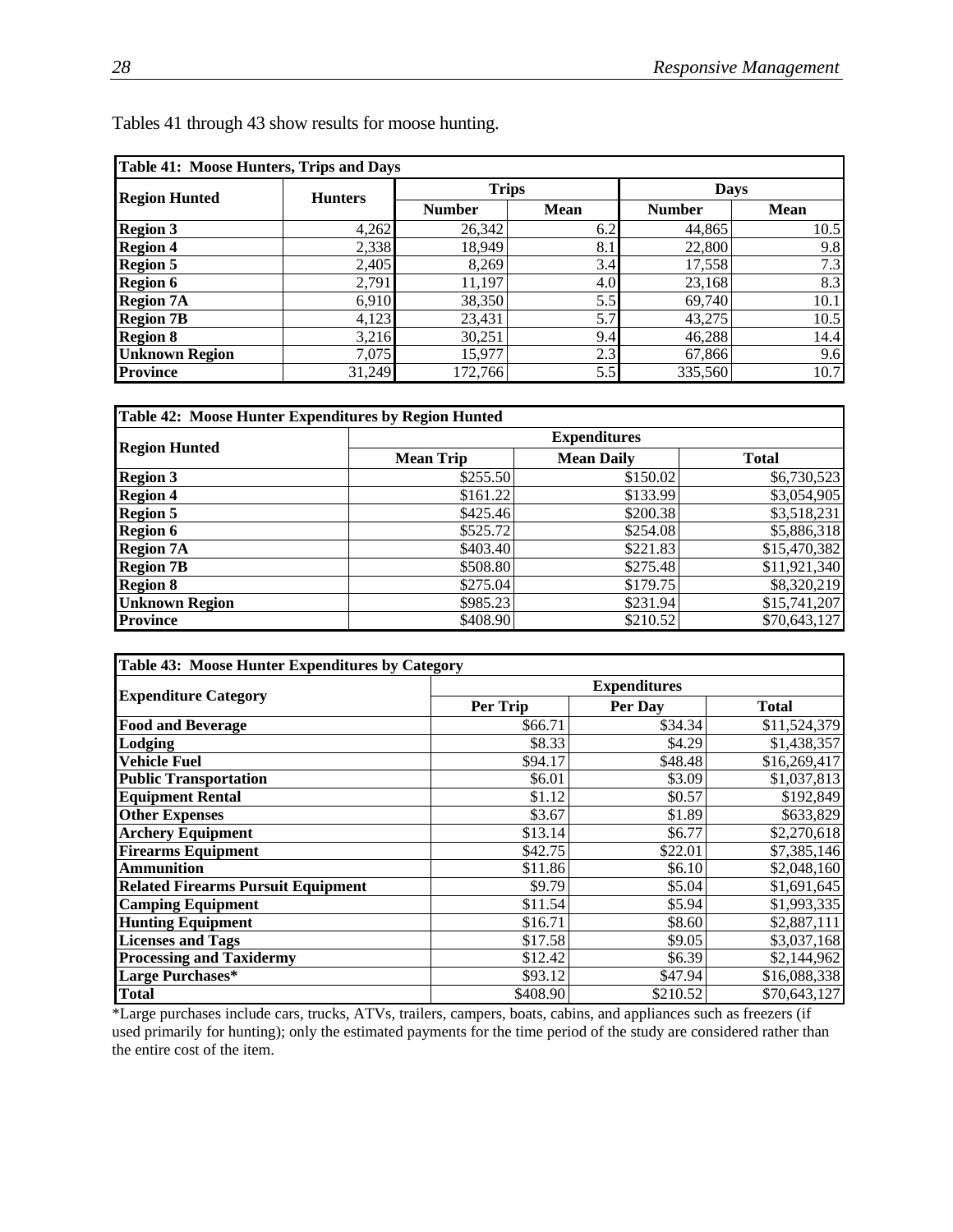Tables 44 through 46 show results for bison hunting.

| <b>Table 44: Bison Hunters, Trips and Days</b> |                |               |      |               |      |
|------------------------------------------------|----------------|---------------|------|---------------|------|
| <b>Region Hunted</b>                           | <b>Hunters</b> | Trips         |      | Davs          |      |
|                                                |                | <b>Number</b> | Mean | <b>Number</b> | Mean |
| <b>Region 7B</b>                               | 466            | 2,720         | 5.8  | 4.740         | 10.2 |

| Table 45: Bison Hunter Expenditures by Region Hunted |                     |                   |             |  |
|------------------------------------------------------|---------------------|-------------------|-------------|--|
|                                                      | <b>Expenditures</b> |                   |             |  |
| <b>Region Hunted</b>                                 | <b>Mean Trip</b>    | <b>Mean Daily</b> | Total       |  |
| <b>Region 7B</b>                                     | \$671.95            | \$385.60          | \$1,827,882 |  |

| Table 46: Bison Hunter Expenditures by Category |                     |          |              |  |  |  |
|-------------------------------------------------|---------------------|----------|--------------|--|--|--|
|                                                 | <b>Expenditures</b> |          |              |  |  |  |
| <b>Expenditure Category</b>                     | Per Trip            | Per Day  | <b>Total</b> |  |  |  |
| <b>Food and Beverage</b>                        | \$49.11             | \$28.18  | \$133,589    |  |  |  |
| Lodging                                         | \$11.17             | \$6.41   | \$30,385     |  |  |  |
| <b>Vehicle Fuel</b>                             | \$74.50             | \$42.75  | \$202,652    |  |  |  |
| <b>Public Transportation</b>                    | \$5.04              | \$2.89   | \$13,702     |  |  |  |
| <b>Equipment Rental</b>                         | \$0.00              | \$0.00   | \$0          |  |  |  |
| <b>Other Expenses</b>                           | \$4.08              | \$2.34   | \$11,102     |  |  |  |
| <b>Archery Equipment</b>                        | \$46.33             | \$26.59  | \$126,033    |  |  |  |
| <b>Firearms Equipment</b>                       | \$322.84            | \$185.26 | \$878,201    |  |  |  |
| <b>Ammunition</b>                               | \$7.03              | \$4.04   | \$19,136     |  |  |  |
| <b>Related Firearms Pursuit Equipment</b>       | \$14.01             | \$8.04   | \$38,108     |  |  |  |
| <b>Camping Equipment</b>                        | \$4.42              | \$2.54   | \$12,033     |  |  |  |
| <b>Hunting Equipment</b>                        | \$48.98             | \$28.11  | \$133,238    |  |  |  |
| <b>Licenses and Tags</b>                        | \$12.94             | \$7.42   | \$35,194     |  |  |  |
| <b>Processing and Taxidermy</b>                 | \$12.47             | \$7.16   | \$33,930     |  |  |  |
| Large Purchases*                                | \$59.03             | \$33.87  | \$160,578    |  |  |  |
| <b>Total</b>                                    | \$671.95            | \$385.60 | \$1,827,882  |  |  |  |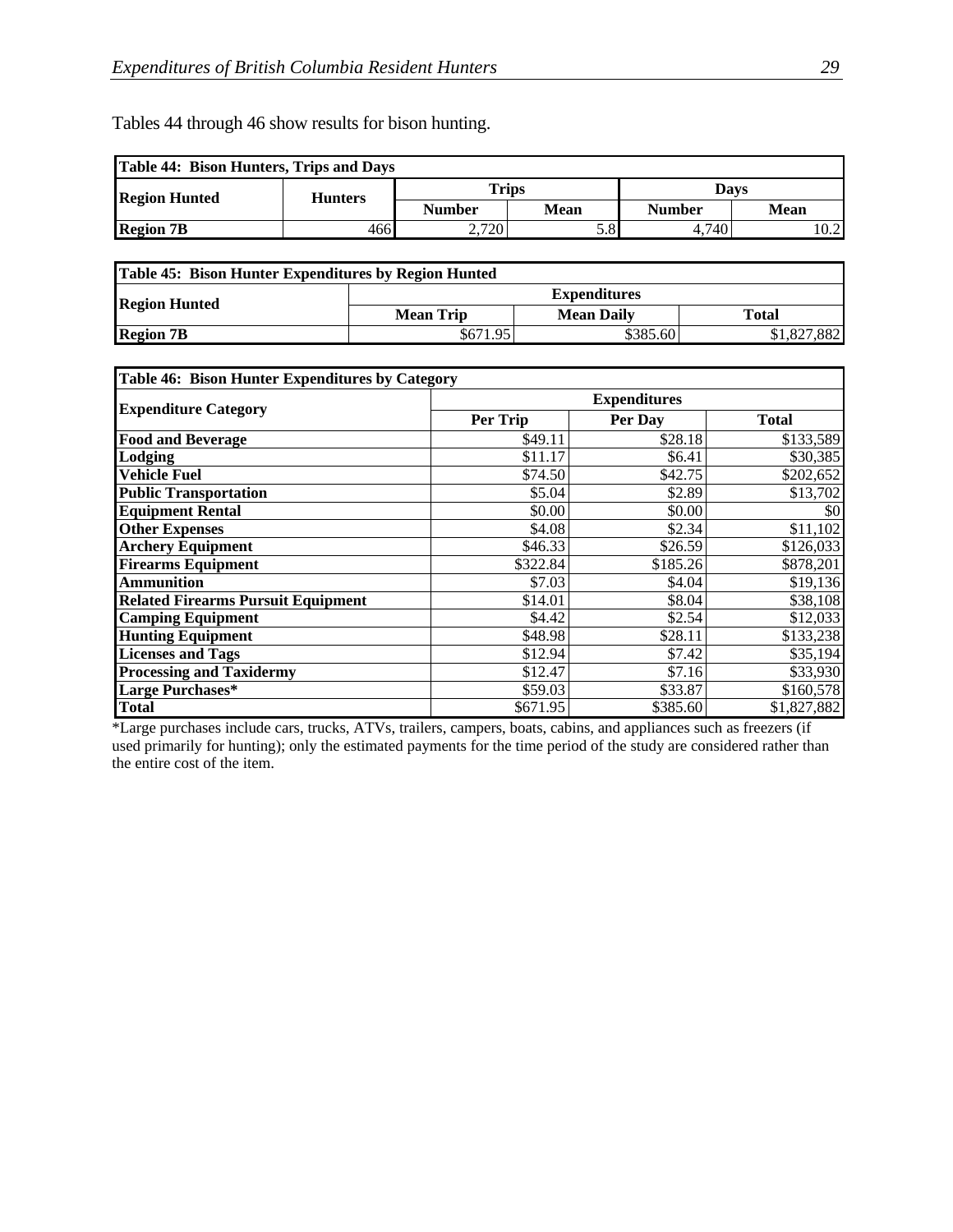| Table 47: Caribou Hunters, Trips and Days |                 |               |               |               |             |  |
|-------------------------------------------|-----------------|---------------|---------------|---------------|-------------|--|
| <b>Region Hunted</b>                      | <b>Hunters</b>  | <b>Trips</b>  |               | Davs          |             |  |
|                                           |                 | <b>Number</b> | <b>Mean</b>   | <b>Number</b> | <b>Mean</b> |  |
| <b>Region 6</b>                           | 70 <sub>1</sub> | 99            |               | 627           | 8.9         |  |
| <b>Region 7A</b>                          | 1321            | 206           | $1.6^{\circ}$ | 1.475         |             |  |
| <b>Region 7B</b>                          | 221             | 1.103         | 5.0           | 4,263         | 19.3        |  |
| <b>Unknown Region</b>                     | 217             | 659           | 3.0           | 1,148         | 5.3         |  |
| <b>Province</b>                           | 641             | 2,068         | 3.2           | 7.513         | 11.7        |  |

Tables 47 through 49 show results for caribou hunting.

| Table 48: Caribou Hunter Expenditures by Region Hunted |                     |                   |              |  |  |  |
|--------------------------------------------------------|---------------------|-------------------|--------------|--|--|--|
| <b>Region Hunted</b>                                   | <b>Expenditures</b> |                   |              |  |  |  |
|                                                        | <b>Mean Trip</b>    | <b>Mean Daily</b> | <b>Total</b> |  |  |  |
| <b>Region 6</b>                                        | \$3,933.88          | \$623.21          | \$391,059    |  |  |  |
| <b>Region 7A</b>                                       | \$3,437.24          | \$480.98          | \$709,296    |  |  |  |
| <b>Region 7B</b>                                       | \$714.22            | \$184.83          | \$787,910    |  |  |  |
| <b>Unknown Region</b>                                  | \$346.00            | \$198.44          | \$227,881    |  |  |  |
| <b>Province</b>                                        | \$1,023.50          | \$281.65          | \$2,116,146  |  |  |  |

| Table 49: Caribou Hunter Expenditures by Category |            |                     |              |  |  |
|---------------------------------------------------|------------|---------------------|--------------|--|--|
|                                                   |            | <b>Expenditures</b> |              |  |  |
| <b>Expenditure Category</b>                       | Per Trip   | Per Day             | <b>Total</b> |  |  |
| <b>Food and Beverage</b>                          | \$265.65   | \$73.10             | \$549,256    |  |  |
| Lodging                                           | \$40.40    | \$11.12             | \$83,532     |  |  |
| <b>Vehicle Fuel</b>                               | \$168.78   | \$46.45             | \$348,969    |  |  |
| <b>Public Transportation</b>                      | \$50.61    | \$13.93             | \$104,633    |  |  |
| <b>Equipment Rental</b>                           | \$43.62    | \$12.00             | \$90,179     |  |  |
| <b>Other Expenses</b>                             | \$26.46    | \$7.28              | \$54,703     |  |  |
| <b>Archery Equipment</b>                          | \$25.84    | \$7.11              | \$53,433     |  |  |
| <b>Firearms Equipment</b>                         | \$33.93    | \$9.34              | \$70,156     |  |  |
| <b>Ammunition</b>                                 | \$18.56    | \$5.11              | \$38,377     |  |  |
| <b>Related Firearms Pursuit Equipment</b>         | \$16.07    | \$4.42              | \$33,228     |  |  |
| <b>Camping Equipment</b>                          | \$65.71    | \$18.08             | \$135,853    |  |  |
| <b>Hunting Equipment</b>                          | \$15.78    | \$4.34              | \$32,620     |  |  |
| <b>Licenses and Tags</b>                          | \$41.58    | \$11.44             | \$85,968     |  |  |
| <b>Processing and Taxidermy</b>                   | \$27.76    | \$7.64              | \$57,387     |  |  |
| Large Purchases*                                  | \$182.75   | \$50.29             | \$377,851    |  |  |
| Total                                             | \$1,023.50 | \$281.65            | \$2,116,146  |  |  |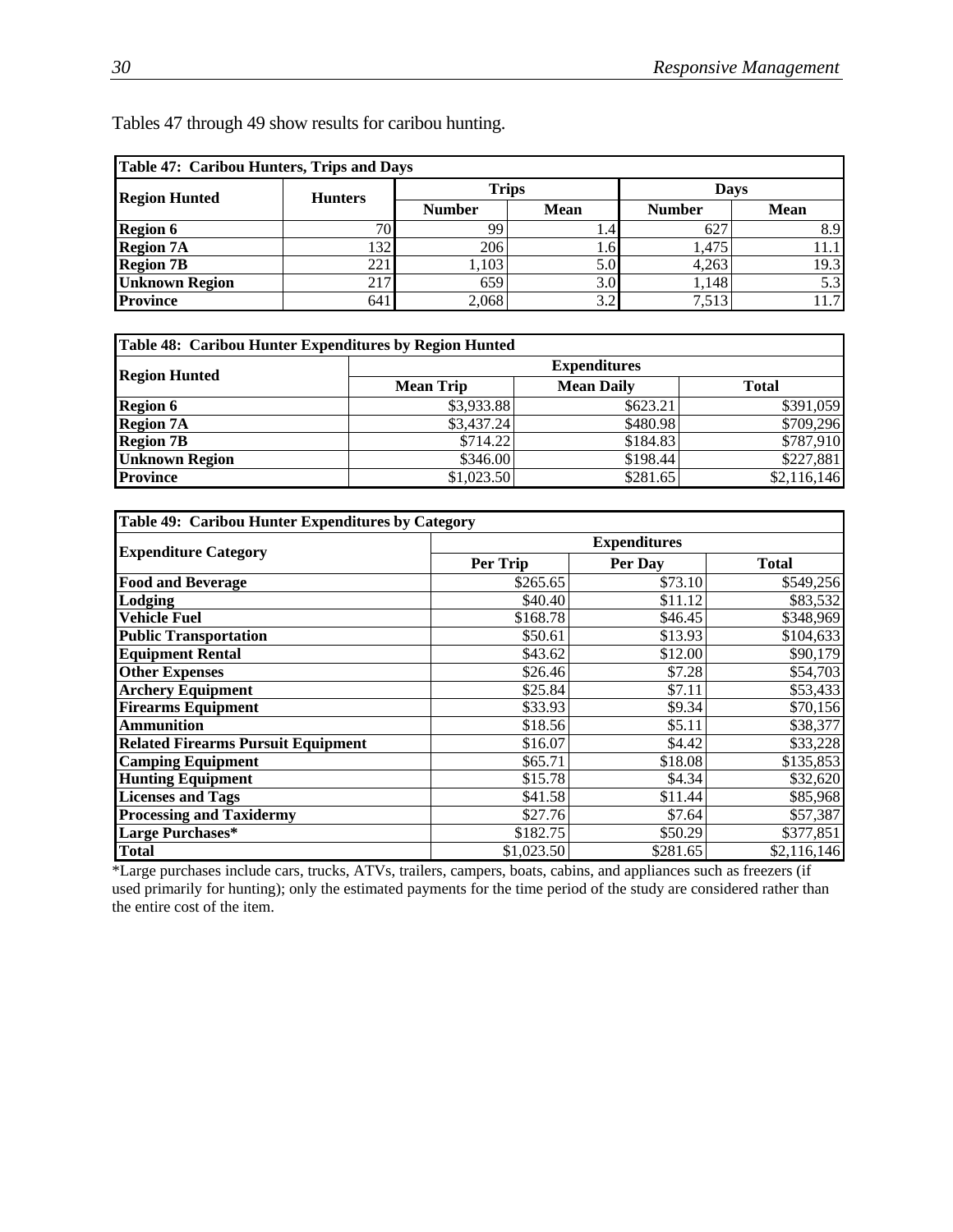| Table 50: Mountain Goat Hunters, Trips and Days |                |               |              |               |             |  |
|-------------------------------------------------|----------------|---------------|--------------|---------------|-------------|--|
| <b>Region Hunted</b>                            | <b>Hunters</b> |               | <b>Trips</b> | <b>Days</b>   |             |  |
|                                                 |                | <b>Number</b> | Mean         | <b>Number</b> | <b>Mean</b> |  |
| <b>Region 2</b>                                 | 59             | 59            | 1.0          | 711           | 12.0        |  |
| <b>Region 4</b>                                 | 631            | 4,388         | 7.0          | 6,394         | 10.1        |  |
| <b>Region 5</b>                                 | 55             | 70            | 1.3          | 715           | 12.9        |  |
| <b>Region 6</b>                                 | 315            | 520           | 1.7          | 1,127         | 3.6         |  |
| <b>Region 7A</b>                                | 217            | 246           | 1.1          | 1,991         | 9.2         |  |
| <b>Region 7B</b>                                | 151            | 228           | 1.5          | 891           | 5.9         |  |
| <b>Region 8</b>                                 | 81             | 81            | 1.0          | 443           | 5.5         |  |
| <b>Province</b>                                 | 1,405          | 5,593         | 4.0          | 12,274        | 8.7         |  |

| Table 51: Mountain Goat Hunter Expenditures by Region Hunted |                     |                   |              |  |  |  |
|--------------------------------------------------------------|---------------------|-------------------|--------------|--|--|--|
|                                                              | <b>Expenditures</b> |                   |              |  |  |  |
| <b>Region Hunted</b>                                         | <b>Mean Trip</b>    | <b>Mean Daily</b> | <b>Total</b> |  |  |  |
| <b>Region 2</b>                                              | \$3,750.00          | \$312.50          | \$222,270    |  |  |  |
| <b>Region 4</b>                                              | \$224.65            | \$154.18          | \$985,841    |  |  |  |
| <b>Region 5</b>                                              | \$2,386.68          | \$233.88          | \$167,330    |  |  |  |
| <b>Region 6</b>                                              | \$806.89            | \$372.59          | \$419,900    |  |  |  |
| <b>Region 7A</b>                                             | \$2,435.45          | \$300.69          | \$598,661    |  |  |  |
| <b>Region 7B</b>                                             | \$1,381.49          | \$353.92          | \$315,507    |  |  |  |
| <b>Region 8</b>                                              | \$588.72            | \$107.04          | \$47,429     |  |  |  |
| <b>Province</b>                                              | \$492.94            | \$224.63          | \$2,756,937  |  |  |  |

| Table 52: Mountain Goat Hunter Expenditures by Category |          |                     |                       |  |  |
|---------------------------------------------------------|----------|---------------------|-----------------------|--|--|
|                                                         |          | <b>Expenditures</b> |                       |  |  |
| <b>Expenditure Category</b>                             | Per Trip | Per Day             | <b>Total</b>          |  |  |
| <b>Food and Beverage</b>                                | \$82.27  | \$37.49             | \$460,134             |  |  |
| Lodging                                                 | \$8.08   | \$3.68              | \$45,163              |  |  |
| <b>Vehicle Fuel</b>                                     | \$93.44  | \$42.58             | $\overline{$}522,586$ |  |  |
| <b>Public Transportation</b>                            | \$16.66  | \$7.59              | \$93,156              |  |  |
| <b>Equipment Rental</b>                                 | \$8.27   | \$3.77              | \$46,255              |  |  |
| <b>Other Expenses</b>                                   | \$8.75   | \$3.99              | \$48,945              |  |  |
| <b>Archery Equipment</b>                                | \$26.95  | \$12.28             | \$150,733             |  |  |
| <b>Firearms Equipment</b>                               | \$29.46  | \$13.42             | \$164,766             |  |  |
| <b>Ammunition</b>                                       | \$16.88  | \$7.69              | \$94,387              |  |  |
| <b>Related Firearms Pursuit Equipment</b>               | \$11.87  | \$5.41              | \$66,404              |  |  |
| <b>Camping Equipment</b>                                | \$32.08  | \$14.62             | \$179,392             |  |  |
| <b>Hunting Equipment</b>                                | \$21.20  | \$9.66              | \$118,586             |  |  |
| <b>Licenses and Tags</b>                                | \$20.44  | \$9.31              | \$114,291             |  |  |
| <b>Processing and Taxidermy</b>                         | \$47.56  | \$21.67             | \$265,970             |  |  |
| Large Purchases*                                        | \$69.05  | \$31.46             | \$386,167             |  |  |
| <b>Total</b>                                            | \$492.94 | \$224.63            | \$2,756,937           |  |  |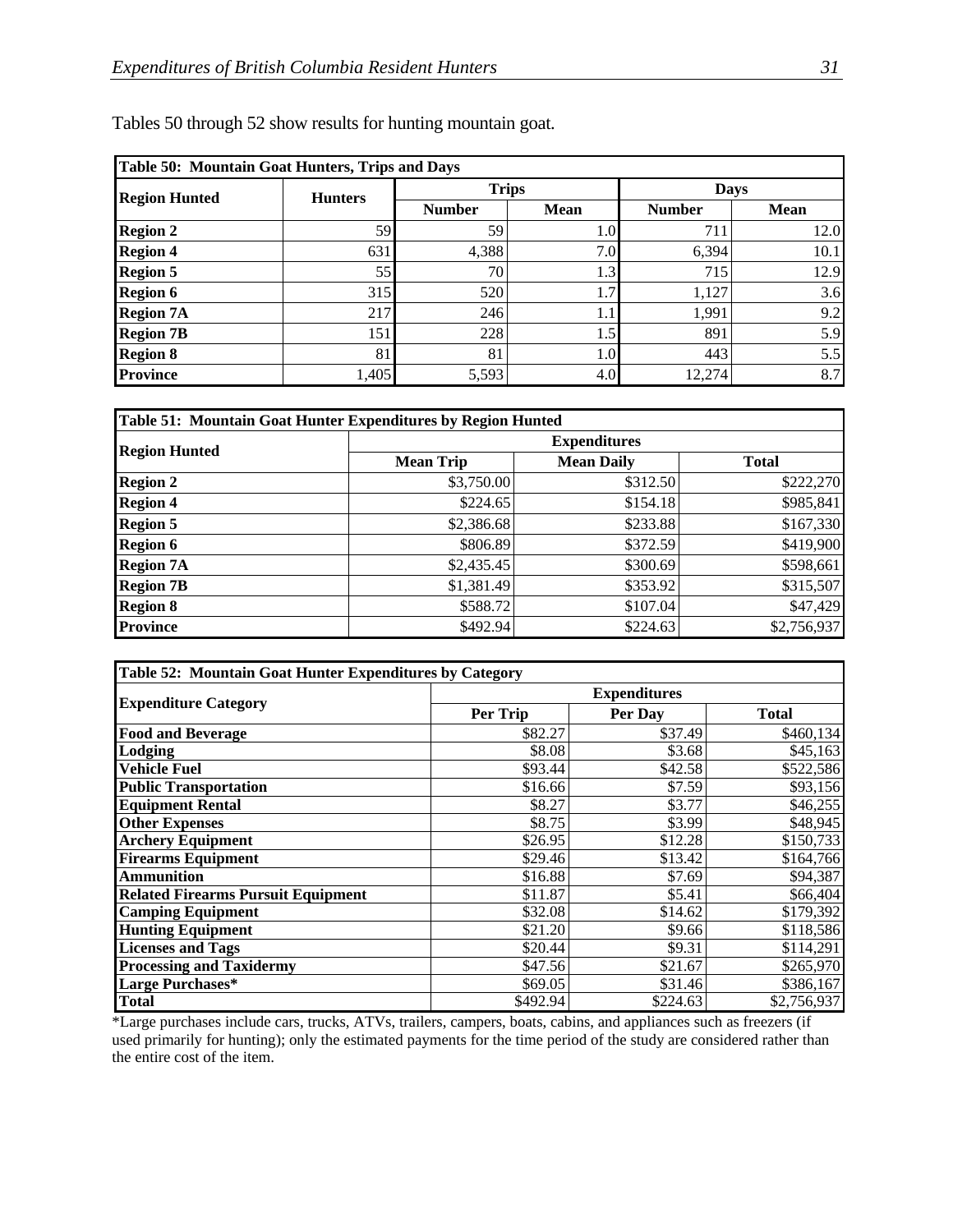| Table 53: Bighorn** Sheep Hunters, Trips and Days |                |               |             |               |             |  |  |
|---------------------------------------------------|----------------|---------------|-------------|---------------|-------------|--|--|
| <b>Region Hunted</b>                              | <b>Hunters</b> | <b>Trips</b>  |             |               | <b>Days</b> |  |  |
|                                                   |                | <b>Number</b> | <b>Mean</b> | <b>Number</b> | <b>Mean</b> |  |  |
| <b>Region 3</b>                                   | 236            | 1,796         | 7.6         | 4,448         | 18.8        |  |  |
| <b>Region 4</b>                                   | 301            | 4,512         | 15.0        | 5,991         | 19.9        |  |  |
| <b>Region 5</b>                                   | 44             | 177           | 4.0         | 251           | 5.7         |  |  |
| <b>Region 6</b>                                   | 173            | 192           |             | 1,986         | 11.5        |  |  |
| <b>Region 7A</b>                                  | 102            | 176           | 1.7'        | 1,214         | 11.9        |  |  |
| <b>Region 7B</b>                                  | 282            | 1,116         | 4.0         | 3,586         | 12.7        |  |  |
| <b>Region 8</b>                                   | 187            | 267           | 1.4         | 2,154         | 11.5        |  |  |
| <b>Unknown Region</b>                             | 52             | 77            | 1.5         | 979           | 19.0        |  |  |
| <b>Province</b>                                   | 1,319          | 8,314         | 6.3         | 20,609        | 15.6        |  |  |

| Tables 53 through 55 show results for hunting bighorn <sup>1</sup> sheep. |  |  |  |  |
|---------------------------------------------------------------------------|--|--|--|--|
|                                                                           |  |  |  |  |

| Table 54: Bighorn** Sheep Hunter Expenditures by Region Hunted |                  |                     |              |  |  |  |
|----------------------------------------------------------------|------------------|---------------------|--------------|--|--|--|
|                                                                |                  | <b>Expenditures</b> |              |  |  |  |
| <b>Region Hunted</b>                                           | <b>Mean Trip</b> | <b>Mean Daily</b>   | <b>Total</b> |  |  |  |
| <b>Region 3</b>                                                | \$380.06         | \$153.48            | \$682,637    |  |  |  |
| <b>Region 4</b>                                                | \$362.55         | \$273.06            | \$1,635,812  |  |  |  |
| <b>Region 5</b>                                                | \$330.23         | \$233.11            | \$58,578     |  |  |  |
| <b>Region 6</b>                                                | \$3,305.33       | \$319.50            | \$634,548    |  |  |  |
| <b>Region 7A</b>                                               | \$1,225.36       | \$177.13            | \$215,105    |  |  |  |
| <b>Region 7B</b>                                               | \$934.26         | \$290.88            | \$1,043,063  |  |  |  |
| <b>Region 8</b>                                                | \$1,850.89       | \$229.80            | \$495,021    |  |  |  |
| <b>Unknown Region</b>                                          | \$3,386.95       | \$267.39            | \$261,784    |  |  |  |
| <b>Province</b>                                                | \$604.57         | \$256.06            | \$5,026,548  |  |  |  |

| Table 55: Bighorn** Sheep Hunter Expenditures by Category |          |                     |              |  |  |
|-----------------------------------------------------------|----------|---------------------|--------------|--|--|
|                                                           |          | <b>Expenditures</b> |              |  |  |
| <b>Expenditure Category</b>                               | Per Trip | Per Day             | <b>Total</b> |  |  |
| <b>Food and Beverage</b>                                  | \$66.24  | \$26.72             | \$550,750    |  |  |
| Lodging                                                   | \$11.81  | \$4.77              | \$98,211     |  |  |
| <b>Vehicle Fuel</b>                                       | \$112.09 | \$45.22             | \$931,918    |  |  |
| <b>Public Transportation</b>                              | \$9.78   | \$3.95              | \$81,329     |  |  |
| <b>Equipment Rental</b>                                   | \$5.92   | \$2.39              | \$49,252     |  |  |
| <b>Other Expenses</b>                                     | \$13.30  | \$5.36              | \$110,543    |  |  |
| <b>Archery Equipment</b>                                  | \$25.34  | \$10.22             | \$210,666    |  |  |
| <b>Firearms Equipment</b>                                 | \$41.86  | \$16.89             | \$348,035    |  |  |
| <b>Ammunition</b>                                         | \$11.97  | \$4.83              | \$99,514     |  |  |
| <b>Related Firearms Pursuit Equipment</b>                 | \$31.06  | \$12.53             | \$258,257    |  |  |
| <b>Camping Equipment</b>                                  | \$43.55  | \$17.57             | \$362,073    |  |  |
| <b>Hunting Equipment</b>                                  | \$30.48  | \$12.30             | \$253,413    |  |  |
| <b>Licenses and Tags</b>                                  | \$20.72  | \$8.36              | \$172,278    |  |  |
| <b>Processing and Taxidermy</b>                           | \$46.07  | \$18.58             | \$383,014    |  |  |
| Large Purchases*                                          | \$134.38 | \$54.21             | \$1,117,295  |  |  |
| <b>Total</b>                                              | \$604.57 | \$243.90            | \$5,026,548  |  |  |

\*Large purchases include cars, trucks, ATVs, trailers, campers, boats, cabins, and appliances such as freezers (if used primarily for hunting); only the estimated payments for the time period of the study are considered rather than the entire cost of the item.

\*\*The survey asked about "bighorn" sheep rather than "mountain" sheep. The survey should have used the wording, "mountain" sheep to include both bighorn and thinhorn. Unfortunately, this wording error was not caught in the survey review. Hunters may or may not have included "thinhorn" sheep in their responses.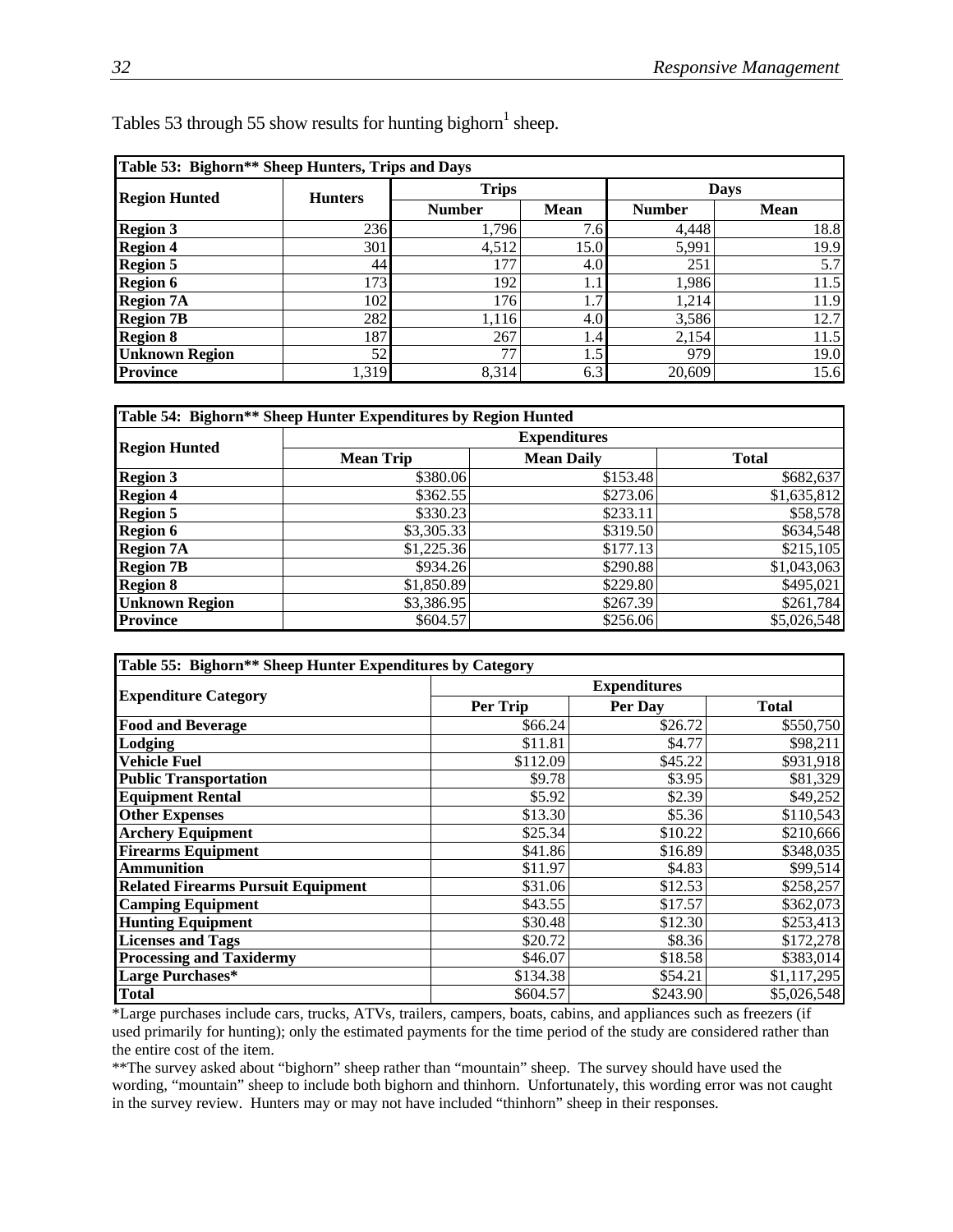| Table 56: Wolf Hunters, Trips and Days |                |               |             |               |             |  |
|----------------------------------------|----------------|---------------|-------------|---------------|-------------|--|
| <b>Region Hunted</b>                   | <b>Hunters</b> | <b>Trips</b>  |             | <b>Days</b>   |             |  |
|                                        |                | <b>Number</b> | <b>Mean</b> | <b>Number</b> | <b>Mean</b> |  |
| <b>Region 1</b>                        | 52             | 593           | 11.5        | 1,185         | 23.0        |  |
| <b>Region 2</b>                        | 59             | 119           | 2.0         | 830           | 14.0        |  |
| <b>Region 3</b>                        | 26             | 26            | 1.0         | 26            | 1.0         |  |
| <b>Region 4</b>                        | 245            | 9,361         | 38.3        | 9,888         | 40.4        |  |
| <b>Region 5</b>                        | 74             | 74            | 1.0         | 324           | 4.4         |  |
| <b>Region 6</b>                        | 109            | 1,531         | 14.0        | 1,654         | 15.1        |  |
| <b>Region 7A</b>                       | 58             | 1,226         | 21.0        | 1,460         | 25.0        |  |
| <b>Region 7B</b>                       | 194            | 2,570         | 13.2        | 2,839         | 14.6        |  |
| <b>Region 8</b>                        | 40             | 161           | 4.0         | 403           | 10.0        |  |
| <b>Province</b>                        | 817            | 15,659        | 19.2        | 18,609        | 22.8        |  |

Tables 56 through 58 show results for wolf hunting.

| Table 57: Wolf Hunter Expenditures by Region Hunted |                     |                   |              |  |  |  |
|-----------------------------------------------------|---------------------|-------------------|--------------|--|--|--|
|                                                     | <b>Expenditures</b> |                   |              |  |  |  |
| <b>Region Hunted</b>                                | <b>Mean Trip</b>    | <b>Mean Daily</b> | <b>Total</b> |  |  |  |
| <b>Region 1</b>                                     | \$1,762.13          | \$881.07          | \$1,044,189  |  |  |  |
| <b>Region 2</b>                                     | \$6,880.00          | \$982.86          | \$815,583    |  |  |  |
| <b>Region 3</b>                                     | \$35.67             | \$35.67           | \$919        |  |  |  |
| <b>Region 4</b>                                     | \$155.30            | \$147.02          | \$1,453,732  |  |  |  |
| <b>Region 5</b>                                     | \$1,994.55          | \$452.59          | \$146,683    |  |  |  |
| <b>Region 6</b>                                     | \$415.67            | \$384.75          | \$636,499    |  |  |  |
| <b>Region 7A</b>                                    | \$109.69            | \$92.14           | \$134,510    |  |  |  |
| <b>Region 7B</b>                                    | \$636.92            | \$576.41          | \$1,636,657  |  |  |  |
| <b>Region 8</b>                                     | \$893.75            | \$357.50          | \$144,005    |  |  |  |
| <b>Province</b>                                     | \$383.97            | \$323.11          | \$6,012,777  |  |  |  |

| Table 58: Wolf Hunter Expenditures by Category |                     |          |              |  |  |  |  |
|------------------------------------------------|---------------------|----------|--------------|--|--|--|--|
|                                                | <b>Expenditures</b> |          |              |  |  |  |  |
| <b>Expenditure Category</b>                    | Per Trip            | Per Day  | <b>Total</b> |  |  |  |  |
| <b>Food and Beverage</b>                       | \$42.65             | \$35.89  | \$667,837    |  |  |  |  |
| Lodging                                        | \$1.02              | \$0.86   | \$15,933     |  |  |  |  |
| Vehicle Fuel                                   | \$81.59             | \$68.66  | \$1,277,665  |  |  |  |  |
| <b>Public Transportation</b>                   | \$0.59              | \$0.50   | \$9,275      |  |  |  |  |
| <b>Equipment Rental</b>                        | \$2.19              | \$1.84   | \$34,290     |  |  |  |  |
| <b>Other Expenses</b>                          | \$3.34              | \$2.81   | \$52,253     |  |  |  |  |
| <b>Archery Equipment</b>                       | \$24.18             | \$20.35  | \$378,713    |  |  |  |  |
| <b>Firearms Equipment</b>                      | \$30.79             | \$25.91  | \$482,105    |  |  |  |  |
| <b>Ammunition</b>                              | \$8.39              | \$7.06   | \$131,365    |  |  |  |  |
| <b>Related Firearms Pursuit Equipment</b>      | \$13.76             | \$11.58  | \$215,413    |  |  |  |  |
| <b>Camping Equipment</b>                       | \$16.73             | \$14.08  | \$261,987    |  |  |  |  |
| <b>Hunting Equipment</b>                       | \$17.28             | \$14.54  | \$270,653    |  |  |  |  |
| <b>Licenses and Tags</b>                       | \$7.23              | \$6.09   | \$113,245    |  |  |  |  |
| <b>Processing and Taxidermy</b>                | \$20.69             | \$17.41  | \$323,976    |  |  |  |  |
| Large Purchases*                               | \$113.55            | \$95.55  | \$1,778,065  |  |  |  |  |
| <b>Total</b>                                   | \$383.97            | \$323.11 | \$6,012,777  |  |  |  |  |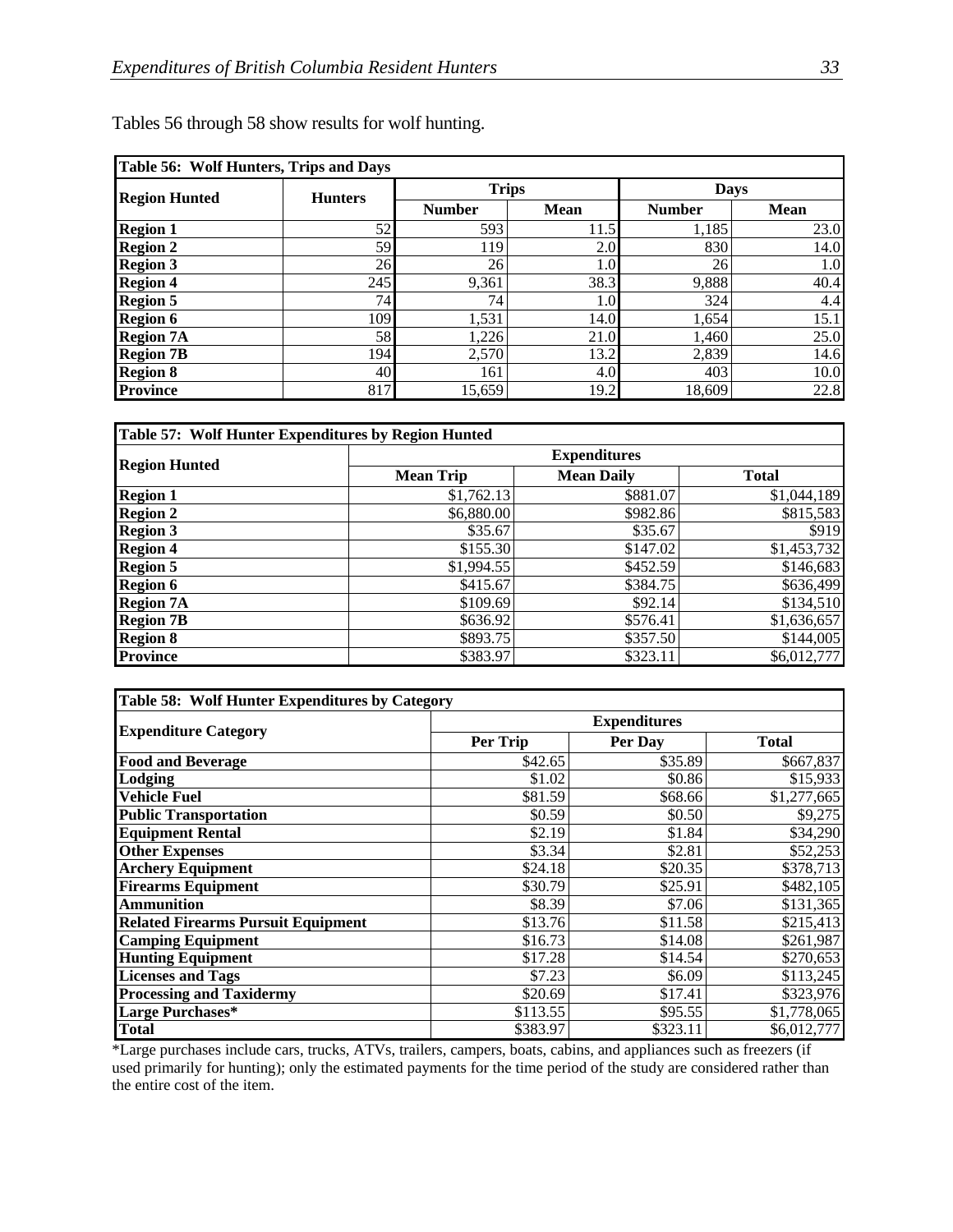| Table 59: Bobcat, Lynx and Cougar Hunters, Trips and Days |                |               |             |               |             |  |
|-----------------------------------------------------------|----------------|---------------|-------------|---------------|-------------|--|
| <b>Region Hunted</b>                                      | <b>Hunters</b> | <b>Trips</b>  |             |               | <b>Days</b> |  |
|                                                           |                | <b>Number</b> | <b>Mean</b> | <b>Number</b> | <b>Mean</b> |  |
| <b>Region 1</b>                                           | 77             | 3,478         | 45.0        | 3,478         | 45.0        |  |
| <b>Region 3</b>                                           | 74             | 74            | 1.0         | 147           | 2.0         |  |
| <b>Region 4</b>                                           | 245            | 4,906         | 20.0        | 5,765         | 23.5        |  |
| <b>Region 5</b>                                           | 74             | 74            | 1.0         | 590           | 8.0         |  |
| <b>Region 6</b>                                           | 14             | 273           | 20.0        | 273           | 20.0        |  |
| <b>Region 7A</b>                                          | 58             | 88            | 1.5         | 117           | 2.0         |  |
| <b>Region 7B</b>                                          | 58             | 617           | 10.7        | 617           | 10.7        |  |
| <b>Region 8</b>                                           | 40             | 40            | 1.0         | 40            | 1.0         |  |
| <b>Province</b>                                           | 640            | 9,549         | 14.9        | 11,027        | 17.2        |  |

Tables 59 through 61 show results for hunting big cats.

| Table 60: Bobcat, Lynx and Cougar Hunter Expenditures by Region Hunted |                     |                   |              |  |  |  |
|------------------------------------------------------------------------|---------------------|-------------------|--------------|--|--|--|
|                                                                        | <b>Expenditures</b> |                   |              |  |  |  |
| <b>Region Hunted</b>                                                   | <b>Mean Trip</b>    | <b>Mean Daily</b> | <b>Total</b> |  |  |  |
| <b>Region 1</b>                                                        | \$194.27            | \$194.27          | \$675,681    |  |  |  |
| <b>Region 3</b>                                                        | \$504.62            | \$252.31          | \$37,123     |  |  |  |
| <b>Region 4</b>                                                        | \$151.65            | \$129.06          | \$743,987    |  |  |  |
| <b>Region 5</b>                                                        | \$2,368.34          | \$295.12          | \$174,173    |  |  |  |
| <b>Region 6</b>                                                        | \$938.11            | \$938.11          | \$256,518    |  |  |  |
| <b>Region 7A</b>                                                       | \$181.48            | \$136.11          | \$15,896     |  |  |  |
| <b>Region 7B</b>                                                       | \$1,546.76          | \$1,546.76        | \$953,746    |  |  |  |
| <b>Region 8</b>                                                        | \$22.04             | \$22.04           | \$888        |  |  |  |
| <b>Province</b>                                                        | \$299.29            | \$259.18          | \$2,858,010  |  |  |  |

| Table 61: Bobcat, Lynx and Cougar Hunter Expenditures by Category |                     |          |              |  |  |  |
|-------------------------------------------------------------------|---------------------|----------|--------------|--|--|--|
|                                                                   | <b>Expenditures</b> |          |              |  |  |  |
| <b>Expenditure Category</b>                                       | Per Trip            | Per Day  | <b>Total</b> |  |  |  |
| <b>Food and Beverage</b>                                          | \$36.18             | \$31.33  | \$345,490    |  |  |  |
| Lodging                                                           | \$3.55              | \$3.07   | \$33,853     |  |  |  |
| <b>Vehicle Fuel</b>                                               | \$81.90             | \$70.92  | \$782,042    |  |  |  |
| <b>Public Transportation</b>                                      | \$2.86              | \$2.47   | \$27,287     |  |  |  |
| <b>Equipment Rental</b>                                           | \$0.05              | \$0.04   | \$482        |  |  |  |
| <b>Other Expenses</b>                                             | \$1.19              | \$1.03   | \$11,374     |  |  |  |
| <b>Archery Equipment</b>                                          | \$12.50             | \$10.83  | \$119,390    |  |  |  |
| <b>Firearms Equipment</b>                                         | \$31.96             | \$27.68  | \$305,229    |  |  |  |
| <b>Ammunition</b>                                                 | \$6.88              | \$5.96   | \$65,688     |  |  |  |
| <b>Related Firearms Pursuit Equipment</b>                         | \$28.51             | \$24.69  | \$272,288    |  |  |  |
| <b>Camping Equipment</b>                                          | \$17.69             | \$15.32  | \$168,955    |  |  |  |
| <b>Hunting Equipment</b>                                          | \$13.94             | \$12.07  | \$133,151    |  |  |  |
| <b>Licenses and Tags</b>                                          | \$7.10              | \$6.15   | \$67,781     |  |  |  |
| <b>Processing and Taxidermy</b>                                   | \$23.48             | \$20.33  | \$224,172    |  |  |  |
| <b>Large Purchases*</b>                                           | \$31.50             | \$27.28  | \$300,827    |  |  |  |
| <b>Total</b>                                                      | \$299.29            | \$259.18 | \$2,858,010  |  |  |  |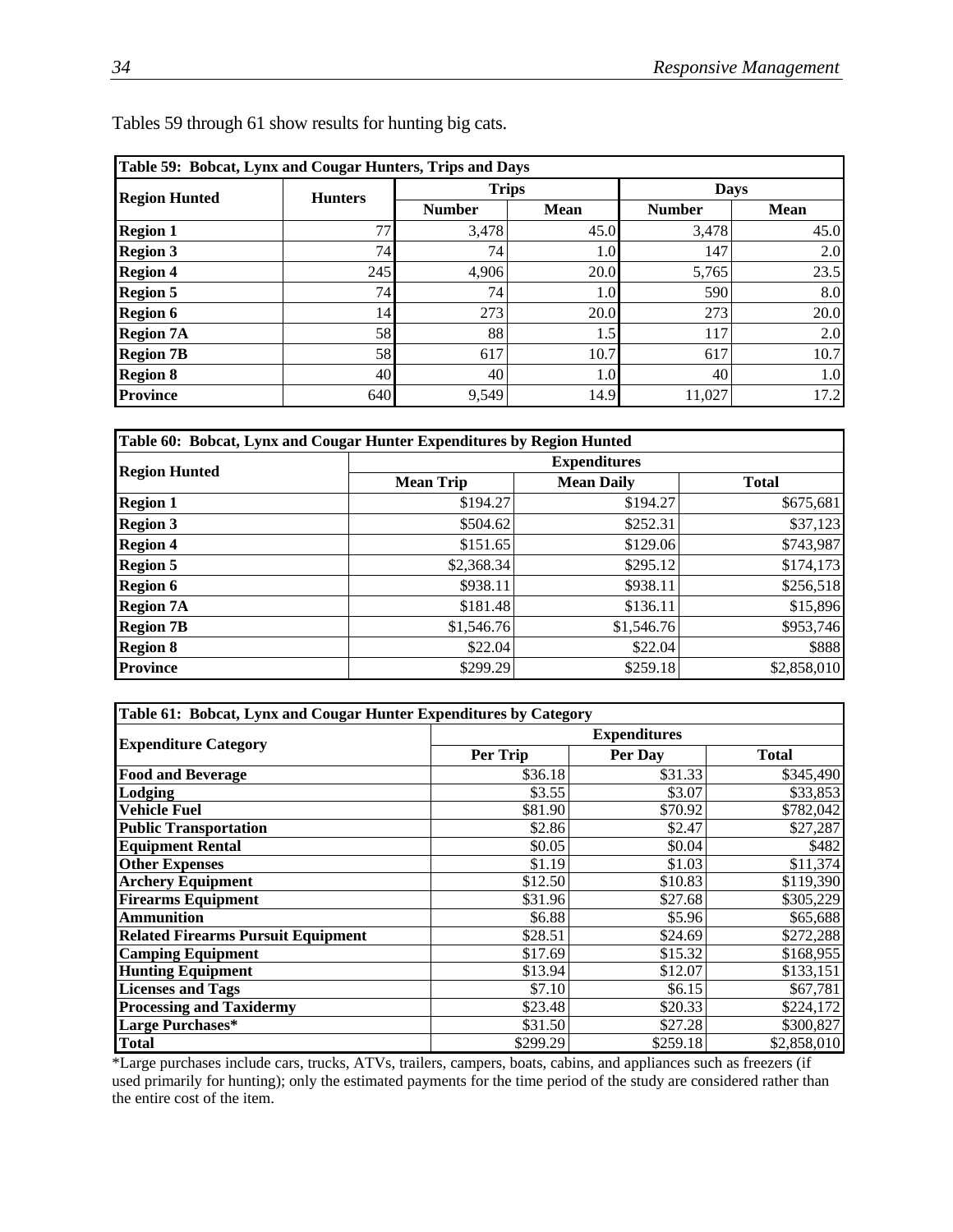| Table 62: Wolverine Hunters, Trips and Days |                          |               |             |               |             |  |
|---------------------------------------------|--------------------------|---------------|-------------|---------------|-------------|--|
| <b>Region Hunted</b>                        | <b>Hunters</b>           | <b>Trips</b>  |             | <b>Davs</b>   |             |  |
|                                             |                          | <b>Number</b> | <b>Mean</b> | <b>Number</b> | <b>Mean</b> |  |
| <b>Region 6</b>                             |                          | 273           | 20.0        | 273           | 20.0        |  |
| <b>Region 7B</b>                            |                          | 39            | 2.0         | 58            | 3.0         |  |
| <b>Region 8</b>                             | 40                       | 40            | 1.0         | 201           | 5.0         |  |
| <b>Province</b>                             | $\overline{\phantom{a}}$ | 352           | 4.8         | 533           | 7.3         |  |

Tables 62 through 64 show results for wolverine hunting.

| Table 63: Wolverine Hunter Expenditures by Region Hunted |                  |                     |              |  |  |
|----------------------------------------------------------|------------------|---------------------|--------------|--|--|
| <b>Region Hunted</b>                                     |                  | <b>Expenditures</b> |              |  |  |
|                                                          | <b>Mean Trip</b> | <b>Mean Daily</b>   | <b>Total</b> |  |  |
| <b>Region 6</b>                                          | \$938.11         | \$938.11            | \$256,518    |  |  |
| <b>Region 7B</b>                                         | \$812.57         | \$541.71            | \$31,315     |  |  |
| <b>Region 8</b>                                          | \$2,000.00       | \$400.00]           | \$80,562     |  |  |
| <b>Province</b>                                          | \$1,045.81       | \$691.62]           | \$368,395    |  |  |

| Table 64: Wolverine Hunter Expenditures by Category |                     |          |              |  |  |  |
|-----------------------------------------------------|---------------------|----------|--------------|--|--|--|
|                                                     | <b>Expenditures</b> |          |              |  |  |  |
| <b>Expenditure Category</b>                         | Per Trip            | Per Day  | <b>Total</b> |  |  |  |
| <b>Food and Beverage</b>                            | \$91.92             | \$60.79  | \$32,378     |  |  |  |
| Lodging                                             | \$0.28              | \$0.19   | \$99         |  |  |  |
| <b>Vehicle Fuel</b>                                 | \$330.14            | \$218.33 | \$116,294    |  |  |  |
| <b>Public Transportation</b>                        | \$0.00              | \$0.00   | \$0          |  |  |  |
| <b>Equipment Rental</b>                             | \$85.76             | \$56.72  | \$30,211     |  |  |  |
| <b>Other Expenses</b>                               | \$37.60             | \$24.86  | \$13,244     |  |  |  |
| <b>Archery Equipment</b>                            | \$43.03             | \$28.46  | \$15,157     |  |  |  |
| <b>Firearms Equipment</b>                           | \$164.54            | \$108.82 | \$57,961     |  |  |  |
| <b>Ammunition</b>                                   | \$22.64             | \$14.97  | \$7,975      |  |  |  |
| <b>Related Firearms Pursuit Equipment</b>           | \$131.02            | \$86.64  | \$46,151     |  |  |  |
| <b>Camping Equipment</b>                            | \$27.90             | \$18.45  | \$9,827      |  |  |  |
| <b>Hunting Equipment</b>                            | \$54.61             | \$36.11  | \$19,235     |  |  |  |
| <b>Licenses and Tags</b>                            | \$48.88             | \$32.33  | \$17,220     |  |  |  |
| <b>Processing and Taxidermy</b>                     | \$7.50              | \$4.96   | \$2,643      |  |  |  |
| Large Purchases*                                    | \$0.00              | \$0.00   | \$0          |  |  |  |
| <b>Total</b>                                        | \$1,045.81          | \$691.62 | \$368,395    |  |  |  |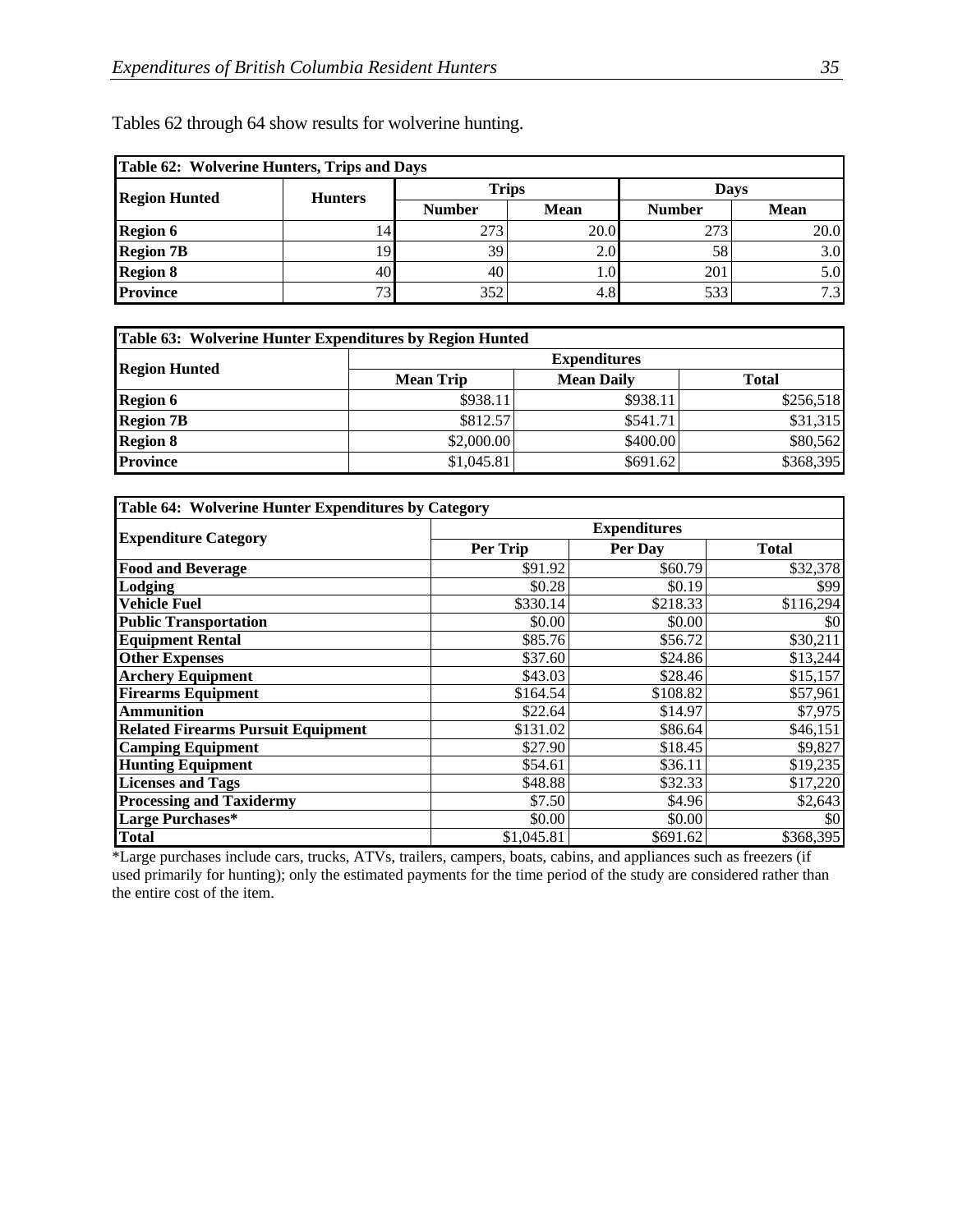| Table 65: Small Game* Hunters, Trips and Days |                |               |             |               |             |  |
|-----------------------------------------------|----------------|---------------|-------------|---------------|-------------|--|
| <b>Region Hunted</b>                          | <b>Hunters</b> | <b>Trips</b>  |             | <b>Days</b>   |             |  |
|                                               |                | <b>Number</b> | <b>Mean</b> | <b>Number</b> | <b>Mean</b> |  |
| <b>Region 1</b>                               | 498            | 9,095         | 18.2        | 9,973         | 20.0        |  |
| <b>Region 2</b>                               | 1,228          | 5,700         | 4.6         | 11,086        | 9.0         |  |
| <b>Region 3</b>                               | 634            | 4,964         | 7.8         | 7,311         | 11.5        |  |
| <b>Region 4</b>                               | 992            | 12,637        | 12.7        | 15,704        | 15.8        |  |
| <b>Region 5</b>                               | 942            | 5,615         | 6.0         | 9,782         | 10.4        |  |
| <b>Region 6</b>                               | 489            | 3,238         | 6.6         | 6,095         | 12.5        |  |
| <b>Region 7A</b>                              | 718            | 7,460         | 10.4        | 9,294         | 12.9        |  |
| <b>Region 7B</b>                              | 464            | 4,114         | 8.9         | 5,328         | 11.5        |  |
| <b>Region 8</b>                               | 928            | 10,617        | 11.4        | 13,699        | 14.8        |  |
| <b>Province</b>                               | 6,894          | 63,440        | 9.2         | 88,272        | 12.8        |  |

Tables 65 through 67 show results for hunting small game.

| Table 66: Small Game* Hunter Expenditures by Region Hunted |                     |                   |              |  |  |  |
|------------------------------------------------------------|---------------------|-------------------|--------------|--|--|--|
|                                                            | <b>Expenditures</b> |                   |              |  |  |  |
| <b>Region Hunted</b>                                       | <b>Mean Trip</b>    | <b>Mean Daily</b> | <b>Total</b> |  |  |  |
| <b>Region 1</b>                                            | \$322.95            | \$295.32          | \$2,910,818  |  |  |  |
| <b>Region 2</b>                                            | \$630.86            | \$320.77          | \$3,083,776  |  |  |  |
| <b>Region 3</b>                                            | \$191.16            | \$132.31          | \$1,161,439  |  |  |  |
| <b>Region 4</b>                                            | \$218.78            | \$172.83          | \$2,662,697  |  |  |  |
| <b>Region 5</b>                                            | \$225.90            | \$125.95          | \$1,234,806  |  |  |  |
| <b>Region 6</b>                                            | \$383.93            | \$214.10          | \$1,297,131  |  |  |  |
| <b>Region 7A</b>                                           | \$449.34            | \$376.56          | \$3,031,582  |  |  |  |
| <b>Region 7B</b>                                           | \$740.47            | \$524.61          | \$3,681,791  |  |  |  |
| <b>Region 8</b>                                            | \$346.23            | \$271.94          | \$3,747,958  |  |  |  |
| <b>Province</b>                                            | \$359.04            | \$258.15          | \$22,811,997 |  |  |  |

| Table 67: Small Game* Hunter Expenditures by Category |                     |          |              |  |  |  |
|-------------------------------------------------------|---------------------|----------|--------------|--|--|--|
|                                                       | <b>Expenditures</b> |          |              |  |  |  |
| <b>Expenditure Category</b>                           | Per Trip            | Per Day  | <b>Total</b> |  |  |  |
| <b>Food and Beverage</b>                              | \$48.45             | \$34.82  | \$3,073,631  |  |  |  |
| Lodging                                               | \$4.51              | \$3.24   | \$286,132    |  |  |  |
| <b>Vehicle Fuel</b>                                   | \$60.49             | \$43.47  | \$3,837,376  |  |  |  |
| <b>Public Transportation</b>                          | \$0.99              | \$0.71   | \$63,059     |  |  |  |
| <b>Equipment Rental</b>                               | \$0.26              | \$0.19   | \$16,564     |  |  |  |
| <b>Other Expenses</b>                                 | \$4.53              | \$3.25   | \$287,096    |  |  |  |
| <b>Archery Equipment</b>                              | \$12.13             | \$8.72   | \$769,355    |  |  |  |
| <b>Firearms Equipment</b>                             | \$45.49             | \$32.69  | \$2,885,932  |  |  |  |
| <b>Ammunition</b>                                     | \$8.34              | \$5.99   | \$528,855    |  |  |  |
| <b>Related Firearms Pursuit Equipment</b>             | \$12.49             | \$8.98   | \$792,550    |  |  |  |
| <b>Camping Equipment</b>                              | \$8.20              | \$5.89   | \$519,915    |  |  |  |
| <b>Hunting Equipment</b>                              | \$22.69             | \$16.31  | \$1,439,510  |  |  |  |
| <b>Licenses and Tags</b>                              | \$9.03              | \$6.49   | \$572,783    |  |  |  |
| <b>Processing and Taxidermy</b>                       | \$6.02              | \$4.32   | \$381,613    |  |  |  |
| <b>Large Purchases**</b>                              | \$115.89            | \$83.29  | \$7,352,100  |  |  |  |
| <b>Total</b>                                          | \$359.50            | \$258.37 | \$22,806,474 |  |  |  |

\*Small game includes fox, raccoon, coyote, skunk, opossum, snowshoe hare and cotton-tailed rabbit.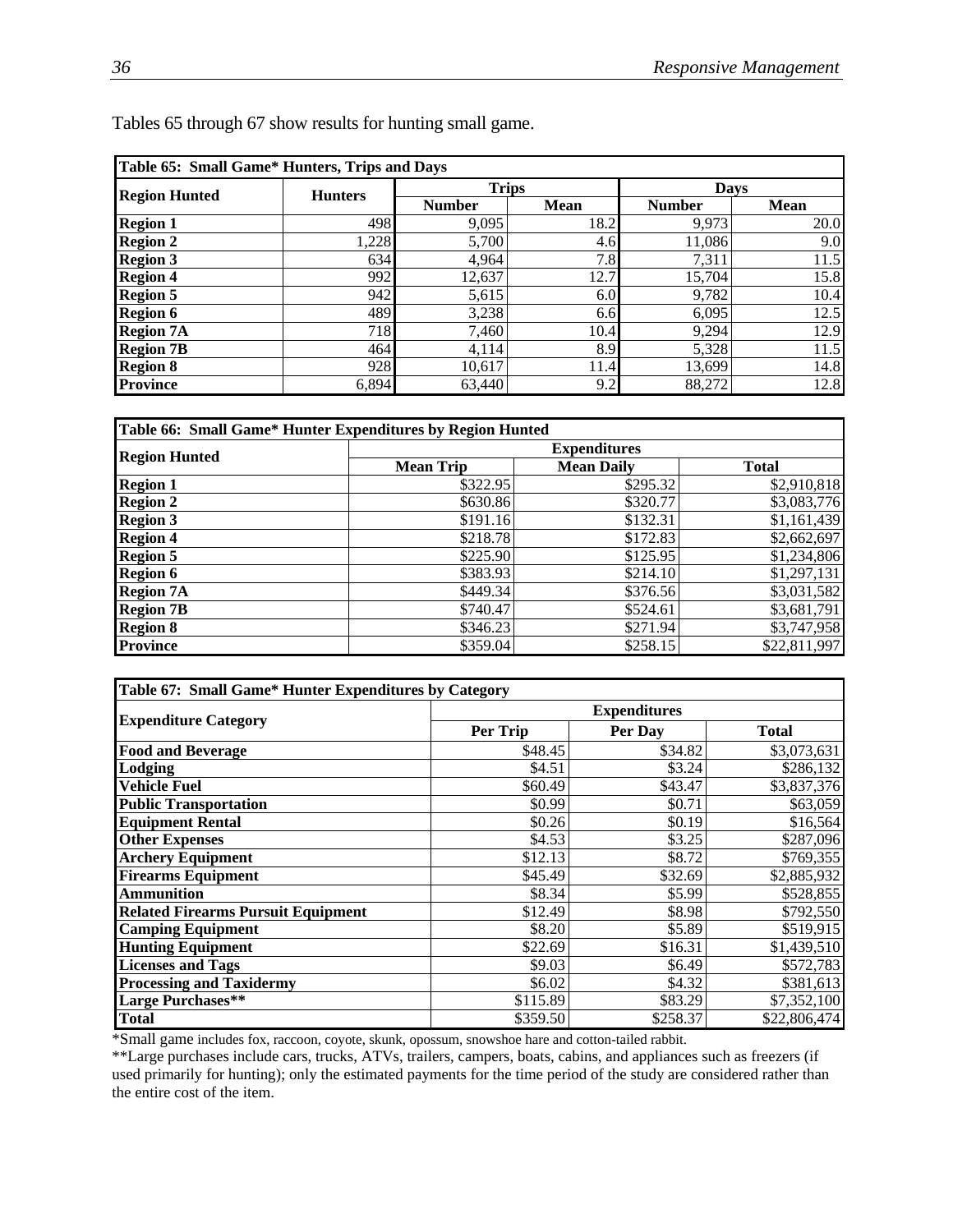| Table 68: Turkey Hunters, Trips and Days |                 |               |             |               |      |
|------------------------------------------|-----------------|---------------|-------------|---------------|------|
| <b>Region Hunted</b>                     | <b>Hunters</b>  | <b>Trips</b>  |             | <b>Days</b>   |      |
|                                          |                 | <b>Number</b> | <b>Mean</b> | <b>Number</b> | Mean |
| <b>Region 1</b>                          | 1251            | 151           | 1.2         | 280           | 2.2  |
| <b>Region 2</b>                          | 59              | 178           | 3.0         | 533           | 9.0  |
| <b>Region 3</b>                          | 25 <sub>1</sub> | 25            | $1.0\,$     | 25            | 1.0  |
| <b>Region 4</b>                          | 1,212           | 4,648         | 3.8         | 5,997         | 4.9  |
| <b>Region 5</b>                          | 15              | 15            | 1.0         | 15            | 1.0  |
| <b>Region 6</b>                          | 14              | 14            | $1.0\,$     | 68            | 5.0  |
| <b>Region 7A</b>                         | 881             | 146           | 1.7         | 409           | 4.7  |
| <b>Region 8</b>                          | 141             | 222           | 1.6         | 363           | 2.6  |
| <b>Province</b>                          | 1,679           | 5,398         | 3.2         | 7,690         | 4.6  |

Tables 68 through 76 show results for hunting birds, including turkey, upland birds, and waterfowl.

| Table 69: Turkey Hunter Expenditures by Region Hunted |                     |                   |              |  |  |
|-------------------------------------------------------|---------------------|-------------------|--------------|--|--|
| <b>Region Hunted</b>                                  | <b>Expenditures</b> |                   |              |  |  |
|                                                       | <b>Mean Trip</b>    | <b>Mean Daily</b> | <b>Total</b> |  |  |
| <b>Region 1</b>                                       | \$439.40]           | \$311.47          | \$55,125     |  |  |
| <b>Region 2</b>                                       | \$8,083.33          | \$2,694.44        | \$1,437,346  |  |  |
| <b>Region 3</b>                                       | \$121.43            | \$121.43          | \$2,978      |  |  |
| <b>Region 4</b>                                       | \$249.32            | \$189.37          | \$1,173,909  |  |  |
| <b>Region 5</b>                                       | \$208.11            | \$208.11          | \$3,076      |  |  |
| <b>Region 6</b>                                       | \$246.19            | \$49.24           | \$3,366      |  |  |
| <b>Region 7A</b>                                      | \$1,259.36          | \$449.77          | \$183,841    |  |  |
| <b>Region 8</b>                                       | \$210.49            | \$148.90          | \$39,337     |  |  |
| <b>Province</b>                                       | \$537.09            | \$376.98          | \$2,898,978  |  |  |

| Table 70: Turkey Hunter Expenditures by Category |                     |          |                  |  |  |
|--------------------------------------------------|---------------------|----------|------------------|--|--|
|                                                  | <b>Expenditures</b> |          |                  |  |  |
| <b>Expenditure Category</b>                      | Per Trip            | Per Day  | <b>Total Exp</b> |  |  |
| <b>Food and Beverage</b>                         | \$53.91             | \$37.84  | \$291,005        |  |  |
| Lodging                                          | \$23.15             | \$16.25  | \$124,933        |  |  |
| <b>Vehicle Fuel</b>                              | \$57.29             | \$40.21  | \$309,250        |  |  |
| <b>Public Transportation</b>                     | \$0.15              | \$0.11   | \$833            |  |  |
| <b>Equipment Rental</b>                          | \$0.00              | \$0.00   | \$8              |  |  |
| <b>Other Expenses</b>                            | \$4.35              | \$3.05   | \$23,469         |  |  |
| <b>Archery Equipment</b>                         | \$14.68             | \$10.30  | \$79,229         |  |  |
| <b>Firearms Equipment</b>                        | \$29.48             | \$20.69  | \$159,110        |  |  |
| <b>Ammunition</b>                                | \$11.64             | \$8.17   | \$62,812         |  |  |
| <b>Related Firearms Pursuit Equipment</b>        | \$25.03             | \$17.57  | \$135,114        |  |  |
| <b>Camping Equipment</b>                         | \$10.17             | \$7.14   | \$54,894         |  |  |
| <b>Hunting Equipment</b>                         | \$13.72             | \$9.63   | \$74,037         |  |  |
| <b>Licenses and Tags</b>                         | \$14.49             | \$10.17  | \$78,223         |  |  |
| <b>Processing and Taxidermy</b>                  | \$18.73             | \$13.15  | \$101,121        |  |  |
| Large Purchases*                                 | \$260.29            | \$182.70 | \$1,404,939      |  |  |
| Total                                            | \$537.09            | \$376.98 | \$2,898,978      |  |  |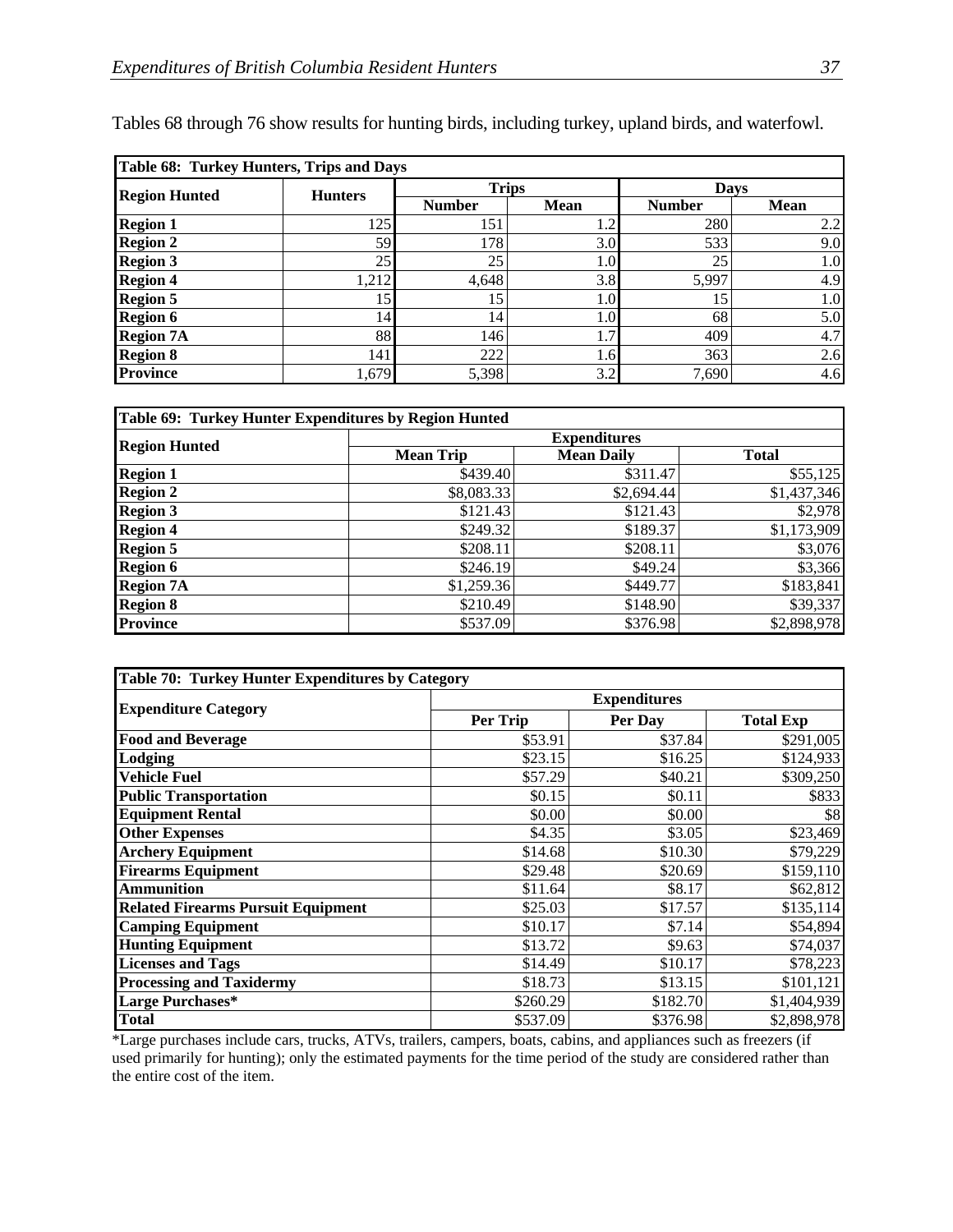| Table 71: Upland Birds* Hunters, Trips and Days |                |               |             |               |             |
|-------------------------------------------------|----------------|---------------|-------------|---------------|-------------|
| <b>Region Hunted</b>                            | <b>Hunters</b> | <b>Trips</b>  |             | <b>Days</b>   |             |
|                                                 |                | <b>Number</b> | <b>Mean</b> | <b>Number</b> | <b>Mean</b> |
| <b>Region 1</b>                                 | 3,229          | 28,268        | 8.8         | 45,291        | 14.0        |
| <b>Region 2</b>                                 | 5,285          | 18,153        | 3.4         | 44,693        | 8.5         |
| <b>Region 3</b>                                 | 2,321          | 19,958        | 8.6         | 32,962        | 14.2        |
| <b>Region 4</b>                                 | 1,841          | 15,731        | 8.5         | 18,873        | 10.3        |
| <b>Region 5</b>                                 | 1,556          | 12,651        | 8.1         | 18,230        | 11.7        |
| <b>Region 6</b>                                 | 997            | 5,832         | 5.9         | 8,234         | 8.3         |
| <b>Region 7A</b>                                | 2,181          | 20,119        | 9.2         | 27,315        | 12.5        |
| <b>Region 7B</b>                                | 890            | 6,082         | 6.8         | 8,934         | 10.0        |
| <b>Region 8</b>                                 | 2,967          | 36,123        | 12.2        | 47,670        | 16.1        |
| <b>Province</b>                                 | 21,269         | 162,919       | 7.7         | 252,204       | 11.9        |

| Table 72: Upland Bird* Hunter Expenditures by Region Hunted |                     |                   |              |  |  |
|-------------------------------------------------------------|---------------------|-------------------|--------------|--|--|
| <b>Region Hunted</b>                                        | <b>Expenditures</b> |                   |              |  |  |
|                                                             | <b>Mean Trip</b>    | <b>Mean Daily</b> | <b>Total</b> |  |  |
| <b>Region 1</b>                                             | \$448.69            | \$325.69          | \$12,023,996 |  |  |
| <b>Region 2</b>                                             | \$558.38            | \$237.11          | \$6,433,830  |  |  |
| <b>Region 3</b>                                             | \$294.31            | \$168.79          | \$6,957,979  |  |  |
| <b>Region 4</b>                                             | \$204.90            | \$160.83          | \$3,620,218  |  |  |
| <b>Region 5</b>                                             | \$328.03            | \$181.44          | \$4,370,432  |  |  |
| <b>Region 6</b>                                             | \$390.99            | \$265.74          | \$2,473,156  |  |  |
| <b>Region 7A</b>                                            | \$389.00            | \$270.61          | \$7,738,558  |  |  |
| <b>Region 7B</b>                                            | \$434.32            | \$257.29          | \$3,232,872  |  |  |
| <b>Region 8</b>                                             | \$234.52            | \$170.58          | \$8,531,711  |  |  |
| <b>Province</b>                                             | \$339.78            | \$219.46          | \$55,382,751 |  |  |

| Table 73: Upland Birds* Hunter Expenditures by Category |                     |          |              |  |  |
|---------------------------------------------------------|---------------------|----------|--------------|--|--|
|                                                         | <b>Expenditures</b> |          |              |  |  |
| <b>Expenditure Category</b>                             | Per Trip            | Per Day  | <b>Total</b> |  |  |
| <b>Food and Beverage</b>                                | \$46.96             | \$30.33  | \$7,649,858  |  |  |
| Lodging                                                 | \$6.02              | \$3.89   | \$980,538    |  |  |
| Vehicle Fuel                                            | \$64.78             | \$41.85  | \$10,554,172 |  |  |
| <b>Public Transportation</b>                            | \$2.27              | \$1.47   | \$370,584    |  |  |
| <b>Equipment Rental</b>                                 | \$0.18              | \$0.11   | \$28,565     |  |  |
| <b>Other Expenses</b>                                   | \$2.66              | \$1.72   | \$432,611    |  |  |
| <b>Archery Equipment</b>                                | \$8.84              | \$5.71   | \$1,440,047  |  |  |
| <b>Firearms Equipment</b>                               | \$38.39             | \$24.80  | \$6,254,279  |  |  |
| <b>Ammunition</b>                                       | \$11.27             | \$7.28   | \$1,836,505  |  |  |
| <b>Related Firearms Pursuit Equipment</b>               | \$10.01             | \$6.46   | \$1,630,308  |  |  |
| <b>Camping Equipment</b>                                | \$9.24              | \$5.97   | \$1,504,957  |  |  |
| <b>Hunting Equipment</b>                                | \$34.27             | \$22.13  | \$5,582,440  |  |  |
| <b>Licenses and Tags</b>                                | \$11.38             | \$7.35   | \$1,854,280  |  |  |
| <b>Processing and Taxidermy</b>                         | \$7.89              | \$5.09   | \$1,284,630  |  |  |
| Large Purchases**                                       | \$85.70             | \$55.36  | \$13,962,574 |  |  |
| <b>Total</b>                                            | \$339.84            | \$219.53 | \$55,366,348 |  |  |

\*Upland birds were defined as: excluding turkey, but including all partridge, grouse, quail, pheasants, ptarmigan, doves, pigeons and common snipe.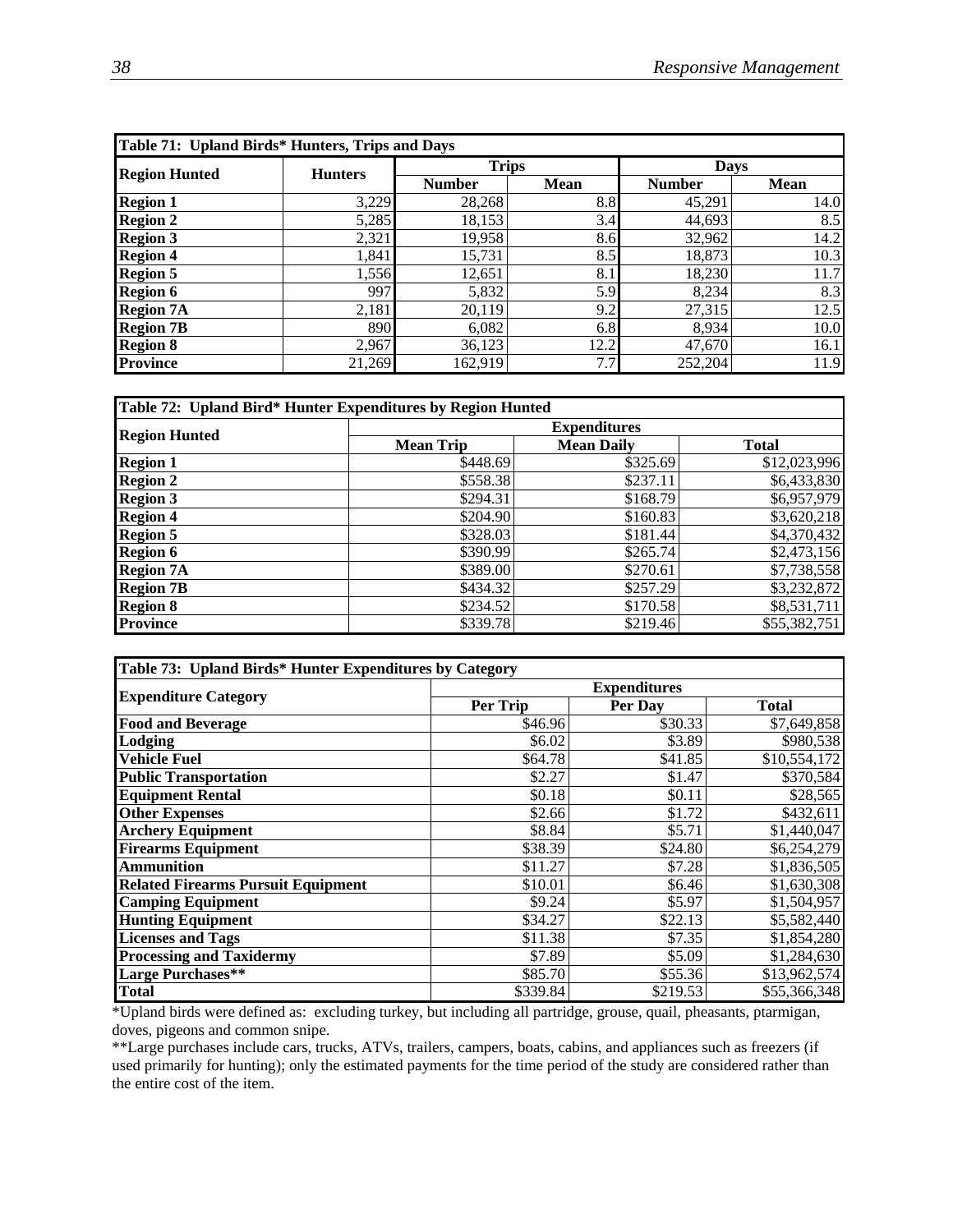| Table 74: Waterfowl Hunters, Trips and Days |                |               |                  |               |             |
|---------------------------------------------|----------------|---------------|------------------|---------------|-------------|
| <b>Region Hunted</b>                        | <b>Hunters</b> | <b>Trips</b>  |                  | <b>Days</b>   |             |
|                                             |                | <b>Number</b> | <b>Mean</b>      | <b>Number</b> | <b>Mean</b> |
| <b>Region 1</b>                             | 1,122          | 8,801         | 7.8              | 11,126        | 9.9         |
| <b>Region 2</b>                             | 1,754          | 14,663        | 8.4              | 19,482        | 11.1        |
| <b>Region 3</b>                             | 415            | 2,200         | 5.3              | 3,928         | 9.5         |
| <b>Region 4</b>                             | 424            | 1,712         | 4.0              | 2,238         | 5.3         |
| <b>Region 5</b>                             | 117            | 731           | 6.2              | 1,022         | 8.7         |
| <b>Region 6</b>                             | 188            | 1,540         | 8.2              | 1,818         | 9.6         |
| <b>Region 7A</b>                            | 73             | 219           | 3.0 <sub>l</sub> | 219           | 3.0         |
| <b>Region 7B</b>                            | 204            | 847           | 4.2              | 1,165         | 5.7         |
| <b>Region 8</b>                             | 263            | 1,552         | 5.9              | 1,713         | 6.5         |
| <b>Province</b>                             | 4,561          | 32,264        | 7.1              | 42,712        | 9.4         |

| Table 75: Waterfowl Hunter Expenditures by Region Hunted |                     |                   |              |  |  |
|----------------------------------------------------------|---------------------|-------------------|--------------|--|--|
| <b>Region Hunted</b>                                     | <b>Expenditures</b> |                   |              |  |  |
|                                                          | <b>Mean Trip</b>    | <b>Mean Daily</b> | <b>Total</b> |  |  |
| <b>Region 1</b>                                          | \$448.69            | \$325.69          | \$12,023,996 |  |  |
| <b>Region 2</b>                                          | \$558.38            | \$237.11          | \$6,433,830  |  |  |
| <b>Region 3</b>                                          | \$294.31            | \$168.79          | \$6,957,979  |  |  |
| <b>Region 4</b>                                          | \$204.90            | \$160.83          | \$3,620,218  |  |  |
| <b>Region 5</b>                                          | \$328.03            | \$181.44          | \$4,370,432  |  |  |
| <b>Region 6</b>                                          | \$390.99            | \$265.74          | \$2,473,156  |  |  |
| <b>Region 7A</b>                                         | \$389.00            | \$270.61          | \$7,738,558  |  |  |
| <b>Region 7B</b>                                         | \$434.32            | \$257.29          | \$3,232,872  |  |  |
| <b>Region 8</b>                                          | \$234.52            | \$170.58          | \$8,531,711  |  |  |
| <b>Province</b>                                          | \$339.78            | \$219.46          | \$55,382,751 |  |  |

| Table 76: Waterfowl Hunter Expenditures by Category |                     |          |                       |  |  |
|-----------------------------------------------------|---------------------|----------|-----------------------|--|--|
|                                                     | <b>Expenditures</b> |          |                       |  |  |
| <b>Expenditure Category</b>                         | Per Trip            | Per Dav  | <b>Total</b>          |  |  |
| <b>Food and Beverage</b>                            | \$42.27             | \$31.93  | \$1,363,916           |  |  |
| Lodging                                             | \$4.33              | \$3.27   | \$139,589             |  |  |
| <b>Vehicle Fuel</b>                                 | \$47.48             | \$35.86  | \$1,531,758           |  |  |
| <b>Public Transportation</b>                        | \$3.54              | \$2.68   | $\overline{$}114,375$ |  |  |
| <b>Equipment Rental</b>                             | \$0.01              | \$0.01   | \$482                 |  |  |
| <b>Other Expenses</b>                               | \$3.71              | \$2.80   | \$119,610             |  |  |
| <b>Archery Equipment</b>                            | \$7.07              | \$5.34   | \$228,062             |  |  |
| <b>Firearms Equipment</b>                           | \$32.09             | \$24.24  | \$1,035,406           |  |  |
| <b>Ammunition</b>                                   | \$13.17             | \$9.95   | \$424,812             |  |  |
| <b>Related Firearms Pursuit Equipment</b>           | \$18.35             | \$13.86  | \$591,937             |  |  |
| <b>Camping Equipment</b>                            | \$4.39              | \$3.32   | \$141,611             |  |  |
| <b>Hunting Equipment</b>                            | \$18.92             | \$14.29  | \$610,469             |  |  |
| <b>Licenses and Tags</b>                            | \$8.13              | \$6.14   | \$262,436             |  |  |
| <b>Processing and Taxidermy</b>                     | \$7.01              | \$5.29   | \$226,125             |  |  |
| Large Purchases*                                    | \$63.02             | \$47.60  | \$2,033,183           |  |  |
| <b>Total</b>                                        | \$273.49            | \$206.59 | \$8,823,772           |  |  |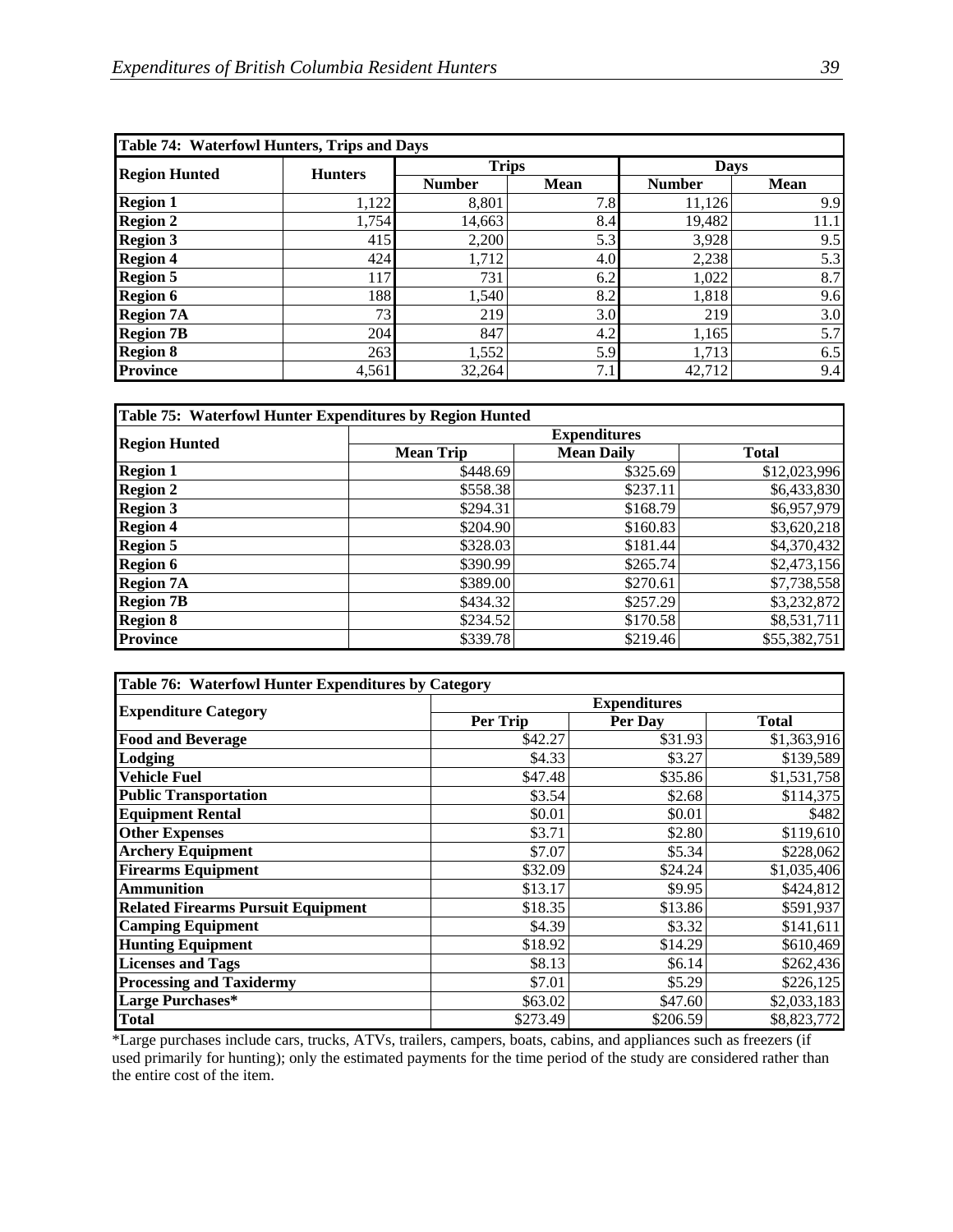## **APPENDIX: SURVEY INSTRUMENT (ABRIDGED FOR READABILITY)**

The survey is presented twice. The first is abridged for readability but still shows lengthy code required for the logic and flow in the survey. A second version is shown tabulated that helps explain what each part of the survey is doing. This tabulated version may be easier to follow. This tabulation begins on page 89.

## **ABRIDGED VERSION 1 OF SURVEY**

## **BC Hunter Expenditure Survey**

4. ENTER REGION FROM CALLSHEET

 $|\_$ | 1. REGION 1 |\_\_| 2. REGION 2 |\_\_| 3. REGION 3 |\_\_| 4. REGION 4 | | 5. REGION 5 |\_\_| 6. REGION 6  $\Box$  7. REGION 7A  $\Box$  8. REGION 7B  $\lfloor$  9. REGION 8 |\_| 10. REGION 9

5. Hello, my name is \_\_\_\_\_\_\_\_\_\_\_, and I am calling on behalf of the British Columbia Ministry of Forest, Lands, and Natural Resource Operations to ask some questions about hunting and your hunting license. We are not selling anything or asking for donations. Do you have a few minutes to answer some questions for me?

8. Were you at least 18 years of age as of April 1, 2012? [NO, DK, OUT OF SURVEY]

11. Did you personally hunt in British Columbia during the 2012-2013 hunting season, that is, since April 1, 2012? (IF ASKED: Hunted any species.)

(IF ASKED: The 2012-2013 hunting season is from April 1, 2012, to March 31, 2013.)

 $\Box$  2. Yes (GO TO QUESTION 12)

 $\lfloor \rfloor$  3. No

|\_\_| 4. (DNR) Don't know

SKIP TO QUESTION 458 [THIS SIMPLY RECORDS THE RESULT OUT OF EVERYBODY, BUT NO OTHER QUESTIONS EXCEPT FOR GENDER]

12. Thank you. For the remainder of this survey, all of my questions are about your hunting specifically in British Columbia during the 2012-2013 hunting season, that is, since April 1, 2012. Please do not include any hunting you did NOT do in British Columbia during the 2012-2013 season.

13. How many total hunting TRIPS did you take?

(IF ASKED: If you hunted multiple species on a single trip, please count it as 1 trip only.)

(IF ASKED: Including single day trips and extended or multiple day trips with overnight stays away from home.) (IF ASKED: In British Columbia during the 2012-2013 season, that is, since April 1, 2012.)

14. How many total DAYS did you hunt in British Columbia during the 2012-2013 season?

(IF ASKED: A portion of a day counts as 1 day.)

(IF ASKED: Hunted any species.)

(IF ASKED: If you hunted multiple species on a single day, please count it as 1 day only.)

(IF ASKED: Please count each individual day you spent hunting in the field on an extended or multiple day hunting trip as 1 day.)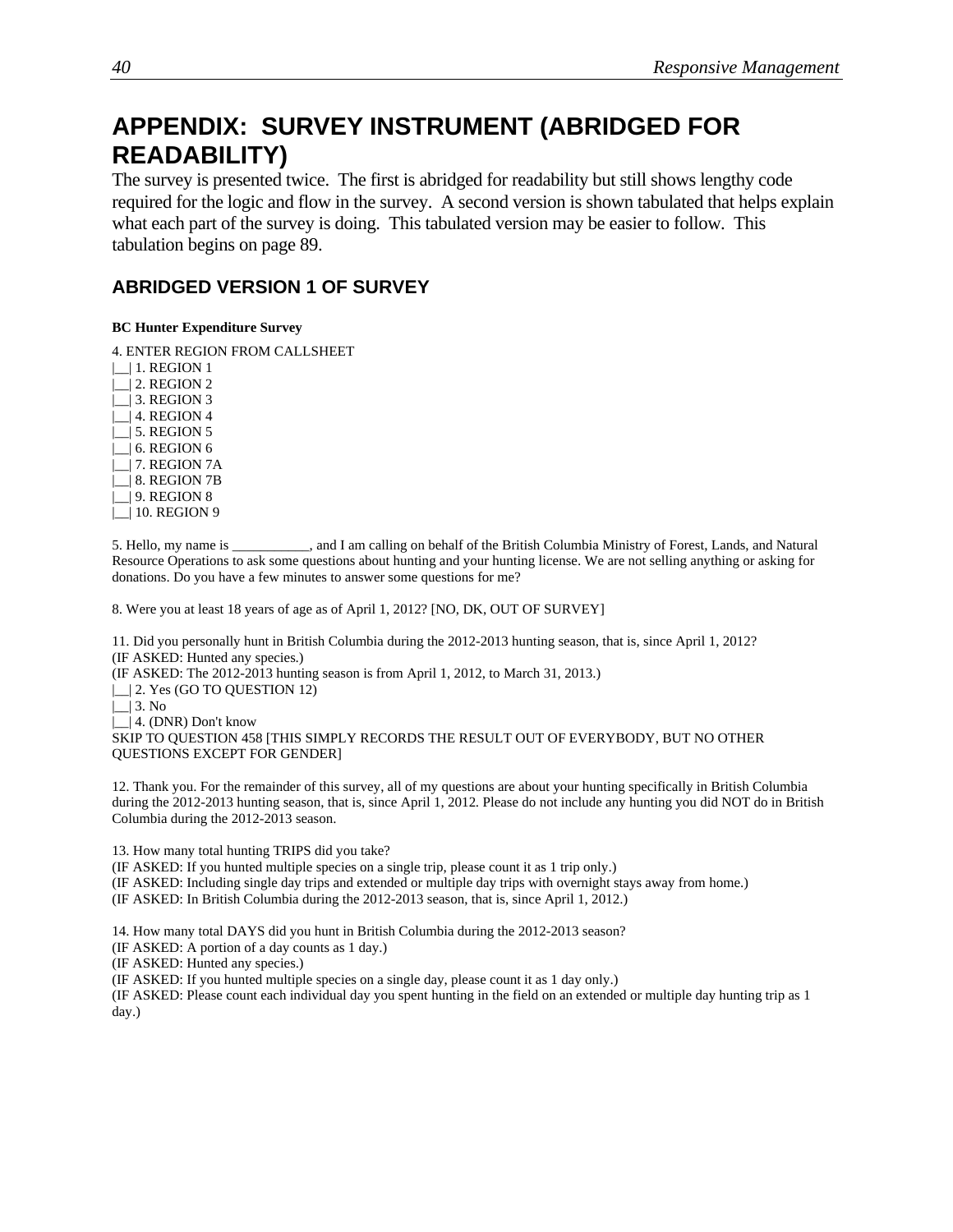17. In which regions did you hunt? (IF ASKED: Hunted any species.) (IF ASKED: In British Columbia during the 2012-2013 season, that is, since April 1, 2012.) | | 1. 1 Vancouver Island | 2. 2 Lower Mainland |\_\_| 3. 3 Thompson-Nicola |\_\_| 4. 4 Kootenay |\_\_| 5. 5 Cariboo |\_\_| 6. 6 Skeena |\_\_| 7. 7A Omineca |\_\_| 8. 7B Peace |\_\_| 9. 8 Okanagan | | 10. (DNR) Don't know IF (#17 @ 1 AND #17 = 1) GO TO #36 IF (#17  $\omega$  2 AND #17 = 2) GO TO #36 IF (#17  $@$  3 AND #17 = 4) GO TO #36 IF (#17 @ 4 AND #17 = 8) GO TO #36 IF (#17 @ 5 AND #17 = 16) GO TO #36 IF (#17 @ 6 AND #17 = 32) GO TO #36 IF (#17 @ 7 AND #17 = 64) GO TO #36 IF (#17 @ 8 AND #17 = 128) GO TO #36 IF (#17 @ 9 AND #17 = 256) GO TO #36 IF (#17 @ 1) GO TO #18 IF (#17 @ 2) GO TO #20 IF (#17 @ 3) GO TO #22 IF (#17 @ 4) GO TO #24 IF (#17 @ 5) GO TO #26 IF (#17 @ 6) GO TO #28 IF (#17 @ 7) GO TO #30 IF (#17 @ 8) GO TO #32 IF (#17 @ 9) GO TO #34 SKIP TO QUESTION 36

18. How many hunting TRIPS did you take in Vancouver Island (Region 1)?

19. How many DAYS did you hunt in Vancouver Island (Region 1)? IF (#17 @ 2) GO TO #20 IF (#17 @ 3) GO TO #22 IF (#17 @ 4) GO TO #24 IF (#17 @ 5) GO TO #26 IF (#17 @ 6) GO TO #28 IF (#17 @ 7) GO TO #30 IF (#17 @ 8) GO TO #32 IF (#17 @ 9) GO TO #34

20. How many hunting TRIPS did you take in Lower Mainland (Region 2)?

21. How many DAYS did you hunt in Lower Mainland (Region 2)? IF (#17 @ 3) GO TO #22 IF (#17 @ 4) GO TO #24 IF (#17 @ 5) GO TO #26 IF (#17 @ 6) GO TO #28 IF (#17 @ 7) GO TO #30 IF (#17 @ 8) GO TO #32 IF (#17 @ 9) GO TO #34 SKIP TO QUESTION 36

22. How many hunting TRIPS did you take in Thompson-Nicola (Region 3)?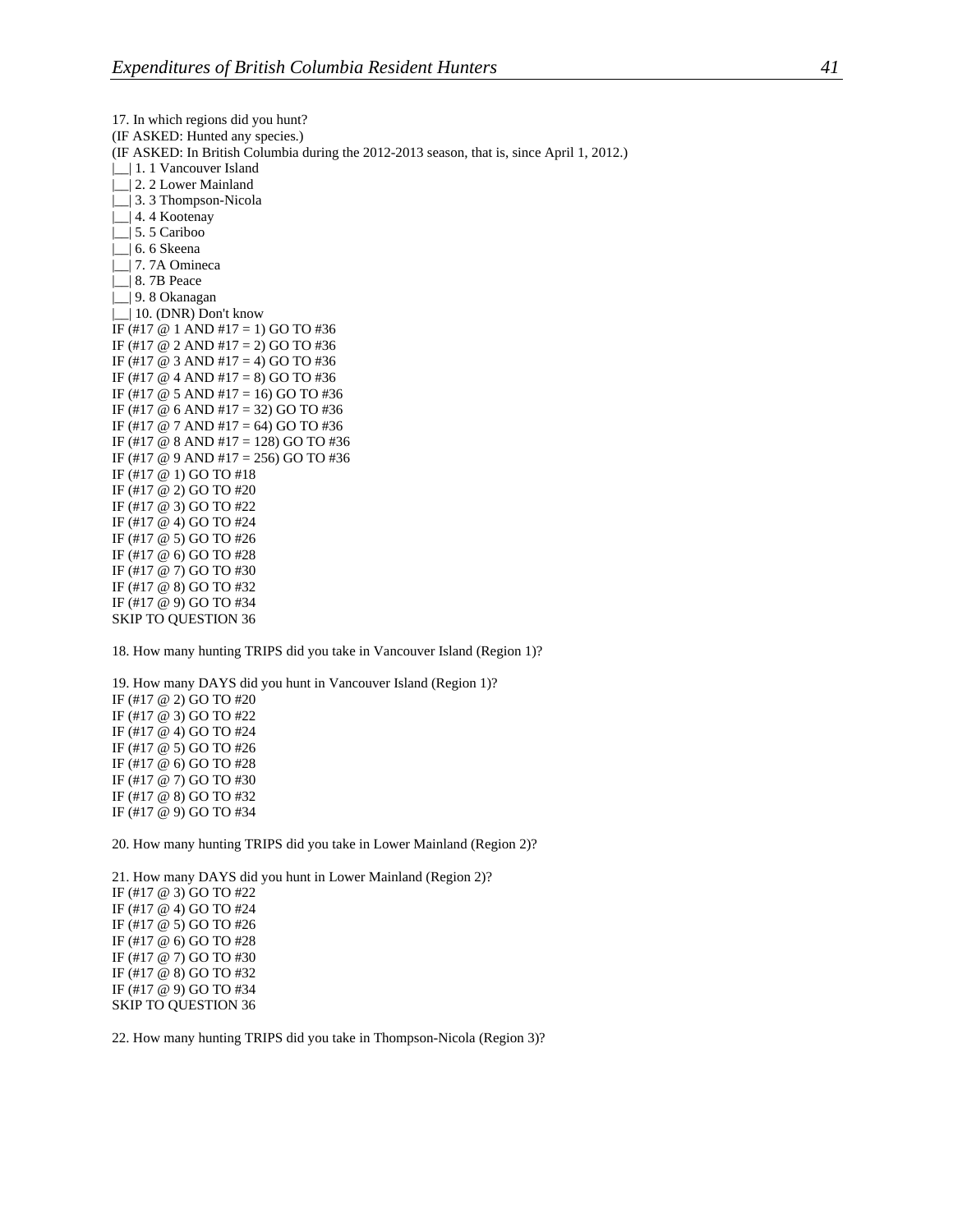23. How many DAYS did you hunt in Thompson-Nicola (Region 3)? IF (#17 @ 4) GO TO #24 IF (#17 @ 5) GO TO #26 IF (#17 @ 6) GO TO #28 IF (#17 @ 7) GO TO #30 IF (#17 @ 8) GO TO #32 IF (#17 @ 9) GO TO #34 SKIP TO QUESTION 36

24. How many hunting TRIPS did you take in Kootenay (Region 4)?

25. How many DAYS did you hunt in Kootenay (Region 4)? IF (#17 @ 5) GO TO #26 IF (#17 @ 6) GO TO #28 IF (#17 @ 7) GO TO #30 IF (#17 @ 8) GO TO #32 IF (#17 @ 9) GO TO #34 SKIP TO QUESTION 36

26. How many hunting TRIPS did you take in Cariboo (Region 5)?

27. How many DAYS did you hunt in Cariboo (Region 5)? IF (#17 @ 6) GO TO #28 IF (#17 @ 7) GO TO #30 IF (#17 @ 8) GO TO #32 IF (#17 @ 9) GO TO #34 SKIP TO QUESTION 36

28. How many hunting TRIPS did you take in Skeena (Region 6)?

29. How many DAYS did you hunt in Skeena (Region 6)? IF (#17 @ 7) GO TO #30 IF (#17 @ 8) GO TO #32 IF (#17 @ 9) GO TO #34 SKIP TO QUESTION 36

30. How many hunting TRIPS did you take in Omineca (Region 7A)?

31. How many DAYS did you hunt in Omineca (Region 7A)? IF (#17 @ 8) GO TO #32 IF (#17 @ 9) GO TO #34 SKIP TO QUESTION 36

32. How many hunting TRIPS did you take in Peace (Region 7B)?

33. How many DAYS did you hunt in Peace (Region 7B)? IF (#17 @ 9) GO TO #34 SKIP TO QUESTION 36

34. How many hunting TRIPS did you take in Okanagan (Region 8)?

35. How many DAYS did you hunt in Okanagan (Region 8)?

36. I just want to remind you that all of my questions are about your hunting specifically in British Columbia during the 2012- 2013 hunting season.

(IF ASKED: Please do not include any hunting you did NOT do in British Columbia during the 2012-2013 season.) (IF ASKED: The 2012-2013 hunting season is from April 1, 2012, to March 31, 2013.)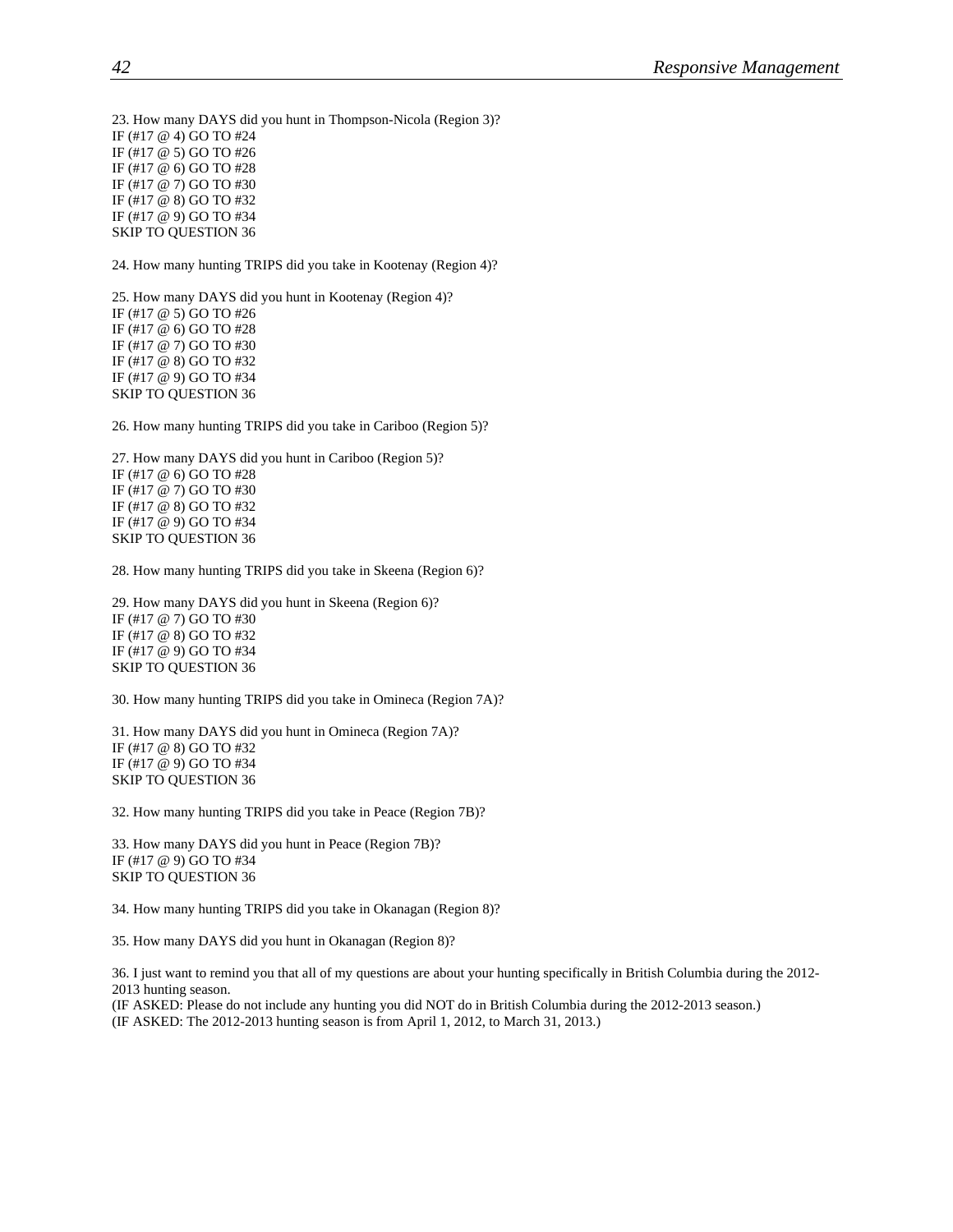39. Which of the following species did you hunt? |\_\_| 1. Black bear |\_\_| 2. Grizzly bear |\_\_| 3. Deer  $\Box$ | 4. Elk |\_\_| 5. Moose  $\lfloor$  6. Bison |\_\_| 7. Caribou

| 8. Mountain goat |\_\_| 9. Bighorn sheep |\_\_| 10. Wolf |\_\_| 11. Bobcat |\_\_| 12. Lynx |\_\_| 13. Cougar (IF ASKED: Including pursuit seasons during the | | 14. 2012-2013 hunting season.) |\_\_| 15. Wolverine | | 16. (DNR) None of these |\_| 17. (DNR) Don't know IF (#39 @ 16 OR #39 @ 17) GO TO #67 IF (#39 @ 3) GO TO #42 IF (#39 @ 1) GO TO #43 IF (#39 @ 2) GO TO #45 IF (#39 @ 4) GO TO #49 IF (#39 @ 5) GO TO #51 IF (#39 @ 6) GO TO #53 IF (#39 @ 7) GO TO #55 IF (#39 @ 8) GO TO #57 IF (#39 @ 9) GO TO #59 IF (#39 @ 10) GO TO #61 IF (#39 @ 11 OR #39 @ 12 OR #39 @ 13) GO TO #63 IF (#39 @ 15) GO TO #65 IF (#39 @ 16) GO TO #67 IF (#39 @ 17) GO TO #67 SKIP TO QUESTION 286

42. You said you hunted deer. Which of the following types of deer did you hunt for? |\_\_| 1. White-tailed deer | | 2. Fallow deer | | 3. Mule or black-tailed deer | | 4. (DNR) None of these |\_\_| 5. (DNR) Don't know IF (#39 @ 1) GO TO #43 IF (#39 @ 2) GO TO #45 IF (#39 @ 3) GO TO #47 IF (#39 @ 4) GO TO #49 IF (#39 @ 5) GO TO #51 IF (#39 @ 6) GO TO #53 IF (#39 @ 7) GO TO #55 IF (#39 @ 8) GO TO #57 IF (#39 @ 9) GO TO #59 IF (#39 @ 10) GO TO #61 IF (#39 @ 11 OR #39 @ 12 OR #39 @ 13) GO TO #63

IF (#39 @ 15) GO TO #65 SKIP TO QUESTION 286

43. How many TRIPS did you take to hunt BLACK BEAR in British Columbia during the 2012-2013 season?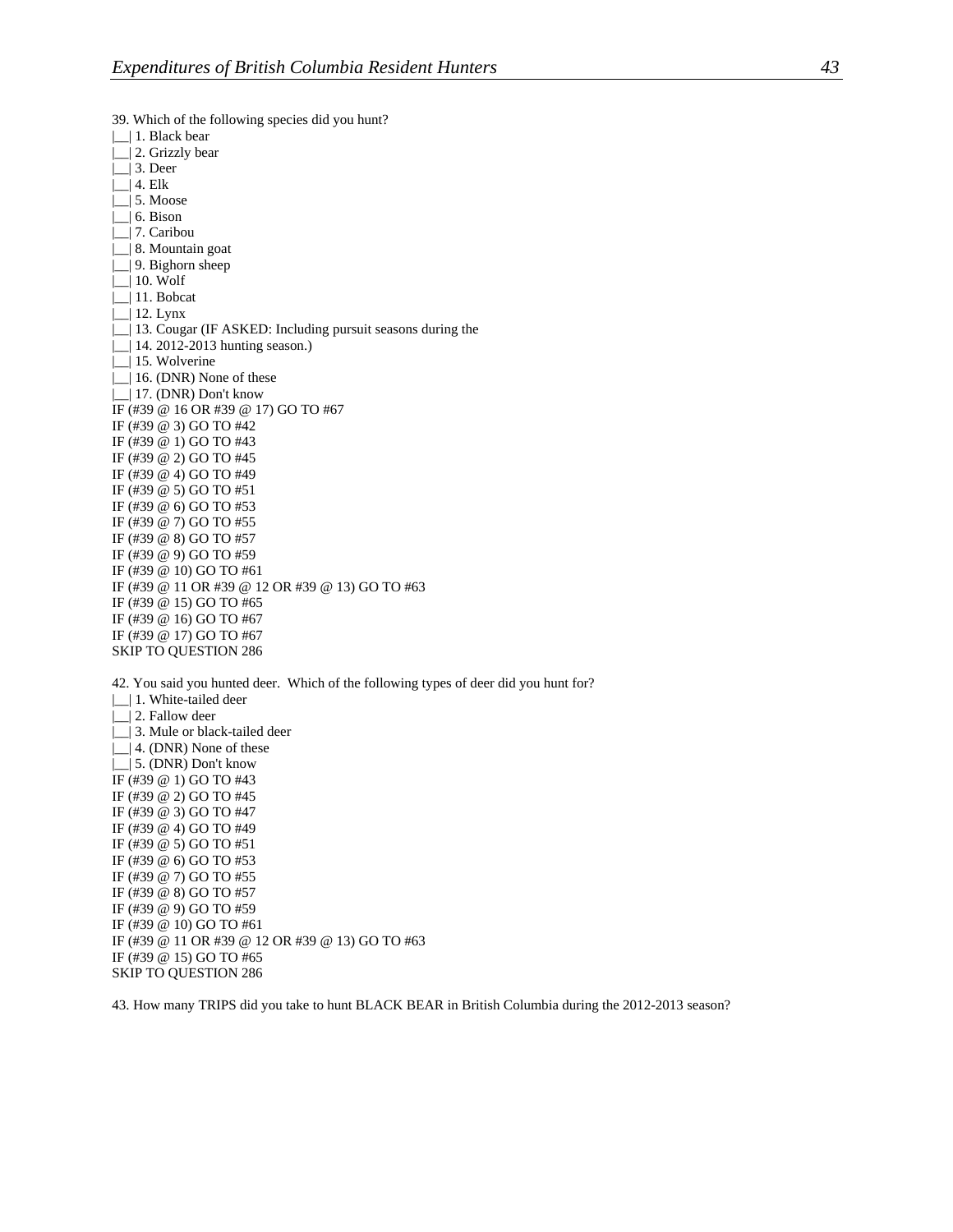44. How many DAYS did you hunt BLACK BEAR? IF (#39 @ 2) GO TO #45 IF (#39 @ 3) GO TO #47 IF (#39 @ 4) GO TO #49 IF (#39 @ 5) GO TO #51 IF (#39 @ 6) GO TO #53 IF (#39 @ 7) GO TO #55 IF (#39 @ 8) GO TO #57 IF (#39 @ 9) GO TO #59 IF (#39 @ 10) GO TO #61 IF (#39 @ 11 OR #39 @ 12 OR #39 @ 13) GO TO #63 IF (#39 @ 15) GO TO #65 SKIP TO QUESTION 67

45. How many TRIPS did you take to hunt GRIZZLY BEAR in British Columbia during the 2012-2013 season?

46. How many DAYS did you hunt GRIZZLY BEAR? IF (#39 @ 3) GO TO #47 IF (#39 @ 4) GO TO #49 IF (#39 @ 5) GO TO #51 IF (#39 @ 6) GO TO #53 IF (#39 @ 7) GO TO #55 IF (#39 @ 8) GO TO #57 IF (#39 @ 9) GO TO #59 IF (#39 @ 10) GO TO #61 IF (#39 @ 11 OR #39 @ 12 OR #39 @ 13) GO TO #63 IF (#39 @ 15) GO TO #65 SKIP TO QUESTION 67

47. How many TRIPS did you take to hunt DEER in British Columbia during the 2012-2013 season?

48. How many DAYS did you hunt DEER? IF (#39 @ 4) GO TO #49 IF (#39 @ 5) GO TO #51 IF (#39 @ 6) GO TO #53 IF (#39 @ 7) GO TO #55 IF (#39 @ 8) GO TO #57 IF (#39 @ 9) GO TO #59 IF (#39 @ 10) GO TO #61 IF (#39 @ 11 OR #39 @ 12 OR #39 @ 13) GO TO #63 IF (#39 @ 15) GO TO #65 SKIP TO QUESTION 67

49. How many TRIPS did you take to hunt ELK in British Columbia during the 2012-2013 season?

50. How many DAYS did you hunt ELK? IF (#39 @ 5) GO TO #51 IF (#39 @ 6) GO TO #53 IF (#39 @ 7) GO TO #55 IF (#39 @ 8) GO TO #57 IF (#39 @ 9) GO TO #59 IF (#39 @ 10) GO TO #61 IF (#39 @ 11 OR #39 @ 12 OR #39 @ 13) GO TO #63 IF (#39 @ 15) GO TO #65 SKIP TO QUESTION 67

51. How many TRIPS did you take to hunt MOOSE in British Columbia during the 2012-2013 season?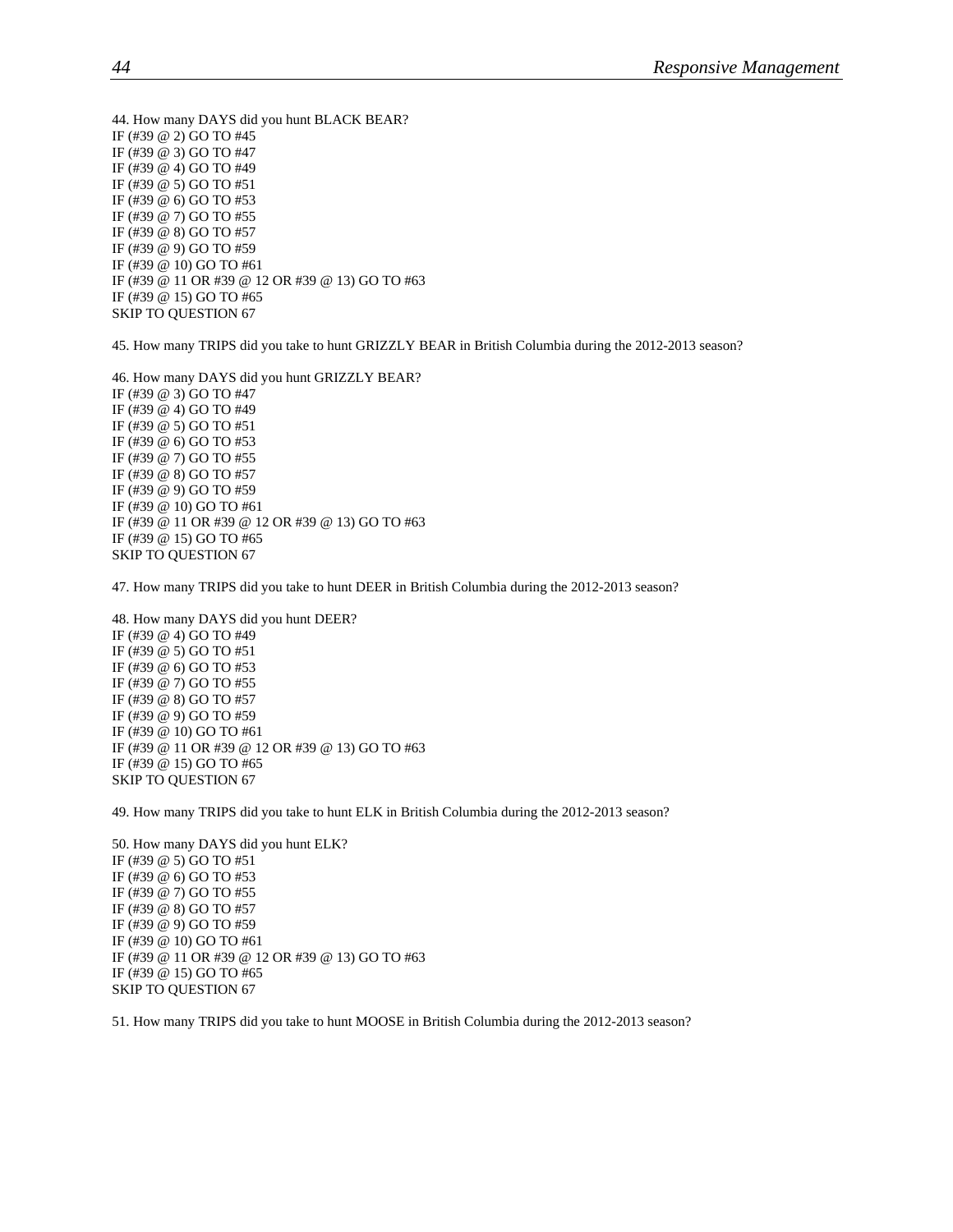52. How many DAYS did you hunt MOOSE? IF (#39 @ 6) GO TO #53 IF (#39 @ 7) GO TO #55 IF (#39 @ 8) GO TO #57 IF (#39 @ 9) GO TO #59 IF (#39 @ 10) GO TO #61 IF (#39 @ 11 OR #39 @ 12 OR #39 @ 13) GO TO #63 IF (#39 @ 15) GO TO #65 SKIP TO QUESTION 67

53. How many TRIPS did you take to hunt BISON in British Columbia during the 2012-2013 season?

54. How many DAYS did you hunt BISON? IF (#39 @ 7) GO TO #55 IF (#39 @ 8) GO TO #57 IF (#39 @ 9) GO TO #59 IF (#39 @ 10) GO TO #61 IF (#39 @ 11 OR #39 @ 12 OR #39 @ 13) GO TO #63 IF (#39 @ 15) GO TO #65 SKIP TO QUESTION 67

55. How many TRIPS did you take to hunt CARIBOU in British Columbia during the 2012-2013 season?

56. How many DAYS did you hunt CARIBOU? IF (#39 @ 8) GO TO #57 IF (#39 @ 9) GO TO #59 IF (#39 @ 10) GO TO #61 IF (#39 @ 11 OR #39 @ 12 OR #39 @ 13) GO TO #63 IF (#39 @ 15) GO TO #65 SKIP TO QUESTION 67

57. How many TRIPS did you take to hunt MOUNTAIN GOAT in British Columbia during the 2012-2013 season?

58. How many DAYS did you hunt MOUNTAIN GOAT? IF (#39 @ 9) GO TO #59 IF (#39 @ 10) GO TO #61 IF (#39 @ 11 OR #39 @ 12 OR #39 @ 13) GO TO #63 IF (#39 @ 15) GO TO #65 SKIP TO QUESTION 67

59. How many TRIPS did you take to hunt BIGHORN SHEEP in British Columbia during the 2012-2013 season?

60. How many DAYS did you hunt BIGHORN SHEEP? IF (#39 @ 10) GO TO #61 IF (#39 @ 11 OR #39 @ 12 OR #39 @ 13) GO TO #63 IF (#39 @ 15) GO TO #65 SKIP TO QUESTION 67

61. How many TRIPS did you take to hunt WOLF in British Columbia during the 2012-2013 season?

62. How many DAYS did you hunt WOLF? IF (#39 @ 11 OR #39 @ 12 OR #39 @ 13) GO TO #63 IF (#39 @ 15) GO TO #65 SKIP TO QUESTION 67

63. How many TRIPS did you take to hunt BOBCAT, LYNX, AND/OR COUGAR in British Columbia during the 2012-2013 season?

64. How many DAYS did you hunt BOBCAT, LYNX, AND/OR COUGAR? IF (#39 @ 15) GO TO #65 SKIP TO QUESTION 67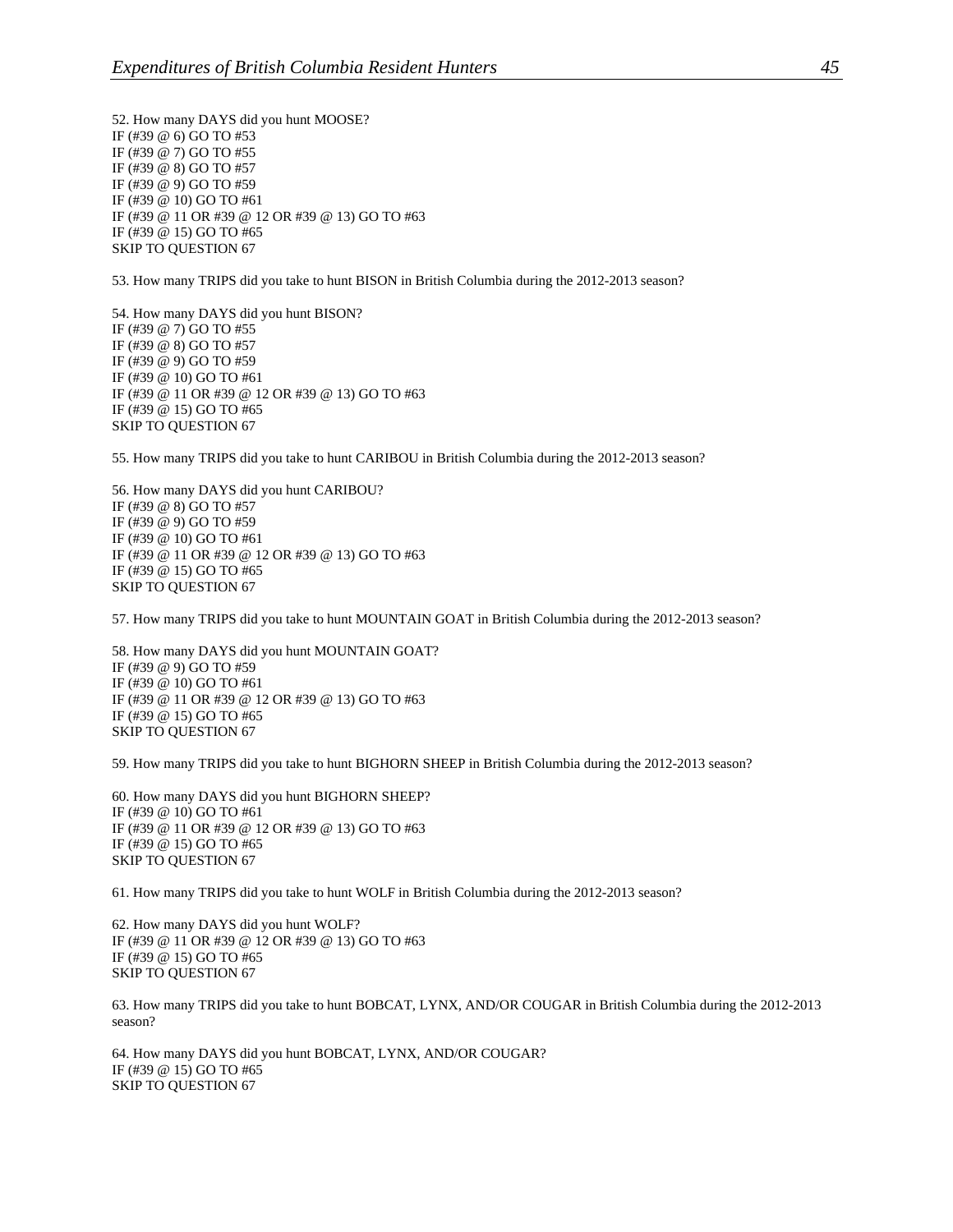65. How many TRIPS did you take to hunt WOLVERINE in British Columbia during the 2012-2013 season?

66. How many DAYS did you hunt WOLVERINE?

67. Determines which group the respondent is a part of. |\_\_| 1. 1 - Vancouver Island  $\lfloor$  2. COMPUTE IF (#17 @ 1) 1 COMPUTE 2

68. Determines which group the respondent is a part of. |\_\_| 1. 2 - Lower Mainland  $\lfloor$  2. COMPUTE IF (#17 @ 2) 1 COMPUTE 2

69. Determines which group the respondent is a part of. |\_\_| 1. 3 - Thompson-Nicola  $\Box$  2. COMPUTE IF (#17 @ 3) 1 COMPUTE 2

70. Determines which group the respondent is a part of. |\_\_| 1. 4 - Kootenay  $\lfloor$  2. COMPUTE IF (#17 @ 4) 1 COMPUTE 2

71. Determines which group the respondent is a part of. |\_\_| 1. 5 - Cariboo  $\lfloor$  2. COMPUTE IF (#17 @ 5) 1 COMPUTE 2

72. Determines which group the respondent is a part of. |\_| 1.6 - Skeena  $\lfloor$  2. COMPUTE IF (#17 @ 6) 1 COMPUTE 2

73. Determines which group the respondent is a part of. |\_\_| 1. 7A - Omineca  $\lfloor$  2. COMPUTE IF (#17 @ 7) 1 COMPUTE 2

74. Determines which group the respondent is a part of. |\_\_| 1. 7B - Peace  $\Box$  2. COMPUTE IF (#17 @ 8) 1 COMPUTE 2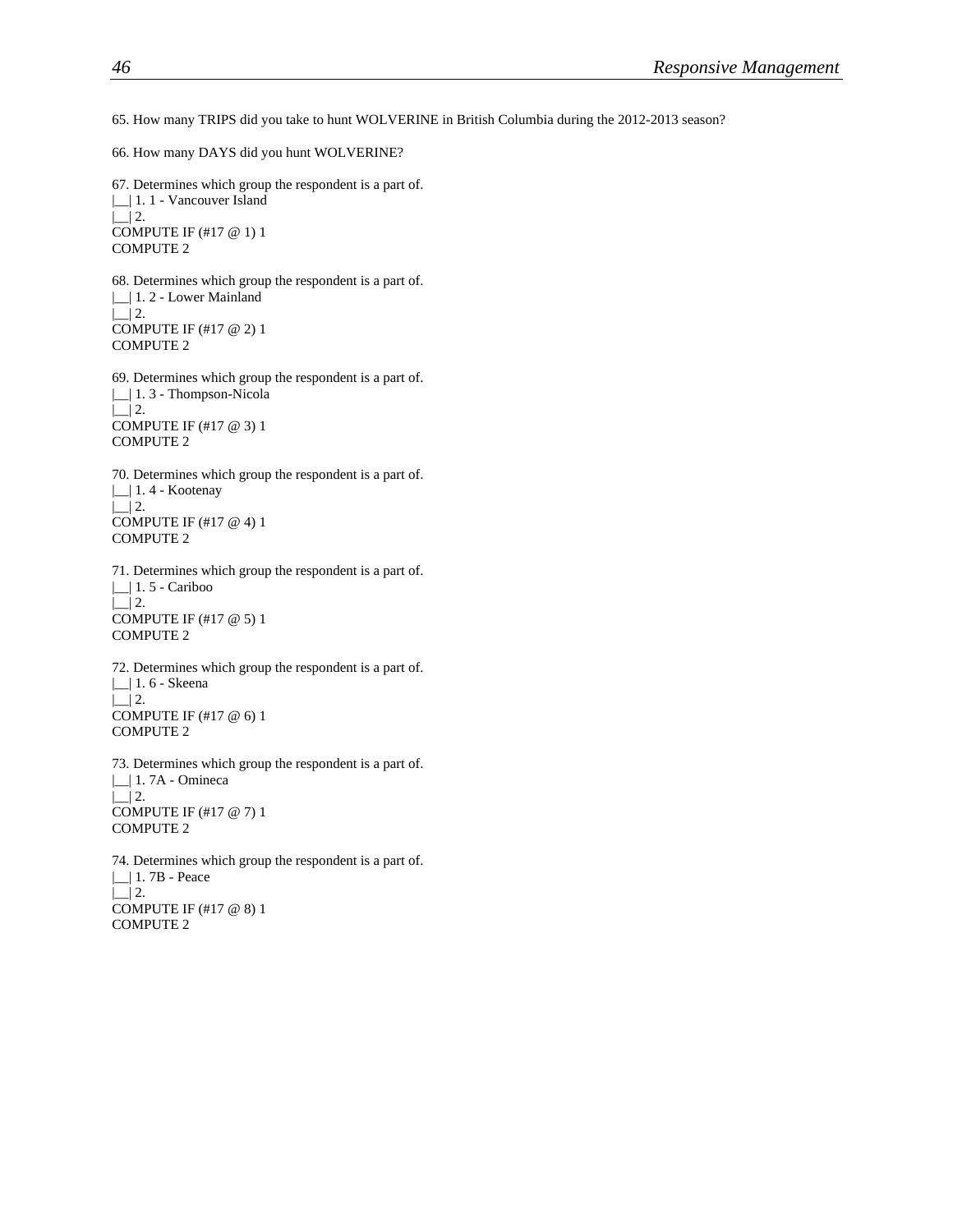75. Determines which group the respondent is a part of. |\_| 1.8 - Okanagan  $|$  | 2. COMPUTE IF (#17 @ 9) 1 COMPUTE 2 IF (#17  $@$  1 AND #17 = 1) GO TO #286 IF (#17  $\omega$  2 AND #17 = 2) GO TO #286 IF (#17  $\omega$  3 AND #17 = 4) GO TO #286 IF (#17  $@$  4 AND #17 = 8) GO TO #286 IF (#17 @ 5 AND #17 = 16) GO TO #286 IF (#17 @ 6 AND #17 = 32) GO TO #286 IF (#17 @ 7 AND #17 = 64) GO TO #286 IF (#17 @ 8 AND #17 = 128) GO TO #286 IF (#17 @ 9 AND #17 = 256) GO TO #286 IF (#17 @ 10) GO TO #286 IF (#39 @ 16) GO TO #286 IF (#39 @ 17) GO TO #286 76. Earlier you said you had hunted in Regions #67 #68 #69 #70 #71 #72 #73 #74 #75 during the 2012-2013 season. IF (#39 @ 1) GO TO #77 IF (#39 @ 2) GO TO #96 IF (#39 @ 3) GO TO #115 IF (#39 @ 4) GO TO #134 IF (#39 @ 5) GO TO #153 IF (#39 @ 7) GO TO #172 IF (#39 @ 8) GO TO #191 IF (#39 @ 9) GO TO #210 IF (#39 @ 10) GO TO #229 IF (#39 @ 11 OR #39 @ 12 OR #39 @ 13) GO TO #248 IF (#39 @ 15) GO TO #267 77. Determines which group the respondent is a part of. |\_\_| 1. Region 1 (GO TO QUESTION 78) | | 2. Region 2 (GO TO QUESTION 80) | | 3. Region 3 (GO TO QUESTION 82) |\_\_| 4. Region 4 (GO TO QUESTION 84) | | 5. Region 5 (GO TO QUESTION 86) | 6. Region 6 (GO TO QUESTION 88) |\_\_| 7. Region 7A (GO TO QUESTION 90) | | 8. Region 7B (GO TO QUESTION 92) | | 9. Region 8 (GO TO QUESTION 94) COMPUTE IF (#17 @ 1) 1 COMPUTE IF (#17 @ 2) 2 COMPUTE IF (#17 @ 3) 3 COMPUTE IF (#17 @ 4) 4 COMPUTE IF (#17 @ 5) 5 COMPUTE IF (#17 @ 6) 6 COMPUTE IF (#17 @ 7) 7 COMPUTE IF (#17 @ 8) 8 COMPUTE IF (#17 @ 9) 9 COMPUTE 10 IF (#39 @ 2) GO TO #96 IF (#39 @ 3) GO TO #115 IF (#39 @ 4) GO TO #134 IF (#39 @ 5) GO TO #153 IF (#39 @ 7) GO TO #172 IF (#39 @ 8) GO TO #191 IF (#39 @ 9) GO TO #210 IF (#39 @ 10) GO TO #229 IF (#39 @ 11 OR #39 @ 12 OR #39 @ 13) GO TO #248 IF (#39 @ 15) GO TO #267 SKIP TO QUESTION 286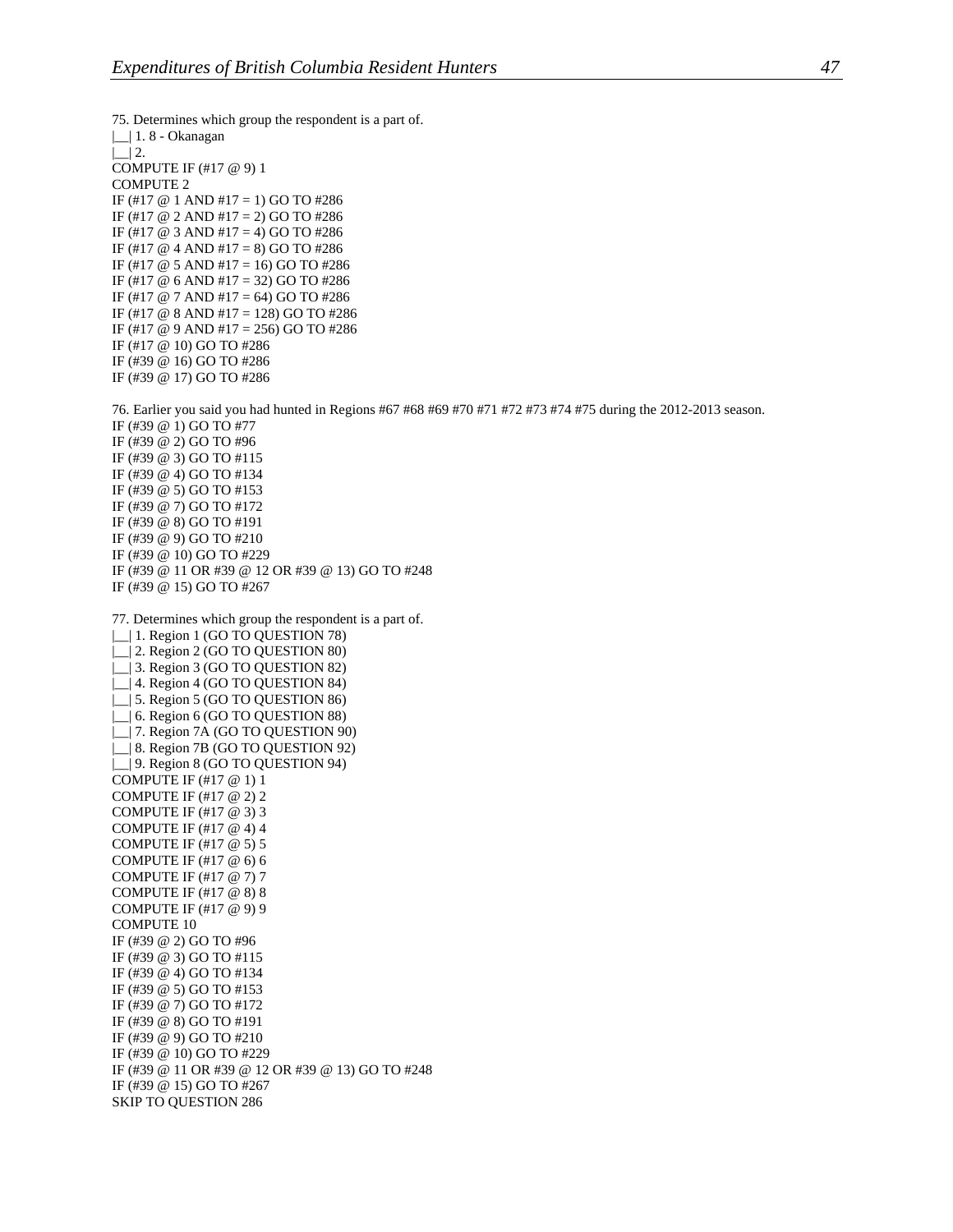78. How many TRIPS did you take to hunt BLACK BEAR in Region 1 - Vancouver Island?

79. How many DAYS did you hunt BLACK BEAR in Region 1 - Vancouver Island? IF (#17 @ 2) GO TO #80 IF (#17 @ 3) GO TO #82 IF (#17 @ 4) GO TO #84 IF (#17 @ 5) GO TO #86 IF (#17 @ 6) GO TO #88 IF (#17 @ 7) GO TO #90 IF (#17 @ 8) GO TO #92 IF (#17 @ 9) GO TO #94 IF (#39 @ 2) GO TO #96 IF (#39 @ 3) GO TO #115 IF (#39 @ 4) GO TO #134 IF (#39 @ 5) GO TO #153 IF (#39 @ 7) GO TO #172 IF (#39 @ 8) GO TO #191 IF (#39 @ 9) GO TO #210 IF (#39 @ 10) GO TO #229 IF (#39 @ 11 OR #39 @ 12 OR #39 @ 13) GO TO #248 IF (#39 @ 15) GO TO #267 SKIP TO QUESTION 286

80. How many TRIPS did you take to hunt BLACK BEAR in Region 2 - Lower Mainland?

81. How many DAYS did you hunt BLACK BEAR in Region 2 - Lower Mainland? IF (#17 @ 3) GO TO #82 IF (#17 @ 4) GO TO #84 IF (#17 @ 5) GO TO #86 IF (#17 @ 6) GO TO #88 IF (#17 @ 7) GO TO #90 IF (#17 @ 8) GO TO #92 IF (#17 @ 9) GO TO #94 IF (#39 @ 2) GO TO #96 IF (#39 @ 3) GO TO #115 IF (#39 @ 4) GO TO #134 IF (#39 @ 5) GO TO #153 IF (#39 @ 7) GO TO #172 IF (#39 @ 8) GO TO #191 IF (#39 @ 9) GO TO #210 IF (#39 @ 10) GO TO #229 IF (#39 @ 11 OR #39 @ 12 OR #39 @ 13) GO TO #248 IF (#39 @ 15) GO TO #267 SKIP TO QUESTION 286

82. How many TRIPS did you take to hunt BLACK BEAR in Region 3 - Thompson-Nicola?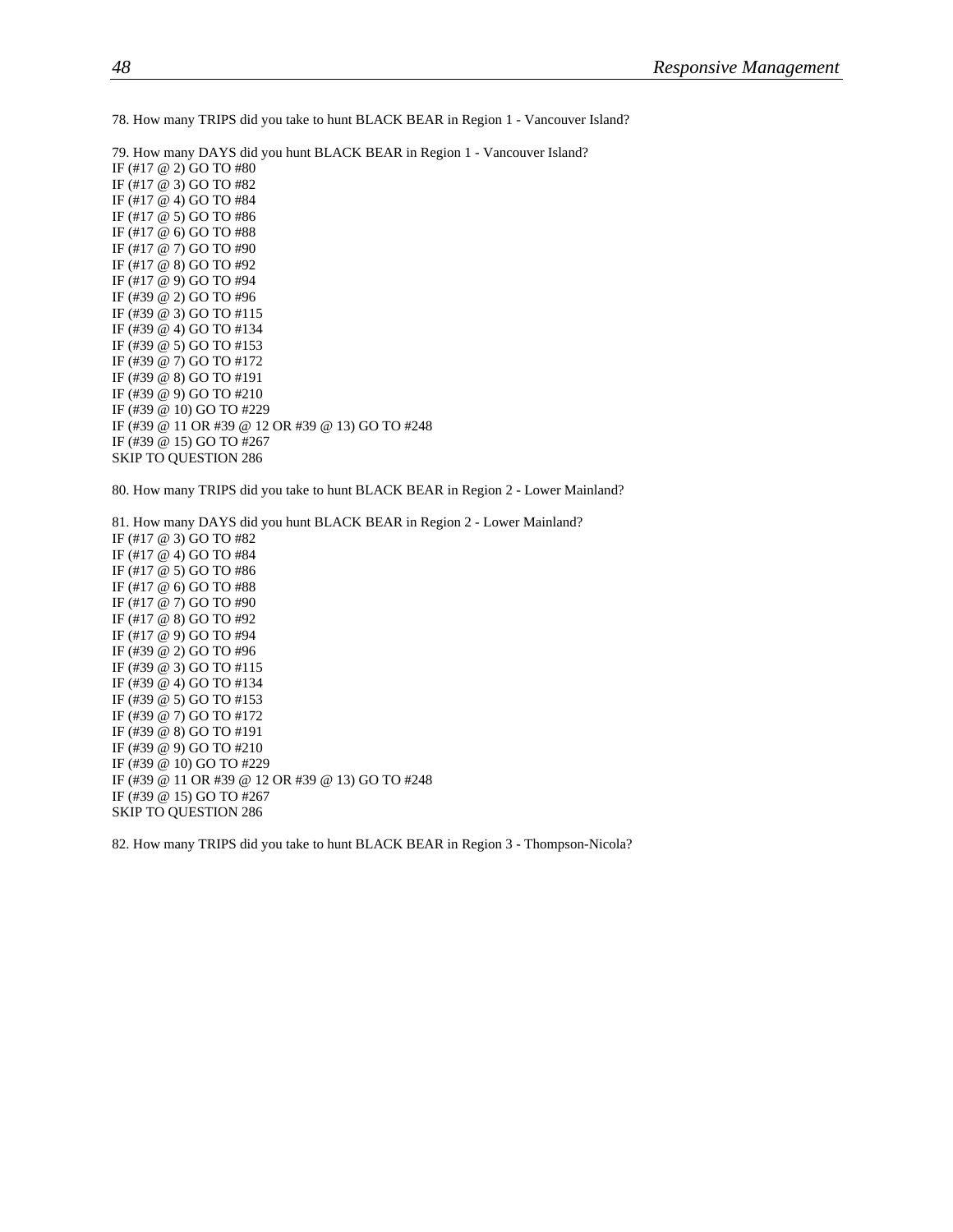83. How many DAYS did you hunt BLACK BEAR in Region 3 - Thompson-Nicola? IF (#17 @ 4) GO TO #84 IF (#17 @ 5) GO TO #86 IF (#17 @ 6) GO TO #88 IF (#17 @ 7) GO TO #90 IF (#17 @ 8) GO TO #92 IF (#17 @ 9) GO TO #94 IF (#39 @ 2) GO TO #96 IF (#39 @ 3) GO TO #115 IF (#39 @ 4) GO TO #134 IF (#39 @ 5) GO TO #153 IF (#39 @ 7) GO TO #172 IF (#39 @ 8) GO TO #191 IF (#39 @ 9) GO TO #210 IF (#39 @ 10) GO TO #229 IF (#39 @ 11 OR #39 @ 12 OR #39 @ 13) GO TO #248 IF (#39 @ 15) GO TO #267 SKIP TO QUESTION 286

84. How many TRIPS did you take to hunt BLACK BEAR in Region 4 - Kootenay?

85. How many DAYS did you hunt BLACK BEAR in Region 4 - Kootenay? IF (#17 @ 5) GO TO #86 IF (#17 @ 6) GO TO #88 IF (#17 @ 7) GO TO #90 IF (#17 @ 8) GO TO #92 IF (#17 @ 9) GO TO #94 IF (#39 @ 2) GO TO #96 IF (#39 @ 3) GO TO #115 IF (#39 @ 4) GO TO #134 IF (#39 @ 5) GO TO #153 IF (#39 @ 7) GO TO #172 IF (#39 @ 8) GO TO #191 IF (#39 @ 9) GO TO #210 IF (#39 @ 10) GO TO #229 IF (#39 @ 11 OR #39 @ 12 OR #39 @ 13) GO TO #248 IF (#39 @ 15) GO TO #267 SKIP TO QUESTION 286

86. How many TRIPS did you take to hunt BLACK BEAR in Region 5 - Cariboo?

87. How many DAYS did you hunt BLACK BEAR in Region 5 - Cariboo? IF (#17 @ 6) GO TO #88 IF (#17 @ 7) GO TO #90 IF (#17 @ 8) GO TO #92 IF (#17 @ 9) GO TO #94 IF (#39 @ 2) GO TO #96 IF (#39 @ 3) GO TO #115 IF (#39 @ 4) GO TO #134 IF (#39 @ 5) GO TO #153 IF (#39 @ 7) GO TO #172 IF (#39 @ 8) GO TO #191 IF (#39 @ 9) GO TO #210 IF (#39 @ 10) GO TO #229 IF (#39 @ 11 OR #39 @ 12 OR #39 @ 13) GO TO #248 IF (#39 @ 15) GO TO #267 SKIP TO QUESTION 286

88. How many TRIPS did you take to hunt BLACK BEAR in Region 6 - Skeena?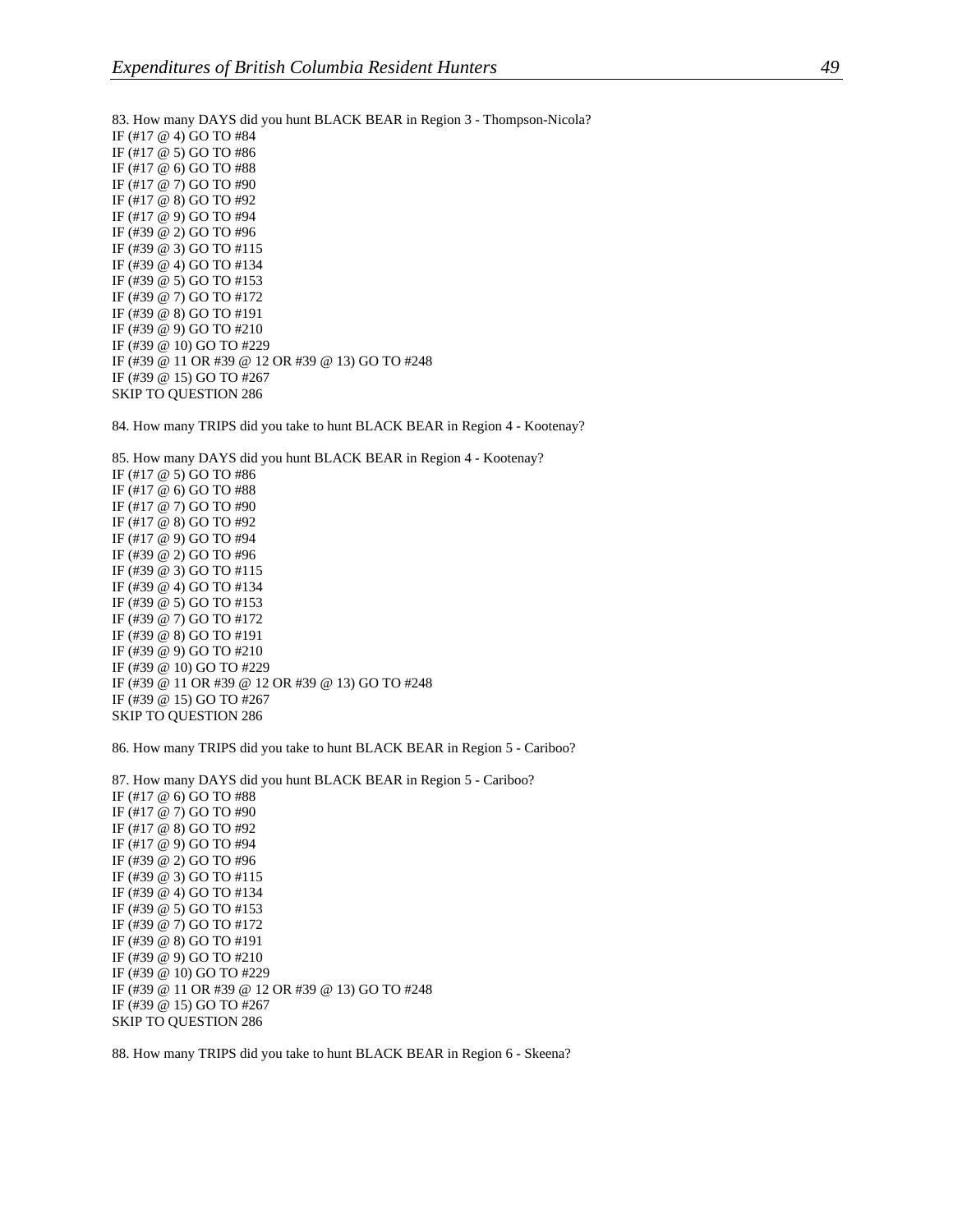89. How many DAYS did you hunt BLACK BEAR in Region 6 - Skeena? IF (#17 @ 7) GO TO #90 IF (#17 @ 8) GO TO #92 IF (#17 @ 9) GO TO #94 IF (#39 @ 2) GO TO #96 IF (#39 @ 3) GO TO #115 IF (#39 @ 4) GO TO #134 IF (#39 @ 5) GO TO #153 IF (#39 @ 7) GO TO #172 IF (#39 @ 8) GO TO #191 IF (#39 @ 9) GO TO #210 IF (#39 @ 10) GO TO #229 IF (#39 @ 11 OR #39 @ 12 OR #39 @ 13) GO TO #248 IF (#39 @ 15) GO TO #267 SKIP TO QUESTION 286

90. How many TRIPS did you take to hunt BLACK BEAR in Region 7A - Omineca?

91. How many DAYS did you hunt BLACK BEAR in Region 7A - Omineca? IF (#17 @ 8) GO TO #92 IF (#17 @ 9) GO TO #94 IF (#39 @ 2) GO TO #96 IF (#39 @ 3) GO TO #115 IF (#39 @ 4) GO TO #134 IF (#39 @ 5) GO TO #153 IF (#39 @ 7) GO TO #172 IF (#39 @ 8) GO TO #191 IF (#39 @ 9) GO TO #210 IF (#39 @ 10) GO TO #229 IF (#39 @ 11 OR #39 @ 12 OR #39 @ 13) GO TO #248 IF (#39 @ 15) GO TO #267 SKIP TO QUESTION 286

92. How many TRIPS did you take to hunt BLACK BEAR in Region 7B - Peace?

93. How many DAYS did you hunt BLACK BEAR in Region 7B - Peace? IF (#17 @ 9) GO TO #94 IF (#39 @ 2) GO TO #96 IF (#39 @ 3) GO TO #115 IF (#39 @ 4) GO TO #134 IF (#39 @ 5) GO TO #153 IF (#39 @ 7) GO TO #172 IF (#39 @ 8) GO TO #191 IF (#39 @ 9) GO TO #210 IF (#39 @ 10) GO TO #229 IF (#39 @ 11 OR #39 @ 12 OR #39 @ 13) GO TO #248 IF (#39 @ 15) GO TO #267 SKIP TO QUESTION 286

94. How many TRIPS did you take to hunt BLACK BEAR in Region 8 - Okanagan?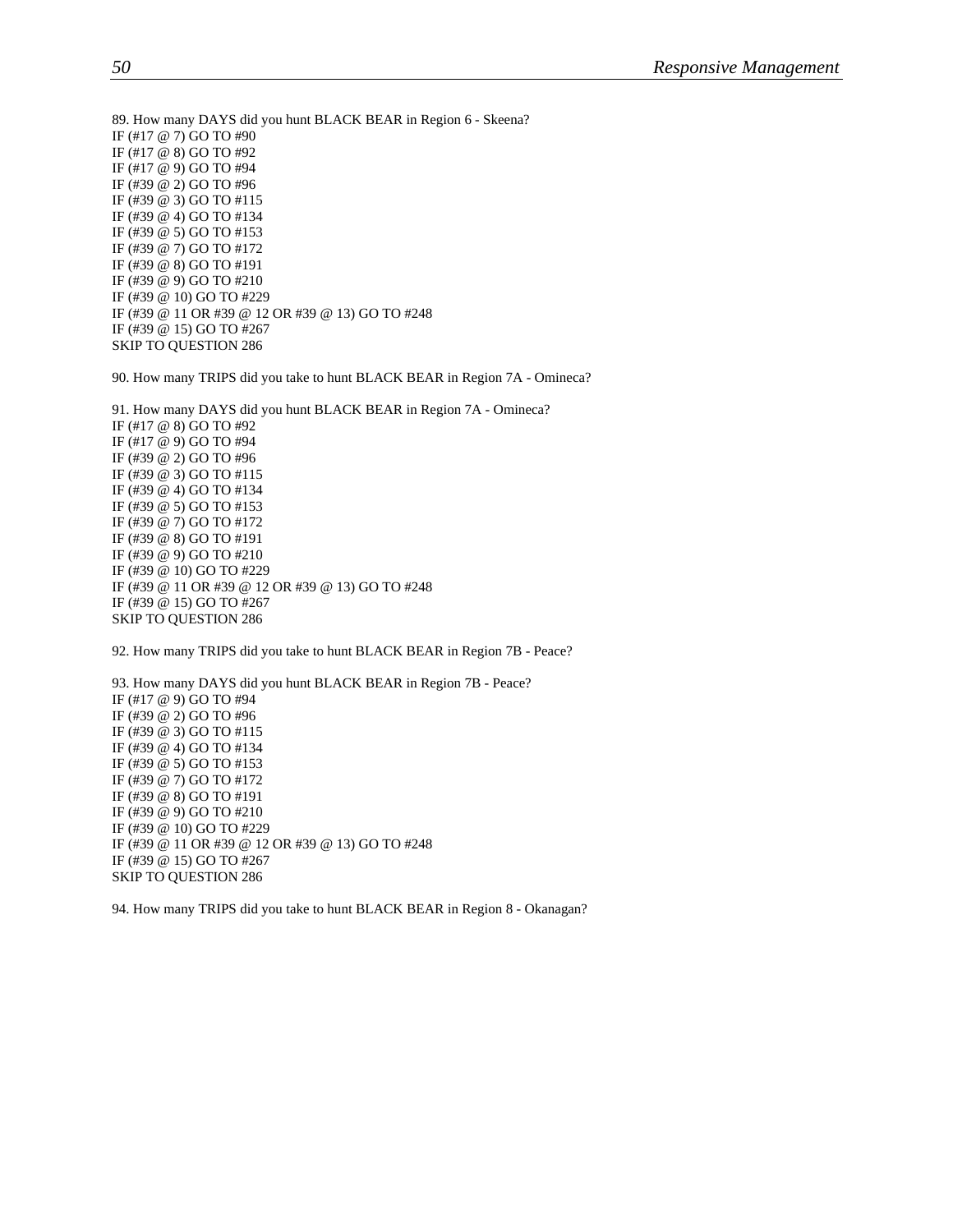95. How many DAYS did you hunt BLACK BEAR in Region 8 - Okanagan? IF (#39 @ 2) GO TO #96 IF (#39 @ 3) GO TO #115 IF (#39 @ 4) GO TO #134 IF (#39 @ 5) GO TO #153 IF (#39 @ 7) GO TO #172 IF (#39 @ 8) GO TO #191 IF (#39 @ 9) GO TO #210 IF (#39 @ 10) GO TO #229 IF (#39 @ 11 OR #39 @ 12 OR #39 @ 13) GO TO #248 IF (#39 @ 15) GO TO #267 SKIP TO QUESTION 286 96. Determines which group the respondent is a part of. |\_\_| 1. Region 1 (GO TO QUESTION 97) | | 2. Region 2 (GO TO QUESTION 99) | 3. Region 3 (GO TO QUESTION 101) |\_\_| 4. Region 4 (GO TO QUESTION 103) |  $\Box$ | 5. Region 5 (GO TO QUESTION 105) |\_\_| 6. Region 6 (GO TO QUESTION 107) |\_\_| 7. Region 7A (GO TO QUESTION 109) |\_\_| 8. Region 7B (GO TO QUESTION 111) | | 9. Region 8 (GO TO QUESTION 113) COMPUTE IF (#17 @ 1) 1 COMPUTE IF (#17 @ 2) 2 COMPUTE IF (#17 @ 3) 3 COMPUTE IF (#17 @ 4) 4 COMPUTE IF (#17 @ 5) 5 COMPUTE IF (#17 @ 6) 6 COMPUTE IF (#17 @ 7) 7 COMPUTE IF (#17 @ 8) 8 COMPUTE IF (#17 @ 9) 9 COMPUTE 10 IF (#39 @ 3) GO TO #115 IF (#39 @ 4) GO TO #134 IF (#39 @ 5) GO TO #153 IF (#39 @ 7) GO TO #172 IF (#39 @ 8) GO TO #191 IF (#39 @ 9) GO TO #210 IF (#39 @ 10) GO TO #229 IF (#39 @ 11 OR #39 @ 12 OR #39 @ 13) GO TO #248 IF (#39 @ 15) GO TO #267 SKIP TO QUESTION 286

97. How many TRIPS did you take to hunt GRIZZLY BEAR in Region 1 - Vancouver Island?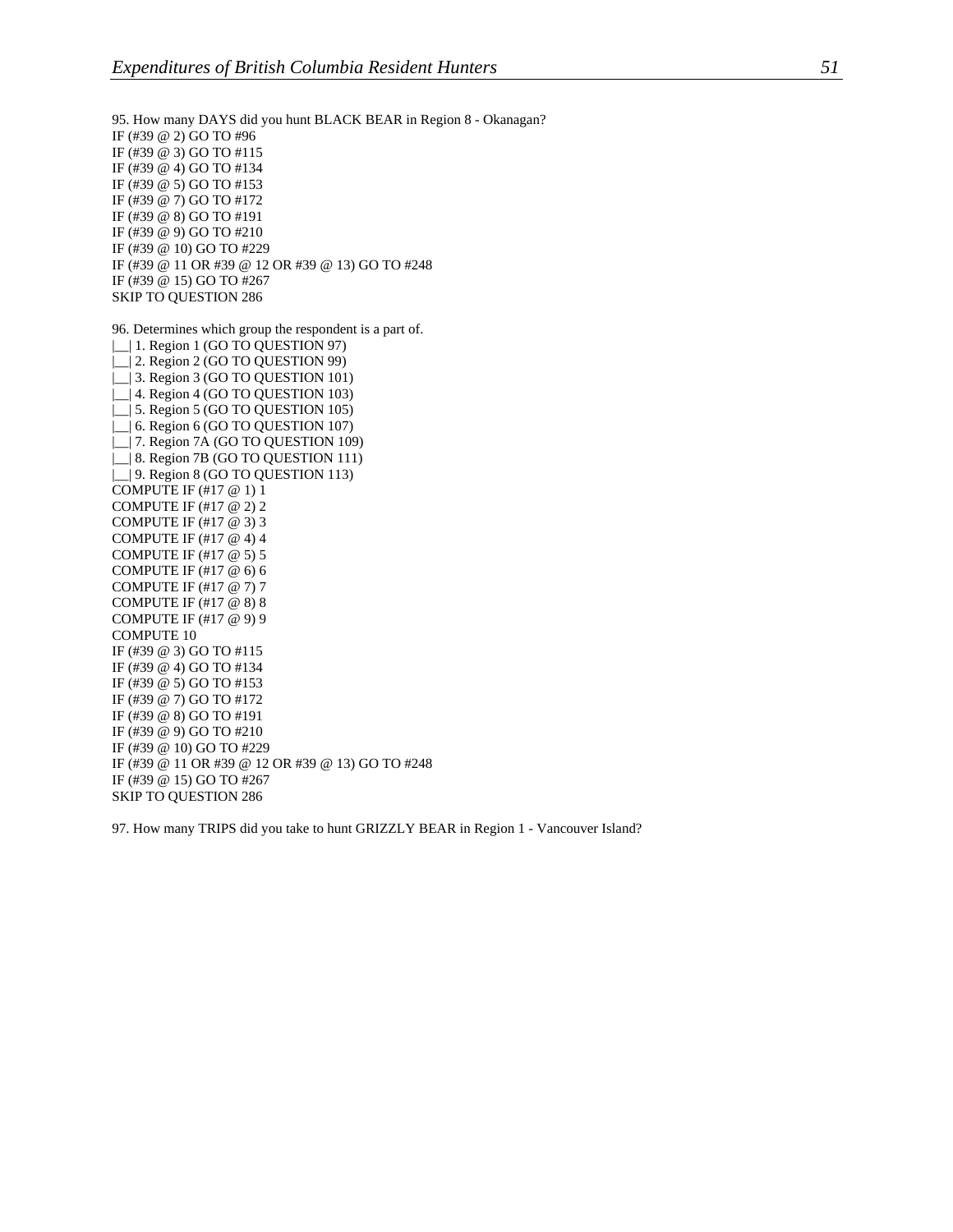98. How many DAYS did you hunt GRIZZLY BEAR in Region 1 - Vancouver Island? IF (#17 @ 2) GO TO #99 IF (#17 @ 3) GO TO #101 IF (#17 @ 4) GO TO #103 IF (#17 @ 5) GO TO #105 IF (#17 @ 6) GO TO #107 IF (#17 @ 7) GO TO #109 IF (#17 @ 8) GO TO #111 IF (#17 @ 9) GO TO #113 IF (#39 @ 3) GO TO #115 IF (#39 @ 4) GO TO #134 IF (#39 @ 5) GO TO #153 IF (#39 @ 7) GO TO #172 IF (#39 @ 8) GO TO #191 IF (#39 @ 9) GO TO #210 IF (#39 @ 10) GO TO #229 IF (#39 @ 11 OR #39 @ 12 OR #39 @ 13) GO TO #248 IF (#39 @ 15) GO TO #267 SKIP TO QUESTION 286

99. How many TRIPS did you take to hunt GRIZZLY BEAR in Region 2 - Lower Mainland?

100. How many DAYS did you hunt GRIZZLY BEAR in Region 2 - Lower Mainland? IF (#17 @ 3) GO TO #101 IF (#17 @ 4) GO TO #103 IF (#17 @ 5) GO TO #105 IF (#17 @ 6) GO TO #107 IF (#17 @ 7) GO TO #109 IF (#17 @ 8) GO TO #111 IF (#17 @ 9) GO TO #113 IF (#39 @ 3) GO TO #115 IF (#39 @ 4) GO TO #134 IF (#39 @ 5) GO TO #153 IF (#39 @ 7) GO TO #172 IF (#39 @ 8) GO TO #191 IF (#39 @ 9) GO TO #210 IF (#39 @ 10) GO TO #229 IF (#39 @ 11 OR #39 @ 12 OR #39 @ 13) GO TO #248 IF (#39 @ 15) GO TO #267 SKIP TO QUESTION 286

101. How many TRIPS did you take to hunt GRIZZLY BEAR in Region 3 - Thompson-Nicola?

102. How many DAYS did you hunt GRIZZLY BEAR in Region 3 - Thompson-Nicola? IF (#17 @ 4) GO TO #103 IF (#17 @ 5) GO TO #105 IF (#17 @ 6) GO TO #107 IF (#17 @ 7) GO TO #109 IF (#17 @ 8) GO TO #111 IF (#17 @ 9) GO TO #113 IF (#39 @ 3) GO TO #115 IF (#39 @ 4) GO TO #134 IF (#39 @ 5) GO TO #153 IF (#39 @ 7) GO TO #172 IF (#39 @ 8) GO TO #191 IF (#39 @ 9) GO TO #210 IF (#39 @ 10) GO TO #229 IF (#39 @ 11 OR #39 @ 12 OR #39 @ 13) GO TO #248 IF (#39 @ 15) GO TO #267 SKIP TO QUESTION 286

103. How many TRIPS did you take to hunt GRIZZLY BEAR in Region 4 - Kootenay?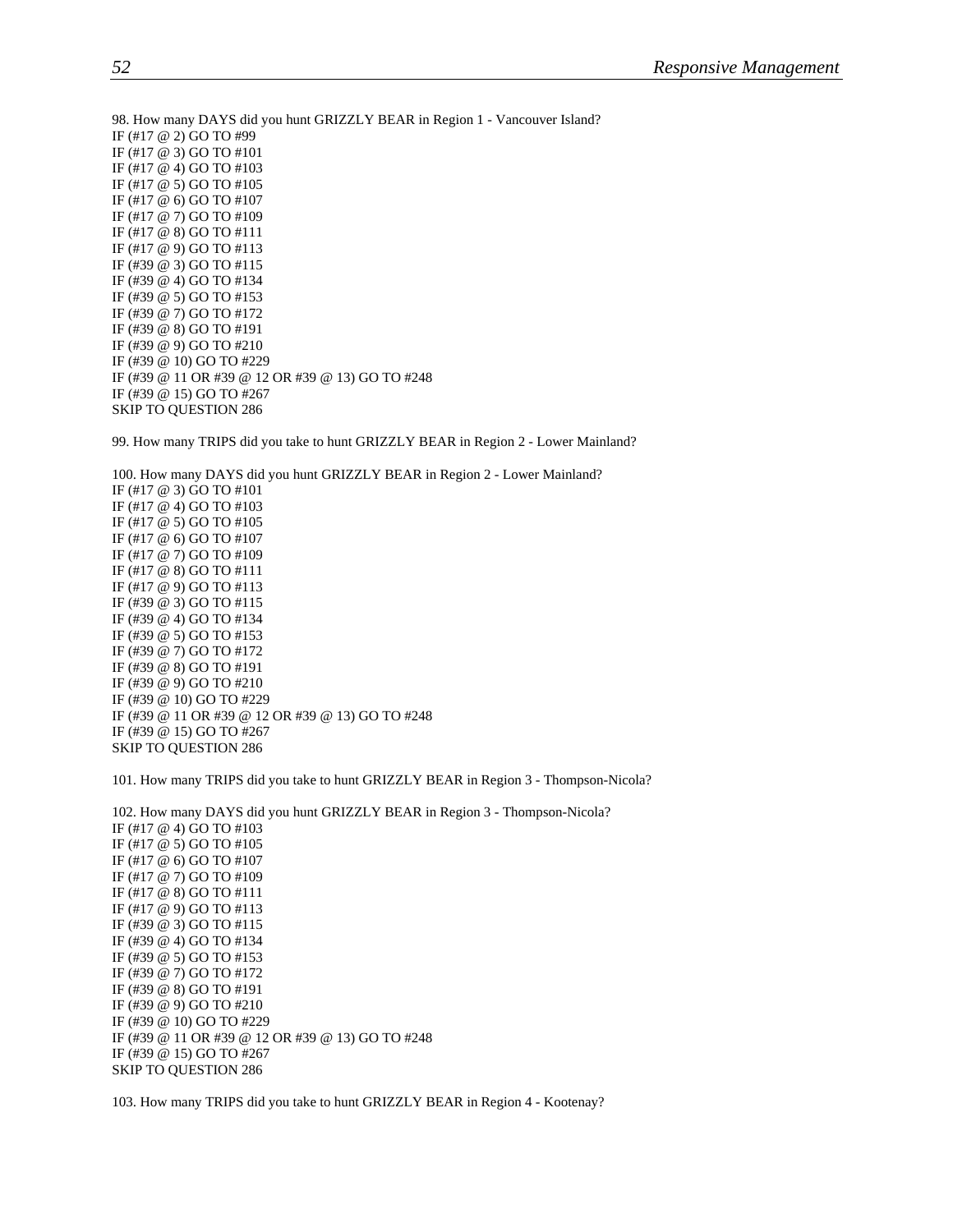104. How many DAYS did you hunt GRIZZLY BEAR in Region 4 - Kootenay? IF (#17 @ 5) GO TO #105 IF (#17 @ 6) GO TO #107 IF (#17 @ 7) GO TO #109 IF (#17 @ 8) GO TO #111 IF (#17 @ 9) GO TO #113 IF (#39 @ 3) GO TO #115 IF (#39 @ 4) GO TO #134 IF (#39 @ 5) GO TO #153 IF (#39 @ 7) GO TO #172 IF (#39 @ 8) GO TO #191 IF (#39 @ 9) GO TO #210 IF (#39 @ 10) GO TO #229 IF (#39 @ 11 OR #39 @ 12 OR #39 @ 13) GO TO #248 IF (#39 @ 15) GO TO #267 SKIP TO QUESTION 286

105. How many TRIPS did you take to hunt GRIZZLY BEAR in Region 5 - Cariboo?

106. How many DAYS did you hunt GRIZZLY BEAR in Region 5 - Cariboo? IF (#17 @ 6) GO TO #107 IF (#17 @ 7) GO TO #109 IF (#17 @ 8) GO TO #111 IF (#17 @ 9) GO TO #113 IF (#39 @ 3) GO TO #115 IF (#39 @ 4) GO TO #134 IF (#39 @ 5) GO TO #153 IF (#39 @ 7) GO TO #172 IF (#39 @ 8) GO TO #191 IF (#39 @ 9) GO TO #210 IF (#39 @ 10) GO TO #229 IF (#39 @ 11 OR #39 @ 12 OR #39 @ 13) GO TO #248 IF (#39 @ 15) GO TO #267 SKIP TO QUESTION 286

107. How many TRIPS did you take to hunt GRIZZLY BEAR in Region 6 - Skeena?

108. How many DAYS did you hunt GRIZZLY BEAR in Region 6 - Skeena? IF (#17 @ 7) GO TO #109 IF (#17 @ 8) GO TO #111 IF (#17 @ 9) GO TO #113 IF (#39 @ 3) GO TO #115 IF (#39 @ 4) GO TO #134 IF (#39 @ 5) GO TO #153 IF (#39 @ 7) GO TO #172 IF (#39 @ 8) GO TO #191 IF (#39 @ 9) GO TO #210 IF (#39 @ 10) GO TO #229 IF (#39 @ 11 OR #39 @ 12 OR #39 @ 13) GO TO #248 IF (#39 @ 15) GO TO #267 SKIP TO QUESTION 286

109. How many TRIPS did you take to hunt GRIZZLY BEAR in Region 7A - Omineca?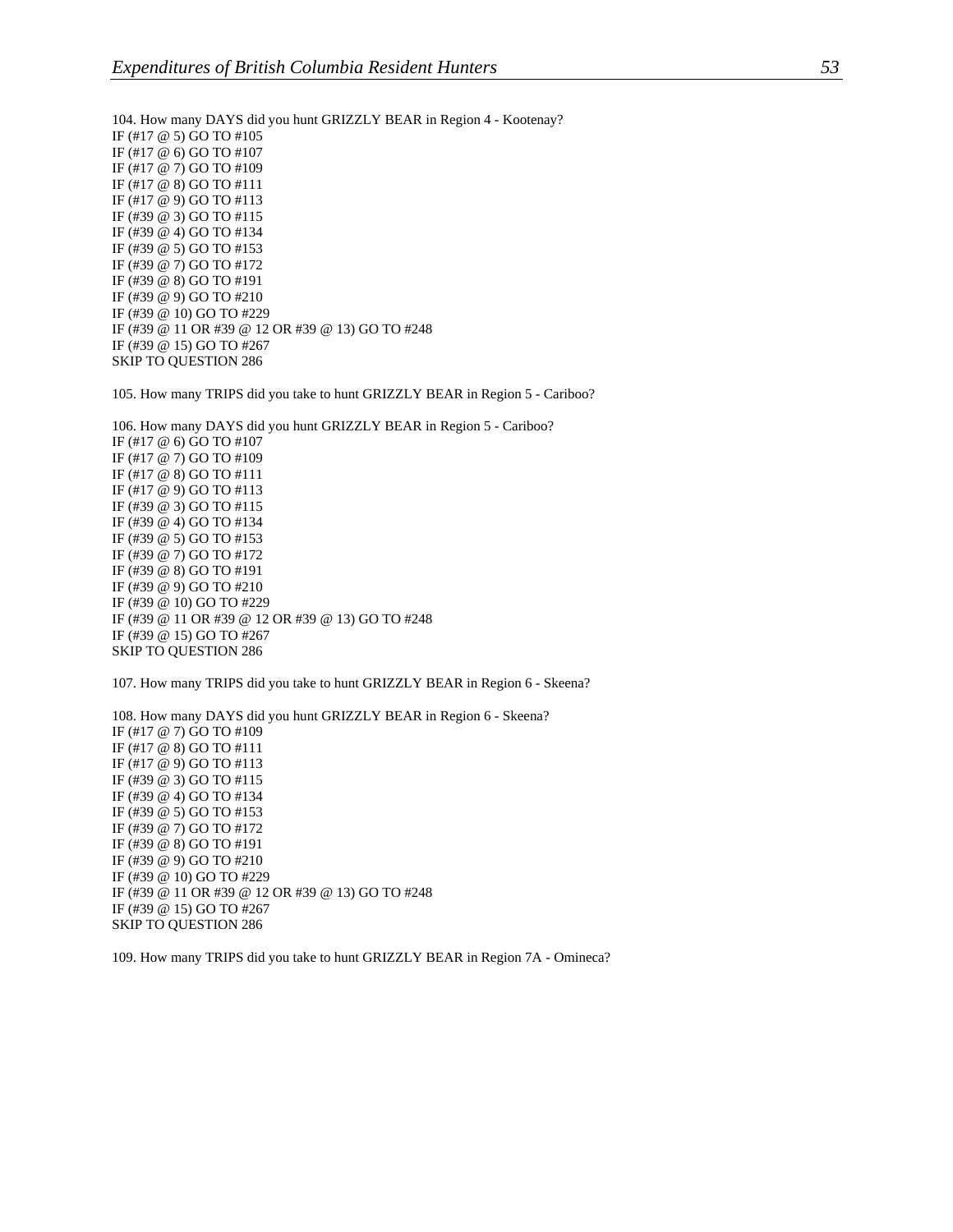110. How many DAYS did you hunt GRIZZLY BEAR in Region 7A - Omineca? IF (#17 @ 8) GO TO #111 IF (#17 @ 9) GO TO #113 IF (#39 @ 3) GO TO #115 IF (#39 @ 4) GO TO #134 IF (#39 @ 5) GO TO #153 IF (#39 @ 7) GO TO #172 IF (#39 @ 8) GO TO #191 IF (#39 @ 9) GO TO #210 IF (#39 @ 10) GO TO #229 IF (#39 @ 11 OR #39 @ 12 OR #39 @ 13) GO TO #248 IF (#39 @ 15) GO TO #267 SKIP TO QUESTION 286

111. How many TRIPS did you take to hunt GRIZZLY BEAR in Region 7B - Peace?

112. How many DAYS did you hunt GRIZZLY BEAR in Region 7B - Peace? IF (#17 @ 9) GO TO #113 IF (#39 @ 3) GO TO #115 IF (#39 @ 4) GO TO #134 IF (#39 @ 5) GO TO #153 IF (#39 @ 7) GO TO #172 IF (#39 @ 8) GO TO #191 IF (#39 @ 9) GO TO #210 IF (#39 @ 10) GO TO #229 IF (#39 @ 11 OR #39 @ 12 OR #39 @ 13) GO TO #248 IF (#39 @ 15) GO TO #267 SKIP TO QUESTION 286

113. How many TRIPS did you take to hunt GRIZZLY BEAR in Region 8 - Okanagan?

114. How many DAYS did you hunt GRIZZLY BEAR in Region 8 - Okanagan? IF (#39 @ 3) GO TO #115 IF (#39 @ 4) GO TO #134 IF (#39 @ 5) GO TO #153 IF (#39 @ 7) GO TO #172 IF (#39 @ 8) GO TO #191 IF (#39 @ 9) GO TO #210 IF (#39 @ 10) GO TO #229 IF (#39 @ 11 OR #39 @ 12 OR #39 @ 13) GO TO #248 IF (#39 @ 15) GO TO #267 SKIP TO QUESTION 286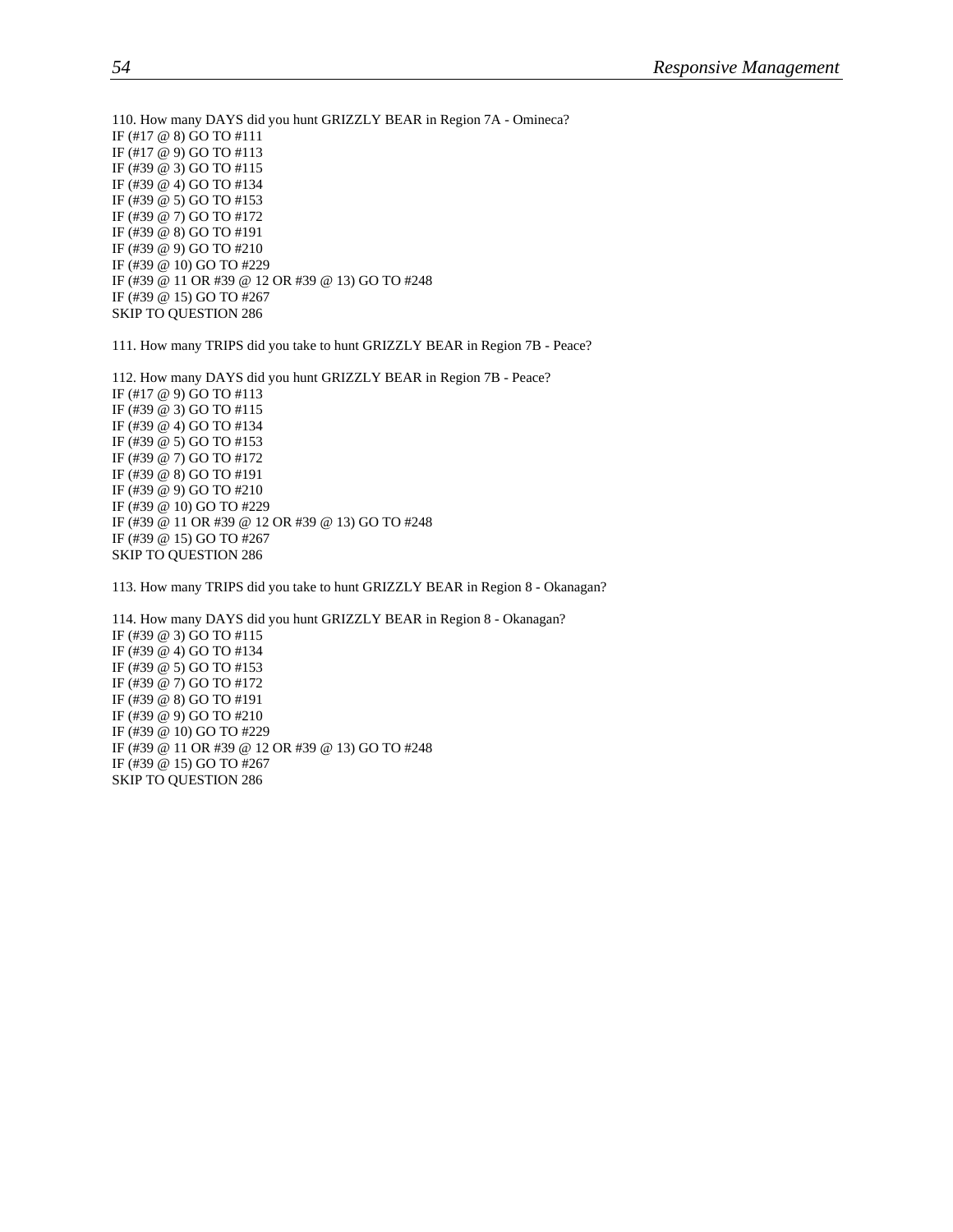115. Determines which group the respondent is a part of. | | | 1. Region 1 (GO TO QUESTION 116) | | 2. Region 2 (GO TO QUESTION 118) |\_\_| 3. Region 3 (GO TO QUESTION 120) | | 4. Region 4 (GO TO QUESTION 122) | 5. Region 5 (GO TO QUESTION 124) | 6. Region 6 (GO TO QUESTION 126) |\_\_| 7. Region 7A (GO TO QUESTION 128) | | 8. Region 7B (GO TO QUESTION 130) |\_\_| 9. Region 8 (GO TO QUESTION 132) COMPUTE IF (#17 @ 1) 1 COMPUTE IF (#17 @ 2) 2 COMPUTE IF (#17 @ 3) 3 COMPUTE IF (#17 @ 4) 4 COMPUTE IF (#17 @ 5) 5 COMPUTE IF (#17 @ 6) 6 COMPUTE IF (#17 @ 7) 7 COMPUTE IF (#17 @ 8) 8 COMPUTE IF (#17 @ 9) 9 COMPUTE 10 IF (#39 @ 4) GO TO #134 IF (#39 @ 5) GO TO #153 IF (#39 @ 7) GO TO #172 IF (#39 @ 8) GO TO #191 IF (#39 @ 9) GO TO #210 IF (#39 @ 10) GO TO #229 IF (#39 @ 11 OR #39 @ 12 OR #39 @ 13) GO TO #248 IF (#39 @ 15) GO TO #267 SKIP TO QUESTION 286

116. How many TRIPS did you take to hunt DEER in Region 1 - Vancouver Island?

117. How many DAYS did you hunt DEER in Region 1 - Vancouver Island? IF (#17 @ 2) GO TO #118 IF (#17 @ 3) GO TO #120 IF (#17 @ 4) GO TO #122 IF (#17 @ 5) GO TO #124 IF (#17 @ 6) GO TO #126 IF (#17 @ 7) GO TO #128 IF (#17 @ 8) GO TO #130 IF (#17 @ 9) GO TO #132 IF (#39 @ 4) GO TO #134 IF (#39 @ 5) GO TO #153 IF (#39 @ 7) GO TO #172 IF (#39 @ 8) GO TO #191 IF (#39 @ 9) GO TO #210 IF (#39 @ 10) GO TO #229 IF (#39 @ 11 OR #39 @ 12 OR #39 @ 13) GO TO #248 IF (#39 @ 15) GO TO #267 SKIP TO QUESTION 286

118. How many TRIPS did you take to hunt DEER in Region 2 - Lower Mainland?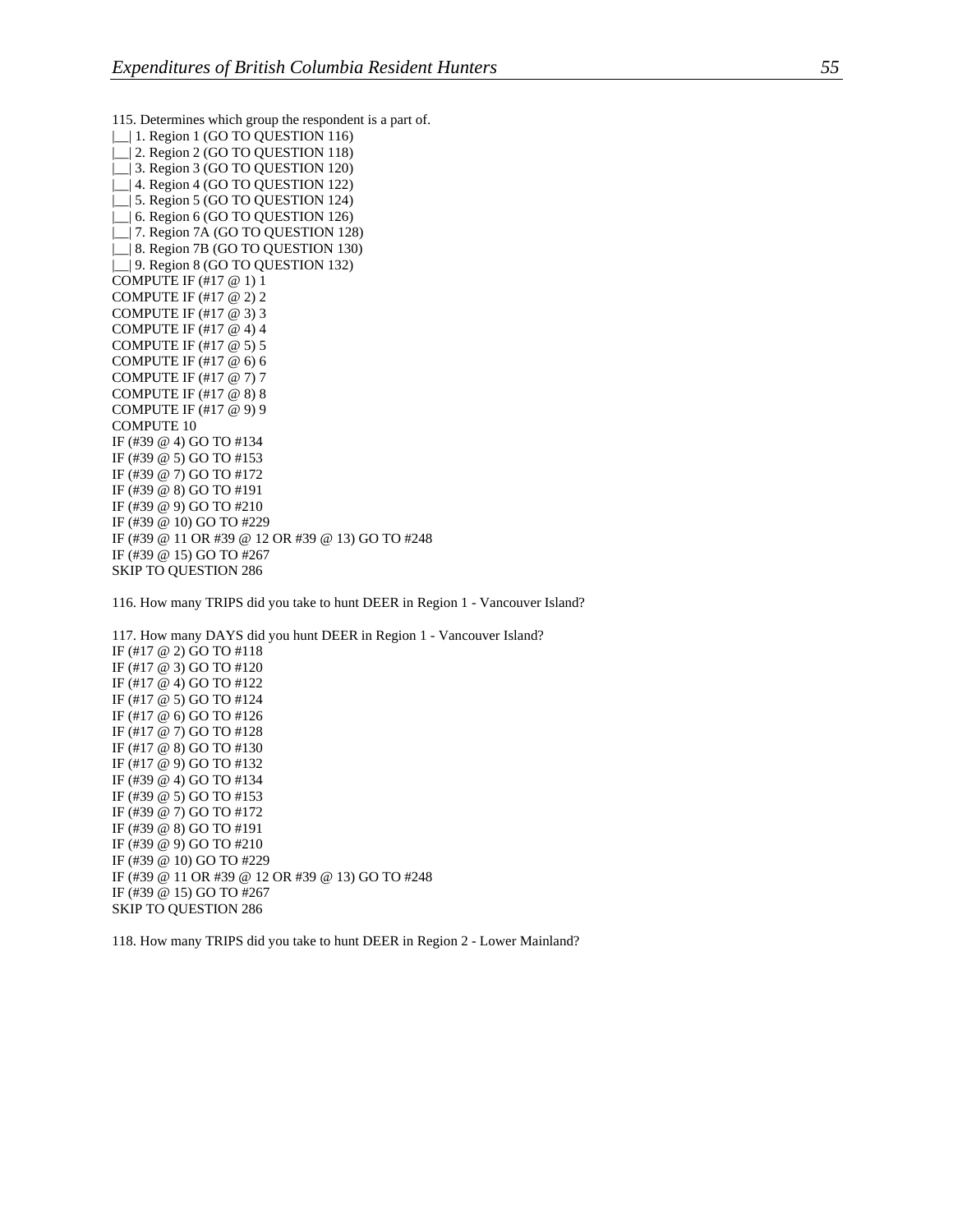119. How many DAYS did you hunt DEER in Region 2 - Lower Mainland? IF (#17 @ 3) GO TO #120 IF (#17 @ 4) GO TO #122 IF (#17 @ 5) GO TO #124 IF (#17 @ 6) GO TO #126 IF (#17 @ 7) GO TO #128 IF (#17 @ 8) GO TO #130 IF (#17 @ 9) GO TO #132 IF (#39 @ 4) GO TO #134 IF (#39 @ 5) GO TO #153 IF (#39 @ 7) GO TO #172 IF (#39 @ 8) GO TO #191 IF (#39 @ 9) GO TO #210 IF (#39 @ 10) GO TO #229 IF (#39 @ 11 OR #39 @ 12 OR #39 @ 13) GO TO #248 IF (#39 @ 15) GO TO #267 SKIP TO QUESTION 286

120. How many TRIPS did you take to hunt DEER in Region 3 - Thompson-Nicola?

121. How many DAYS did you hunt DEER in Region 3 - Thompson-Nicola? IF (#17 @ 4) GO TO #122 IF (#17 @ 5) GO TO #124 IF (#17 @ 6) GO TO #126 IF (#17 @ 7) GO TO #128 IF (#17 @ 8) GO TO #130 IF (#17 @ 9) GO TO #132 IF (#39 @ 4) GO TO #134 IF (#39 @ 5) GO TO #153 IF (#39 @ 7) GO TO #172 IF (#39 @ 8) GO TO #191 IF (#39 @ 9) GO TO #210 IF (#39 @ 10) GO TO #229 IF (#39 @ 11 OR #39 @ 12 OR #39 @ 13) GO TO #248 IF (#39 @ 15) GO TO #267 SKIP TO QUESTION 286

122. How many TRIPS did you take to hunt DEER in Region 4 - Kootenay?

123. How many DAYS did you hunt DEER in Region 4 - Kootenay? IF (#17 @ 5) GO TO #124 IF (#17 @ 6) GO TO #126 IF (#17 @ 7) GO TO #128 IF (#17 @ 8) GO TO #130 IF (#17 @ 9) GO TO #132 IF (#39 @ 4) GO TO #134 IF (#39 @ 5) GO TO #153 IF (#39 @ 7) GO TO #172 IF (#39 @ 8) GO TO #191 IF (#39 @ 9) GO TO #210 IF (#39 @ 10) GO TO #229 IF (#39 @ 11 OR #39 @ 12 OR #39 @ 13) GO TO #248 IF (#39 @ 15) GO TO #267 SKIP TO QUESTION 286

124. How many TRIPS did you take to hunt DEER in Region 5 - Cariboo?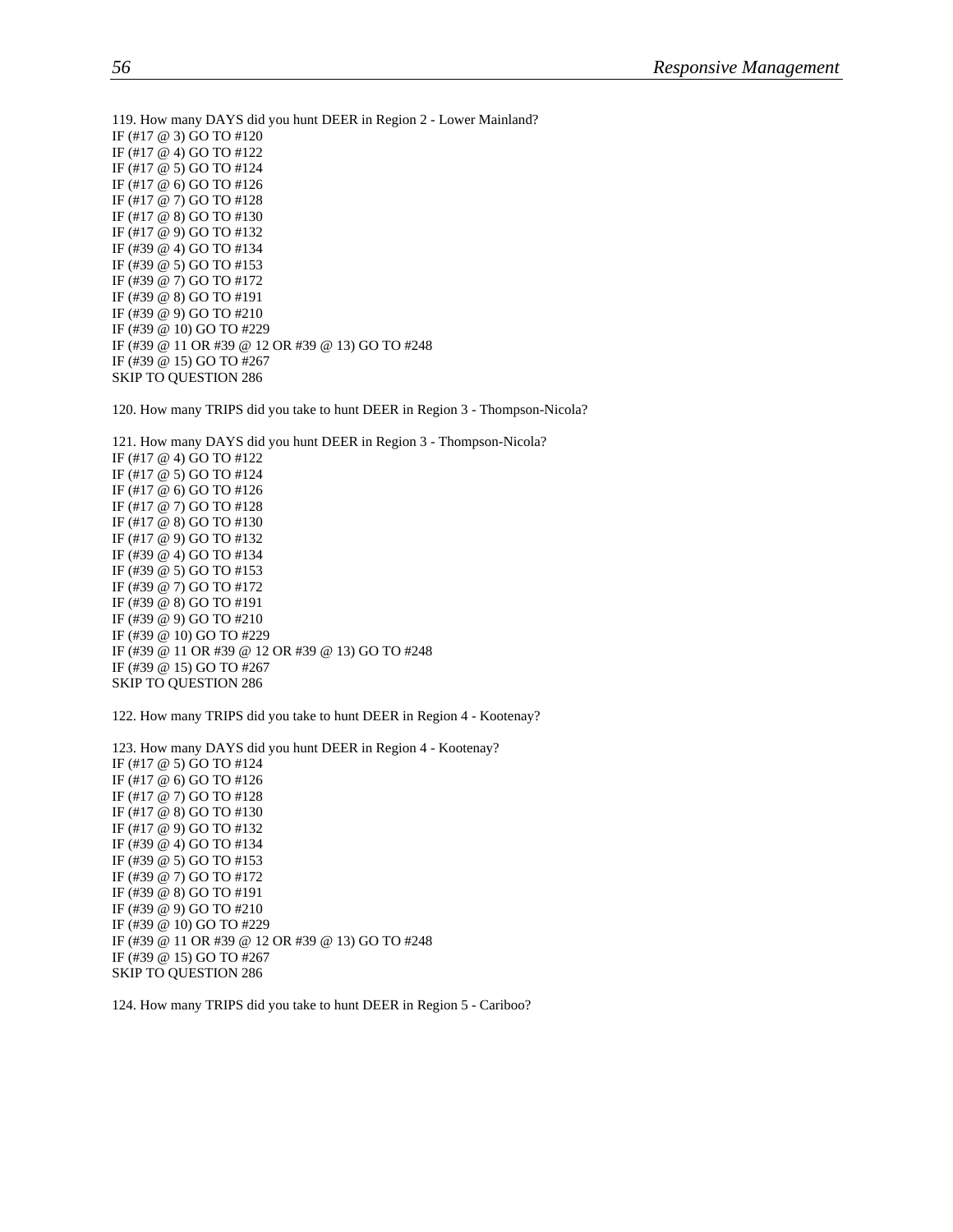125. How many DAYS did you hunt DEER in Region 5 - Cariboo? IF (#17 @ 6) GO TO #126 IF (#17 @ 7) GO TO #128 IF (#17 @ 8) GO TO #130 IF (#17 @ 9) GO TO #132 IF (#39 @ 4) GO TO #134 IF (#39 @ 5) GO TO #153 IF (#39 @ 7) GO TO #172 IF (#39 @ 8) GO TO #191 IF (#39 @ 9) GO TO #210 IF (#39 @ 10) GO TO #229 IF (#39 @ 11 OR #39 @ 12 OR #39 @ 13) GO TO #248 IF (#39 @ 15) GO TO #267 SKIP TO QUESTION 286

126. How many TRIPS did you take to hunt DEER in Region 6 - Skeena?

127. How many DAYS did you hunt DEER in Region 6 - Skeena? IF (#17 @ 7) GO TO #128 IF (#17 @ 8) GO TO #130 IF (#17 @ 9) GO TO #132 IF (#39 @ 4) GO TO #134 IF (#39 @ 5) GO TO #153 IF (#39 @ 7) GO TO #172 IF (#39 @ 8) GO TO #191 IF (#39 @ 9) GO TO #210 IF (#39 @ 10) GO TO #229 IF (#39 @ 11 OR #39 @ 12 OR #39 @ 13) GO TO #248 IF (#39 @ 15) GO TO #267 SKIP TO QUESTION 286

128. How many TRIPS did you take to hunt DEER in Region 7A - Omineca?

129. How many DAYS did you hunt DEER in Region 7A - Omineca? IF (#17 @ 8) GO TO #130 IF (#17 @ 9) GO TO #132 IF (#39 @ 4) GO TO #134 IF (#39 @ 5) GO TO #153 IF (#39 @ 7) GO TO #172 IF (#39 @ 8) GO TO #191 IF (#39 @ 9) GO TO #210 IF (#39 @ 10) GO TO #229 IF (#39 @ 11 OR #39 @ 12 OR #39 @ 13) GO TO #248 IF (#39 @ 15) GO TO #267 SKIP TO QUESTION 286

130. How many TRIPS did you take to hunt DEER in Region 7B - Peace?

131. How many DAYS did you hunt DEER in Region 7B - Peace? IF (#17 @ 9) GO TO #132 IF (#39 @ 4) GO TO #134 IF (#39 @ 5) GO TO #153 IF (#39 @ 7) GO TO #172 IF (#39 @ 8) GO TO #191 IF (#39 @ 9) GO TO #210 IF (#39 @ 10) GO TO #229 IF (#39 @ 11 OR #39 @ 12 OR #39 @ 13) GO TO #248 IF (#39 @ 15) GO TO #267 SKIP TO QUESTION 286

132. How many TRIPS did you take to hunt DEER in Region 8 - Okanagan?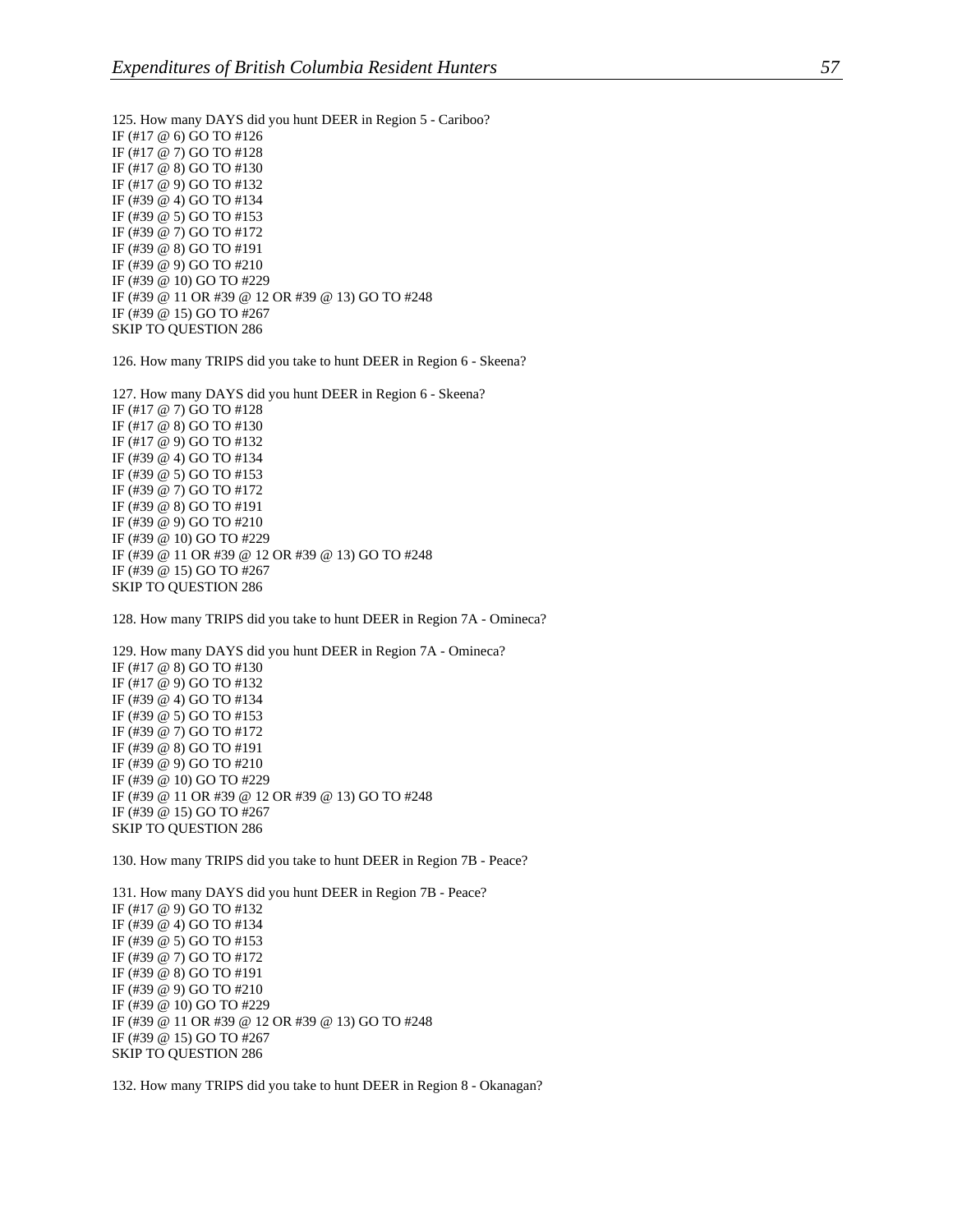133. How many DAYS did you hunt DEER in Region 8 - Okanagan? IF (#39 @ 4) GO TO #134 IF (#39 @ 5) GO TO #153 IF (#39 @ 7) GO TO #172 IF (#39 @ 8) GO TO #191 IF (#39 @ 9) GO TO #210 IF (#39 @ 10) GO TO #229 IF (#39 @ 11 OR #39 @ 12 OR #39 @ 13) GO TO #248 IF (#39 @ 15) GO TO #267 SKIP TO QUESTION 286 134. Determines which group the respondent is a part of. | | | 1. Region 1 (GO TO QUESTION 135) | | 2. Region 2 (GO TO QUESTION 137) |\_\_| 3. Region 3 (GO TO QUESTION 139) | | 4. Region 4 (GO TO QUESTION 141) | | 5. Region 5 (GO TO QUESTION 143) | 6. Region 6 (GO TO QUESTION 145) |\_\_| 7. Region 7A (GO TO QUESTION 147) | | 8. Region 7B (GO TO QUESTION 149) | | 9. Region 8 (GO TO QUESTION 151) COMPUTE IF (#17 @ 1) 1 COMPUTE IF (#17 @ 2) 2 COMPUTE IF (#17 @ 3) 3 COMPUTE IF (#17 @ 4) 4 COMPUTE IF (#17 @ 5) 5 COMPUTE IF (#17 @ 6) 6 COMPUTE IF (#17 @ 7) 7 COMPUTE IF (#17 @ 8) 8 COMPUTE IF (#17 @ 9) 9 COMPUTE 10 IF (#39 @ 5) GO TO #153 IF (#39 @ 7) GO TO #172 IF (#39 @ 8) GO TO #191 IF (#39 @ 9) GO TO #210 IF (#39 @ 10) GO TO #229 IF (#39 @ 11 OR #39 @ 12 OR #39 @ 13) GO TO #248 IF (#39 @ 15) GO TO #267 SKIP TO QUESTION 286

135. How many TRIPS did you take to hunt ELK in Region 1 - Vancouver Island?

136. How many DAYS did you hunt ELK in Region 1 - Vancouver Island? IF (#17 @ 2) GO TO #137 IF (#17 @ 3) GO TO #139 IF (#17 @ 4) GO TO #141 IF (#17 @ 5) GO TO #143 IF (#17 @ 6) GO TO #145 IF (#17 @ 7) GO TO #147 IF (#17 @ 8) GO TO #149 IF (#17 @ 9) GO TO #151 IF (#39 @ 5) GO TO #153 IF (#39 @ 7) GO TO #172 IF (#39 @ 8) GO TO #191 IF (#39 @ 9) GO TO #210 IF (#39 @ 10) GO TO #229 IF (#39 @ 11 OR #39 @ 12 OR #39 @ 13) GO TO #248 IF (#39 @ 15) GO TO #267 SKIP TO QUESTION 286

137. How many TRIPS did you take to hunt ELK in Region 2 - Lower Mainland?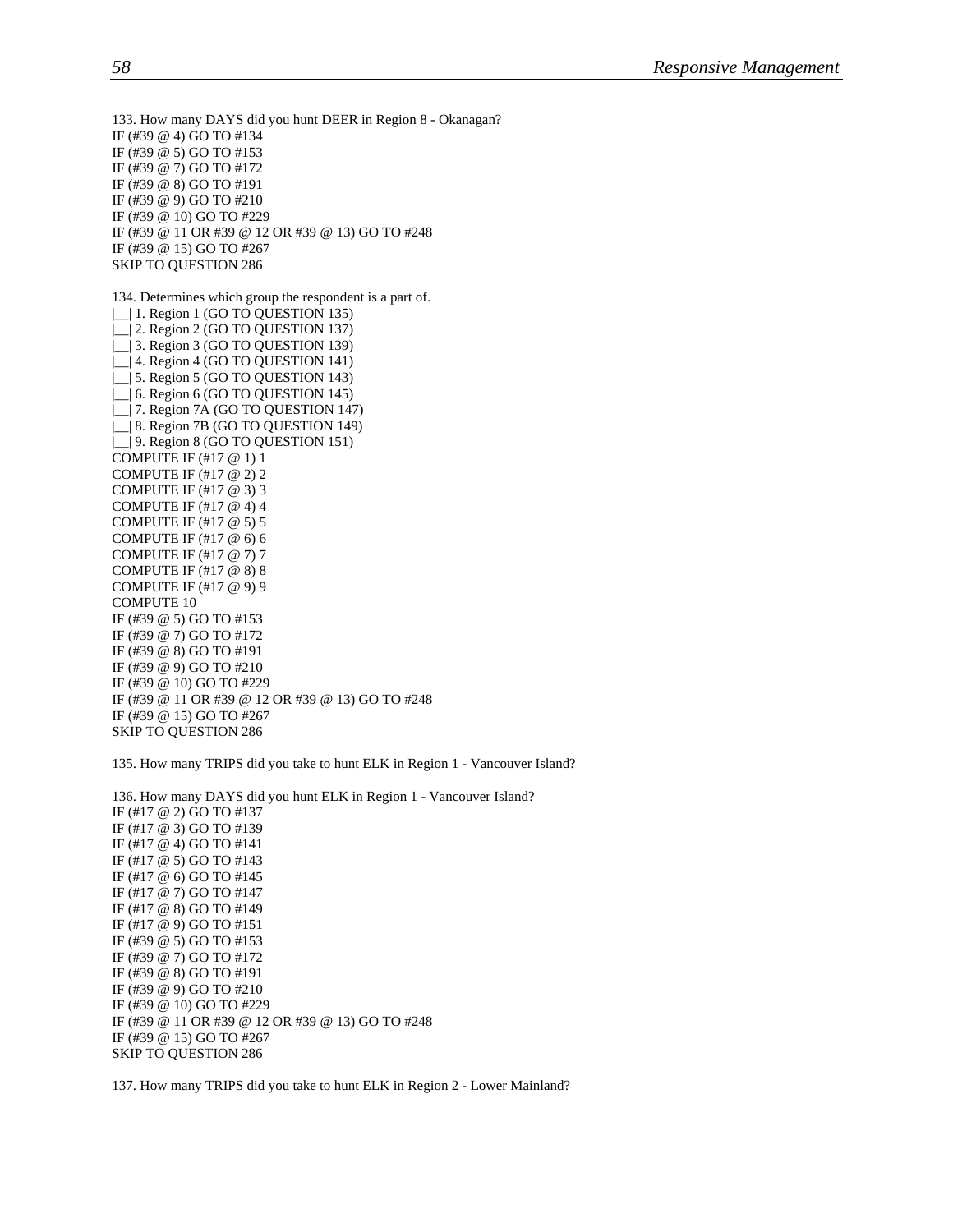138. How many DAYS did you hunt ELK in Region 2 - Lower Mainland? IF (#17 @ 3) GO TO #139 IF (#17 @ 4) GO TO #141 IF (#17 @ 5) GO TO #143 IF (#17 @ 6) GO TO #145 IF (#17 @ 7) GO TO #147 IF (#17 @ 8) GO TO #149 IF (#17 @ 9) GO TO #151 IF (#39 @ 5) GO TO #153 IF (#39 @ 7) GO TO #172 IF (#39 @ 8) GO TO #191 IF (#39 @ 9) GO TO #210 IF (#39 @ 10) GO TO #229 IF (#39 @ 11 OR #39 @ 12 OR #39 @ 13) GO TO #248 IF (#39 @ 15) GO TO #267 SKIP TO QUESTION 286

139. How many TRIPS did you take to hunt ELK in Region 3 - Thompson-Nicola?

140. How many DAYS did you hunt ELK in Region 3 - Thompson-Nicola? IF (#17 @ 4) GO TO #141 IF (#17 @ 5) GO TO #143 IF (#17 @ 6) GO TO #145 IF (#17 @ 7) GO TO #147 IF (#17 @ 8) GO TO #149 IF (#17 @ 9) GO TO #151 IF (#39 @ 5) GO TO #153 IF (#39 @ 7) GO TO #172 IF (#39 @ 8) GO TO #191 IF (#39 @ 9) GO TO #210 IF (#39 @ 10) GO TO #229 IF (#39 @ 11 OR #39 @ 12 OR #39 @ 13) GO TO #248 IF (#39 @ 15) GO TO #267 SKIP TO QUESTION 286

141. How many TRIPS did you take to hunt ELK in Region 4 - Kootenay?

142. How many DAYS did you hunt ELK in Region 4 - Kootenay? IF (#17 @ 5) GO TO #143 IF (#17 @ 6) GO TO #145 IF (#17 @ 7) GO TO #147 IF (#17 @ 8) GO TO #149 IF (#17 @ 9) GO TO #151 IF (#39 @ 5) GO TO #153 IF (#39 @ 7) GO TO #172 IF (#39 @ 8) GO TO #191 IF (#39 @ 9) GO TO #210 IF (#39 @ 10) GO TO #229 IF (#39 @ 11 OR #39 @ 12 OR #39 @ 13) GO TO #248 IF (#39 @ 15) GO TO #267 SKIP TO QUESTION 286

143. How many TRIPS did you take to hunt ELK in Region 5 - Cariboo?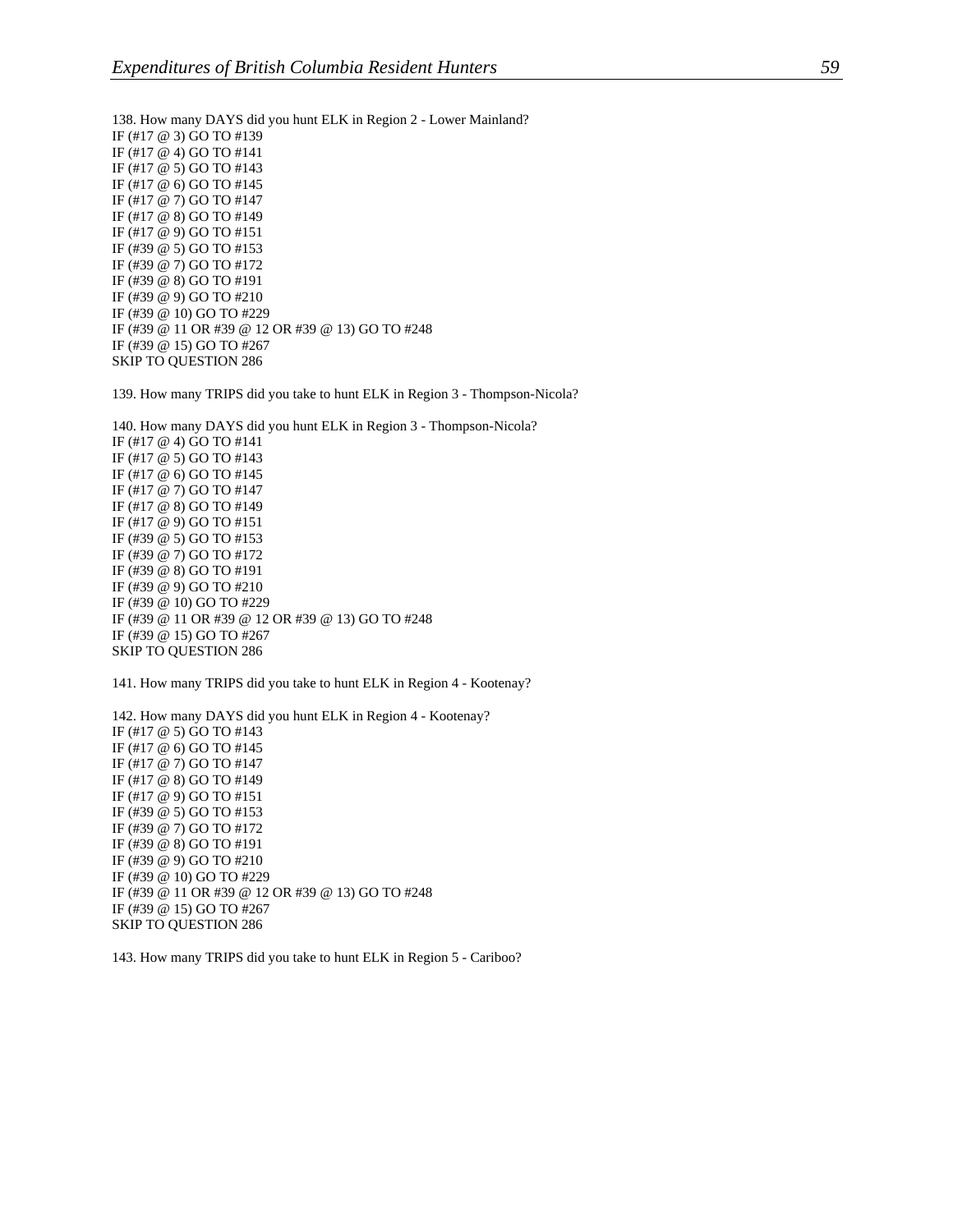144. How many DAYS did you hunt ELK in Region 5 - Cariboo? IF (#17 @ 6) GO TO #145 IF (#17 @ 7) GO TO #147 IF (#17 @ 8) GO TO #149 IF (#17 @ 9) GO TO #151 IF (#39 @ 5) GO TO #153 IF (#39 @ 7) GO TO #172 IF (#39 @ 8) GO TO #191 IF (#39 @ 9) GO TO #210 IF (#39 @ 10) GO TO #229 IF (#39 @ 11 OR #39 @ 12 OR #39 @ 13) GO TO #248 IF (#39 @ 15) GO TO #267 SKIP TO QUESTION 286

145. How many TRIPS did you take to hunt ELK in Region 6 - Skeena?

146. How many DAYS did you hunt ELK in Region 6 - Skeena? IF (#17 @ 7) GO TO #147 IF (#17 @ 8) GO TO #149 IF (#17 @ 9) GO TO #151 IF (#39 @ 5) GO TO #153 IF (#39 @ 7) GO TO #172 IF (#39 @ 8) GO TO #191 IF (#39 @ 9) GO TO #210 IF (#39 @ 10) GO TO #229 IF (#39 @ 11 OR #39 @ 12 OR #39 @ 13) GO TO #248 IF (#39 @ 15) GO TO #267 SKIP TO QUESTION 286

147. How many TRIPS did you take to hunt ELK in Region 7A - Omineca?

148. How many DAYS did you hunt ELK in Region 7A - Omineca? IF (#17 @ 8) GO TO #149 IF (#17 @ 9) GO TO #151 IF (#39 @ 5) GO TO #153 IF (#39 @ 7) GO TO #172 IF (#39 @ 8) GO TO #191 IF (#39 @ 9) GO TO #210 IF (#39 @ 10) GO TO #229 IF (#39 @ 11 OR #39 @ 12 OR #39 @ 13) GO TO #248 IF (#39 @ 15) GO TO #267 SKIP TO QUESTION 286

149. How many TRIPS did you take to hunt ELK in Region 7B - Peace?

150. How many DAYS did you hunt ELK in Region 7B - Peace? IF (#17 @ 9) GO TO #151 IF (#39 @ 5) GO TO #153 IF (#39 @ 7) GO TO #172 IF (#39 @ 8) GO TO #191 IF (#39 @ 9) GO TO #210 IF (#39 @ 10) GO TO #229 IF (#39 @ 11 OR #39 @ 12 OR #39 @ 13) GO TO #248 IF (#39 @ 15) GO TO #267 SKIP TO QUESTION 286

151. How many TRIPS did you take to hunt ELK in Region 8 - Okanagan?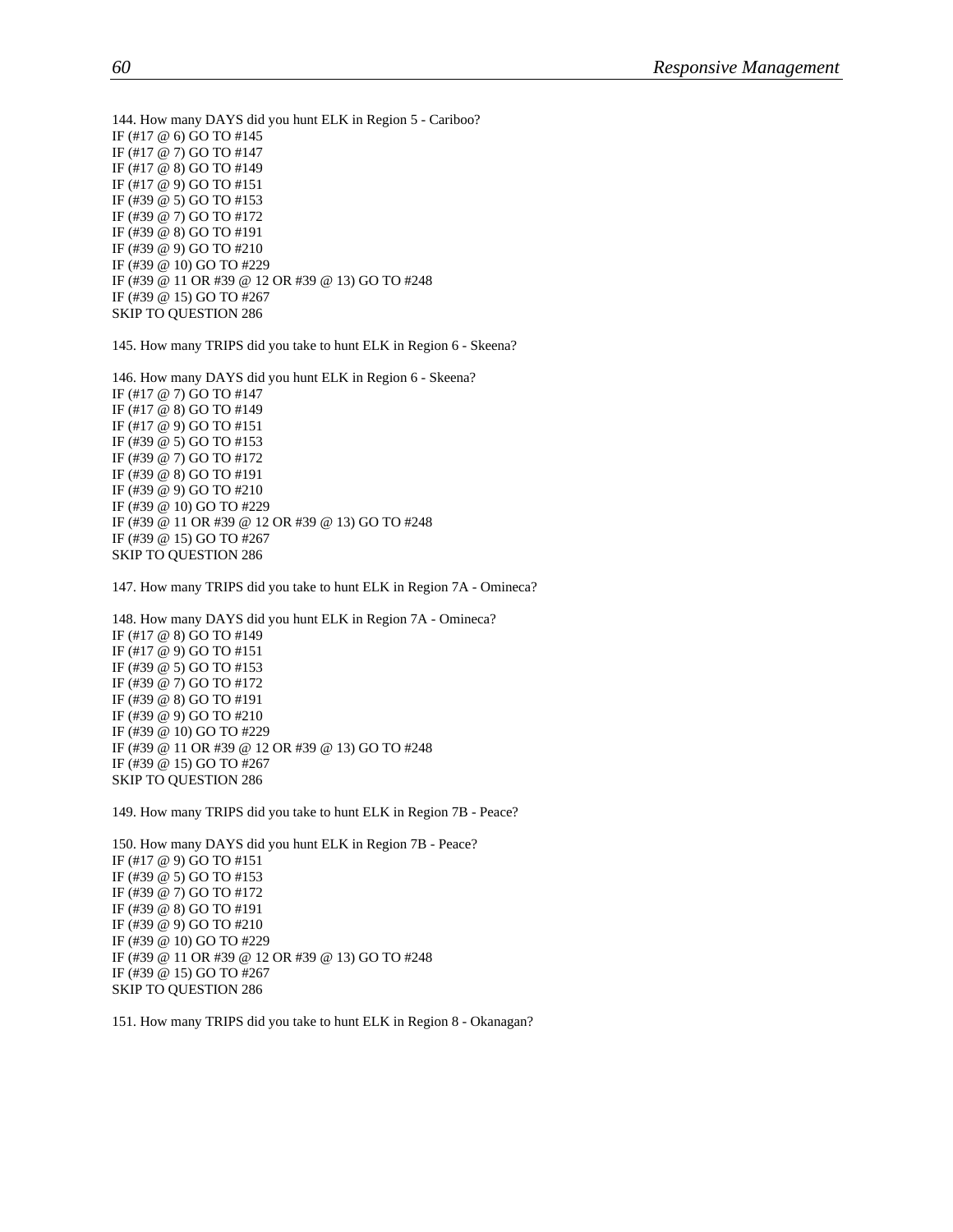152. How many DAYS did you hunt ELK in Region 8 - Okanagan? IF (#39 @ 5) GO TO #153 IF (#39 @ 7) GO TO #172 IF (#39 @ 8) GO TO #191 IF (#39 @ 9) GO TO #210 IF (#39 @ 10) GO TO #229 IF (#39 @ 11 OR #39 @ 12 OR #39 @ 13) GO TO #248 IF (#39 @ 15) GO TO #267 SKIP TO QUESTION 286 153. Determines which group the respondent is a part of. | | | 1. Region 1 (GO TO QUESTION 154) | | 2. Region 2 (GO TO QUESTION 156) |\_\_| 3. Region 3 (GO TO QUESTION 158) | | 4. Region 4 (GO TO QUESTION 160) | 5. Region 5 (GO TO QUESTION 162) | 6. Region 6 (GO TO QUESTION 164) |\_\_| 7. Region 7A (GO TO QUESTION 166) | | 8. Region 7B (GO TO QUESTION 168) |\_\_| 9. Region 8 (GO TO QUESTION 170) COMPUTE IF (#17 @ 1) 1 COMPUTE IF (#17 @ 2) 2 COMPUTE IF (#17 @ 3) 3 COMPUTE IF (#17 @ 4) 4 COMPUTE IF (#17 @ 5) 5 COMPUTE IF (#17 @ 6) 6 COMPUTE IF (#17 @ 7) 7 COMPUTE IF (#17 @ 8) 8 COMPUTE IF (#17 @ 9) 9 COMPUTE 10 IF (#39 @ 7) GO TO #172 IF (#39 @ 8) GO TO #191 IF (#39 @ 9) GO TO #210 IF (#39 @ 10) GO TO #229 IF (#39 @ 11 OR #39 @ 12 OR #39 @ 13) GO TO #248 IF (#39 @ 15) GO TO #267 SKIP TO QUESTION 286

154. How many TRIPS did you take to hunt MOOSE in Region 1 - Vancouver Island?

155. How many DAYS did you hunt MOOSE in Region 1 - Vancouver Island? IF (#17 @ 2) GO TO #156 IF (#17 @ 3) GO TO #158 IF (#17 @ 4) GO TO #160 IF (#17 @ 5) GO TO #162 IF (#17 @ 6) GO TO #164 IF (#17 @ 7) GO TO #166 IF (#17 @ 8) GO TO #168 IF (#17 @ 9) GO TO #170 IF (#39 @ 7) GO TO #172 IF (#39 @ 8) GO TO #191 IF (#39 @ 9) GO TO #210 IF (#39 @ 10) GO TO #229 IF (#39 @ 11 OR #39 @ 12 OR #39 @ 13) GO TO #248 IF (#39 @ 15) GO TO #267 SKIP TO QUESTION 286

156. How many TRIPS did you take to hunt MOOSE in Region 2 - Lower Mainland?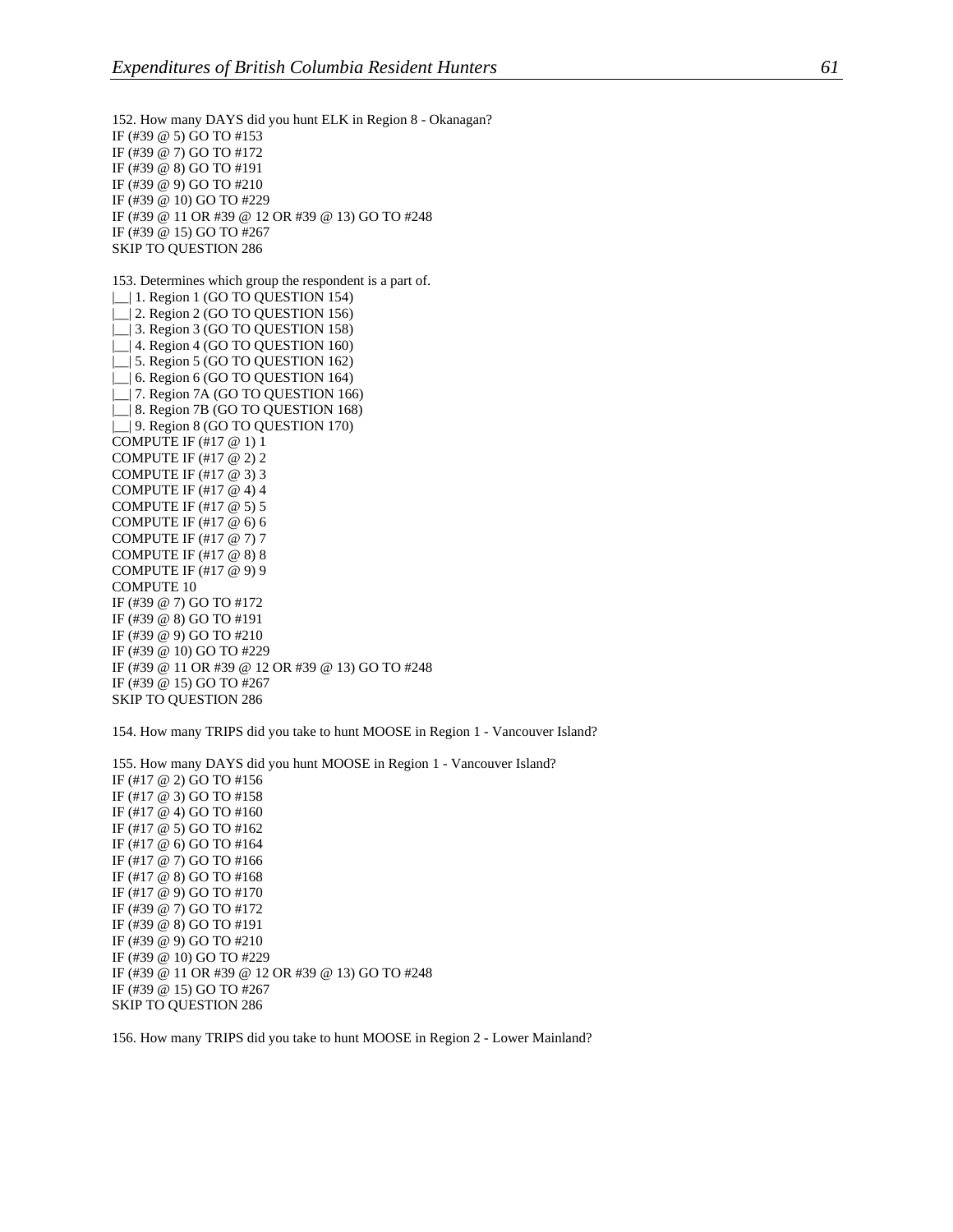157. How many DAYS did you hunt MOOSE in Region 2 - Lower Mainland? IF (#17 @ 3) GO TO #158 IF (#17 @ 4) GO TO #160 IF (#17 @ 5) GO TO #162 IF (#17 @ 6) GO TO #164 IF (#17 @ 7) GO TO #166 IF (#17 @ 8) GO TO #168 IF (#17 @ 9) GO TO #170 IF (#39 @ 7) GO TO #172 IF (#39 @ 8) GO TO #191 IF (#39 @ 9) GO TO #210 IF (#39 @ 10) GO TO #229 IF (#39 @ 11 OR #39 @ 12 OR #39 @ 13) GO TO #248 IF (#39 @ 15) GO TO #267 SKIP TO QUESTION 286

158. How many TRIPS did you take to hunt MOOSE in Region 3 - Thompson-Nicola?

159. How many DAYS did you hunt MOOSE in Region 3 - Thompson-Nicola? IF (#17 @ 4) GO TO #160 IF (#17 @ 5) GO TO #162 IF (#17 @ 6) GO TO #164 IF (#17 @ 7) GO TO #166 IF (#17 @ 8) GO TO #168 IF (#17 @ 9) GO TO #170 IF (#39 @ 7) GO TO #172 IF (#39 @ 8) GO TO #191 IF (#39 @ 9) GO TO #210 IF (#39 @ 10) GO TO #229 IF (#39 @ 11 OR #39 @ 12 OR #39 @ 13) GO TO #248 IF (#39 @ 15) GO TO #267 SKIP TO QUESTION 286

160. How many TRIPS did you take to hunt MOOSE in Region 4 - Kootenay?

161. How many DAYS did you hunt MOOSE in Region 4 - Kootenay? IF (#17 @ 5) GO TO #162 IF (#17 @ 6) GO TO #164 IF (#17 @ 7) GO TO #166 IF (#17 @ 8) GO TO #168 IF (#17 @ 9) GO TO #170 IF (#39 @ 7) GO TO #172 IF (#39 @ 8) GO TO #191 IF (#39 @ 9) GO TO #210 IF (#39 @ 10) GO TO #229 IF (#39 @ 11 OR #39 @ 12 OR #39 @ 13) GO TO #248 IF (#39 @ 15) GO TO #267 SKIP TO QUESTION 286

162. How many TRIPS did you take to hunt MOOSE in Region 5 - Cariboo?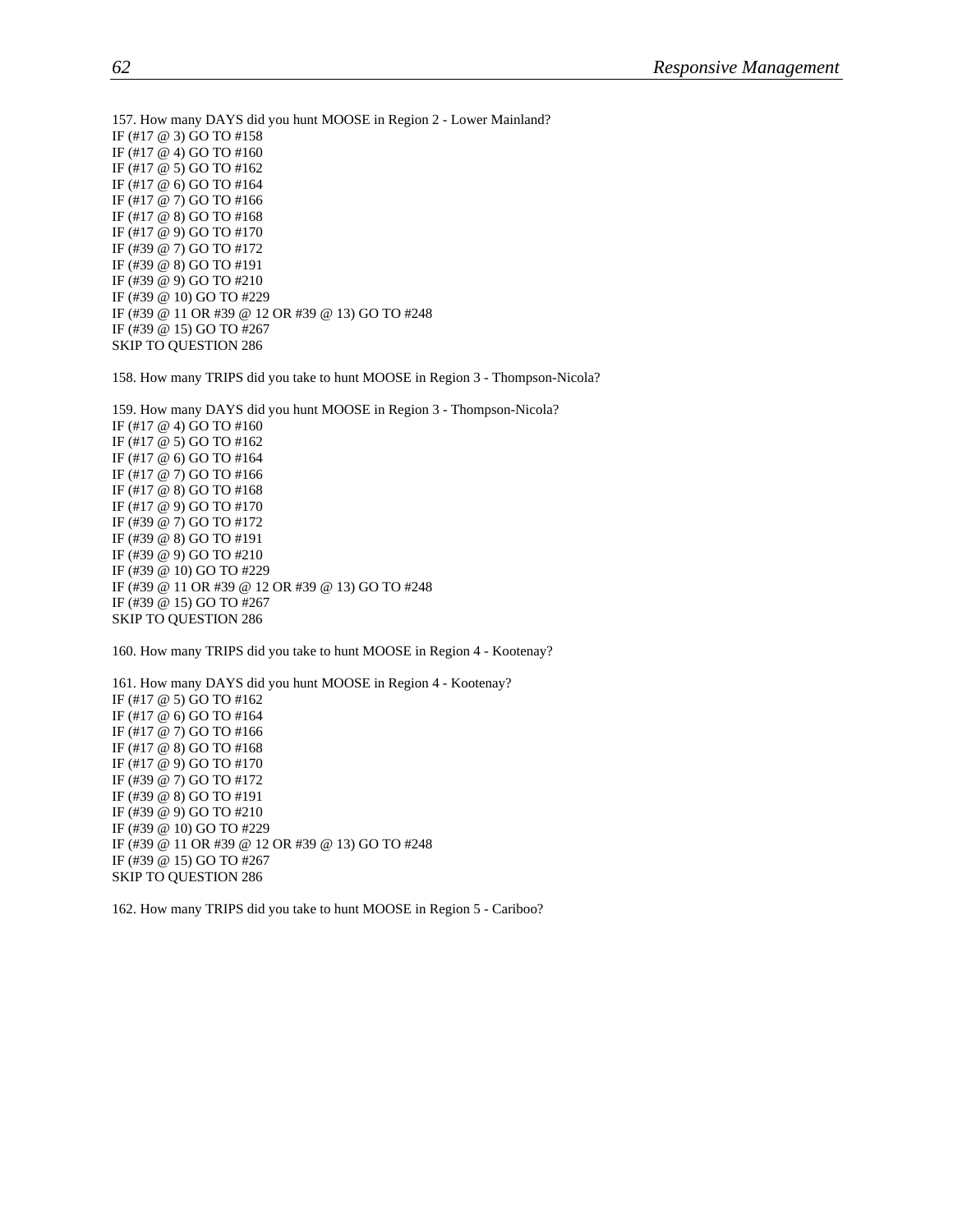163. How many DAYS did you hunt MOOSE in Region 5 - Cariboo? IF (#17 @ 6) GO TO #164 IF (#17 @ 7) GO TO #166 IF (#17 @ 8) GO TO #168 IF (#17 @ 9) GO TO #170 IF (#39 @ 7) GO TO #172 IF (#39 @ 8) GO TO #191 IF (#39 @ 9) GO TO #210 IF (#39 @ 10) GO TO #229 IF (#39 @ 11 OR #39 @ 12 OR #39 @ 13) GO TO #248 IF (#39 @ 15) GO TO #267 SKIP TO QUESTION 286

164. How many TRIPS did you take to hunt MOOSE in Region 6 - Skeena?

165. How many DAYS did you hunt MOOSE in Region 6 - Skeena? IF (#17 @ 7) GO TO #166 IF (#17 @ 8) GO TO #168 IF (#17 @ 9) GO TO #170 IF (#39 @ 7) GO TO #172 IF (#39 @ 8) GO TO #191 IF (#39 @ 9) GO TO #210 IF (#39 @ 10) GO TO #229 IF (#39 @ 11 OR #39 @ 12 OR #39 @ 13) GO TO #248 IF (#39 @ 15) GO TO #267 SKIP TO QUESTION 286

166. How many TRIPS did you take to hunt MOOSE in Region 7A - Omineca?

167. How many DAYS did you hunt MOOSE in Region 7A - Omineca? IF (#17 @ 8) GO TO #168 IF (#17 @ 9) GO TO #170 IF (#39 @ 7) GO TO #172 IF (#39 @ 8) GO TO #191 IF (#39 @ 9) GO TO #210 IF (#39 @ 10) GO TO #229 IF (#39 @ 11 OR #39 @ 12 OR #39 @ 13) GO TO #248 IF (#39 @ 15) GO TO #267 SKIP TO QUESTION 286

168. How many TRIPS did you take to hunt MOOSE in Region 7B - Peace?

169. How many DAYS did you hunt MOOSE in Region 7B - Peace? IF (#17 @ 9) GO TO #170 IF (#39 @ 7) GO TO #172 IF (#39 @ 8) GO TO #191 IF (#39 @ 9) GO TO #210 IF (#39 @ 10) GO TO #229 IF (#39 @ 11 OR #39 @ 12 OR #39 @ 13) GO TO #248 IF (#39 @ 15) GO TO #267 SKIP TO QUESTION 286

170. How many TRIPS did you take to hunt MOOSE in Region 8 - Okanagan?

171. How many DAYS did you hunt MOOSE in Region 8 - Okanagan? IF (#39 @ 7) GO TO #172 IF (#39 @ 8) GO TO #191 IF (#39 @ 9) GO TO #210 IF (#39 @ 10) GO TO #229 IF (#39 @ 11 OR #39 @ 12 OR #39 @ 13) GO TO #248 IF (#39 @ 15) GO TO #267 SKIP TO QUESTION 286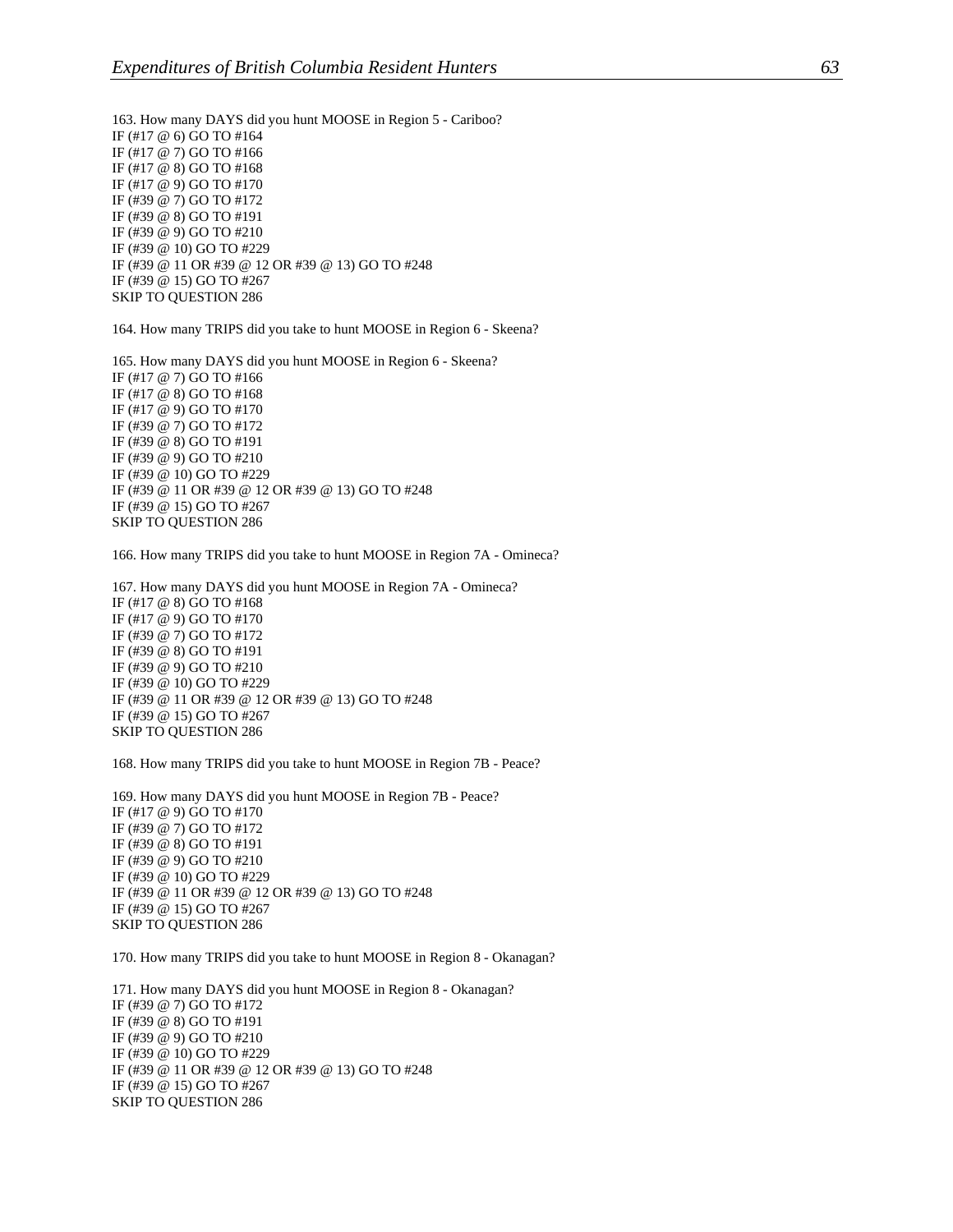172. Determines which group the respondent is a part of. | | 1. Region 1 (GO TO QUESTION 173) | | 2. Region 2 (GO TO QUESTION 175) | 3. Region 3 (GO TO QUESTION 177) | | 4. Region 4 (GO TO QUESTION 179) | 5. Region 5 (GO TO QUESTION 181) | 6. Region 6 (GO TO QUESTION 183) |\_\_| 7. Region 7A (GO TO QUESTION 185) | | 8. Region 7B (GO TO QUESTION 187) | | 9. Region 8 (GO TO QUESTION 189) COMPUTE IF (#17 @ 1) 1 COMPUTE IF (#17 @ 2) 2 COMPUTE IF (#17 @ 3) 3 COMPUTE IF (#17 @ 4) 4 COMPUTE IF (#17 @ 5) 5 COMPUTE IF (#17 @ 6) 6 COMPUTE IF (#17 @ 7) 7 COMPUTE IF (#17 @ 8) 8 COMPUTE IF (#17 @ 9) 9 COMPUTE 10 IF (#39 @ 8) GO TO #191 IF (#39 @ 9) GO TO #210 IF (#39 @ 10) GO TO #229 IF (#39 @ 11 OR #39 @ 12 OR #39 @ 13) GO TO #248 IF (#39 @ 15) GO TO #267 SKIP TO QUESTION 286

173. How many TRIPS did you take to hunt CARIBOU in Region 1 - Vancouver Island?

174. How many DAYS did you hunt CARIBOU in Region 1 - Vancouver Island? IF (#17 @ 2) GO TO #175 IF (#17 @ 3) GO TO #177 IF (#17 @ 4) GO TO #179 IF (#17 @ 5) GO TO #181 IF (#17 @ 6) GO TO #183 IF (#17 @ 7) GO TO #185 IF (#17 @ 8) GO TO #187 IF (#17 @ 9) GO TO #189 IF (#39 @ 8) GO TO #191 IF (#39 @ 9) GO TO #210 IF (#39 @ 10) GO TO #229 IF (#39 @ 11 OR #39 @ 12 OR #39 @ 13) GO TO #248 IF (#39 @ 15) GO TO #267 SKIP TO QUESTION 286

175. How many TRIPS did you take to hunt CARIBOU in Region 2 - Lower Mainland?

176. How many DAYS did you hunt CARIBOU in Region 2 - Lower Mainland? IF (#17 @ 3) GO TO #177 IF (#17 @ 4) GO TO #179 IF (#17 @ 5) GO TO #181 IF (#17 @ 6) GO TO #183 IF (#17 @ 7) GO TO #185 IF (#17 @ 8) GO TO #187 IF (#17 @ 9) GO TO #189 IF (#39 @ 8) GO TO #191 IF (#39 @ 9) GO TO #210 IF (#39 @ 10) GO TO #229 IF (#39 @ 11 OR #39 @ 12 OR #39 @ 13) GO TO #248 IF (#39 @ 15) GO TO #267 SKIP TO QUESTION 286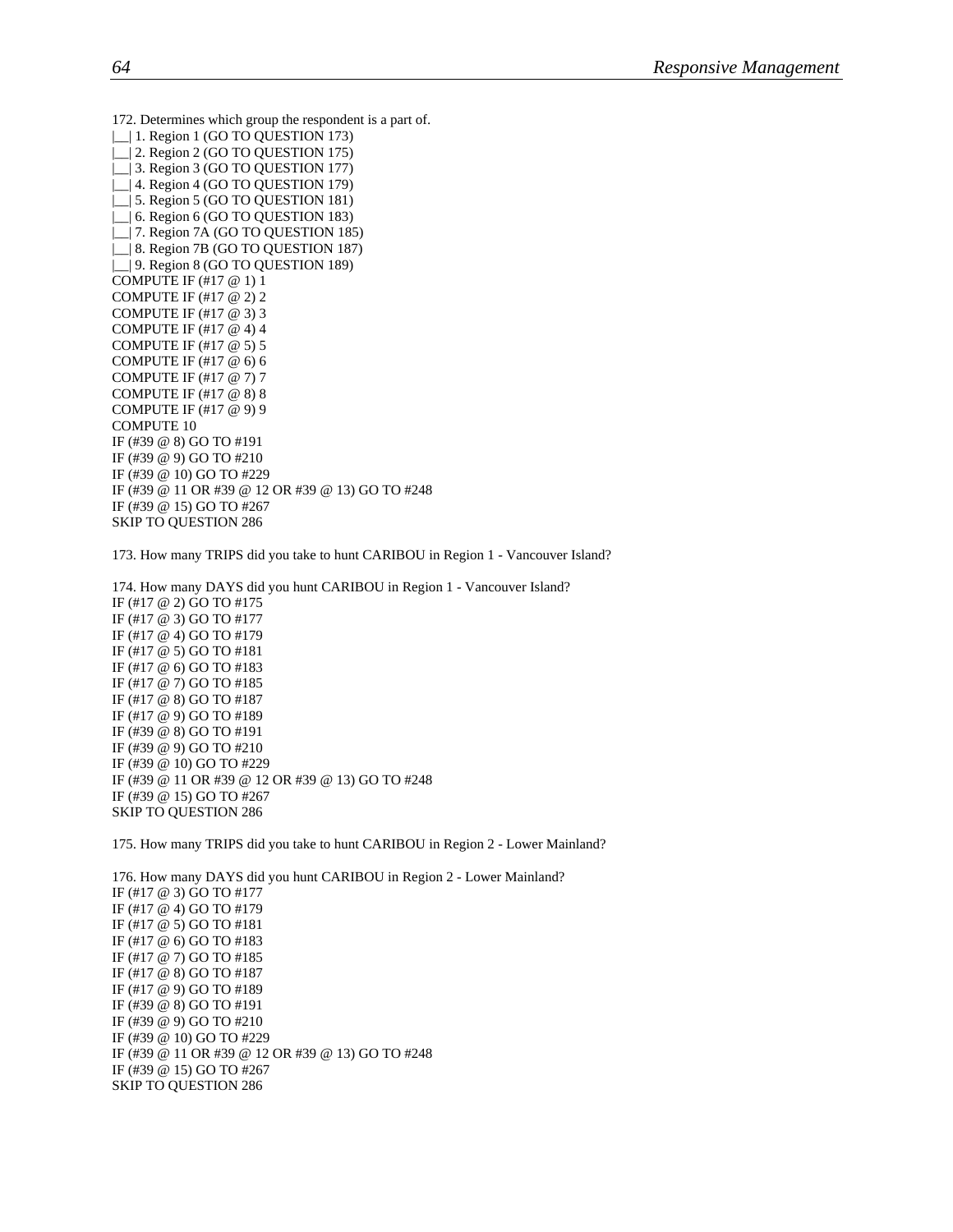177. How many TRIPS did you take to hunt CARIBOU in Region 3 - Thompson-Nicola?

178. How many DAYS did you hunt CARIBOU in Region 3 - Thompson-Nicola? IF (#17 @ 4) GO TO #179 IF (#17 @ 5) GO TO #181 IF (#17 @ 6) GO TO #183 IF (#17 @ 7) GO TO #185 IF (#17 @ 8) GO TO #187 IF (#17 @ 9) GO TO #189 IF (#39 @ 8) GO TO #191 IF (#39 @ 9) GO TO #210 IF (#39 @ 10) GO TO #229 IF (#39 @ 11 OR #39 @ 12 OR #39 @ 13) GO TO #248 IF (#39 @ 15) GO TO #267 SKIP TO QUESTION 286

179. How many TRIPS did you take to hunt CARIBOU in Region 4 - Kootenay?

180. How many DAYS did you hunt CARIBOU in Region 4 - Kootenay? IF (#17 @ 5) GO TO #181 IF (#17 @ 6) GO TO #183 IF (#17 @ 7) GO TO #185 IF (#17 @ 8) GO TO #187 IF (#17 @ 9) GO TO #189 IF (#39 @ 8) GO TO #191 IF (#39 @ 9) GO TO #210 IF (#39 @ 10) GO TO #229 IF (#39 @ 11 OR #39 @ 12 OR #39 @ 13) GO TO #248 IF (#39 @ 15) GO TO #267 SKIP TO QUESTION 286

181. How many TRIPS did you take to hunt CARIBOU in Region 5 - Cariboo?

182. How many DAYS did you hunt CARIBOU in Region 5 - Cariboo? IF (#17 @ 6) GO TO #183 IF (#17 @ 7) GO TO #185 IF (#17 @ 8) GO TO #187 IF (#17 @ 9) GO TO #189 IF (#39 @ 8) GO TO #191 IF (#39 @ 9) GO TO #210 IF (#39 @ 10) GO TO #229 IF (#39 @ 11 OR #39 @ 12 OR #39 @ 13) GO TO #248 IF (#39 @ 15) GO TO #267 SKIP TO QUESTION 286

183. How many TRIPS did you take to hunt CARIBOU in Region 6 - Skeena?

184. How many DAYS did you hunt CARIBOU in Region 6 - Skeena? IF (#17 @ 7) GO TO #185 IF (#17 @ 8) GO TO #187 IF (#17 @ 9) GO TO #189 IF (#39 @ 8) GO TO #191 IF (#39 @ 9) GO TO #210 IF (#39 @ 10) GO TO #229 IF (#39 @ 11 OR #39 @ 12 OR #39 @ 13) GO TO #248 IF (#39 @ 15) GO TO #267 SKIP TO QUESTION 286

185. How many TRIPS did you take to hunt CARIBOU in Region 7A - Omineca?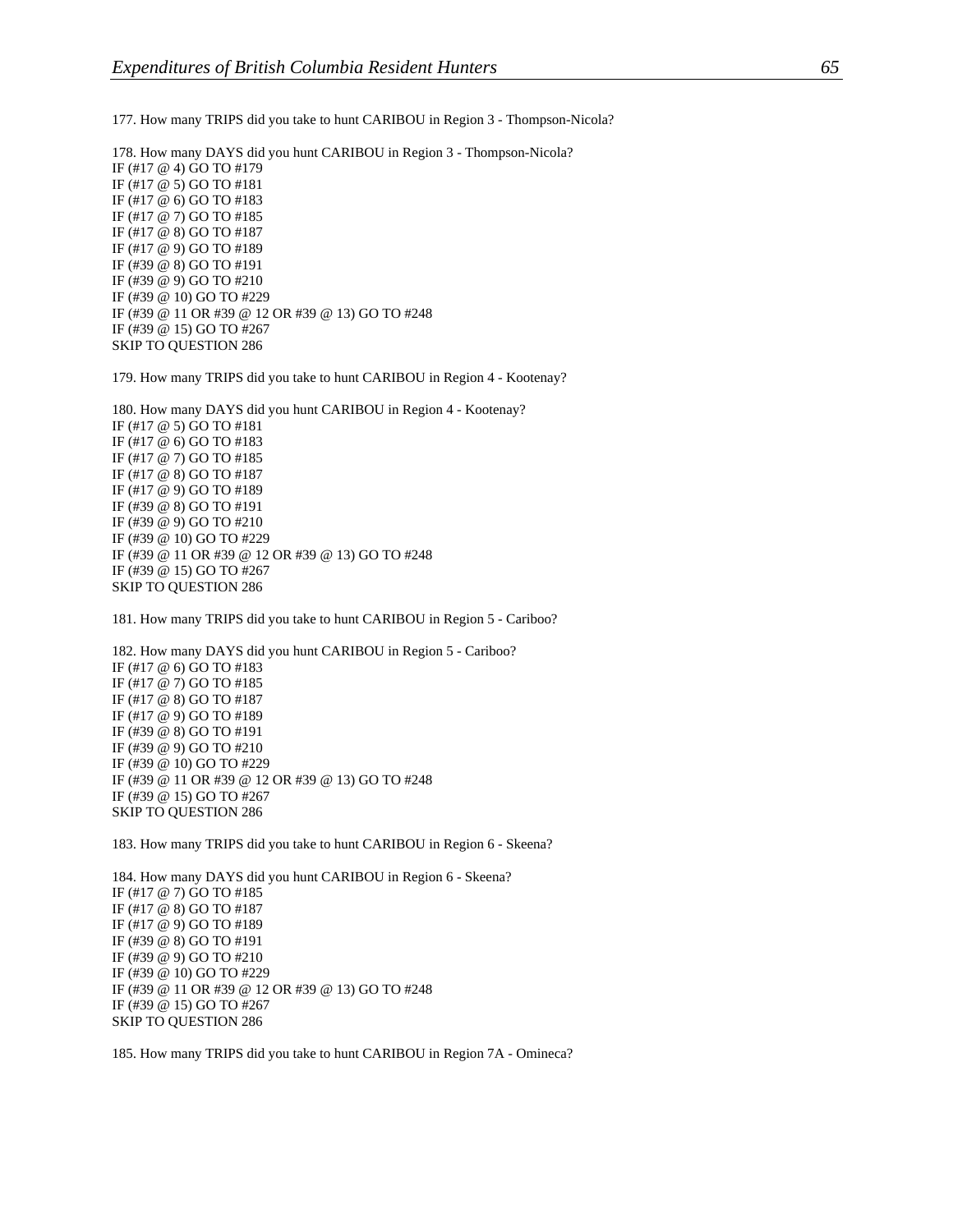186. How many DAYS did you hunt CARIBOU in Region 7A - Omineca? IF (#17 @ 8) GO TO #187 IF (#17 @ 9) GO TO #189 IF (#39 @ 8) GO TO #191 IF (#39 @ 9) GO TO #210 IF (#39 @ 10) GO TO #229 IF (#39 @ 11 OR #39 @ 12 OR #39 @ 13) GO TO #248 IF (#39 @ 15) GO TO #267 SKIP TO QUESTION 286 187. How many TRIPS did you take to hunt CARIBOU in Region 7B - Peace?

188. How many DAYS did you hunt CARIBOU in Region 7B - Peace? IF (#17 @ 9) GO TO #189 IF (#39 @ 8) GO TO #191 IF (#39 @ 9) GO TO #210 IF (#39 @ 10) GO TO #229 IF (#39 @ 11 OR #39 @ 12 OR #39 @ 13) GO TO #248 IF (#39 @ 15) GO TO #267 SKIP TO QUESTION 286

189. How many TRIPS did you take to hunt CARIBOU in Region 8 - Okanagan?

190. How many DAYS did you hunt CARIBOU in Region 8 - Okanagan? IF (#39 @ 8) GO TO #191 IF (#39 @ 9) GO TO #210 IF (#39 @ 10) GO TO #229 IF (#39 @ 11 OR #39 @ 12 OR #39 @ 13) GO TO #248 IF (#39 @ 15) GO TO #267 SKIP TO QUESTION 286

191. Determines which group the respondent is a part of. | | | 1. Region 1 (GO TO QUESTION 192) |\_\_| 2. Region 2 (GO TO QUESTION 194) | | 3. Region 3 (GO TO QUESTION 196) |\_\_| 4. Region 4 (GO TO QUESTION 198) |\_\_| 5. Region 5 (GO TO QUESTION 200) |\_\_| 6. Region 6 (GO TO QUESTION 202) |\_\_| 7. Region 7A (GO TO QUESTION 204) |\_\_| 8. Region 7B (GO TO QUESTION 206) | | 9. Region 8 (GO TO QUESTION 208) COMPUTE IF (#17 @ 1) 1 COMPUTE IF (#17 @ 2) 2 COMPUTE IF (#17 @ 3) 3 COMPUTE IF (#17 @ 4) 4 COMPUTE IF (#17 @ 5) 5 COMPUTE IF (#17 @ 6) 6 COMPUTE IF (#17 @ 7) 7 COMPUTE IF (#17 @ 8) 8 COMPUTE IF (#17 @ 9) 9 COMPUTE 10 IF (#39 @ 9) GO TO #210 IF (#39 @ 10) GO TO #229 IF (#39 @ 11 OR #39 @ 12 OR #39 @ 13) GO TO #248 IF (#39 @ 15) GO TO #267 SKIP TO QUESTION 286

192. How many TRIPS did you take to hunt MOUNTAIN GOAT in Region 1 - Vancouver Island?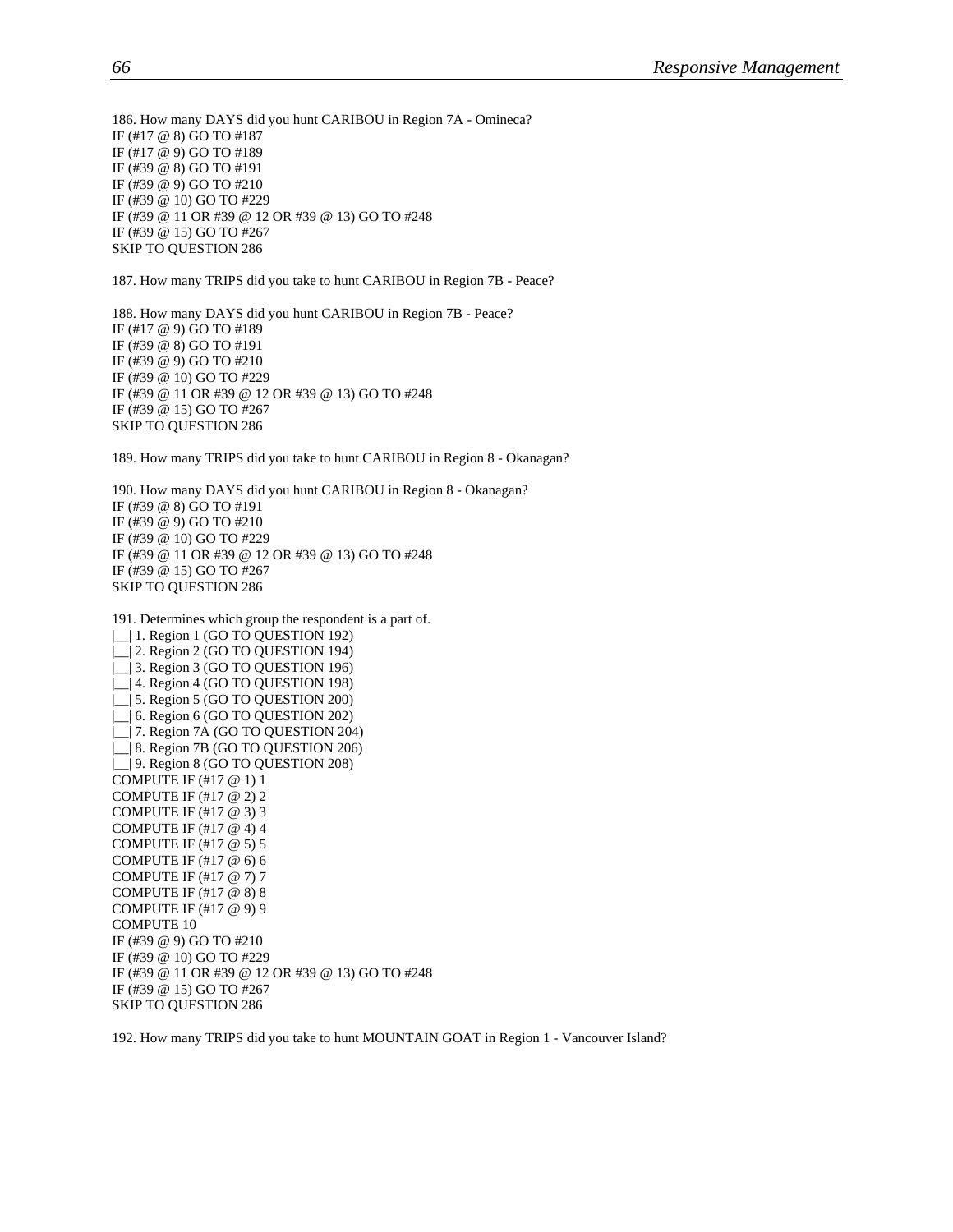193. How many DAYS did you hunt MOUNTAIN GOAT in Region 1 - Vancouver Island? IF (#17 @ 2) GO TO #194 IF (#17 @ 3) GO TO #196 IF (#17 @ 4) GO TO #198 IF (#17 @ 5) GO TO #200 IF (#17 @ 6) GO TO #202 IF (#17 @ 7) GO TO #204 IF (#17 @ 8) GO TO #206 IF (#17 @ 9) GO TO #208 IF (#39 @ 9) GO TO #210 IF (#39 @ 10) GO TO #229 IF (#39 @ 11 OR #39 @ 12 OR #39 @ 13) GO TO #248 IF (#39 @ 15) GO TO #267 SKIP TO QUESTION 286

194. How many TRIPS did you take to hunt MOUNTAIN GOAT in Region 2 - Lower Mainland?

195. How many DAYS did you hunt MOUNTAIN GOAT in Region 2 - Lower Mainland? IF (#17 @ 3) GO TO #196 IF (#17 @ 4) GO TO #198 IF (#17 @ 5) GO TO #200 IF (#17 @ 6) GO TO #202 IF (#17 @ 7) GO TO #204 IF (#17 @ 8) GO TO #206 IF (#17 @ 9) GO TO #208 IF (#39 @ 9) GO TO #210 IF (#39 @ 10) GO TO #229 IF (#39 @ 11 OR #39 @ 12 OR #39 @ 13) GO TO #248 IF (#39 @ 15) GO TO #267 SKIP TO QUESTION 286

196. How many TRIPS did you take to hunt MOUNTAIN GOAT in Region 3 - Thompson-Nicola?

197. How many DAYS did you hunt MOUNTAIN GOAT in Region 3 - Thompson-Nicola? IF (#17 @ 4) GO TO #198 IF (#17 @ 5) GO TO #200 IF (#17 @ 6) GO TO #202 IF (#17 @ 7) GO TO #204 IF (#17 @ 8) GO TO #206 IF (#17 @ 9) GO TO #208 IF (#39 @ 9) GO TO #210 IF (#39 @ 10) GO TO #229 IF (#39 @ 11 OR #39 @ 12 OR #39 @ 13) GO TO #248 IF (#39 @ 15) GO TO #267 SKIP TO QUESTION 286

198. How many TRIPS did you take to hunt MOUNTAIN GOAT in Region 4 - Kootenay?

199. How many DAYS did you hunt MOUNTAIN GOAT in Region 4 - Kootenay? IF (#17 @ 5) GO TO #200 IF (#17 @ 6) GO TO #202 IF (#17 @ 7) GO TO #204 IF (#17 @ 8) GO TO #206 IF (#17 @ 9) GO TO #208 IF (#39 @ 9) GO TO #210 IF (#39 @ 10) GO TO #229 IF (#39 @ 11 OR #39 @ 12 OR #39 @ 13) GO TO #248 IF (#39 @ 15) GO TO #267 SKIP TO QUESTION 286

200. How many TRIPS did you take to hunt MOUNTAIN GOAT in Region 5 - Cariboo?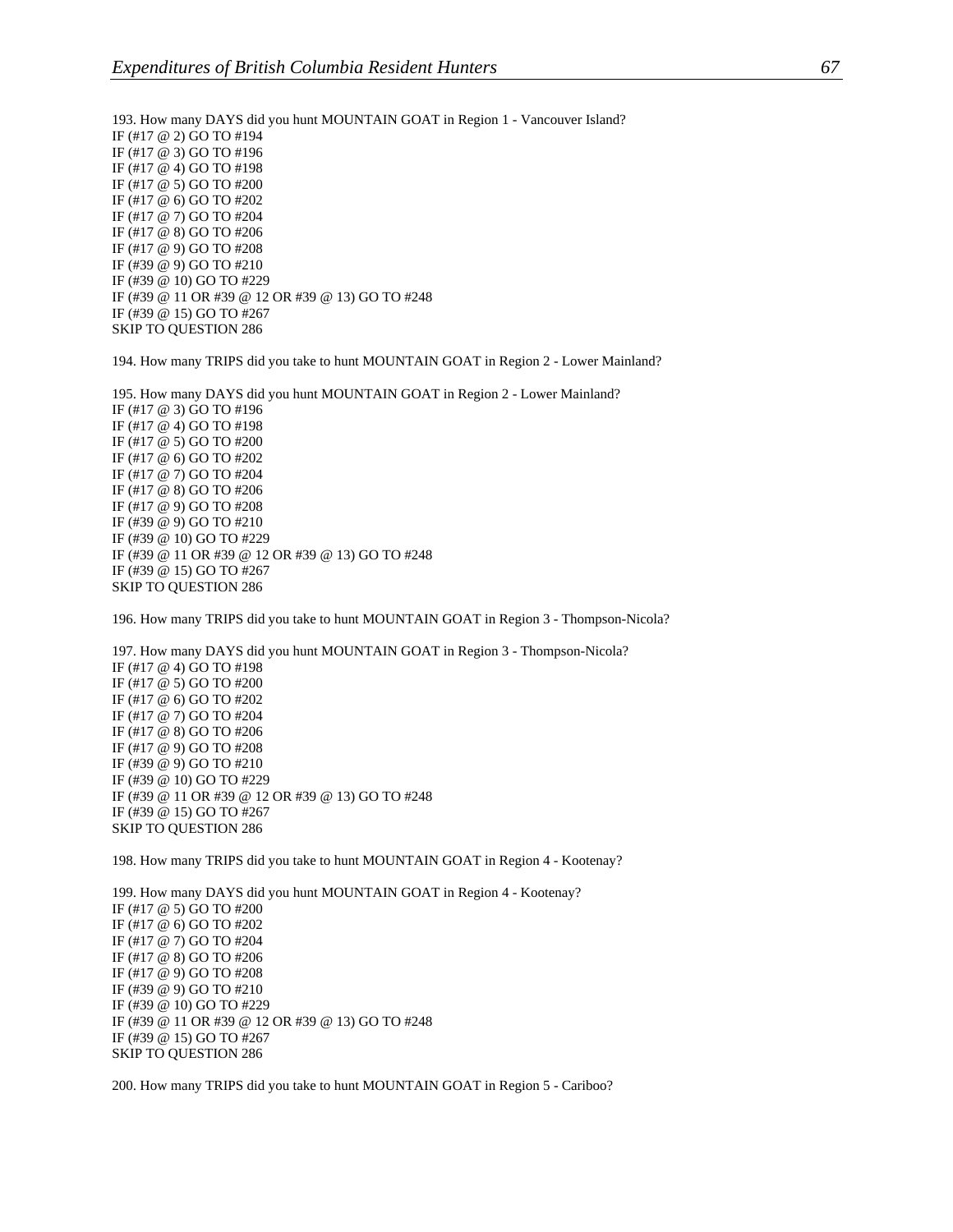201. How many DAYS did you hunt MOUNTAIN GOAT in Region 5 - Cariboo? IF (#17 @ 6) GO TO #202 IF (#17 @ 7) GO TO #204 IF (#17 @ 8) GO TO #206 IF (#17 @ 9) GO TO #208 IF (#39 @ 9) GO TO #210 IF (#39 @ 10) GO TO #229 IF (#39 @ 11 OR #39 @ 12 OR #39 @ 13) GO TO #248 IF (#39 @ 15) GO TO #267 SKIP TO QUESTION 286

202. How many TRIPS did you take to hunt MOUNTAIN GOAT in Region 6 - Skeena?

203. How many DAYS did you hunt MOUNTAIN GOAT in Region 6 - Skeena? IF (#17 @ 7) GO TO #204 IF (#17 @ 8) GO TO #206 IF (#17 @ 9) GO TO #208 IF (#39 @ 9) GO TO #210 IF (#39 @ 10) GO TO #229 IF (#39 @ 11 OR #39 @ 12 OR #39 @ 13) GO TO #248 IF (#39 @ 15) GO TO #267 SKIP TO QUESTION 286

204. How many TRIPS did you take to hunt MOUNTAIN GOAT in Region 7A - Omineca?

205. How many DAYS did you hunt MOUNTAIN GOAT in Region 7A - Omineca? IF (#17 @ 8) GO TO #206 IF (#17 @ 9) GO TO #208 IF (#39 @ 9) GO TO #210 IF (#39 @ 10) GO TO #229 IF (#39 @ 11 OR #39 @ 12 OR #39 @ 13) GO TO #248 IF (#39 @ 15) GO TO #267 SKIP TO QUESTION 286

206. How many TRIPS did you take to hunt MOUNTAIN GOAT in Region 7B - Peace?

207. How many DAYS did you hunt MOUNTAIN GOAT in Region 7B - Peace? IF (#17 @ 9) GO TO #208 IF (#39 @ 9) GO TO #210 IF (#39 @ 10) GO TO #229 IF (#39 @ 11 OR #39 @ 12 OR #39 @ 13) GO TO #248 IF (#39 @ 15) GO TO #267 SKIP TO QUESTION 286

208. How many TRIPS did you take to hunt MOUNTAIN GOAT in Region 8 - Okanagan?

209. How many DAYS did you hunt MOUNTAIN GOAT in Region 8 - Okanagan? IF (#39 @ 9) GO TO #210 IF (#39 @ 10) GO TO #229 IF (#39 @ 11 OR #39 @ 12 OR #39 @ 13) GO TO #248 IF (#39 @ 15) GO TO #267 SKIP TO QUESTION 286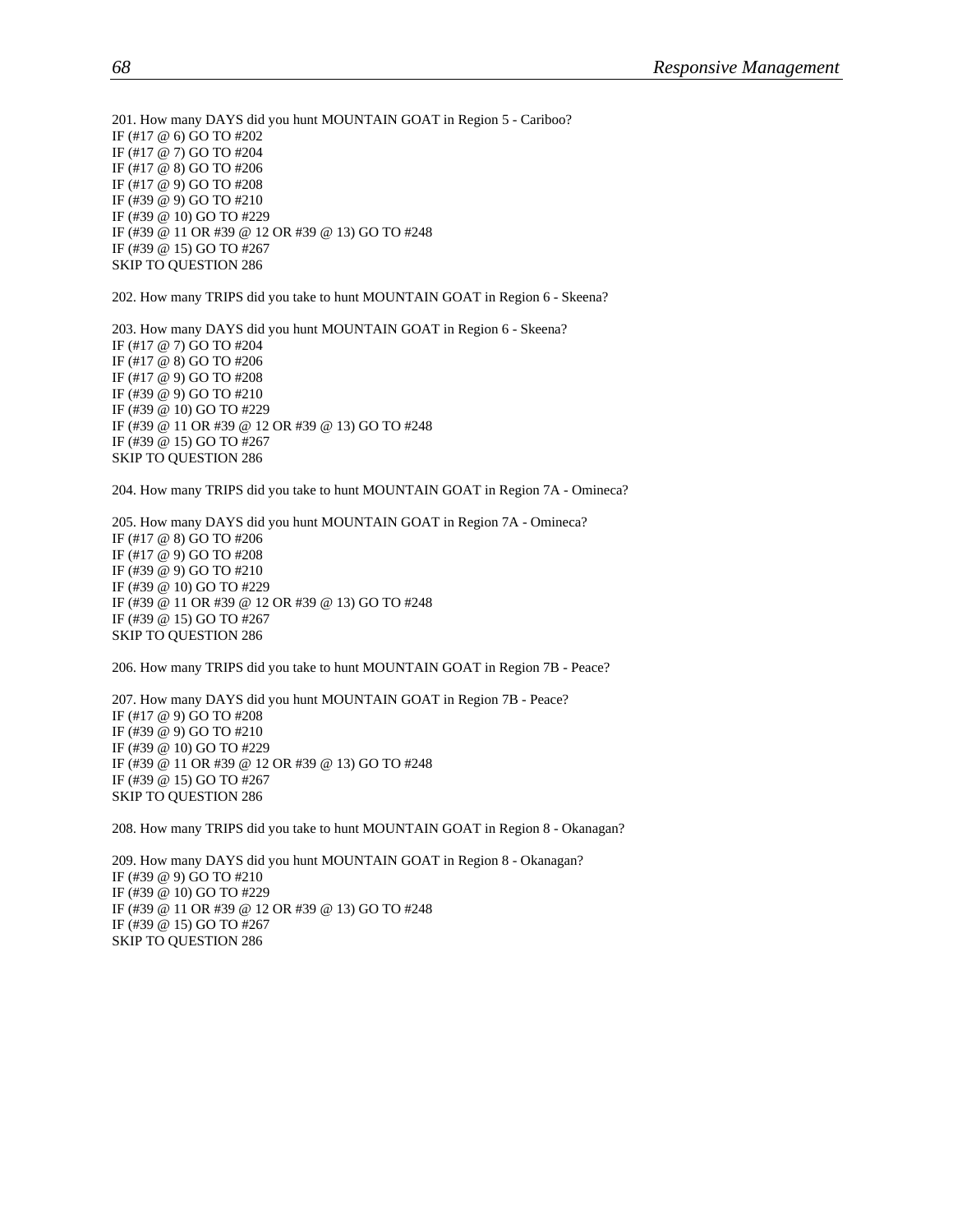210. Determines which group the respondent is a part of.

| | | 1. Region 1 (GO TO QUESTION 211) | | 2. Region 2 (GO TO QUESTION 213) | 3. Region 3 (GO TO QUESTION 215) | | 4. Region 4 (GO TO QUESTION 217) | 5. Region 5 (GO TO QUESTION 219) | 6. Region 6 (GO TO QUESTION 221) | | 7. Region 7A (GO TO QUESTION 223) | | 8. Region 7B (GO TO QUESTION 225) |\_\_| 9. Region 8 (GO TO QUESTION 227) COMPUTE IF (#17 @ 1) 1 COMPUTE IF (#17 @ 2) 2 COMPUTE IF (#17 @ 3) 3 COMPUTE IF (#17 @ 4) 4 COMPUTE IF (#17 @ 5) 5 COMPUTE IF (#17 @ 6) 6 COMPUTE IF (#17 @ 7) 7 COMPUTE IF (#17 @ 8) 8 COMPUTE IF (#17 @ 9) 9 COMPUTE 10 IF (#39 @ 10) GO TO #229 IF (#39 @ 11 OR #39 @ 12 OR #39 @ 13) GO TO #248 IF (#39 @ 15) GO TO #267 SKIP TO QUESTION 286

211. How many TRIPS did you take to hunt BIGHORN SHEEP in Region 1 - Vancouver Island?

212. How many DAYS did you hunt BIGHORN SHEEP in Region 1 - Vancouver Island? IF (#17 @ 2) GO TO #213 IF (#17 @ 3) GO TO #215 IF (#17 @ 4) GO TO #217 IF (#17 @ 5) GO TO #219 IF (#17 @ 6) GO TO #221 IF (#17 @ 7) GO TO #223 IF (#17 @ 8) GO TO #225 IF (#17 @ 9) GO TO #227 IF (#39 @ 10) GO TO #229 IF (#39 @ 11 OR #39 @ 12 OR #39 @ 13) GO TO #248 IF (#39 @ 15) GO TO #267 SKIP TO QUESTION 286

213. How many TRIPS did you take to hunt BIGHORN SHEEP in Region 2 - Lower Mainland?

214. How many DAYS did you hunt BIGHORN SHEEP in Region 2 - Lower Mainland? IF (#17 @ 3) GO TO #215 IF (#17 @ 4) GO TO #217 IF (#17 @ 5) GO TO #219 IF (#17 @ 6) GO TO #221 IF (#17 @ 7) GO TO #223 IF (#17 @ 8) GO TO #225 IF (#17 @ 9) GO TO #227 IF (#39 @ 10) GO TO #229 IF (#39 @ 11 OR #39 @ 12 OR #39 @ 13) GO TO #248 IF (#39 @ 15) GO TO #267 SKIP TO QUESTION 286

215. How many TRIPS did you take to hunt BIGHORN SHEEP in Region 3 - Thompson-Nicola?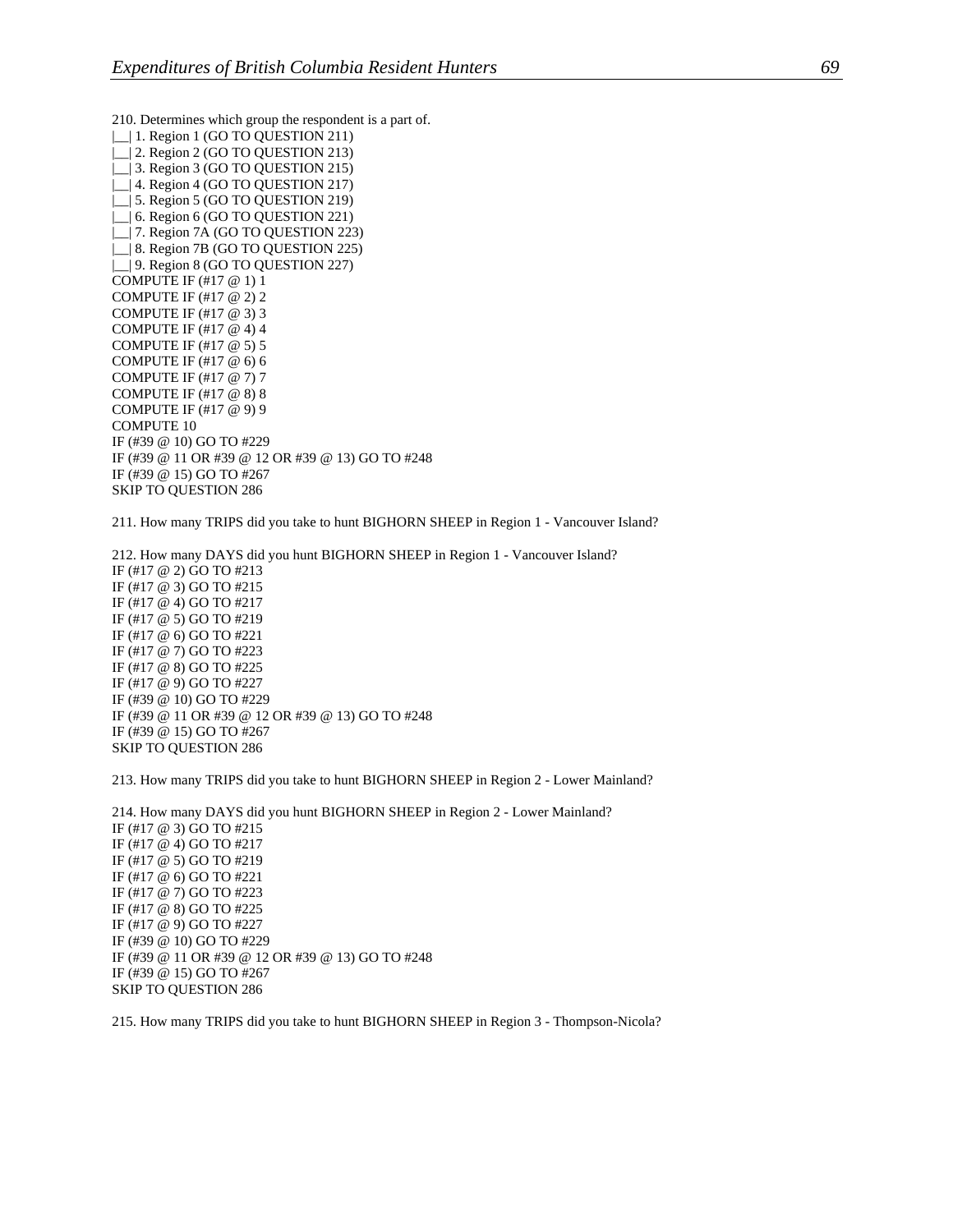216. How many DAYS did you hunt BIGHORN SHEEP in Region 3 - Thompson-Nicola? IF (#17 @ 4) GO TO #217 IF (#17 @ 5) GO TO #219 IF (#17 @ 6) GO TO #221 IF (#17 @ 7) GO TO #223 IF (#17 @ 8) GO TO #225 IF (#17 @ 9) GO TO #227 IF (#39 @ 10) GO TO #229 IF (#39 @ 11 OR #39 @ 12 OR #39 @ 13) GO TO #248 IF (#39 @ 15) GO TO #267 SKIP TO QUESTION 286

217. How many TRIPS did you take to hunt BIGHORN SHEEP in Region 4 - Kootenay?

218. How many DAYS did you hunt BIGHORN SHEEP in Region 4 - Kootenay? IF (#17 @ 5) GO TO #219 IF (#17 @ 6) GO TO #221 IF (#17 @ 7) GO TO #223 IF (#17 @ 8) GO TO #225 IF (#17 @ 9) GO TO #227 IF (#39 @ 10) GO TO #229 IF (#39 @ 11 OR #39 @ 12 OR #39 @ 13) GO TO #248 IF (#39 @ 15) GO TO #267 SKIP TO QUESTION 286

219. How many TRIPS did you take to hunt BIGHORN SHEEP in Region 5 - Cariboo?

220. How many DAYS did you hunt BIGHORN SHEEP in Region 5 - Cariboo? IF (#17 @ 6) GO TO #221 IF (#17 @ 7) GO TO #223 IF (#17 @ 8) GO TO #225 IF (#17 @ 9) GO TO #227 IF (#39 @ 10) GO TO #229 IF (#39 @ 11 OR #39 @ 12 OR #39 @ 13) GO TO #248 IF (#39 @ 15) GO TO #267 SKIP TO QUESTION 286

221. How many TRIPS did you take to hunt BIGHORN SHEEP in Region 6 - Skeena?

222. How many DAYS did you hunt BIGHORN SHEEP in Region 6 - Skeena? IF (#17 @ 7) GO TO #223 IF (#17 @ 8) GO TO #225 IF (#17 @ 9) GO TO #227 IF (#39 @ 10) GO TO #229 IF (#39 @ 11 OR #39 @ 12 OR #39 @ 13) GO TO #248 IF (#39 @ 15) GO TO #267 SKIP TO QUESTION 286

223. How many TRIPS did you take to hunt BIGHORN SHEEP in Region 7A - Omineca?

224. How many DAYS did you hunt BIGHORN SHEEP in Region 7A - Omineca? IF (#17 @ 8) GO TO #225 IF (#17 @ 9) GO TO #227 IF (#39 @ 10) GO TO #229 IF (#39 @ 11 OR #39 @ 12 OR #39 @ 13) GO TO #248 IF (#39 @ 15) GO TO #267 SKIP TO QUESTION 286

225. How many TRIPS did you take to hunt BIGHORN SHEEP in Region 7B - Peace?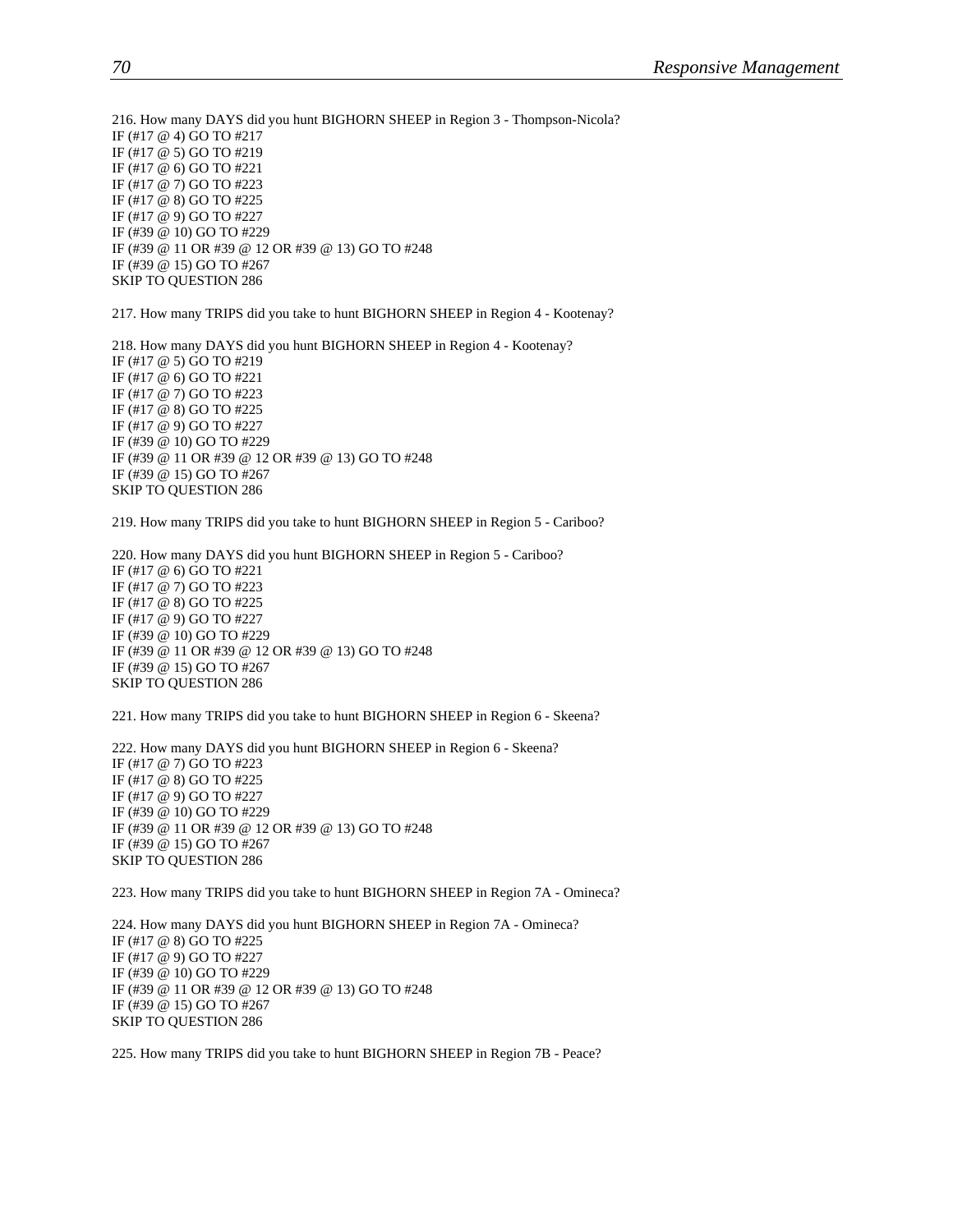226. How many DAYS did you hunt BIGHORN SHEEP in Region 7B - Peace? IF (#17 @ 9) GO TO #227 IF (#39 @ 10) GO TO #229 IF (#39 @ 11 OR #39 @ 12 OR #39 @ 13) GO TO #248 IF (#39 @ 15) GO TO #267 SKIP TO QUESTION 286

227. How many TRIPS did you take to hunt BIGHORN SHEEP in Region 8 - Okanagan?

228. How many DAYS did you hunt BIGHORN SHEEP in Region 8 - Okanagan? IF (#39 @ 10) GO TO #229 IF (#39 @ 11 OR #39 @ 12 OR #39 @ 13) GO TO #248 IF (#39 @ 15) GO TO #267 SKIP TO QUESTION 286

229. Determines which group the respondent is a part of.

| | | 1. Region 1 (GO TO QUESTION 230) | | 2. Region 2 (GO TO QUESTION 232) | | 3. Region 3 (GO TO QUESTION 234) |\_\_| 4. Region 4 (GO TO QUESTION 236) |\_\_| 5. Region 5 (GO TO QUESTION 238) |\_\_| 6. Region 6 (GO TO QUESTION 240) | | 7. Region 7A (GO TO QUESTION 242) | 8. Region 7B (GO TO QUESTION 244) | | 9. Region 8 (GO TO QUESTION 246) COMPUTE IF (#17 @ 1) 1 COMPUTE IF (#17 @ 2) 2 COMPUTE IF (#17 @ 3) 3 COMPUTE IF (#17 @ 4) 4 COMPUTE IF (#17 @ 5) 5 COMPUTE IF (#17 @ 6) 6 COMPUTE IF (#17 @ 7) 7 COMPUTE IF (#17 @ 8) 8 COMPUTE IF (#17 @ 9) 9 COMPUTE 10 IF (#39 @ 11 OR #39 @ 12 OR #39 @ 13) GO TO #248 IF (#39 @ 15) GO TO #267 SKIP TO QUESTION 286

230. How many TRIPS did you take to hunt WOLF in Region 1 - Vancouver Island?

231. How many DAYS did you hunt WOLF in Region 1 - Vancouver Island? IF (#17 @ 2) GO TO #232 IF (#17 @ 3) GO TO #234 IF (#17 @ 4) GO TO #236 IF (#17 @ 5) GO TO #238 IF (#17 @ 6) GO TO #240 IF (#17 @ 7) GO TO #242 IF (#17 @ 8) GO TO #244 IF (#17 @ 9) GO TO #246 IF (#39 @ 11 OR #39 @ 12 OR #39 @ 13) GO TO #248 IF (#39 @ 15) GO TO #267 SKIP TO QUESTION 286

232. How many TRIPS did you take to hunt WOLF in Region 2 - Lower Mainland?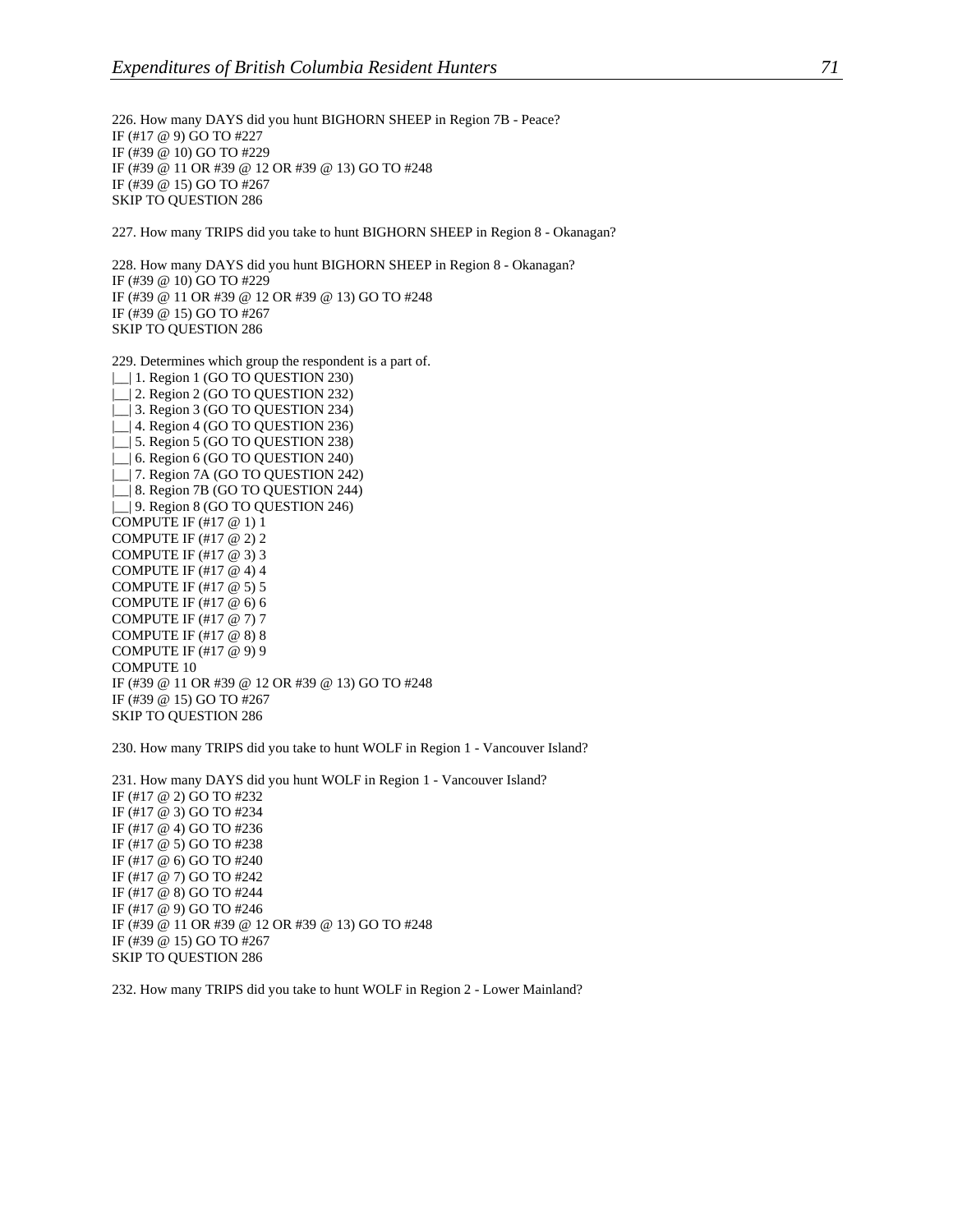233. How many DAYS did you hunt WOLF in Region 2 - Lower Mainland? IF (#17 @ 3) GO TO #234 IF (#17 @ 4) GO TO #236 IF (#17 @ 5) GO TO #238 IF (#17 @ 6) GO TO #240 IF (#17 @ 7) GO TO #242 IF (#17 @ 8) GO TO #244 IF (#17 @ 9) GO TO #246 IF (#39 @ 11 OR #39 @ 12 OR #39 @ 13) GO TO #248 IF (#39 @ 15) GO TO #267 SKIP TO QUESTION 286

234. How many TRIPS did you take to hunt WOLF in Region 3 - Thompson-Nicola?

235. How many DAYS did you hunt WOLF in Region 3 - Thompson-Nicola? IF (#17 @ 4) GO TO #236 IF (#17 @ 5) GO TO #238 IF (#17 @ 6) GO TO #240 IF (#17 @ 7) GO TO #242 IF (#17 @ 8) GO TO #244 IF (#17 @ 9) GO TO #246 IF (#39 @ 11 OR #39 @ 12 OR #39 @ 13) GO TO #248 IF (#39 @ 15) GO TO #267 SKIP TO QUESTION 286

236. How many TRIPS did you take to hunt WOLF in Region 4 - Kootenay?

237. How many DAYS did you hunt WOLF in Region 4 - Kootenay? IF (#17 @ 5) GO TO #238 IF (#17 @ 6) GO TO #240 IF (#17 @ 7) GO TO #242 IF (#17 @ 8) GO TO #244 IF (#17 @ 9) GO TO #246 IF (#39 @ 11 OR #39 @ 12 OR #39 @ 13) GO TO #248 IF (#39 @ 15) GO TO #267 SKIP TO QUESTION 286

238. How many TRIPS did you take to hunt WOLF in Region 5 - Cariboo?

239. How many DAYS did you hunt WOLF in Region 5 - Cariboo? IF (#17 @ 6) GO TO #240 IF (#17 @ 7) GO TO #242 IF (#17 @ 8) GO TO #244 IF (#17 @ 9) GO TO #246 IF (#39 @ 11 OR #39 @ 12 OR #39 @ 13) GO TO #248 IF (#39 @ 15) GO TO #267 SKIP TO QUESTION 286

240. How many TRIPS did you take to hunt WOLF in Region 6 - Skeena?

241. How many DAYS did you hunt WOLF in Region 6 - Skeena? IF (#17 @ 7) GO TO #242 IF (#17 @ 8) GO TO #244 IF (#17 @ 9) GO TO #246 IF (#39 @ 11 OR #39 @ 12 OR #39 @ 13) GO TO #248 IF (#39 @ 15) GO TO #267 SKIP TO QUESTION 286

242. How many TRIPS did you take to hunt WOLF in Region 7A - Omineca?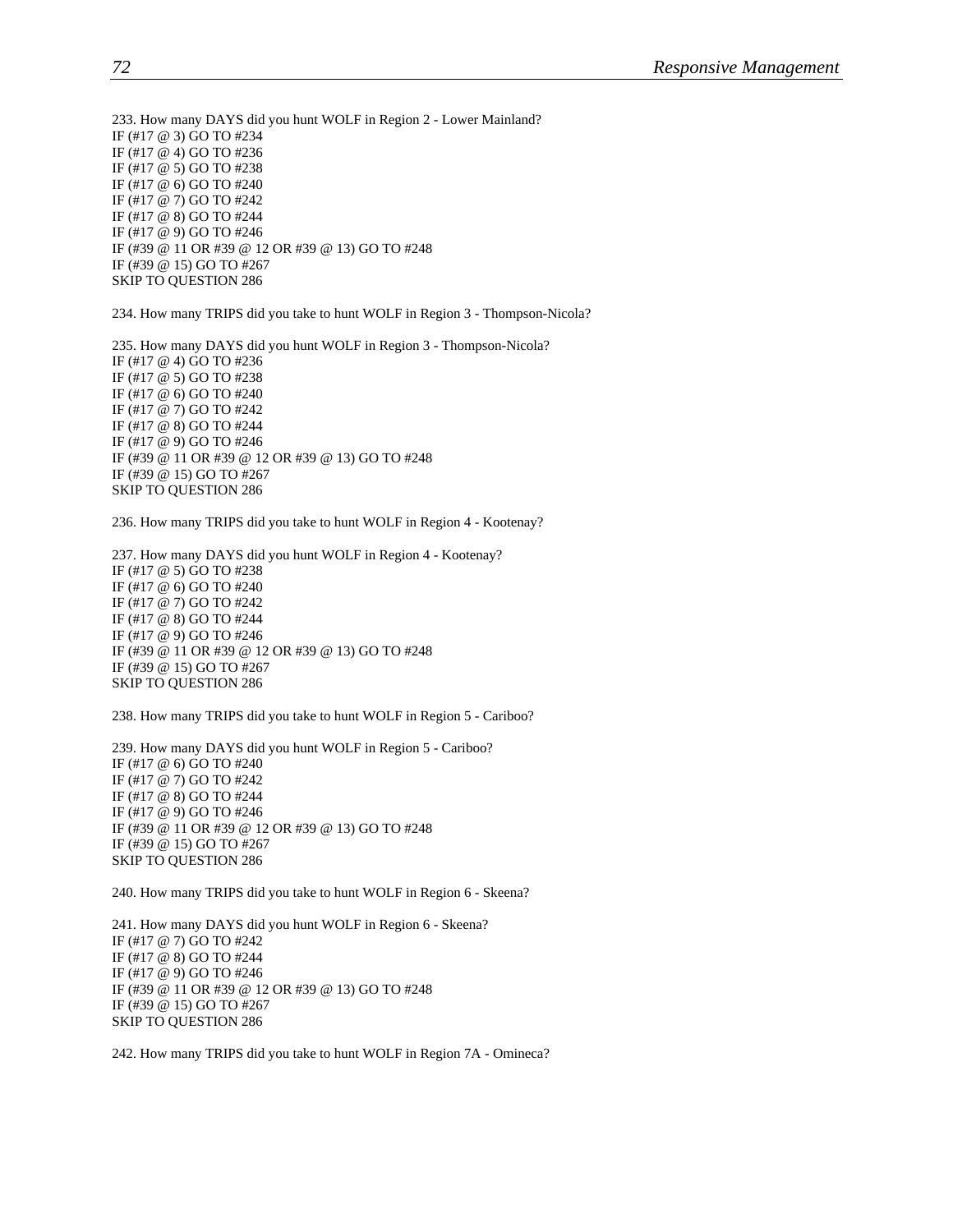243. How many DAYS did you hunt WOLF in Region 7A - Omineca? IF (#17 @ 8) GO TO #244 IF (#17 @ 9) GO TO #246 IF (#39 @ 11 OR #39 @ 12 OR #39 @ 13) GO TO #248 IF (#39 @ 15) GO TO #267 SKIP TO QUESTION 286

244. How many TRIPS did you take to hunt WOLF in Region 7B - Peace?

245. How many DAYS did you hunt WOLF in Region 7B - Peace? IF (#17 @ 9) GO TO #246 IF (#39 @ 11 OR #39 @ 12 OR #39 @ 13) GO TO #248 IF (#39 @ 15) GO TO #267 SKIP TO QUESTION 286

246. How many TRIPS did you take to hunt WOLF in Region 8 - Okanagan?

247. How many DAYS did you hunt WOLF in Region 8 - Okanagan? IF (#39 @ 11 OR #39 @ 12 OR #39 @ 13) GO TO #248 IF (#39 @ 15) GO TO #267 SKIP TO QUESTION 286

248. Determines which group the respondent is a part of.

| | | 1. Region 1 (GO TO QUESTION 249) | | 2. Region 2 (GO TO QUESTION 251) | | 3. Region 3 (GO TO QUESTION 253) | | 4. Region 4 (GO TO QUESTION 255) | 5. Region 5 (GO TO QUESTION 257) |  $\vert$  6. Region 6 (GO TO QUESTION 259) | | 7. Region 7A (GO TO QUESTION 261) | 8. Region 7B (GO TO QUESTION 263) | | 9. Region 8 (GO TO QUESTION 265) COMPUTE IF (#17 @ 1) 1 COMPUTE IF (#17 @ 2) 2 COMPUTE IF (#17 @ 3) 3 COMPUTE IF (#17 @ 4) 4 COMPUTE IF (#17 @ 5) 5 COMPUTE IF (#17 @ 6) 6 COMPUTE IF (#17 @ 7) 7 COMPUTE IF (#17 @ 8) 8 COMPUTE IF (#17 @ 9) 9 COMPUTE 10 IF (#39 @ 15) GO TO #267 SKIP TO QUESTION 286

249. How many TRIPS did you take to hunt BOBCAT, LYNX, AND/OR COUGAR in Region 1 - Vancouver Island?

250. How many DAYS did you hunt BOBCAT, LYNX, AND/OR COUGAR in Region 1 - Vancouver Island? IF (#17 @ 2) GO TO #251 IF (#17 @ 3) GO TO #253 IF (#17 @ 4) GO TO #255 IF (#17 @ 5) GO TO #257 IF (#17 @ 6) GO TO #259 IF (#17 @ 7) GO TO #261 IF (#17 @ 8) GO TO #263 IF (#17 @ 9) GO TO #265 IF (#39 @ 15) GO TO #267 SKIP TO QUESTION 286

251. How many TRIPS did you take to hunt BOBCAT, LYNX, AND/OR COUGAR in Region 2 - Lower Mainland?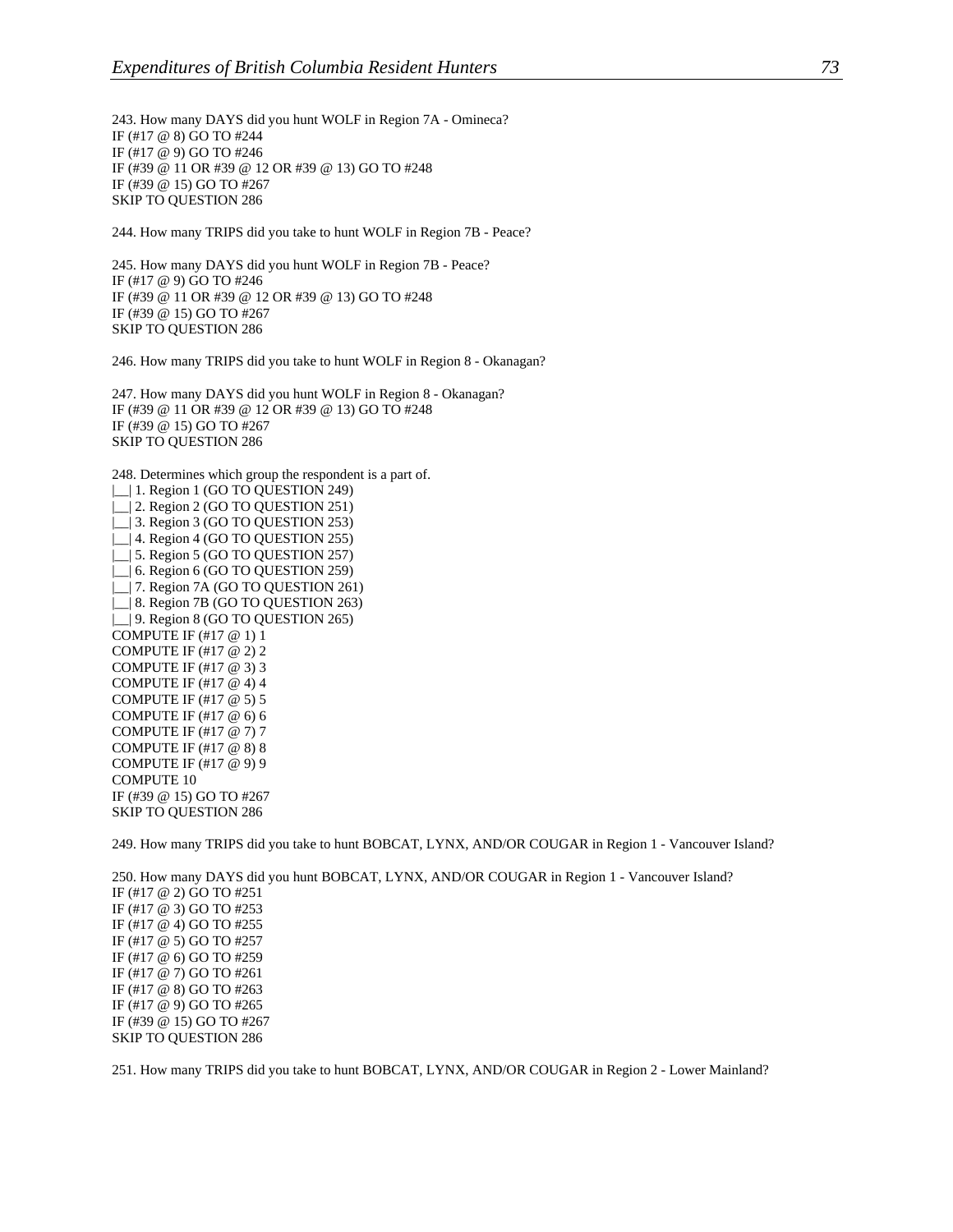252. How many DAYS did you hunt BOBCAT, LYNX, AND/OR COUGAR in Region 2 - Lower Mainland? IF (#17 @ 3) GO TO #253 IF (#17 @ 4) GO TO #255 IF (#17 @ 5) GO TO #257 IF (#17 @ 6) GO TO #259 IF (#17 @ 7) GO TO #261 IF (#17 @ 8) GO TO #263 IF (#17 @ 9) GO TO #265 IF (#39 @ 15) GO TO #267 SKIP TO QUESTION 286

253. How many TRIPS did you take to hunt BOBCAT, LYNX, AND/OR COUGAR in Region 3 - Thompson-Nicola?

254. How many DAYS did you hunt BOBCAT, LYNX, AND/OR COUGAR in Region 3 - Thompson-Nicola? IF (#17 @ 4) GO TO #255 IF (#17 @ 5) GO TO #257 IF (#17 @ 6) GO TO #259 IF (#17 @ 7) GO TO #261 IF (#17 @ 8) GO TO #263 IF (#17 @ 9) GO TO #265 IF (#39 @ 15) GO TO #267 SKIP TO QUESTION 286

255. How many TRIPS did you take to hunt BOBCAT, LYNX, AND/OR COUGAR in Region 4 - Kootenay?

256. How many DAYS did you hunt BOBCAT, LYNX, AND/OR COUGAR in Region 4 - Kootenay? IF (#17 @ 5) GO TO #257 IF (#17 @ 6) GO TO #259 IF (#17 @ 7) GO TO #261 IF (#17 @ 8) GO TO #263 IF (#17 @ 9) GO TO #265 IF (#39 @ 15) GO TO #267 SKIP TO QUESTION 286

257. How many TRIPS did you take to hunt BOBCAT, LYNX, AND/OR COUGAR in Region 5 - Cariboo?

258. How many DAYS did you hunt BOBCAT, LYNX, AND/OR COUGAR in Region 5 - Cariboo? IF (#17 @ 6) GO TO #259 IF (#17 @ 7) GO TO #261 IF (#17 @ 8) GO TO #263 IF (#17 @ 9) GO TO #265 IF (#39 @ 15) GO TO #267 SKIP TO QUESTION 286

259. How many TRIPS did you take to hunt BOBCAT, LYNX, AND/OR COUGAR in Region 6 - Skeena?

260. How many DAYS did you hunt BOBCAT, LYNX, AND/OR COUGAR in Region 6 - Skeena? IF (#17 @ 7) GO TO #261 IF (#17 @ 8) GO TO #263 IF (#17 @ 9) GO TO #265 IF (#39 @ 15) GO TO #267 SKIP TO QUESTION 286

261. How many TRIPS did you take to hunt BOBCAT, LYNX, AND/OR COUGAR in Region 7A - Omineca?

262. How many DAYS did you hunt BOBCAT, LYNX, AND/OR COUGAR in Region 7A - Omineca? IF (#17 @ 8) GO TO #263 IF (#17 @ 9) GO TO #265 IF (#39 @ 15) GO TO #267 SKIP TO QUESTION 286

263. How many TRIPS did you take to hunt BOBCAT, LYNX, AND/OR COUGAR in Region 7B - Peace?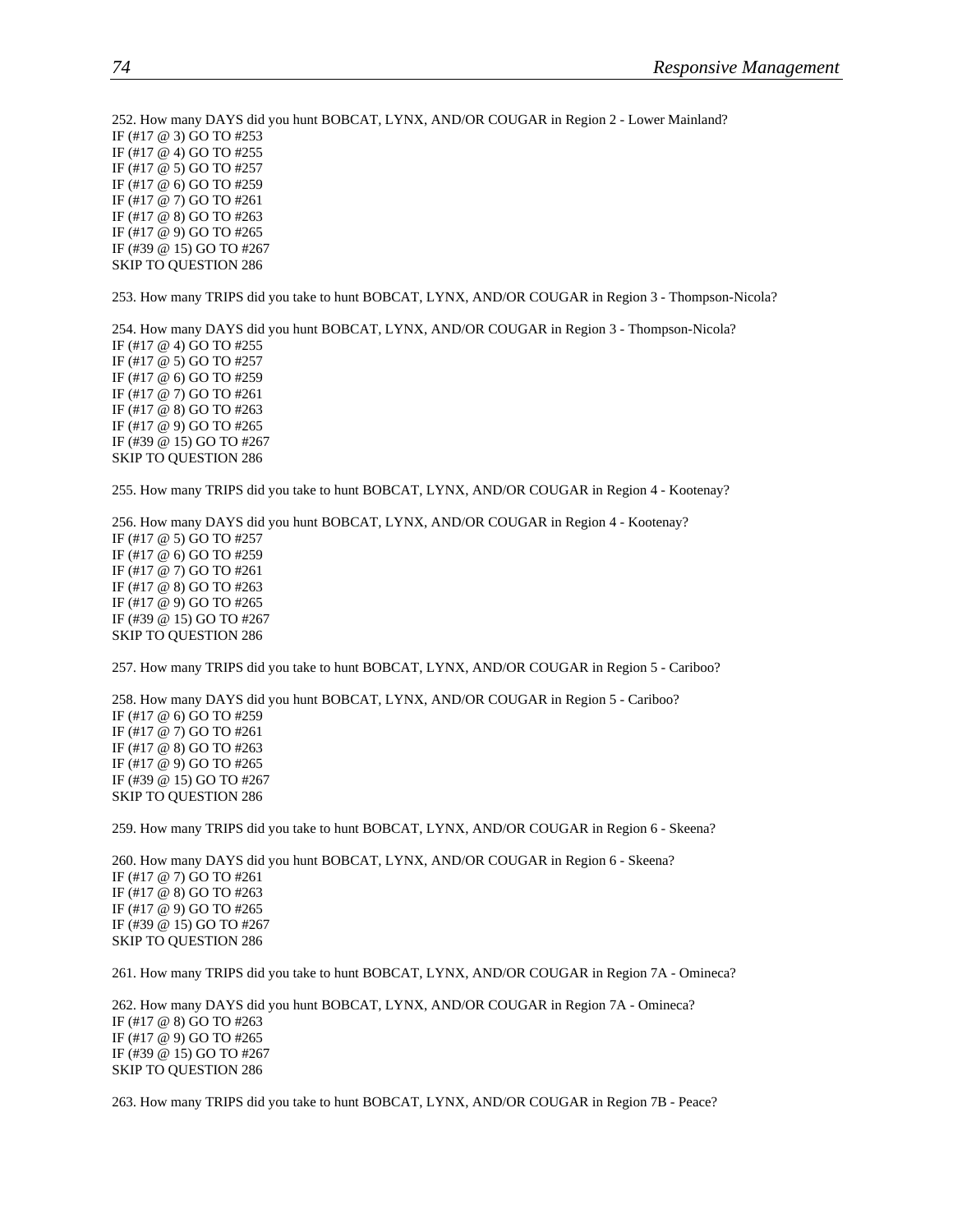264. How many DAYS did you hunt BOBCAT, LYNX, AND/OR COUGAR in Region 7B - Peace? IF (#17 @ 9) GO TO #265 IF (#39 @ 15) GO TO #267 SKIP TO QUESTION 286

265. How many TRIPS did you take to hunt BOBCAT, LYNX, AND/OR COUGAR in Region 8 - Okanagan?

266. How many DAYS did you hunt BOBCAT, LYNX, AND/OR COUGAR in Region 8 - Okanagan? IF (#39 @ 15) GO TO #267 SKIP TO QUESTION 286

267. Determines which group the respondent is a part of.

| | | 1. Region 1 (GO TO QUESTION 268) | | 2. Region 2 (GO TO QUESTION 270) |\_\_| 3. Region 3 (GO TO QUESTION 272) | | 4. Region 4 (GO TO QUESTION 274) | | 5. Region 5 (GO TO QUESTION 276) | 6. Region 6 (GO TO QUESTION 278) |\_\_| 7. Region 7A (GO TO QUESTION 280) |\_\_| 8. Region 7B (GO TO QUESTION 282) |\_\_| 9. Region 8 (GO TO QUESTION 284) COMPUTE IF (#17 @ 1) 1 COMPUTE IF (#17 @ 2) 2 COMPUTE IF (#17 @ 3) 3 COMPUTE IF (#17 @ 4) 4 COMPUTE IF (#17 @ 5) 5 COMPUTE IF (#17 @ 6) 6 COMPUTE IF (#17 @ 7) 7 COMPUTE IF (#17 @ 8) 8 COMPUTE IF (#17 @ 9) 9 COMPUTE 10 SKIP TO QUESTION 286

268. How many TRIPS did you take to hunt WOLVERINE in Region 1 - Vancouver Island?

269. How many DAYS did you hunt WOLVERINE in Region 1 - Vancouver Island? IF (#17 @ 2) GO TO #270 IF (#17 @ 3) GO TO #272 IF (#17 @ 4) GO TO #274 IF (#17 @ 5) GO TO #276 IF (#17 @ 6) GO TO #278 IF (#17 @ 7) GO TO #280 IF (#17 @ 8) GO TO #282 IF (#17 @ 9) GO TO #284 SKIP TO QUESTION 286

270. How many TRIPS did you take to hunt WOLVERINE in Region 2 - Lower Mainland?

271. How many DAYS did you hunt WOLVERINE in Region 2 - Lower Mainland? IF (#17 @ 3) GO TO #272 IF (#17 @ 4) GO TO #274 IF (#17 @ 5) GO TO #276 IF (#17 @ 6) GO TO #278 IF (#17 @ 7) GO TO #280 IF (#17 @ 8) GO TO #282 IF (#17 @ 9) GO TO #284 SKIP TO QUESTION 286

272. How many TRIPS did you take to hunt WOLVERINE in Region 3 - Thompson-Nicola?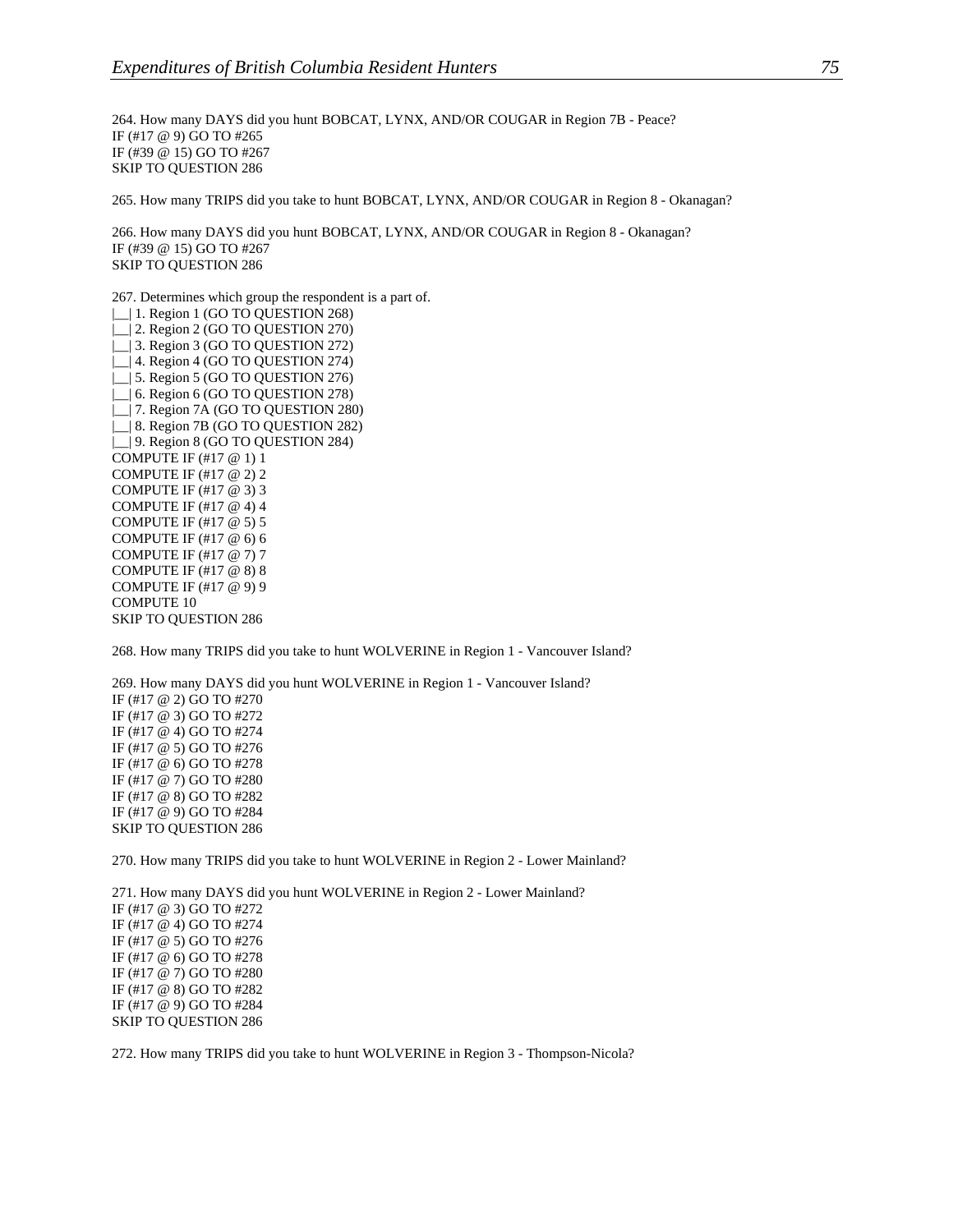273. How many DAYS did you hunt WOLVERINE in Region 3 - Thompson-Nicola? IF (#17 @ 4) GO TO #274 IF (#17 @ 5) GO TO #276 IF (#17 @ 6) GO TO #278 IF (#17 @ 7) GO TO #280 IF (#17 @ 8) GO TO #282 IF (#17 @ 9) GO TO #284 SKIP TO QUESTION 286

274. How many TRIPS did you take to hunt WOLVERINE in Region 4 - Kootenay?

275. How many DAYS did you hunt WOLVERINE in Region 4 - Kootenay? IF (#17 @ 5) GO TO #276 IF (#17 @ 6) GO TO #278 IF (#17 @ 7) GO TO #280 IF (#17 @ 8) GO TO #282 IF (#17 @ 9) GO TO #284 SKIP TO QUESTION 286

276. How many TRIPS did you take to hunt WOLVERINE in Region 5 - Cariboo?

277. How many DAYS did you hunt WOLVERINE in Region 5 - Cariboo? IF (#17 @ 6) GO TO #278 IF (#17 @ 7) GO TO #280 IF (#17 @ 8) GO TO #282 IF (#17 @ 9) GO TO #284 SKIP TO QUESTION 286

278. How many TRIPS did you take to hunt WOLVERINE in Region 6 - Skeena?

279. How many DAYS did you hunt WOLVERINE in Region 6 - Skeena? IF (#17 @ 7) GO TO #280 IF (#17 @ 8) GO TO #282 IF (#17 @ 9) GO TO #284 SKIP TO QUESTION 286

280. How many TRIPS did you take to hunt WOLVERINE in Region 7A - Omineca?

281. How many DAYS did you hunt WOLVERINE in Region 7A - Omineca? IF (#17 @ 8) GO TO #282 IF (#17 @ 9) GO TO #284 SKIP TO QUESTION 286

282. How many TRIPS did you take to hunt WOLVERINE in Region 7B - Peace?

283. How many DAYS did you hunt WOLVERINE in Region 7B - Peace? IF (#17 @ 9) GO TO #284 SKIP TO QUESTION 286

284. How many TRIPS did you take to hunt WOLVERINE in Region 8 - Okanagan?

285. How many DAYS did you hunt WOLVERINE in Region 8 - Okanagan?

286. Did you hunt small game? | | 2. Yes (GO TO QUESTION 287)  $\Box$  3. No |\_\_| 4. (DNR) Don't know SKIP TO QUESTION 307

287. How many TRIPS did you take to hunt small game?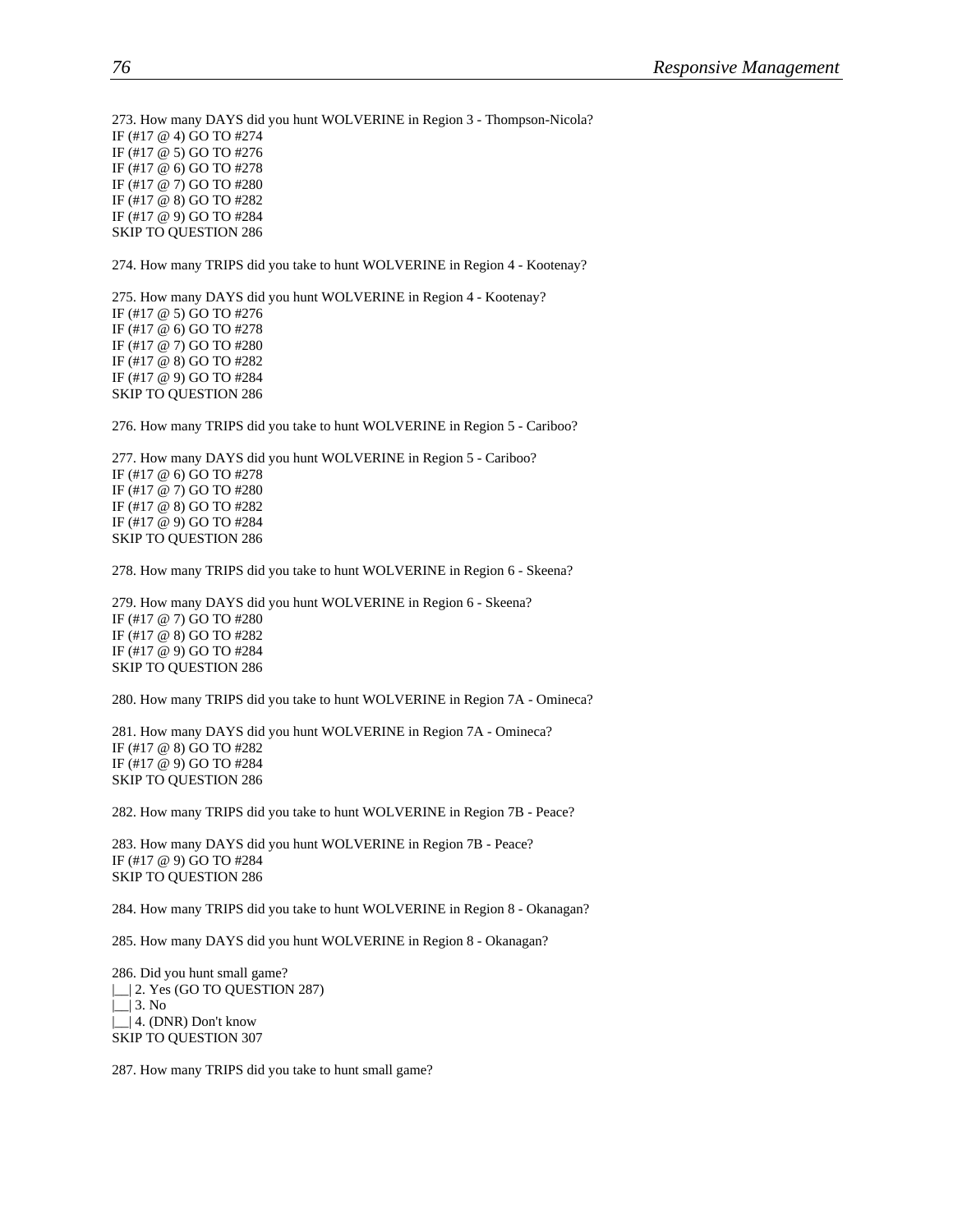288. How many DAYS did you hunt small game? IF (#17  $\odot$  1 AND #17 = 1) GO TO #307 IF (#17  $\omega$  2 AND #17 = 2) GO TO #307 IF (#17  $@$  3 AND #17 = 4) GO TO #307 IF (#17  $@$  4 AND #17 = 8) GO TO #307 IF (#17  $\omega$  5 AND #17 = 16) GO TO #307 IF (#17 @ 6 AND #17 = 32) GO TO #307 IF (#17  $\omega$  7 AND #17 = 64) GO TO #307 IF (#17 @ 8 AND #17 = 128) GO TO #307 IF (#17 @ 9 AND #17 = 256) GO TO #307 IF (#17 @ 1) GO TO #289 IF (#17 @ 2) GO TO #291 IF (#17 @ 3) GO TO #293 IF (#17 @ 4) GO TO #295 IF (#17 @ 5) GO TO #297 IF (#17 @ 6) GO TO #299 IF (#17 @ 7) GO TO #301 IF (#17 @ 8) GO TO #303 IF (#17 @ 9) GO TO #305 SKIP TO QUESTION 307

289. How many TRIPS did you take to hunt small game in Region 1 - Vancouver Island?

290. How many DAYS did you hunt small game in Region 1 - Vancouver Island? IF (#17 @ 2) GO TO #291 IF (#17 @ 3) GO TO #293 IF (#17 @ 4) GO TO #295 IF (#17 @ 5) GO TO #297 IF (#17 @ 6) GO TO #299 IF (#17 @ 7) GO TO #301 IF (#17 @ 8) GO TO #303 IF (#17 @ 9) GO TO #305 SKIP TO QUESTION 307

291. How many TRIPS did you take to hunt small game in Region 2 - Lower Mainland?

292. How many DAYS did you hunt small game in Region 2 - Lower Mainland? IF (#17 @ 3) GO TO #293 IF (#17 @ 4) GO TO #295 IF (#17 @ 5) GO TO #297 IF (#17 @ 6) GO TO #299 IF (#17 @ 7) GO TO #301 IF (#17 @ 8) GO TO #303 IF (#17 @ 9) GO TO #305 SKIP TO QUESTION 307

293. How many TRIPS did you take to hunt small game in Region 3 - Thompson-Nicola?

294. How many DAYS did you hunt small game in Region 3 - Thompson-Nicola? IF (#17 @ 4) GO TO #295 IF (#17 @ 5) GO TO #297 IF (#17 @ 6) GO TO #299 IF (#17 @ 7) GO TO #301 IF (#17 @ 8) GO TO #303 IF (#17 @ 9) GO TO #305 SKIP TO QUESTION 307

295. How many TRIPS did you take to hunt small game in Region 4 - Kootenay?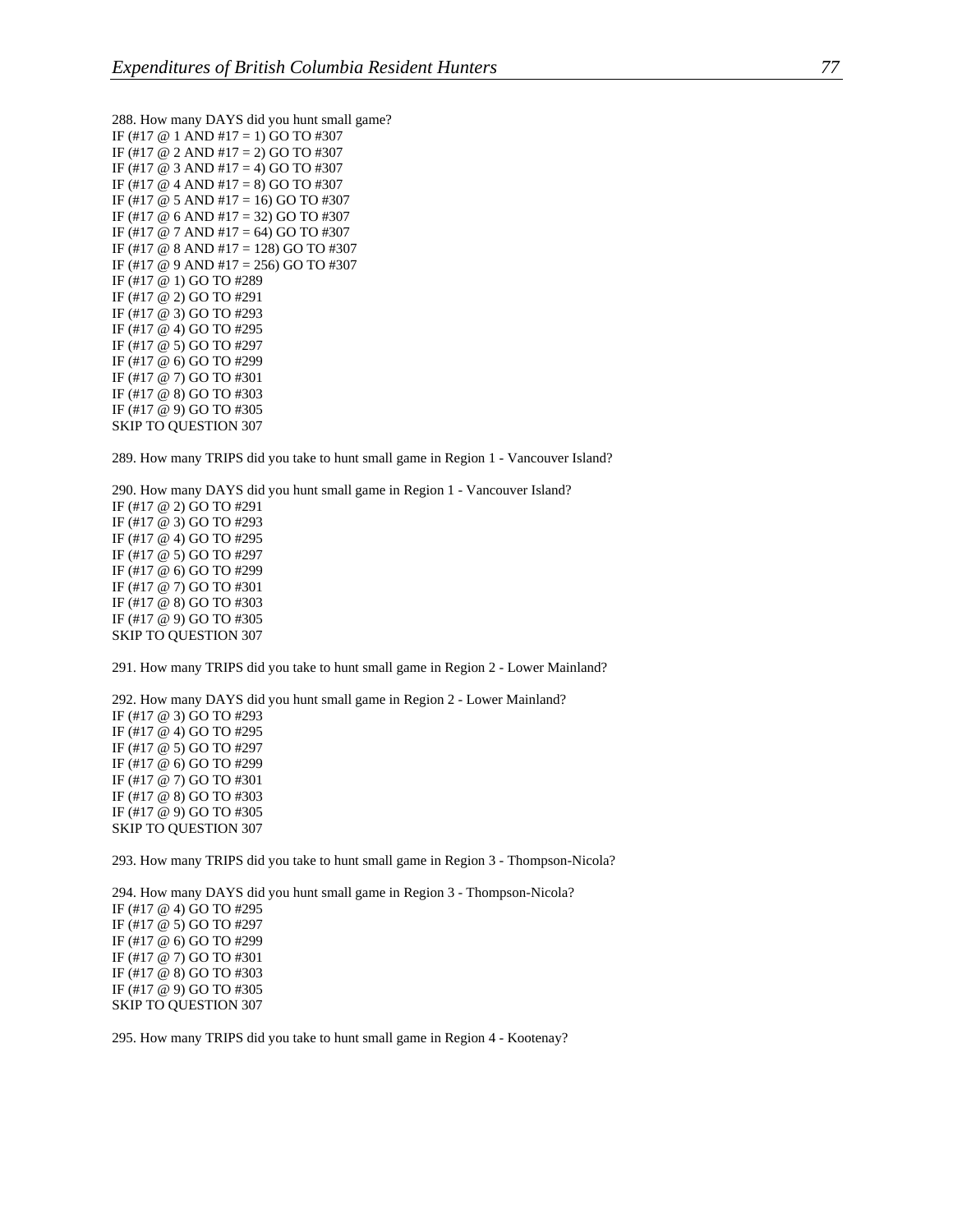296. How many DAYS did you hunt small game in Region 4 - Kootenay? IF (#17 @ 5) GO TO #297 IF (#17 @ 6) GO TO #299 IF (#17 @ 7) GO TO #301 IF (#17 @ 8) GO TO #303 IF (#17 @ 9) GO TO #305 SKIP TO QUESTION 307

297. How many TRIPS did you take to hunt small game in Region 5 - Cariboo?

298. How many DAYS did you hunt small game in Region 5 - Cariboo? IF (#17 @ 6) GO TO #299 IF (#17 @ 7) GO TO #301 IF (#17 @ 8) GO TO #303 IF (#17 @ 9) GO TO #305 SKIP TO QUESTION 307

299. How many TRIPS did you take to hunt small game in Region 6 - Skeena?

300. How many DAYS did you hunt small game in Region 6 - Skeena? IF (#17 @ 7) GO TO #301 IF (#17 @ 8) GO TO #303 IF (#17 @ 9) GO TO #305 SKIP TO QUESTION 307

301. How many TRIPS did you take to hunt small game in Region 7A - Omineca?

302. How many DAYS did you hunt small game in Region 7A - Omineca? IF (#17 @ 8) GO TO #303 IF (#17 @ 9) GO TO #305 SKIP TO QUESTION 307

303. How many TRIPS did you take to hunt small game in Region 7B - Peace?

304. How many DAYS did you hunt small game in Region 7B - Peace? IF (#17 @ 9) GO TO #305 SKIP TO QUESTION 307

305. How many TRIPS did you take to hunt small game in Region 8 - Okanagan?

306. How many DAYS did you hunt small game in Region 8 - Okanagan?

307. Did you hunt turkey? |\_| 2. Yes (GO TO QUESTION 308)  $\lfloor \rfloor$  3. No | | 4. (DNR) Don't know SKIP TO QUESTION 328

308. How many TRIPS did you take to hunt turkey?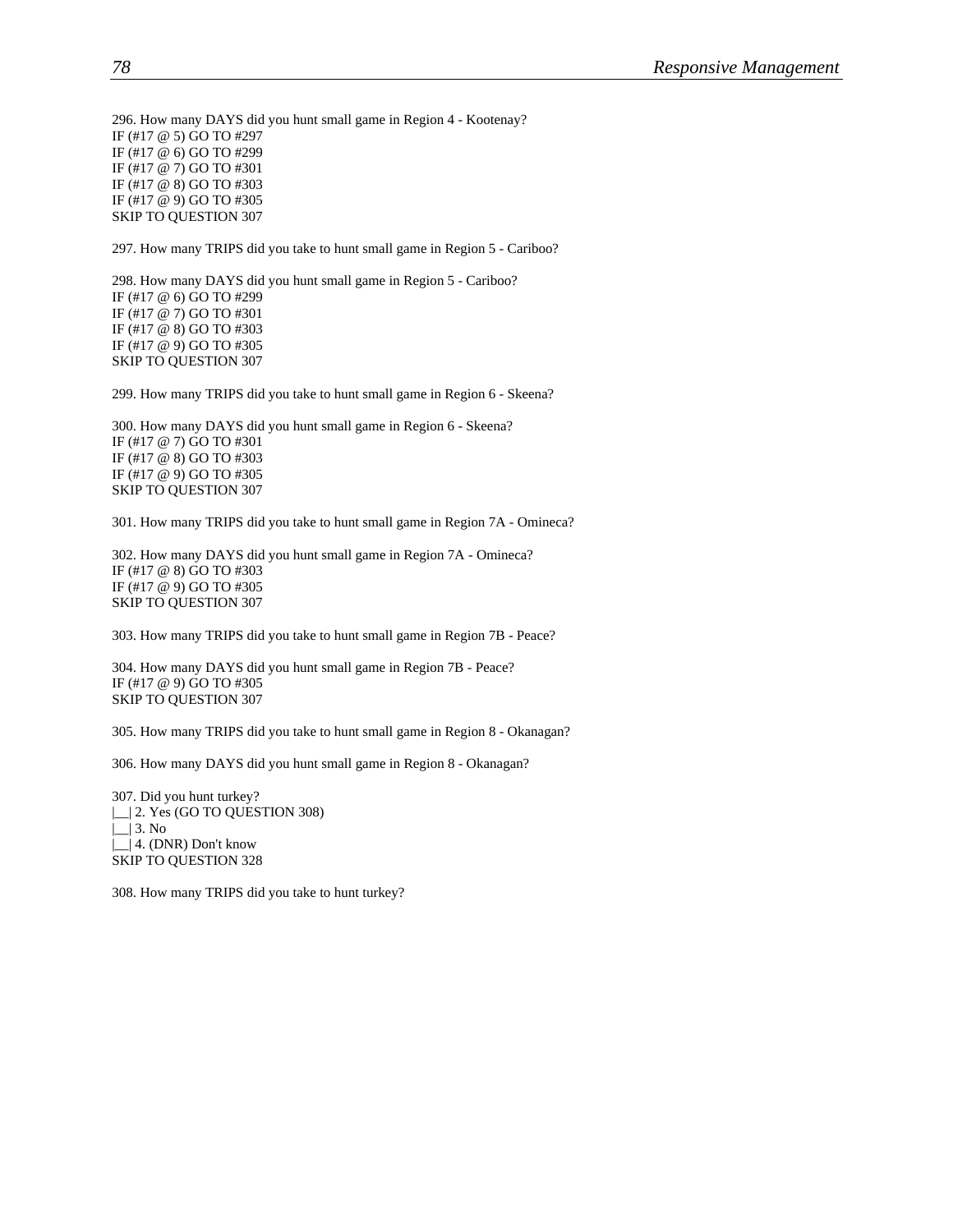309. How many DAYS did you hunt turkey? IF (#17  $@$  1 AND #17 = 1) GO TO #328 IF (#17  $\omega$  2 AND #17 = 2) GO TO #328 IF (#17  $@$  3 AND #17 = 4) GO TO #328 IF (#17  $@$  4 AND #17 = 8) GO TO #328 IF (#17  $\omega$  5 AND #17 = 16) GO TO #328 IF (#17 @ 6 AND #17 = 32) GO TO #328 IF (#17  $\omega$  7 AND #17 = 64) GO TO #328 IF (#17 @ 8 AND #17 = 128) GO TO #328 IF (#17 @ 9 AND #17 = 256) GO TO #328 IF (#17 @ 1) GO TO #310 IF (#17 @ 2) GO TO #312 IF (#17 @ 3) GO TO #314 IF (#17 @ 4) GO TO #316 IF (#17 @ 5) GO TO #318 IF (#17 @ 6) GO TO #320 IF (#17 @ 7) GO TO #322 IF (#17 @ 8) GO TO #324 IF (#17 @ 9) GO TO #326 SKIP TO QUESTION 328

310. How many TRIPS did you take to hunt turkey in Region 1 - Vancouver Island?

311. How many DAYS did you hunt turkey in Region 1 - Vancouver Island? IF (#17 @ 2) GO TO #312 IF (#17 @ 3) GO TO #314 IF (#17 @ 4) GO TO #316 IF (#17 @ 5) GO TO #318 IF (#17 @ 6) GO TO #320 IF (#17 @ 7) GO TO #322 IF (#17 @ 8) GO TO #324 IF (#17 @ 9) GO TO #326 SKIP TO QUESTION 328

312. How many TRIPS did you take to hunt turkey in Region 2 - Lower Mainland?

313. How many DAYS did you hunt turkey in Region 2 - Lower Mainland? IF (#17 @ 3) GO TO #314 IF (#17 @ 4) GO TO #316 IF (#17 @ 5) GO TO #318 IF (#17 @ 6) GO TO #320 IF (#17 @ 7) GO TO #322 IF (#17 @ 8) GO TO #324 IF (#17 @ 9) GO TO #326 SKIP TO QUESTION 328

314. How many TRIPS did you take to hunt turkey in Region 3 - Thompson-Nicola?

315. How many DAYS did you hunt turkey in Region 3 - Thompson-Nicola? IF (#17 @ 4) GO TO #316 IF (#17 @ 5) GO TO #318 IF (#17 @ 6) GO TO #320 IF (#17 @ 7) GO TO #322 IF (#17 @ 8) GO TO #324 IF (#17 @ 9) GO TO #326 SKIP TO QUESTION 328

316. How many TRIPS did you take to hunt turkey in Region 4 - Kootenay?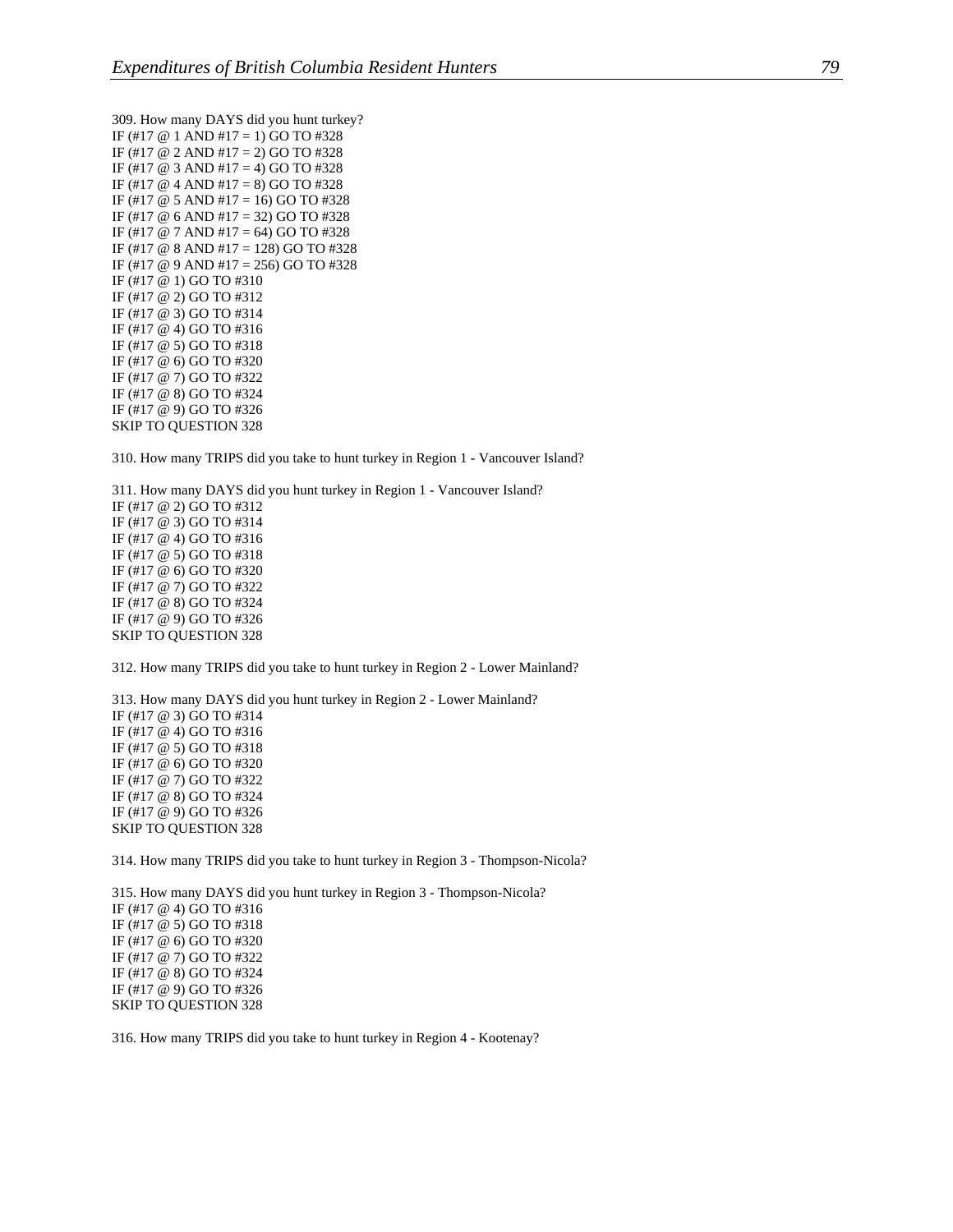317. How many DAYS did you hunt turkey in Region 4 - Kootenay? IF (#17 @ 5) GO TO #318 IF (#17 @ 6) GO TO #320 IF (#17 @ 7) GO TO #322 IF (#17 @ 8) GO TO #324 IF (#17 @ 9) GO TO #326 SKIP TO QUESTION 328

318. How many TRIPS did you take to hunt turkey in Region 5 - Cariboo?

319. How many DAYS did you hunt turkey in Region 5 - Cariboo? IF (#17 @ 6) GO TO #320 IF (#17 @ 7) GO TO #322 IF (#17 @ 8) GO TO #324 IF (#17 @ 9) GO TO #326 SKIP TO QUESTION 328

320. How many TRIPS did you take to hunt turkey in Region 6 - Skeena?

321. How many DAYS did you hunt turkey in Region 6 - Skeena? IF (#17 @ 7) GO TO #322 IF (#17 @ 8) GO TO #324 IF (#17 @ 9) GO TO #326 SKIP TO QUESTION 328

322. How many TRIPS did you take to hunt turkey in Region 7A - Omineca?

323. How many DAYS did you hunt turkey in Region 7A - Omineca? IF (#17 @ 8) GO TO #324 IF (#17 @ 9) GO TO #326 SKIP TO QUESTION 328

324. How many TRIPS did you take to hunt turkey in Region 7B - Peace?

325. How many DAYS did you hunt turkey in Region 7B - Peace? IF (#17 @ 9) GO TO #326 SKIP TO QUESTION 328

326. How many TRIPS did you take to hunt turkey in Region 8 - Okanagan?

327. How many DAYS did you hunt turkey in Region 8 - Okanagan?

328. Did you hunt other upland birds? |\_| 2. Yes (GO TO QUESTION 329)  $\lfloor \rfloor$  3. No | | 4. (DNR) Don't know SKIP TO QUESTION 349

329. How many TRIPS did you take to hunt other upland birds?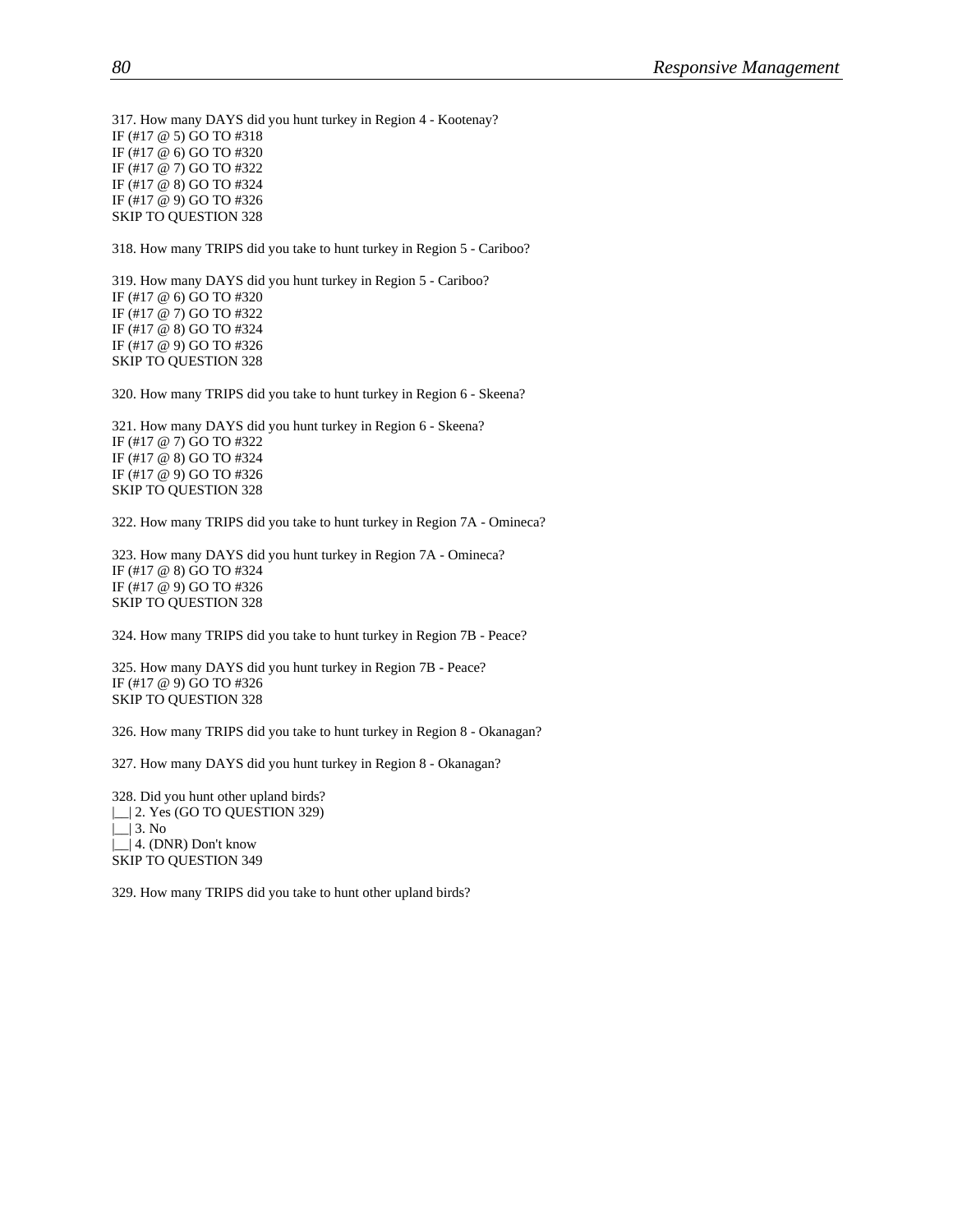330. How many DAYS did you hunt other upland birds? IF (#17 @ 1 AND #17 = 1) GO TO #349 IF (#17  $\omega$  2 AND #17 = 2) GO TO #349 IF (#17  $@$  3 AND #17 = 4) GO TO #349 IF (#17  $@$  4 AND #17 = 8) GO TO #349 IF (#17  $\omega$  5 AND #17 = 16) GO TO #349 IF (#17 @ 6 AND #17 = 32) GO TO #349 IF (#17 @ 7 AND #17 = 64) GO TO #349 IF (#17 @ 8 AND #17 = 128) GO TO #349 IF (#17 @ 9 AND #17 = 256) GO TO #349 IF (#17 @ 1) GO TO #331 IF (#17 @ 2) GO TO #333 IF (#17 @ 3) GO TO #335 IF (#17 @ 4) GO TO #337 IF (#17 @ 5) GO TO #339 IF (#17 @ 6) GO TO #341 IF (#17 @ 7) GO TO #343 IF (#17 @ 8) GO TO #345 IF (#17 @ 9) GO TO #347 SKIP TO QUESTION 349

331. How many TRIPS did you take to hunt other upland birds in Region 1 - Vancouver Island?

332. How many DAYS did you hunt other upland birds in Region 1 - Vancouver Island? IF (#17 @ 2) GO TO #333 IF (#17 @ 3) GO TO #335 IF (#17 @ 4) GO TO #337 IF (#17 @ 5) GO TO #339 IF (#17 @ 6) GO TO #341 IF (#17 @ 7) GO TO #343 IF (#17 @ 8) GO TO #345 IF (#17 @ 9) GO TO #347 SKIP TO QUESTION 349

333. How many TRIPS did you take to hunt other upland birds in Region 2 - Lower Mainland?

334. How many DAYS did you hunt other upland birds in Region 2 - Lower Mainland? IF (#17 @ 3) GO TO #335 IF (#17 @ 4) GO TO #337 IF (#17 @ 5) GO TO #339 IF (#17 @ 6) GO TO #341 IF (#17 @ 7) GO TO #343 IF (#17 @ 8) GO TO #345 IF (#17 @ 9) GO TO #347 SKIP TO QUESTION 349

335. How many TRIPS did you take to hunt other upland birds in Region 3 - Thompson-Nicola?

336. How many DAYS did you hunt other upland birds in Region 3 - Thompson-Nicola? IF (#17 @ 4) GO TO #337 IF (#17 @ 5) GO TO #339 IF (#17 @ 6) GO TO #341 IF (#17 @ 7) GO TO #343 IF (#17 @ 8) GO TO #345 IF (#17 @ 9) GO TO #347 SKIP TO QUESTION 349

337. How many TRIPS did you take to hunt other upland birds in Region 4 - Kootenay?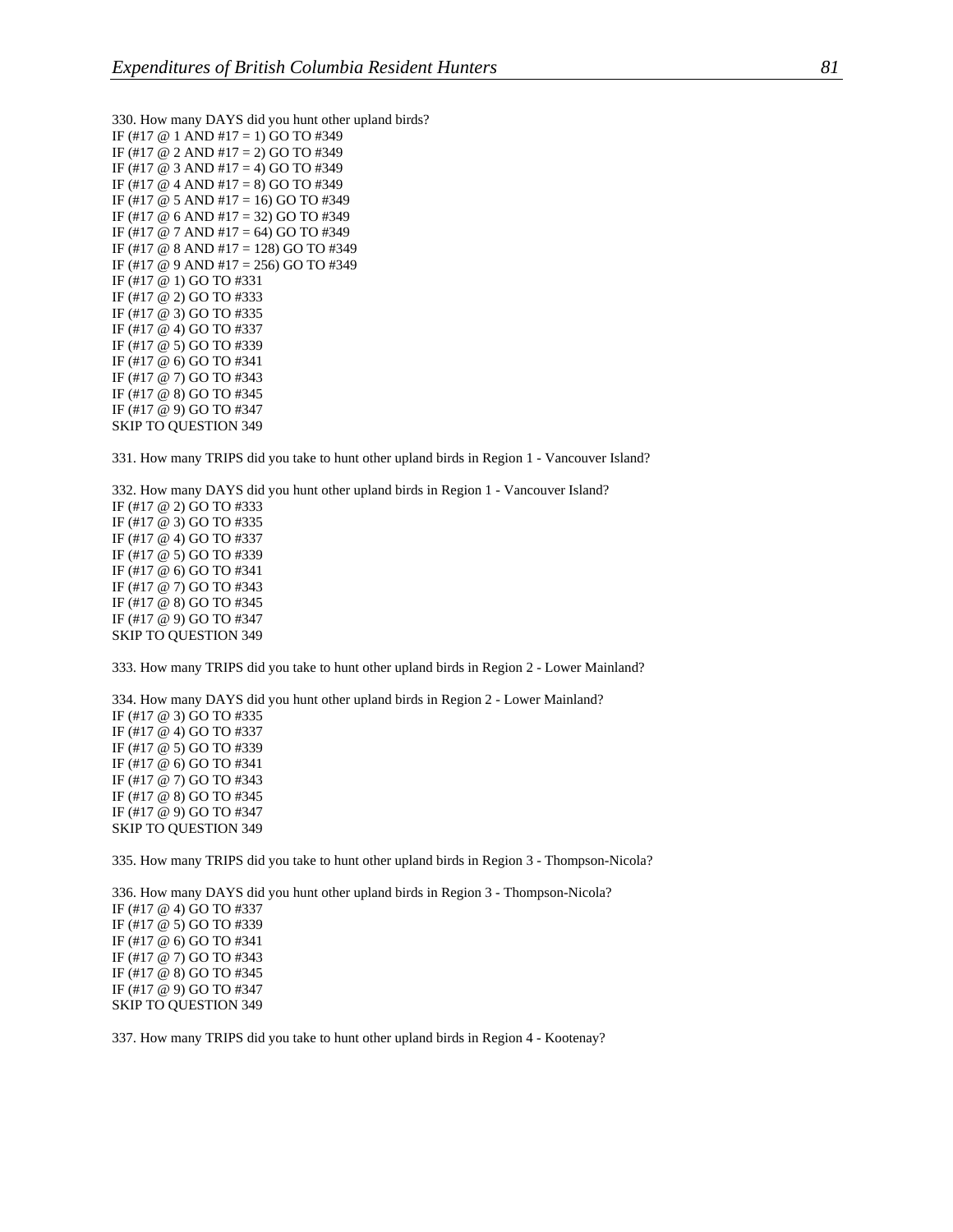338. How many DAYS did you hunt other upland birds in Region 4 - Kootenay? IF (#17 @ 5) GO TO #339 IF (#17 @ 6) GO TO #341 IF (#17 @ 7) GO TO #343 IF (#17 @ 8) GO TO #345 IF (#17 @ 9) GO TO #347 SKIP TO QUESTION 349

339. How many TRIPS did you take to hunt other upland birds in Region 5 - Cariboo?

340. How many DAYS did you hunt other upland birds in Region 5 - Cariboo? IF (#17 @ 6) GO TO #341 IF (#17 @ 7) GO TO #343 IF (#17 @ 8) GO TO #345 IF (#17 @ 9) GO TO #347 SKIP TO QUESTION 349

341. How many TRIPS did you take to hunt other upland birds in Region 6 - Skeena?

342. How many DAYS did you hunt other upland birds in Region 6 - Skeena? IF (#17 @ 7) GO TO #343 IF (#17 @ 8) GO TO #345 IF (#17 @ 9) GO TO #347 SKIP TO QUESTION 349

343. How many TRIPS did you take to hunt other upland birds in Region 7A - Omineca?

344. How many DAYS did you hunt other upland birds in Region 7A - Omineca? IF (#17 @ 8) GO TO #345 IF (#17 @ 9) GO TO #347 SKIP TO QUESTION 349

345. How many TRIPS did you take to hunt other upland birds in Region 7B - Peace?

346. How many DAYS did you hunt other upland birds in Region 7B - Peace? IF (#17 @ 9) GO TO #347 SKIP TO QUESTION 349

347. How many TRIPS did you take to hunt other upland birds in Region 8 - Okanagan?

348. How many DAYS did you hunt other upland birds in Region 8 - Okanagan?

349. Did you hunt waterfowl? |\_| 2. Yes (GO TO QUESTION 350)  $\lfloor \rfloor$  3. No | | 4. (DNR) Don't know SKIP TO QUESTION 370

350. How many TRIPS did you take to hunt waterfowl?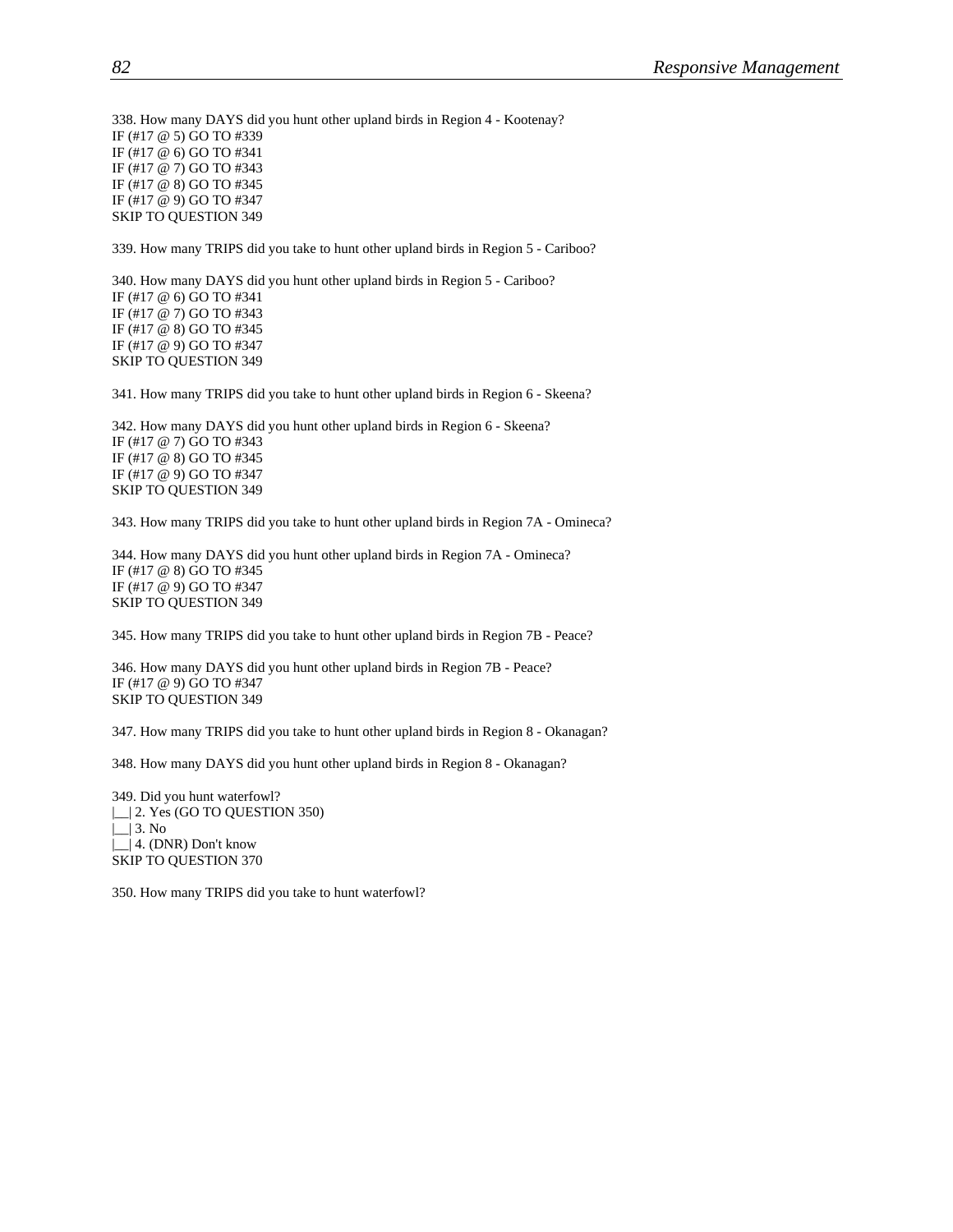351. How many DAYS did you hunt waterfowl? IF (#17  $@$  1 AND #17 = 1) GO TO #370 IF (#17  $\omega$  2 AND #17 = 2) GO TO #370 IF (#17  $@$  3 AND #17 = 4) GO TO #370 IF (#17  $@$  4 AND #17 = 8) GO TO #370 IF (#17  $\omega$  5 AND #17 = 16) GO TO #370 IF (#17 @ 6 AND #17 = 32) GO TO #370 IF (#17  $\omega$  7 AND #17 = 64) GO TO #370 IF (#17  $\odot$  8 AND #17 = 128) GO TO #370 IF (#17 @ 9 AND #17 = 256) GO TO #370 IF (#17 @ 1) GO TO #352 IF (#17 @ 2) GO TO #354 IF (#17 @ 3) GO TO #356 IF (#17 @ 4) GO TO #358 IF (#17 @ 5) GO TO #360 IF (#17 @ 6) GO TO #362 IF (#17 @ 7) GO TO #364 IF (#17 @ 8) GO TO #366 IF (#17 @ 9) GO TO #368 SKIP TO QUESTION 370

352. How many TRIPS did you take to hunt waterfowl in Region 1 - Vancouver Island?

353. How many DAYS did you hunt waterfowl in Region 1 - Vancouver Island? IF (#17 @ 2) GO TO #354 IF (#17 @ 3) GO TO #356 IF (#17 @ 4) GO TO #358 IF (#17 @ 5) GO TO #360 IF (#17 @ 6) GO TO #362 IF (#17 @ 7) GO TO #364 IF (#17 @ 8) GO TO #366 IF (#17 @ 9) GO TO #368 SKIP TO QUESTION 370

354. How many TRIPS did you take to hunt waterfowl in Region 2 - Lower Mainland?

355. How many DAYS did you hunt waterfowl in Region 2 - Lower Mainland? IF (#17 @ 3) GO TO #356 IF (#17 @ 4) GO TO #358 IF (#17 @ 5) GO TO #360 IF (#17 @ 6) GO TO #362 IF (#17 @ 7) GO TO #364 IF (#17 @ 8) GO TO #366 IF (#17 @ 9) GO TO #368 SKIP TO QUESTION 370

356. How many TRIPS did you take to hunt waterfowl in Region 3 - Thompson-Nicola?

357. How many DAYS did you hunt waterfowl in Region 3 - Thompson-Nicola? IF (#17 @ 4) GO TO #358 IF (#17 @ 5) GO TO #360 IF (#17 @ 6) GO TO #362 IF (#17 @ 7) GO TO #364 IF (#17 @ 8) GO TO #366 IF (#17 @ 9) GO TO #368 SKIP TO QUESTION 370

358. How many TRIPS did you take to hunt waterfowl in Region 4 - Kootenay?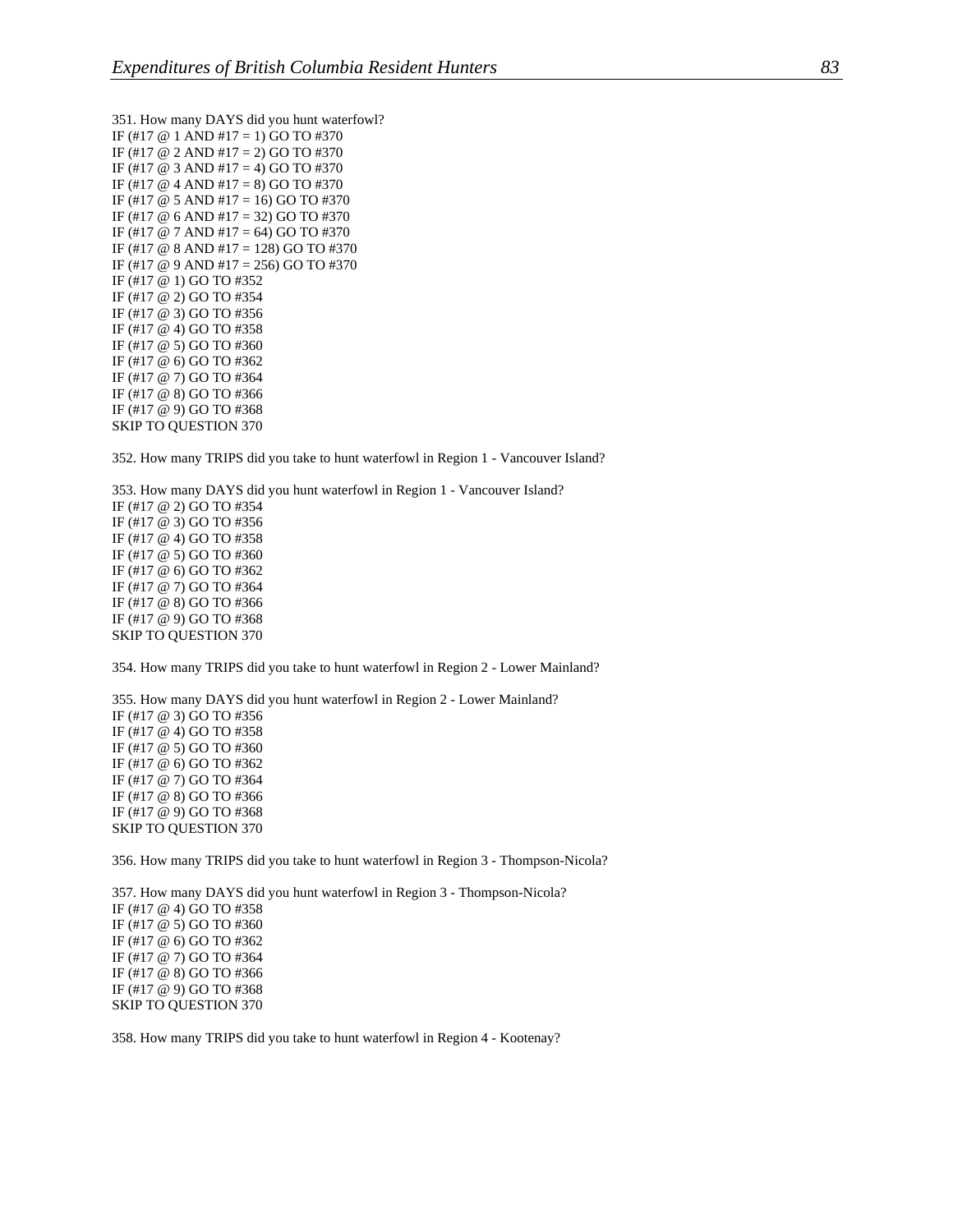359. How many DAYS did you hunt waterfowl in Region 4 - Kootenay? IF (#17 @ 5) GO TO #360 IF (#17 @ 6) GO TO #362 IF (#17 @ 7) GO TO #364 IF (#17 @ 8) GO TO #366 IF (#17 @ 9) GO TO #368 SKIP TO QUESTION 370

360. How many TRIPS did you take to hunt waterfowl in Region 5 - Cariboo?

361. How many DAYS did you hunt waterfowl in Region 5 - Cariboo? IF (#17 @ 6) GO TO #362 IF (#17 @ 7) GO TO #364 IF (#17 @ 8) GO TO #366 IF (#17 @ 9) GO TO #368 SKIP TO QUESTION 370

362. How many TRIPS did you take to hunt waterfowl in Region 6 - Skeena?

363. How many DAYS did you hunt waterfowl in Region 6 - Skeena? IF (#17 @ 7) GO TO #364 IF (#17 @ 8) GO TO #366 IF (#17 @ 9) GO TO #368 SKIP TO QUESTION 370

364. How many TRIPS did you take to hunt waterfowl in Region 7A - Omineca?

365. How many DAYS did you hunt waterfowl in Region 7A - Omineca? IF (#17 @ 8) GO TO #366 IF (#17 @ 9) GO TO #368 SKIP TO QUESTION 370

366. How many TRIPS did you take to hunt waterfowl in Region 7B - Peace?

367. How many DAYS did you hunt waterfowl in Region 7B - Peace? IF (#17 @ 9) GO TO #368 SKIP TO QUESTION 370

368. How many TRIPS did you take to hunt waterfowl in Region 8 - Okanagan?

369. How many DAYS did you hunt waterfowl in Region 8 - Okanagan?

370. Next, I would like to know about how much you spent on hunting in British Columbia during the 2012-2013 season. (IF ASKED: The Ministry uses this information to estimate the contribution hunters make to the provincial economy. Existing economic data on the value of hunting is almost 10 years old, and this survey will help the Ministry update its information.) (IF ASKED: The 2012-2013 hunting season is from April 1, 2012, to March 31, 2013.)

371. Please estimate how much you, PERSONALLY, spent overall on each of the following for hunting in British Columbia during the 2012-2013 season, including all your hunting for all species and in all regions. Please do NOT include the expenses of others you hunted with unless you personally paid for an item. For example, if you and a friend shared the cost of a cabin rental, please only include how much you personally paid and not the entire cost of the cabin. However, if you took your child hunting and covered all of the expenses personally, please include all of those costs. (IF ASKED: The 2012-2013 hunting season is from April 1, 2012, to March 31, 2013.)

372. First, I am going to ask about trip-related expenses. I will ask about equipment such as firearms later.

373. How much did you, personally, spend overall on food, drink, and refreshments for your hunting in British Columbia during the 2012-2013 season?

374. What percentage of your food, drink, and refreshments expenses would you estimate were spent in the region(s) where you hunt?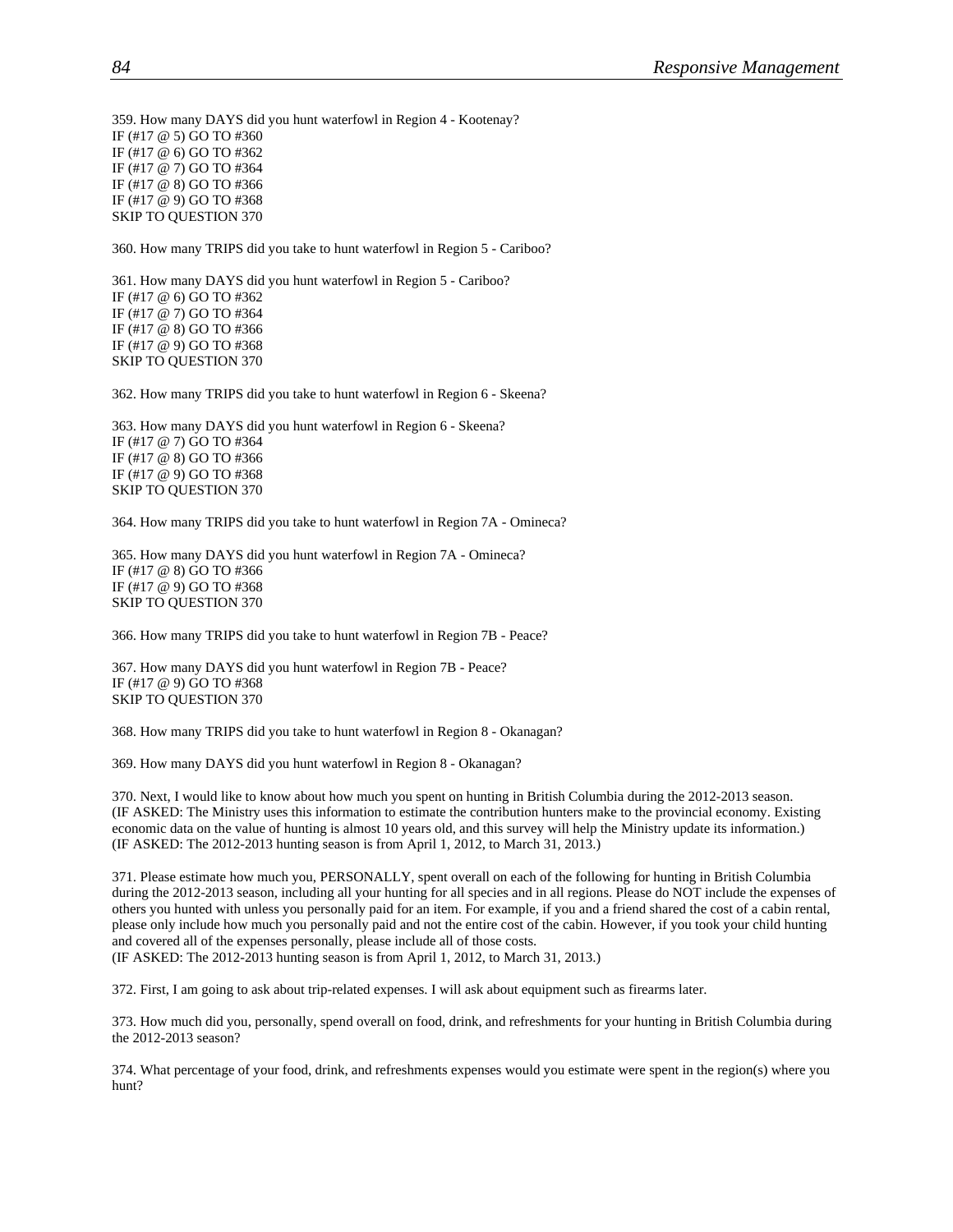377. How about lodging at motels, cabins, lodges, or campgrounds?

378. What percentage of your lodging at motels, cabins, lodges, or campgrounds expenses would you estimate were spent in the region(s) where you hunt?

381. How about gas for cars and other land vehicles? (IF ASKED: Not including boat fuel.)

382. What percentage of your gas for cars and other land vehicles expenses would you estimate were spent in the region(s) where you hunt?

385. How about public transportation, including car rentals, airplanes, trains, buses, and ferries?

386. What percentage of your public transportation, including car rentals, airplanes, trains, buses, and ferries, expenses would you estimate were spent in the region(s) where you hunt?

389. How about equipment rental, such as boats and hunting or camping equipment rentals?

390. What percentage of your equipment rental, such as boats and hunting or camping equipment rentals, expenses would you estimate were spent in the region(s) where you hunt?

393. How about any other expenses related specifically to a hunting trip, such as land use or access fees, guide or package fees, and boat fuel or launching fees?

394. What percentage of your other expenses related specifically to a hunting trip, such as land use or access fees, guide or package fees, and boat fuel or launching fees would you estimate were spent in the region(s) where you hunt?

397. Next, I am going to ask about hunting equipment expenses.

398. How much did you, personally, spend overall on bows, arrows, and other archery equipment for your hunting in British Columbia during the 2012-2013 season?

(IF ASKED: Including all of your hunting for all species and in all regions.)

399. What percentage of your bows, arrows, and other archery equipment expenses would you estimate were spent in the region(s) where you hunt?

402. How about firearms, including rifles, shotguns, muzzleloaders, primitive firearms, pistols, and handguns?

403. What percentage of your firearms, including rifles, shotguns, muzzleloaders, primitive firearms, pistols, and handguns expenses would you estimate were spent in the region(s) where you hunt?

406. How about ammunition?

407. What percentage of your ammunition expenses would you estimate were spent in the region(s) where you hunt?

410. How about other firearms-related and pursuit-related equipment, such as sights, decoys, calls, and hunting dog expenses?

411. What percentage of your other firearms-related and pursuit-related equipment, such as sights, decoys, calls, and hunting dog expenses, would you estimate were spent in the region(s) where you hunt?

414. How about camping equipment, but NOT including camping vehicles?

415. What percentage of your camping equipment, but NOT including camping vehicles, expenses would you estimate were spent in the region(s) where you hunt?

418. How about any other equipment related to hunting, such as binoculars, special hunting clothing, and waders?

419. What percentage of your other equipment related to hunting, such as binoculars, special hunting clothing, and waders, expenses would you estimate were spent in the region(s) where you hunt?

422. Next, I am going to ask about just a few other hunting-related expenses.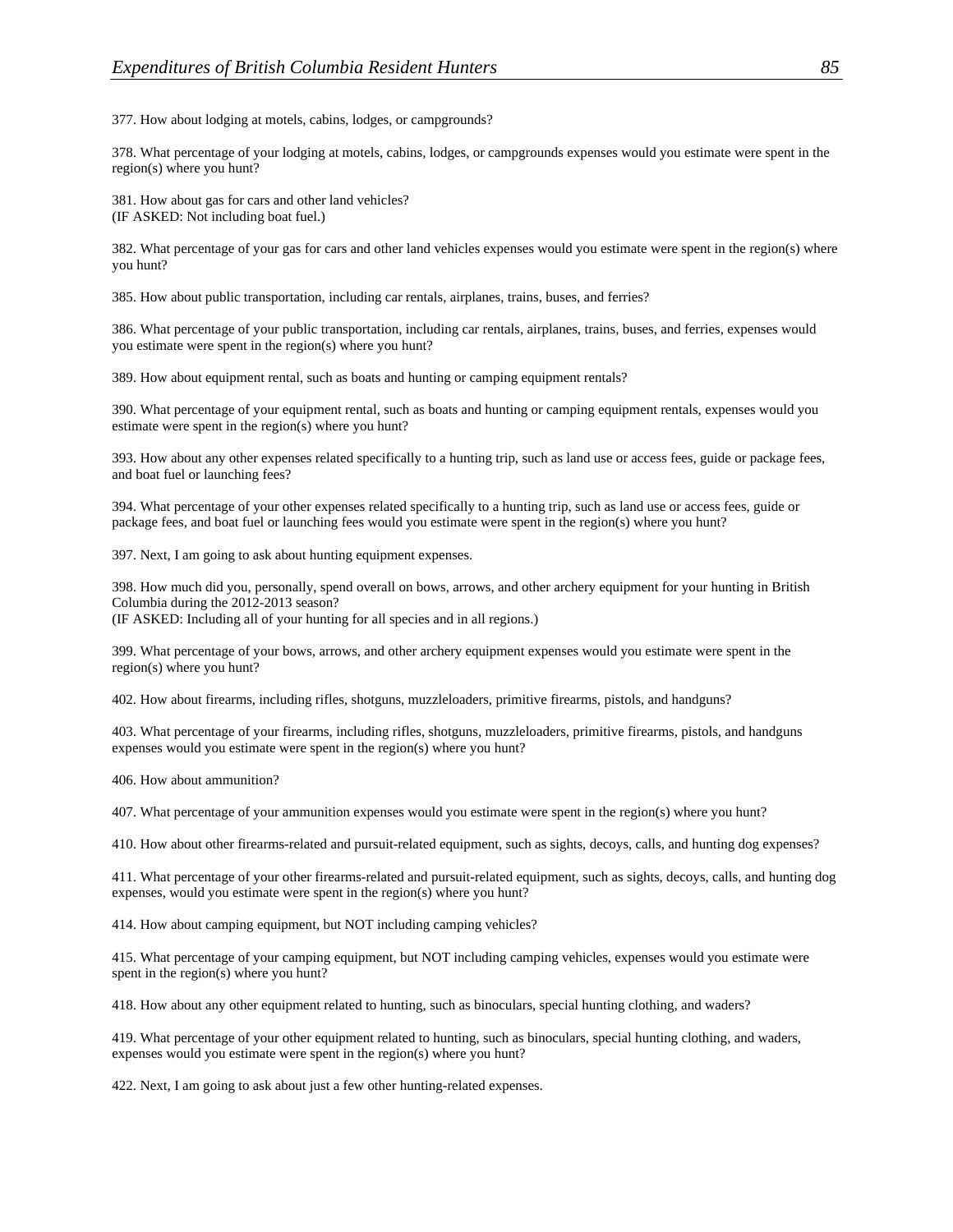423. How much did you, personally, spend overall on hunting licenses, stamps, tags, and permits for your hunting in British Columbia during the 2012-2013 season?

424. What percentage of your hunting licenses, stamps, tags, and permits expenses would you estimate were spent in the region(s) where you hunt?

427. How about processing and taxidermy costs?

428. What percentage of your processing and taxidermy costs were spent in the region(s) where you hunt?

431. During the 2012-2013 hunting season in British Columbia, did you purchase or make payments on any large items primarily used for or related to your hunting? For example, did you buy or make payments on a car, truck, ATV, trailer, camper, boat, cabin, or appliances such as a freezer, used primarily for hunting?

| | 2. Yes (GO TO QUESTION 432)  $\Box$  3. No |\_\_| 4. (DNR) Don't know

SKIP TO QUESTION 448

432. Specifically, what items did you purchase or make payments on? (ENTER ONE ITEM ONLY HERE, FURTHER SCREENS WILL PROVIDE FOR UP TO 5 ITEMS)

433. DOES RESPONDENT HAVE MORE ITEMS TO LIST? | | 2. Yes (GO TO QUESTION 434)  $\lfloor \rfloor$  3. No |\_| 4. (DNR) Don't know SKIP TO QUESTION 441

\_\_\_\_\_\_\_\_\_\_\_\_\_\_\_\_\_\_\_\_\_\_\_\_\_\_\_\_\_\_\_\_\_\_\_\_\_\_\_\_\_\_\_\_\_\_\_\_\_\_\_\_\_\_\_\_\_\_\_

\_\_\_\_\_\_\_\_\_\_\_\_\_\_\_\_\_\_\_\_\_\_\_\_\_\_\_\_\_\_\_\_\_\_\_\_\_\_\_\_\_\_\_\_\_\_\_\_\_\_\_\_\_\_\_\_\_\_\_

\_\_\_\_\_\_\_\_\_\_\_\_\_\_\_\_\_\_\_\_\_\_\_\_\_\_\_\_\_\_\_\_\_\_\_\_\_\_\_\_\_\_\_\_\_\_\_\_\_\_\_\_\_\_\_\_\_\_\_

\_\_\_\_\_\_\_\_\_\_\_\_\_\_\_\_\_\_\_\_\_\_\_\_\_\_\_\_\_\_\_\_\_\_\_\_\_\_\_\_\_\_\_\_\_\_\_\_\_\_\_\_\_\_\_\_\_\_\_

\_\_\_\_\_\_\_\_\_\_\_\_\_\_\_\_\_\_\_\_\_\_\_\_\_\_\_\_\_\_\_\_\_\_\_\_\_\_\_\_\_\_\_\_\_\_\_\_\_\_\_\_\_\_\_\_\_\_\_

434. SECOND ITEM

435. DOES RESPONDENT HAVE MORE ITEMS TO LIST? | | 2. Yes (GO TO QUESTION 436)  $\lfloor \rfloor$  3. No | | 4. (DNR) Don't know SKIP TO QUESTION 441

436. THIRD ITEM

437. DOES RESPONDENT HAVE MORE ITEMS TO LIST? | | 2. Yes (GO TO QUESTION 438) |\_\_| 3. No | | 4. (DNR) Don't know SKIP TO QUESTION 441

438. FOURTH ITEM

439. DOES RESPONDENT HAVE MORE ITEMS TO LIST? |\_\_| 2. Yes (GO TO QUESTION 440) |\_\_| 3. No |\_\_| 4. (DNR) Don't know SKIP TO QUESTION 441

440. FIFTH ITEM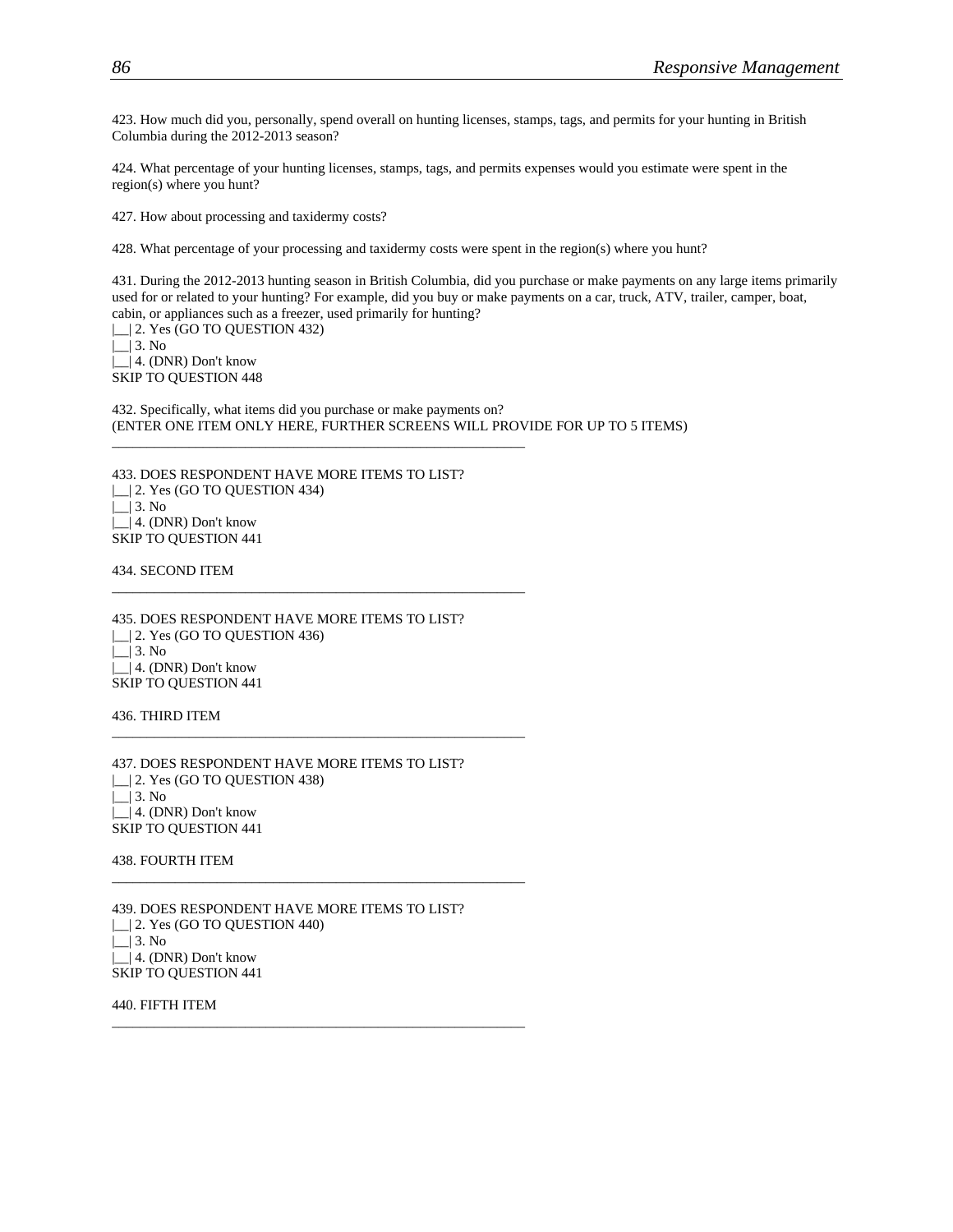441. Determines which group the respondent is a part of. |\_\_| 1. these large items | | 2. this large item COMPUTE IF  $(\#433 = 2)$  1 COMPUTE 2

442. Next, I would like to know how much you, personally, spent on #441 during the 2012-2013 hunting season in British Columbia. Please tell me approximately how much you spent ONLY during the season. For example, if you bought an item and paid cash for the entire purchase amount, please tell me that amount. If you financed or have a loan for the purchase, please tell me ONLY the amount you have paid during the 2012-2013 season.

443. How much did you, personally, spend overall on #432 for your hunting in British Columbia during the 2012-2013 season? IF (#433 > 2) GO TO #448

444. How much did you, personally, spend overall on #434 for your hunting in British Columbia during the 2012-2013 season? IF (#435 > 2) GO TO #448

445. How much did you, personally, spend overall on #436 for your hunting in British Columbia during the 2012-2013 season? IF (#437 > 2) GO TO #448

446. How much did you, personally, spend overall on #438 for your hunting in British Columbia during the 2012-2013 season? IF (#439 > 2) GO TO #448

447. How much did you, personally, spend overall on #440 for your hunting in British Columbia during the 2012-2013 season?

448. Thank you. I have just a couple more questions about your expenses. IF (#39 @ 16) GO TO #454 IF (#39 @ 17) GO TO #454

449. Determines which group the respondent is a part of. |\_\_| 1. Only hunted one species |\_\_| 2. Hunted more than one species COMPUTE IF (#39  $@ 1$  AND #39 = 1) 2 COMPUTE IF (#39 @ 2 AND #39 = 2) 2 COMPUTE IF (#39  $@$  3 AND #39 = 4) 2 COMPUTE IF (#39  $@$  4 AND #39 = 8) 2 COMPUTE IF (#39  $@$  5 AND #39 = 16) 2 COMPUTE IF (#39 @ 6 AND #39 = 32) 2 COMPUTE IF (#39  $@ 7$  AND #39 = 64) 2 COMPUTE IF (#39  $@ 8$  AND #39 = 128) 2 COMPUTE IF (#39 @ 9 AND #39 = 256) 2 COMPUTE IF (#39 @ 10 AND #39 = 512) 2 COMPUTE IF (#39 @ 11 AND #39 = 1024) 2 COMPUTE IF (#39 @ 12 AND #39 = 2046) 2 COMPUTE IF (#39 @ 13 AND #39 = 4096) 2 COMPUTE IF (#39 @ 15 AND #39 = 16384) 2 COMPUTE 2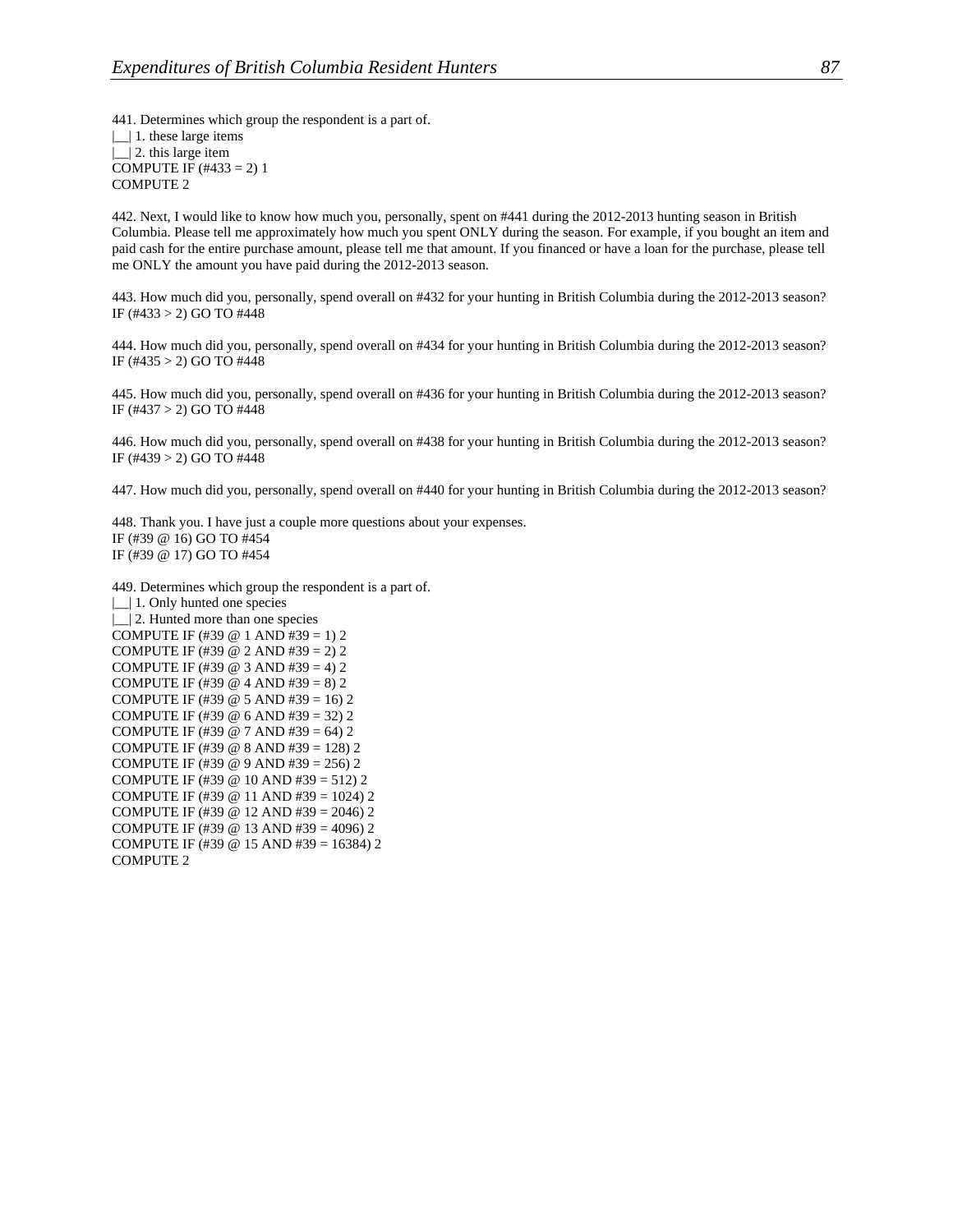```
450. RANDOM SELECTION OF SPECIES FOR QUESTIONS. 
|__| 1. BLACK BEAR 
|__| 2. GRIZZLY BEAR 
\Box 3. DEER
\Box| 4. ELK
\lfloor 5. MOOSE
\lfloor 6. BISON
|__| 7. CARIBOU 
|__| 8. MOUNTAIN GOAT 
| 9. BIGHORN SHEEP
|__| 10. WOLF 
|__| 11. BOBCAT 
|__| 12. LYNX 
|__| 13. COUGAR 
|__| 14. WOLVERINE 
IF (#450 = 1 AND NOT (#39 @ 1)) GO TO #450
IF (#450 = 2 AND NOT (#39 @ 2)) GO TO #450 
IF (#450 = 3 AND NOT (#39 @ 3)) GO TO #450
IF (#450 = 4 AND NOT (#39 @ 4)) GO TO #450
IF (#450 = 5 AND NOT (#39 @ 5)) GO TO #450
IF (#450 = 6 AND NOT (#39 \omega 6)) GO TO #450
IF (#450 = 7 AND NOT (#39 \omega 7)) GO TO #450
IF (#450 = 8 AND NOT (#39 \omega 8)) GO TO #450
IF (#450 = 9 AND NOT (#39 @ 9)) GO TO #450 
IF (#450 = 10 AND NOT (#39 @ 10)) GO TO #450 
IF (#450 = 11 AND NOT (#39 @ 11)) GO TO #450
IF (#450 = 12 AND NOT (#39 @ 12)) GO TO #450
IF (#450 = 13 AND NOT (#39 \omega 13)) GO TO #450
IF (#450 = 14 AND NOT (#39 \omega 15)) GO TO #450
451. wording computation. 
|__| 1. BLACK BEAR 
|__| 2. GRIZZLY BEAR 
\lfloor \rfloor 3. DEER
\lfloor 4. ELK
\lfloor 5. MOOSE
|\_ 6. BISON
  |__| 7. CARIBOU 
|__| 8. MOUNTAIN GOAT 
|__| 9. BIGHORN SHEEP 
|__| 10. WOLF 
|__| 11. BOBCAT 
|__| 12. LYNX 
|__| 13. COUGAR 
|__| 14. WOLVERINE 
COMPUTE IF (\#450 = 1) 1
COMPUTE IF (\#450 = 2) 2
COMPUTE IF (\#450 = 3) 3
COMPUTE IF (\#450 = 4) 4
COMPUTE IF (\#450 = 5) 5
COMPUTE IF (#450 = 6) 6
COMPUTE IF (\#450 = 7) 7
COMPUTE IF (\#450 = 8) 8
COMPUTE IF (\#450 = 9) 9
COMPUTE IF (\#450 = 10) 10COMPUTE IF (\#450 = 11) 11
COMPUTE IF (\#450 = 12) 12
COMPUTE IF (\#450 = 13) 13
COMPUTE IF (\#450 = 14) 14
```
452. How much would you estimate that you spend per hunting day when hunting #451?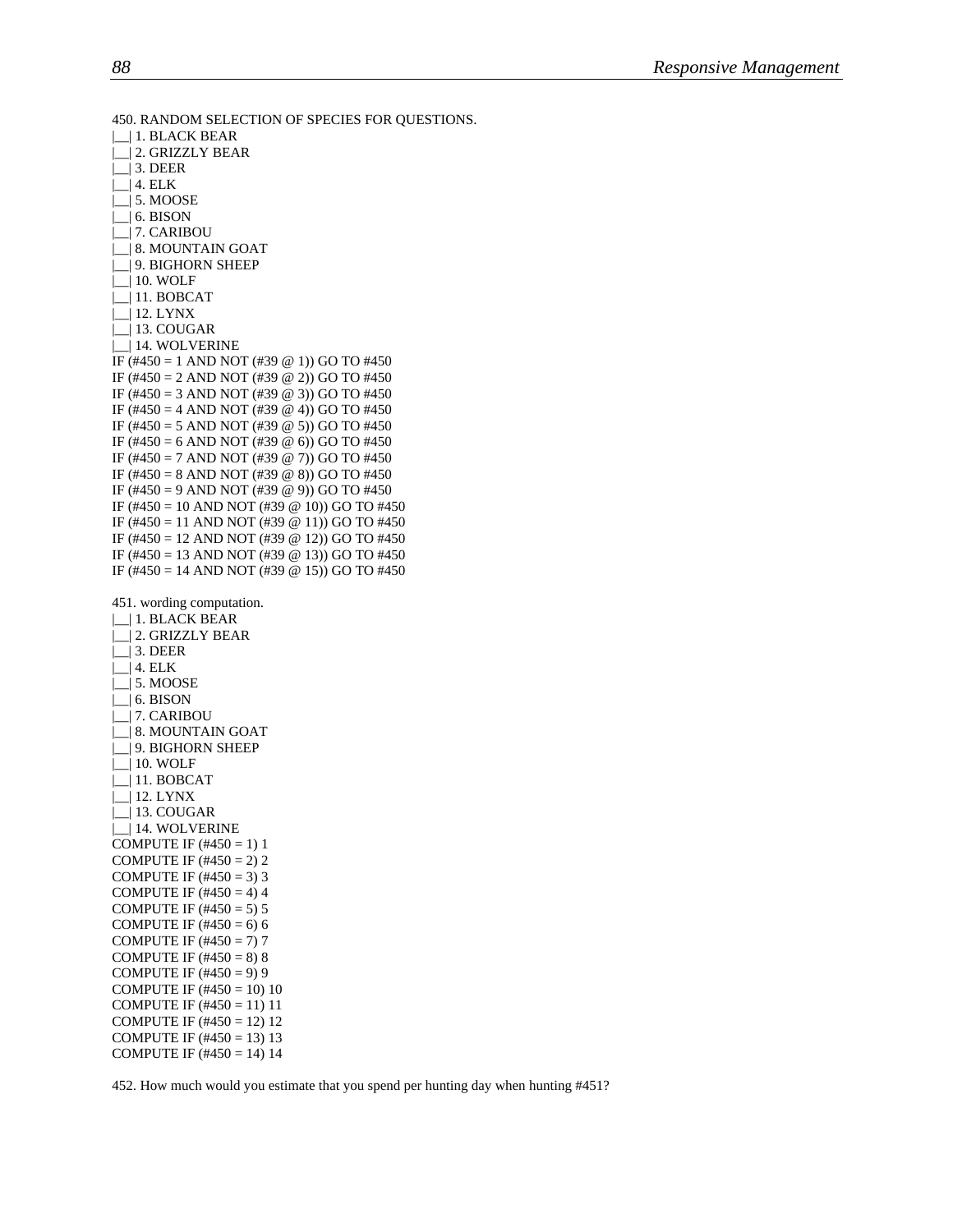453. What is the maximum additional amount you would be willing to spend per hunting day when hunting #451 before you would stop hunting #451 or would hunt #451 fewer days?

454. Great, we're just about through. The final questions are for background information and help us analyze the results.

455. May I ask your age?

459. That's the end of the survey. Thank you for your time and cooperation. IF (#17 @ 7 OR #17 @ 8) GO TO #460 SKIP TO QUESTION 461

460. YOU ENTERED IN REGION 7A OR 7B. WAS THIS THE REAL REGION, OR DID THE RESPONDENT NOT KNOW WHICH OF THE TWO HE/SHE HUNTED IN?

|\_\_| 2. REAL DEAL

|\_| 3. RESPONDENT DID NOT KNOW

461. ENTER ANY IMPORTANT NOTES ABOUT THE SURVEY.

462. OBSERVE AND RECORD RESPONDENT'S GENDER.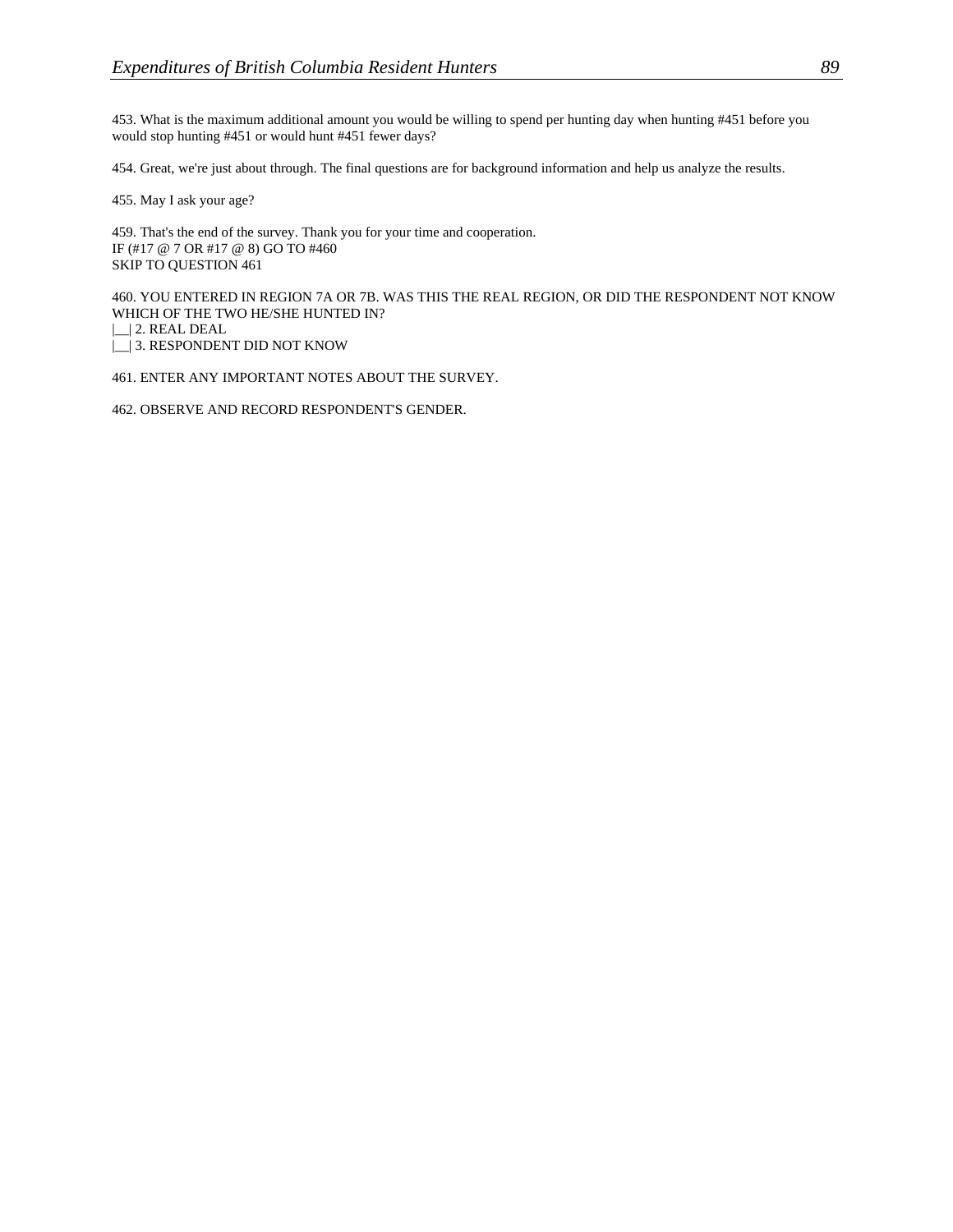## **ABRIDGED VERSION 2 OF SURVEY: TABULATED**

This tabulated version of the survey below includes explanations of what each part of the survey does.

|                                  | <b>BC Hunter Expenditure Survey</b>                                                                                                                                                                                                                                                                                                     |
|----------------------------------|-----------------------------------------------------------------------------------------------------------------------------------------------------------------------------------------------------------------------------------------------------------------------------------------------------------------------------------------|
|                                  | C:\PATRICK\BC\BCHUNT.TXT 3/18/2013                                                                                                                                                                                                                                                                                                      |
|                                  |                                                                                                                                                                                                                                                                                                                                         |
| <b>DEMO</b>                      | 4. ENTER REGION FROM CALLSHEET                                                                                                                                                                                                                                                                                                          |
|                                  | 5. Hello, my name is ____________, and I am calling on behalf of the British Columbia Ministry of Forest,<br>Lands, and Natural Resource Operations to ask some questions about hunting and your hunting license. We<br>are not selling anything or asking for donations. Do you have a few minutes to answer some questions for<br>me? |
|                                  |                                                                                                                                                                                                                                                                                                                                         |
|                                  | 8. Were you at least 18 years of age as of April 1, 2012? [NO, DK, OUT OF SURVEY]                                                                                                                                                                                                                                                       |
| <b>INTRO</b><br><b>SCREENERS</b> | 11. Did you personally hunt in British Columbia during the 2012-2013 hunting season, that is, since April 1,<br>2012?<br>[IF NOT, DO NOT GET REST OF SURVEY, BUT RESPONSE RECORDED.]                                                                                                                                                    |
|                                  |                                                                                                                                                                                                                                                                                                                                         |
|                                  | 12. Thank you. For the remainder of this survey, all of my questions are about your hunting specifically in<br>British Columbia during the 2012-2013 hunting season, that is, since April 1, 2012. Please do not include any<br>hunting you did NOT do in British Columbia during the 2012-2013 season.                                 |
|                                  |                                                                                                                                                                                                                                                                                                                                         |
| <b>TRIPS AND</b>                 | 13. How many total hunting TRIPS did you take?                                                                                                                                                                                                                                                                                          |
| <b>DAYS</b>                      | 14. How many total DAYS did you hunt in British Columbia during the 2012-2013 season?                                                                                                                                                                                                                                                   |
|                                  |                                                                                                                                                                                                                                                                                                                                         |
|                                  | 17. In which regions did you hunt?                                                                                                                                                                                                                                                                                                      |
|                                  | 1. 1 Vancouver Island                                                                                                                                                                                                                                                                                                                   |
|                                  | 2. 2 Lower Mainland                                                                                                                                                                                                                                                                                                                     |
|                                  | 3. 3 Thompson-Nicola                                                                                                                                                                                                                                                                                                                    |
|                                  | 4.4 Kootenay                                                                                                                                                                                                                                                                                                                            |
| <b>REGIONS</b>                   | 5.5 Cariboo                                                                                                                                                                                                                                                                                                                             |
| <b>HUNTED</b>                    | 6.6 Skeena                                                                                                                                                                                                                                                                                                                              |
|                                  | 7.7A Omineca                                                                                                                                                                                                                                                                                                                            |
|                                  | 8. 7B Peace                                                                                                                                                                                                                                                                                                                             |
|                                  | 9.8 Okanagan                                                                                                                                                                                                                                                                                                                            |
|                                  | 10. (DNR) Don't know                                                                                                                                                                                                                                                                                                                    |
|                                  | THOSE WHO HUNTED ONLY ONE REGION GO TO #36]                                                                                                                                                                                                                                                                                             |
|                                  | [THOSE WHO HUNTED MORE THAN ONE REGION GO THROUGH EACH REGION]                                                                                                                                                                                                                                                                          |
|                                  |                                                                                                                                                                                                                                                                                                                                         |
|                                  | 18. How many hunting TRIPS did you take in Vancouver Island (Region 1)?<br>19. How many DAYS did you hunt in Vancouver Island (Region 1)?                                                                                                                                                                                               |
|                                  |                                                                                                                                                                                                                                                                                                                                         |
|                                  | 20. How many hunting TRIPS did you take in Lower Mainland (Region 2)?                                                                                                                                                                                                                                                                   |
| <b>DAYS AND</b>                  | 21. How many DAYS did you hunt in Lower Mainland (Region 2)?                                                                                                                                                                                                                                                                            |
|                                  |                                                                                                                                                                                                                                                                                                                                         |
|                                  | 22. How many hunting TRIPS did you take in Thompson-Nicola (Region 3)?                                                                                                                                                                                                                                                                  |
| <b>TRIPS TAKEN</b>               | 23. How many DAYS did you hunt in Thompson-Nicola (Region 3)?                                                                                                                                                                                                                                                                           |
| <b>IN EACH</b><br><b>REGION</b>  |                                                                                                                                                                                                                                                                                                                                         |
|                                  | 24. How many hunting TRIPS did you take in Kootenay (Region 4)?                                                                                                                                                                                                                                                                         |
|                                  | 25. How many DAYS did you hunt in Kootenay (Region 4)?                                                                                                                                                                                                                                                                                  |
|                                  |                                                                                                                                                                                                                                                                                                                                         |
|                                  | 26. How many hunting TRIPS did you take in Cariboo (Region 5)?                                                                                                                                                                                                                                                                          |
|                                  | 27. How many DAYS did you hunt in Cariboo (Region 5)?                                                                                                                                                                                                                                                                                   |
|                                  |                                                                                                                                                                                                                                                                                                                                         |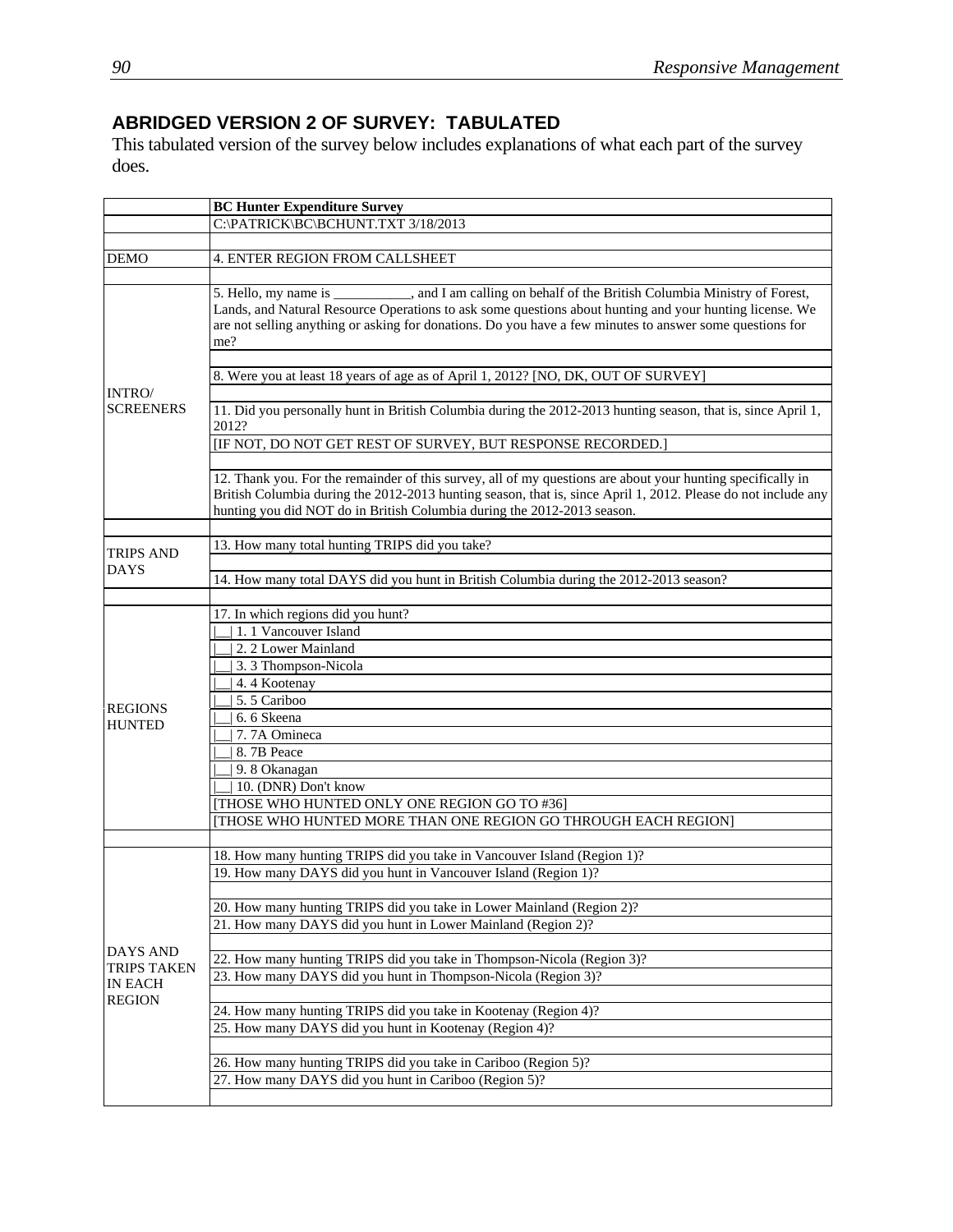|                    | 28. How many hunting TRIPS did you take in Skeena (Region 6)?                                                  |
|--------------------|----------------------------------------------------------------------------------------------------------------|
|                    | 29. How many DAYS did you hunt in Skeena (Region 6)?                                                           |
|                    |                                                                                                                |
| DAYS AND           | 30. How many hunting TRIPS did you take in Omineca (Region 7A)?                                                |
| <b>TRIPS TAKEN</b> | 31. How many DAYS did you hunt in Omineca (Region 7A)?                                                         |
| <b>IN EACH</b>     |                                                                                                                |
| <b>REGION</b>      | 32. How many hunting TRIPS did you take in Peace (Region 7B)?                                                  |
| (continued)        | 33. How many DAYS did you hunt in Peace (Region 7B)?                                                           |
|                    |                                                                                                                |
|                    |                                                                                                                |
|                    | 34. How many hunting TRIPS did you take in Okanagan (Region 8)?                                                |
|                    | 35. How many DAYS did you hunt in Okanagan (Region 8)?                                                         |
|                    |                                                                                                                |
| <b>INTRO</b>       | 36. I just want to remind you that all of my questions are about your hunting specifically in British Columbia |
|                    | during the 2012-2013 hunting season.                                                                           |
|                    |                                                                                                                |
|                    | 39. Which of the following species did you hunt?                                                               |
|                    | 1. Black bear                                                                                                  |
|                    | 2. Grizzly bear                                                                                                |
|                    | 3. Deer                                                                                                        |
|                    | $4.$ Elk                                                                                                       |
|                    | 5. Moose                                                                                                       |
|                    |                                                                                                                |
|                    | 6. Bison                                                                                                       |
|                    | 7. Caribou                                                                                                     |
|                    | 8. Mountain goat                                                                                               |
|                    | 9. Bighorn sheep                                                                                               |
|                    | 10. Wolf                                                                                                       |
|                    | 11. Bobcat                                                                                                     |
|                    | 12. Lynx                                                                                                       |
|                    | 13. Cougar (IF ASKED: Including pursuit seasons during the                                                     |
|                    | 14. 2012-2013 hunting season.)                                                                                 |
|                    | 15. Wolverine                                                                                                  |
|                    | 16. (DNR) None of these                                                                                        |
|                    | 17. (DNR) Don't know                                                                                           |
|                    | IF (#39 @ 16 OR #39 @ 17) GO TO #67                                                                            |
|                    |                                                                                                                |
| <b>SPECIES</b>     | IF (#39 @ 3) GO TO #42                                                                                         |
| <b>HUNTED</b>      | IF (#39 @ 1) GO TO #43                                                                                         |
|                    | IF (#39 @ 2) GO TO #45                                                                                         |
|                    | IF (#39 @ 4) GO TO #49                                                                                         |
|                    | IF (#39 @ 5) GO TO #51                                                                                         |
|                    | IF (#39 @ 6) GO TO #53                                                                                         |
|                    | IF (#39 @ 7) GO TO #55                                                                                         |
|                    | IF (#39 @ 8) GO TO #57                                                                                         |
|                    | IF (#39 @ 9) GO TO #59                                                                                         |
|                    | IF (#39 @ 10) GO TO #61                                                                                        |
|                    | IF (#39 @ 11 OR #39 @ 12 OR #39 @ 13) GO TO #63                                                                |
|                    | IF (#39 @ 15) GO TO #65                                                                                        |
|                    | IF (#39 @ 16) GO TO #67                                                                                        |
|                    | IF (#39 @ 17) GO TO #67                                                                                        |
|                    |                                                                                                                |
|                    | <b>SKIP TO QUESTION 286</b>                                                                                    |
|                    |                                                                                                                |
|                    | 42. You said you hunted deer. Which of the following types of deer did you hunt for?                           |
|                    | 1. White-tailed deer                                                                                           |
|                    | 2. Fallow deer                                                                                                 |
|                    | 3. Mule or black-tailed deer                                                                                   |
|                    | 4. (DNR) None of these                                                                                         |
|                    | 5. (DNR) Don't know                                                                                            |
|                    |                                                                                                                |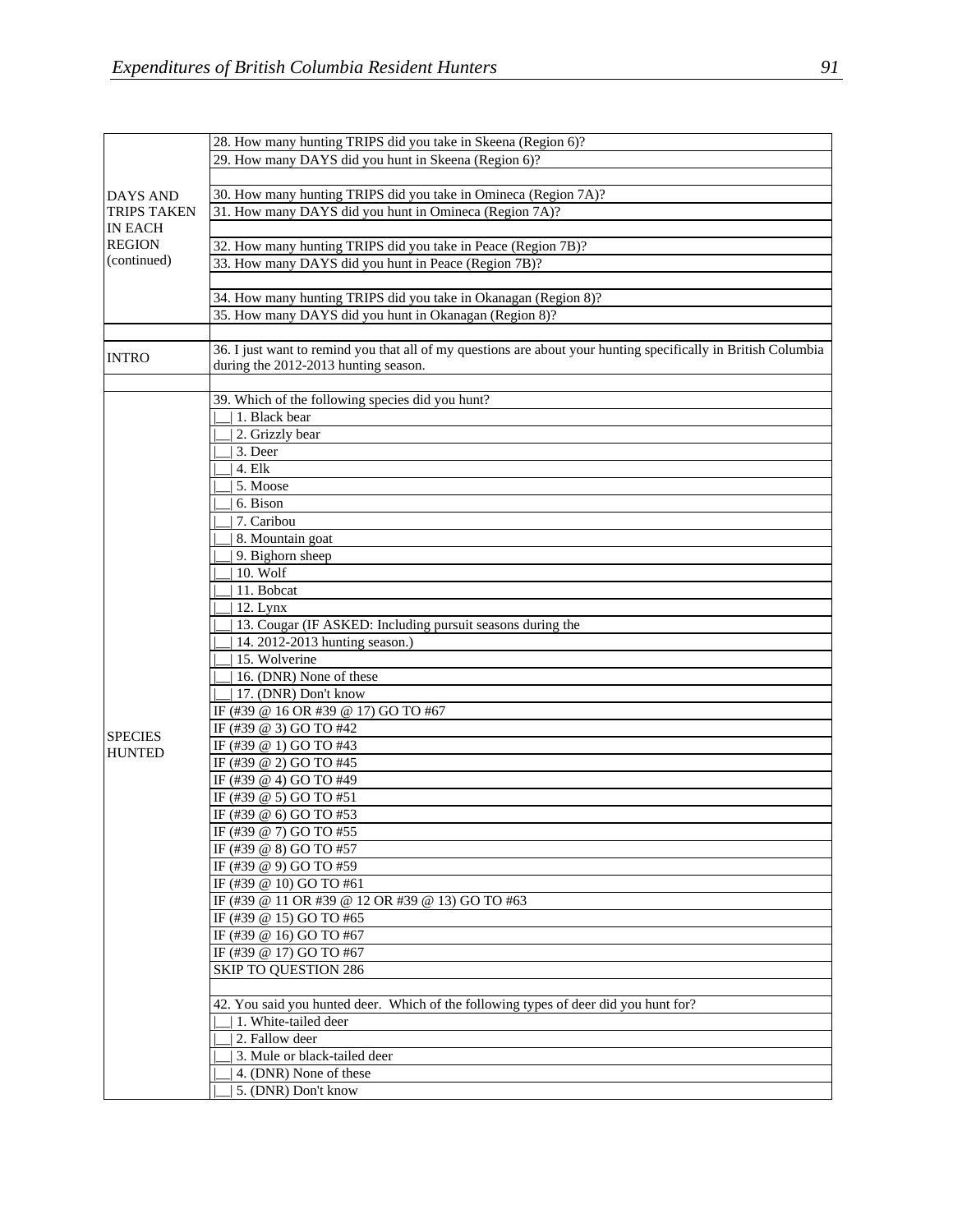|                     | 43. How many TRIPS did you take to hunt BLACK BEAR in British Columbia during the 2012-2013<br>season?                                                          |
|---------------------|-----------------------------------------------------------------------------------------------------------------------------------------------------------------|
|                     | 44. How many DAYS did you hunt BLACK BEAR?                                                                                                                      |
|                     |                                                                                                                                                                 |
|                     | 45. How many TRIPS did you take to hunt GRIZZLY BEAR in British Columbia during the 2012-2013<br>season?                                                        |
|                     | 46. How many DAYS did you hunt GRIZZLY BEAR?                                                                                                                    |
|                     |                                                                                                                                                                 |
|                     | 47. How many TRIPS did you take to hunt DEER in British Columbia during the 2012-2013 season?                                                                   |
|                     | 48. How many DAYS did you hunt DEER?                                                                                                                            |
|                     |                                                                                                                                                                 |
|                     | 49. How many TRIPS did you take to hunt ELK in British Columbia during the 2012-2013 season?                                                                    |
|                     | 50. How many DAYS did you hunt ELK?                                                                                                                             |
|                     |                                                                                                                                                                 |
|                     | 51. How many TRIPS did you take to hunt MOOSE in British Columbia during the 2012-2013 season?                                                                  |
|                     | 52. How many DAYS did you hunt MOOSE?                                                                                                                           |
|                     |                                                                                                                                                                 |
|                     | 53. How many TRIPS did you take to hunt BISON in British Columbia during the 2012-2013 season?                                                                  |
| <b>DAYS AND</b>     | 54. How many DAYS did you hunt BISON?                                                                                                                           |
| <b>TRIPS FOR</b>    |                                                                                                                                                                 |
| <b>EACH SPECIES</b> | 55. How many TRIPS did you take to hunt CARIBOU in British Columbia during the 2012-2013 season?                                                                |
|                     | 56. How many DAYS did you hunt CARIBOU?                                                                                                                         |
|                     |                                                                                                                                                                 |
|                     | 57. How many TRIPS did you take to hunt MOUNTAIN GOAT in British Columbia during the 2012-2013<br>season?                                                       |
|                     | 58. How many DAYS did you hunt MOUNTAIN GOAT?                                                                                                                   |
|                     |                                                                                                                                                                 |
|                     | 59. How many TRIPS did you take to hunt BIGHORN SHEEP in British Columbia during the 2012-2013                                                                  |
|                     | season?                                                                                                                                                         |
|                     |                                                                                                                                                                 |
|                     | 60. How many DAYS did you hunt BIGHORN SHEEP?                                                                                                                   |
|                     |                                                                                                                                                                 |
|                     | 61. How many TRIPS did you take to hunt WOLF in British Columbia during the 2012-2013 season?                                                                   |
|                     | 62. How many DAYS did you hunt WOLF?                                                                                                                            |
|                     |                                                                                                                                                                 |
|                     | 63. How many TRIPS did you take to hunt BOBCAT, LYNX, AND/OR COUGAR in British Columbia                                                                         |
|                     | during the 2012-2013 season?                                                                                                                                    |
|                     | 64. How many DAYS did you hunt BOBCAT, LYNX, AND/OR COUGAR?                                                                                                     |
|                     |                                                                                                                                                                 |
|                     | 65. How many TRIPS did you take to hunt WOLVERINE in British Columbia during the 2012-2013 season?                                                              |
|                     | 66. How many DAYS did you hunt WOLVERINE?                                                                                                                       |
|                     |                                                                                                                                                                 |
|                     | 67-75. Determines which group the respondent is a part of. [DETERMINES REGIONS HUNTED IN]                                                                       |
| <b>INTRO/LOGIC</b>  |                                                                                                                                                                 |
|                     | 76. Earlier you said you had hunted in Regions #67 #68 #69 #70 #71 #72 #73 #74 #75 during the 2012-2013                                                         |
|                     | season.                                                                                                                                                         |
|                     |                                                                                                                                                                 |
|                     | 77. Determines which group the respondent is a part of.                                                                                                         |
|                     |                                                                                                                                                                 |
|                     | 78. How many TRIPS did you take to hunt BLACK BEAR in Region 1 - Vancouver Island?<br>79. How many DAYS did you hunt BLACK BEAR in Region 1 - Vancouver Island? |
| <b>DAYS AND</b>     |                                                                                                                                                                 |
| <b>TRIPS IN</b>     | 80. How many TRIPS did you take to hunt BLACK BEAR in Region 2 - Lower Mainland?                                                                                |
| REGIONS-            | 81. How many DAYS did you hunt BLACK BEAR in Region 2 - Lower Mainland?                                                                                         |
| <b>BLACK BEAR</b>   |                                                                                                                                                                 |
|                     | 82. How many TRIPS did you take to hunt BLACK BEAR in Region 3 - Thompson-Nicola?                                                                               |
|                     | 83. How many DAYS did you hunt BLACK BEAR in Region 3 - Thompson-Nicola?                                                                                        |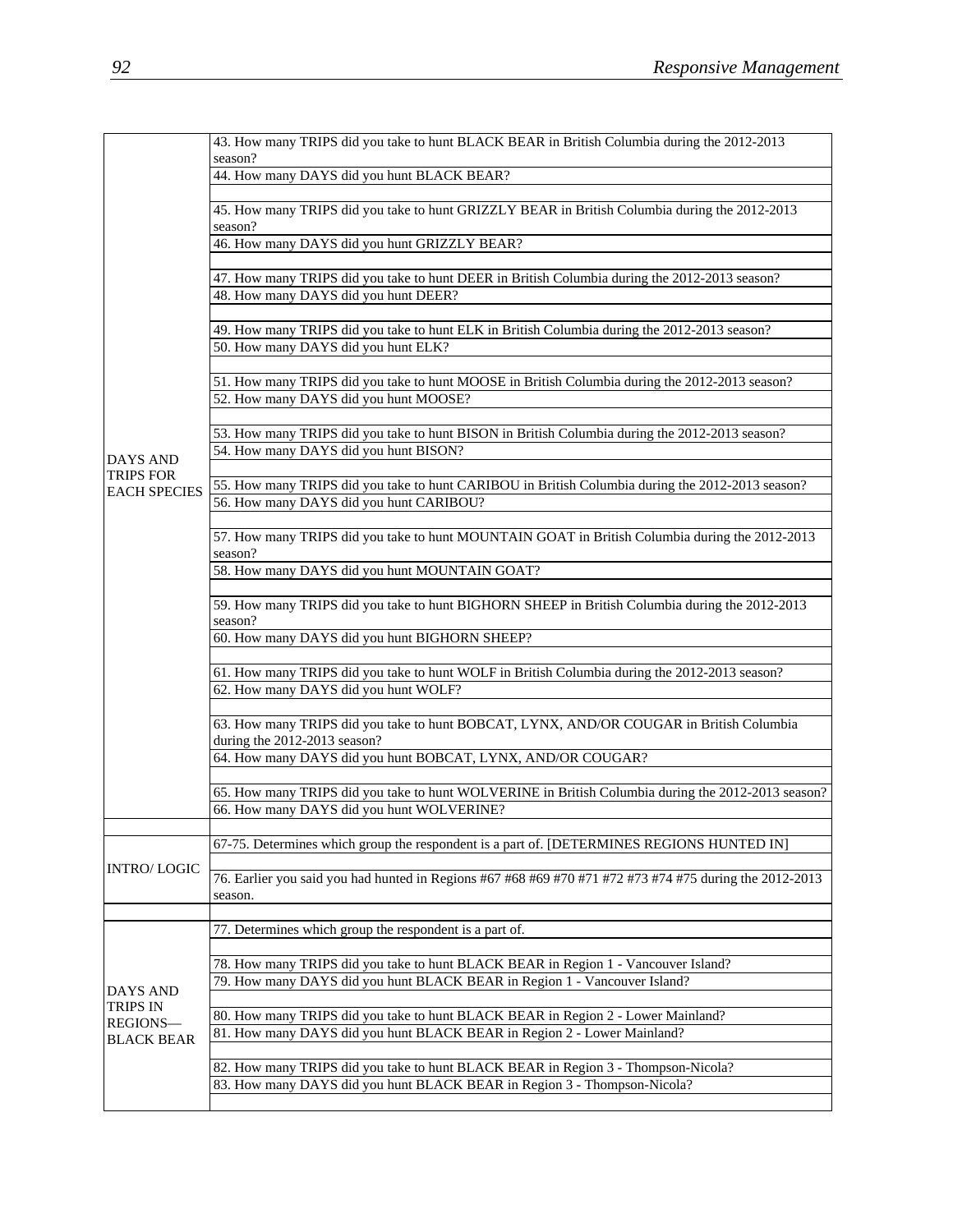|                               | 84. How many TRIPS did you take to hunt BLACK BEAR in Region 4 - Kootenay?           |
|-------------------------------|--------------------------------------------------------------------------------------|
|                               | 85. How many DAYS did you hunt BLACK BEAR in Region 4 - Kootenay?                    |
|                               |                                                                                      |
|                               | 86. How many TRIPS did you take to hunt BLACK BEAR in Region 5 - Cariboo?            |
|                               | 87. How many DAYS did you hunt BLACK BEAR in Region 5 - Cariboo?                     |
|                               |                                                                                      |
| <b>DAYS AND</b>               | 88. How many TRIPS did you take to hunt BLACK BEAR in Region 6 - Skeena?             |
| <b>TRIPS IN</b>               | 89. How many DAYS did you hunt BLACK BEAR in Region 6 - Skeena?                      |
| REGIONS-<br><b>BLACK BEAR</b> |                                                                                      |
|                               | 90. How many TRIPS did you take to hunt BLACK BEAR in Region 7A - Omineca?           |
| (continued)                   | 91. How many DAYS did you hunt BLACK BEAR in Region 7A - Omineca?                    |
|                               |                                                                                      |
|                               | 92. How many TRIPS did you take to hunt BLACK BEAR in Region 7B - Peace?             |
|                               | 93. How many DAYS did you hunt BLACK BEAR in Region 7B - Peace?                      |
|                               |                                                                                      |
|                               | 94. How many TRIPS did you take to hunt BLACK BEAR in Region 8 - Okanagan?           |
|                               | 95. How many DAYS did you hunt BLACK BEAR in Region 8 - Okanagan?                    |
|                               |                                                                                      |
|                               | 96. Determines which group the respondent is a part of.                              |
|                               |                                                                                      |
|                               | 97. How many TRIPS did you take to hunt GRIZZLY BEAR in Region 1 - Vancouver Island? |
|                               | 98. How many DAYS did you hunt GRIZZLY BEAR in Region 1 - Vancouver Island?          |
|                               |                                                                                      |
|                               |                                                                                      |
|                               | 99. How many TRIPS did you take to hunt GRIZZLY BEAR in Region 2 - Lower Mainland?   |
|                               | 100. How many DAYS did you hunt GRIZZLY BEAR in Region 2 - Lower Mainland?           |
|                               |                                                                                      |
|                               | 101. How many TRIPS did you take to hunt GRIZZLY BEAR in Region 3 - Thompson-Nicola? |
|                               | 102. How many DAYS did you hunt GRIZZLY BEAR in Region 3 - Thompson-Nicola?          |
|                               |                                                                                      |
| DAYS AND                      | 103. How many TRIPS did you take to hunt GRIZZLY BEAR in Region 4 - Kootenay?        |
| <b>TRIPS IN</b>               | 104. How many DAYS did you hunt GRIZZLY BEAR in Region 4 - Kootenay?                 |
| <b>REGIONS-</b>               |                                                                                      |
| <b>GRIZZLY</b>                | 105. How many TRIPS did you take to hunt GRIZZLY BEAR in Region 5 - Cariboo?         |
| <b>BEAR</b>                   | 106. How many DAYS did you hunt GRIZZLY BEAR in Region 5 - Cariboo?                  |
|                               |                                                                                      |
|                               | 107. How many TRIPS did you take to hunt GRIZZLY BEAR in Region 6 - Skeena?          |
|                               | 108. How many DAYS did you hunt GRIZZLY BEAR in Region 6 - Skeena?                   |
|                               |                                                                                      |
|                               | 109. How many TRIPS did you take to hunt GRIZZLY BEAR in Region 7A - Omineca?        |
|                               | 110. How many DAYS did you hunt GRIZZLY BEAR in Region 7A - Omineca?                 |
|                               |                                                                                      |
|                               | 111. How many TRIPS did you take to hunt GRIZZLY BEAR in Region 7B - Peace?          |
|                               | 112. How many DAYS did you hunt GRIZZLY BEAR in Region 7B - Peace?                   |
|                               |                                                                                      |
|                               | 113. How many TRIPS did you take to hunt GRIZZLY BEAR in Region 8 - Okanagan?        |
|                               | 114. How many DAYS did you hunt GRIZZLY BEAR in Region 8 - Okanagan?                 |
|                               |                                                                                      |
|                               | 115. Determines which group the respondent is a part of.                             |
|                               |                                                                                      |
| DAYS AND                      | 116. How many TRIPS did you take to hunt DEER in Region 1 - Vancouver Island?        |
| <b>TRIPS IN</b>               | 117. How many DAYS did you hunt DEER in Region 1 - Vancouver Island?                 |
| REGIONS-<br>DEER              |                                                                                      |
|                               | 118. How many TRIPS did you take to hunt DEER in Region 2 - Lower Mainland?          |
|                               | 119. How many DAYS did you hunt DEER in Region 2 - Lower Mainland?                   |
|                               |                                                                                      |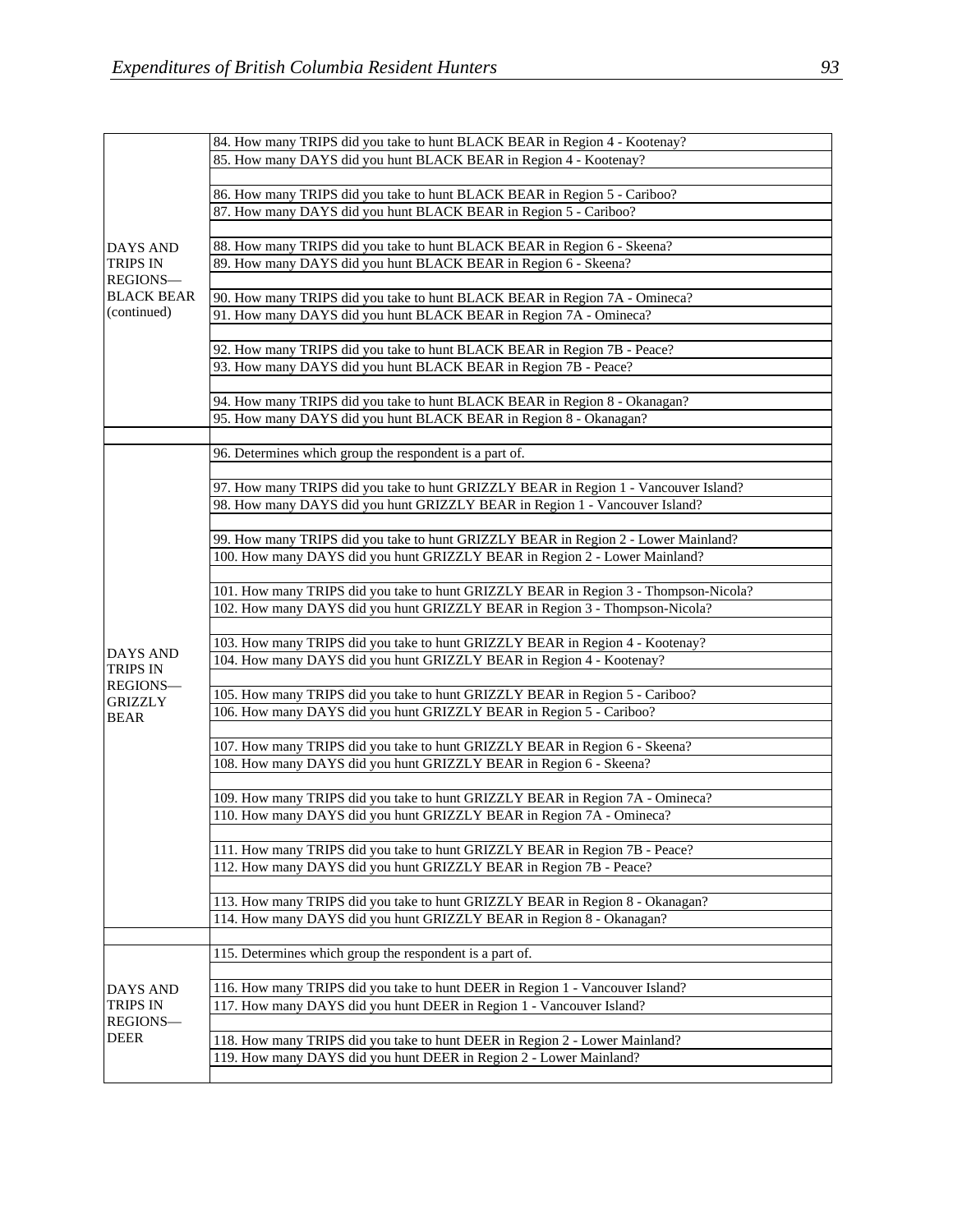|                                    | 120. How many TRIPS did you take to hunt DEER in Region 3 - Thompson-Nicola? |
|------------------------------------|------------------------------------------------------------------------------|
|                                    | 121. How many DAYS did you hunt DEER in Region 3 - Thompson-Nicola?          |
|                                    |                                                                              |
|                                    | 122. How many TRIPS did you take to hunt DEER in Region 4 - Kootenay?        |
|                                    | 123. How many DAYS did you hunt DEER in Region 4 - Kootenay?                 |
|                                    |                                                                              |
|                                    | 124. How many TRIPS did you take to hunt DEER in Region 5 - Cariboo?         |
|                                    | 125. How many DAYS did you hunt DEER in Region 5 - Cariboo?                  |
| <b>DAYS AND</b><br><b>TRIPS IN</b> |                                                                              |
| REGIONS-                           | 126. How many TRIPS did you take to hunt DEER in Region 6 - Skeena?          |
| <b>DEER</b>                        | 127. How many DAYS did you hunt DEER in Region 6 - Skeena?                   |
| (continued)                        |                                                                              |
|                                    | 128. How many TRIPS did you take to hunt DEER in Region 7A - Omineca?        |
|                                    | 129. How many DAYS did you hunt DEER in Region 7A - Omineca?                 |
|                                    |                                                                              |
|                                    | 130. How many TRIPS did you take to hunt DEER in Region 7B - Peace?          |
|                                    | 131. How many DAYS did you hunt DEER in Region 7B - Peace?                   |
|                                    |                                                                              |
|                                    | 132. How many TRIPS did you take to hunt DEER in Region 8 - Okanagan?        |
|                                    | 133. How many DAYS did you hunt DEER in Region 8 - Okanagan?                 |
|                                    |                                                                              |
|                                    | 134. Determines which group the respondent is a part of.                     |
|                                    | 135. How many TRIPS did you take to hunt ELK in Region 1 - Vancouver Island? |
|                                    | 136. How many DAYS did you hunt ELK in Region 1 - Vancouver Island?          |
|                                    |                                                                              |
|                                    | 137. How many TRIPS did you take to hunt ELK in Region 2 - Lower Mainland?   |
|                                    | 138. How many DAYS did you hunt ELK in Region 2 - Lower Mainland?            |
|                                    |                                                                              |
|                                    | 139. How many TRIPS did you take to hunt ELK in Region 3 - Thompson-Nicola?  |
|                                    | 140. How many DAYS did you hunt ELK in Region 3 - Thompson-Nicola?           |
|                                    |                                                                              |
|                                    | 141. How many TRIPS did you take to hunt ELK in Region 4 - Kootenay?         |
| <b>DAYS AND</b>                    | 142. How many DAYS did you hunt ELK in Region 4 - Kootenay?                  |
| TRIPS IN<br>REGIONS-<br><b>ELK</b> |                                                                              |
|                                    | 143. How many TRIPS did you take to hunt ELK in Region 5 - Cariboo?          |
|                                    | 144. How many DAYS did you hunt ELK in Region 5 - Cariboo?                   |
|                                    |                                                                              |
|                                    | 145. How many TRIPS did you take to hunt ELK in Region 6 - Skeena?           |
|                                    | 146. How many DAYS did you hunt ELK in Region 6 - Skeena?                    |
|                                    |                                                                              |
|                                    | 147. How many TRIPS did you take to hunt ELK in Region 7A - Omineca?         |
|                                    | 148. How many DAYS did you hunt ELK in Region 7A - Omineca?                  |
|                                    |                                                                              |
|                                    | 149. How many TRIPS did you take to hunt ELK in Region 7B - Peace?           |
|                                    | 150. How many DAYS did you hunt ELK in Region 7B - Peace?                    |
|                                    | 151. How many TRIPS did you take to hunt ELK in Region 8 - Okanagan?         |
|                                    | 152. How many DAYS did you hunt ELK in Region 8 - Okanagan?                  |
|                                    |                                                                              |
|                                    |                                                                              |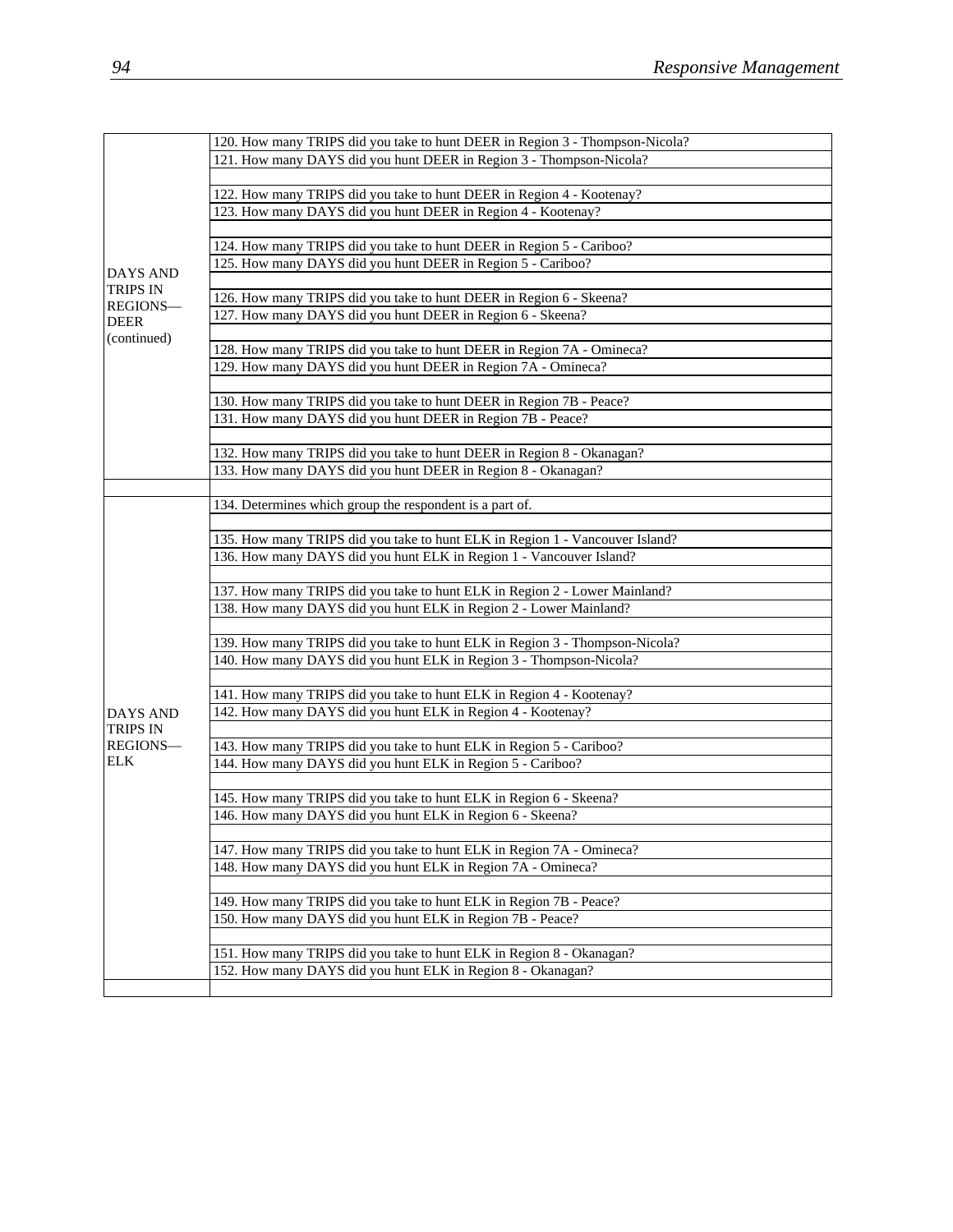| <b>DAYS AND</b><br>TRIPS IN<br>REGIONS-<br><b>MOOSE</b>         | 154. How many TRIPS did you take to hunt MOOSE in Region 1 - Vancouver Island?<br>155. How many DAYS did you hunt MOOSE in Region 1 - Vancouver Island?<br>156. How many TRIPS did you take to hunt MOOSE in Region 2 - Lower Mainland?<br>157. How many DAYS did you hunt MOOSE in Region 2 - Lower Mainland?<br>158. How many TRIPS did you take to hunt MOOSE in Region 3 - Thompson-Nicola?<br>159. How many DAYS did you hunt MOOSE in Region 3 - Thompson-Nicola?<br>160. How many TRIPS did you take to hunt MOOSE in Region 4 - Kootenay?<br>161. How many DAYS did you hunt MOOSE in Region 4 - Kootenay?<br>162. How many TRIPS did you take to hunt MOOSE in Region 5 - Cariboo?<br>163. How many DAYS did you hunt MOOSE in Region 5 - Cariboo? |
|-----------------------------------------------------------------|-------------------------------------------------------------------------------------------------------------------------------------------------------------------------------------------------------------------------------------------------------------------------------------------------------------------------------------------------------------------------------------------------------------------------------------------------------------------------------------------------------------------------------------------------------------------------------------------------------------------------------------------------------------------------------------------------------------------------------------------------------------|
|                                                                 |                                                                                                                                                                                                                                                                                                                                                                                                                                                                                                                                                                                                                                                                                                                                                             |
|                                                                 |                                                                                                                                                                                                                                                                                                                                                                                                                                                                                                                                                                                                                                                                                                                                                             |
|                                                                 |                                                                                                                                                                                                                                                                                                                                                                                                                                                                                                                                                                                                                                                                                                                                                             |
|                                                                 |                                                                                                                                                                                                                                                                                                                                                                                                                                                                                                                                                                                                                                                                                                                                                             |
|                                                                 |                                                                                                                                                                                                                                                                                                                                                                                                                                                                                                                                                                                                                                                                                                                                                             |
|                                                                 |                                                                                                                                                                                                                                                                                                                                                                                                                                                                                                                                                                                                                                                                                                                                                             |
|                                                                 |                                                                                                                                                                                                                                                                                                                                                                                                                                                                                                                                                                                                                                                                                                                                                             |
|                                                                 |                                                                                                                                                                                                                                                                                                                                                                                                                                                                                                                                                                                                                                                                                                                                                             |
|                                                                 |                                                                                                                                                                                                                                                                                                                                                                                                                                                                                                                                                                                                                                                                                                                                                             |
|                                                                 |                                                                                                                                                                                                                                                                                                                                                                                                                                                                                                                                                                                                                                                                                                                                                             |
|                                                                 |                                                                                                                                                                                                                                                                                                                                                                                                                                                                                                                                                                                                                                                                                                                                                             |
|                                                                 |                                                                                                                                                                                                                                                                                                                                                                                                                                                                                                                                                                                                                                                                                                                                                             |
|                                                                 |                                                                                                                                                                                                                                                                                                                                                                                                                                                                                                                                                                                                                                                                                                                                                             |
|                                                                 |                                                                                                                                                                                                                                                                                                                                                                                                                                                                                                                                                                                                                                                                                                                                                             |
|                                                                 | 164. How many TRIPS did you take to hunt MOOSE in Region 6 - Skeena?                                                                                                                                                                                                                                                                                                                                                                                                                                                                                                                                                                                                                                                                                        |
|                                                                 | 165. How many DAYS did you hunt MOOSE in Region 6 - Skeena?                                                                                                                                                                                                                                                                                                                                                                                                                                                                                                                                                                                                                                                                                                 |
|                                                                 |                                                                                                                                                                                                                                                                                                                                                                                                                                                                                                                                                                                                                                                                                                                                                             |
|                                                                 | 166. How many TRIPS did you take to hunt MOOSE in Region 7A - Omineca?                                                                                                                                                                                                                                                                                                                                                                                                                                                                                                                                                                                                                                                                                      |
|                                                                 | 167. How many DAYS did you hunt MOOSE in Region 7A - Omineca?                                                                                                                                                                                                                                                                                                                                                                                                                                                                                                                                                                                                                                                                                               |
|                                                                 | 168. How many TRIPS did you take to hunt MOOSE in Region 7B - Peace?                                                                                                                                                                                                                                                                                                                                                                                                                                                                                                                                                                                                                                                                                        |
|                                                                 | 169. How many DAYS did you hunt MOOSE in Region 7B - Peace?                                                                                                                                                                                                                                                                                                                                                                                                                                                                                                                                                                                                                                                                                                 |
|                                                                 |                                                                                                                                                                                                                                                                                                                                                                                                                                                                                                                                                                                                                                                                                                                                                             |
|                                                                 | 170. How many TRIPS did you take to hunt MOOSE in Region 8 - Okanagan?                                                                                                                                                                                                                                                                                                                                                                                                                                                                                                                                                                                                                                                                                      |
|                                                                 | 171. How many DAYS did you hunt MOOSE in Region 8 - Okanagan?                                                                                                                                                                                                                                                                                                                                                                                                                                                                                                                                                                                                                                                                                               |
|                                                                 |                                                                                                                                                                                                                                                                                                                                                                                                                                                                                                                                                                                                                                                                                                                                                             |
|                                                                 | 172. Determines which group the respondent is a part of.                                                                                                                                                                                                                                                                                                                                                                                                                                                                                                                                                                                                                                                                                                    |
|                                                                 | 173. How many TRIPS did you take to hunt CARIBOU in Region 1 - Vancouver Island?                                                                                                                                                                                                                                                                                                                                                                                                                                                                                                                                                                                                                                                                            |
|                                                                 | 174. How many DAYS did you hunt CARIBOU in Region 1 - Vancouver Island?                                                                                                                                                                                                                                                                                                                                                                                                                                                                                                                                                                                                                                                                                     |
|                                                                 |                                                                                                                                                                                                                                                                                                                                                                                                                                                                                                                                                                                                                                                                                                                                                             |
|                                                                 | 175. How many TRIPS did you take to hunt CARIBOU in Region 2 - Lower Mainland?                                                                                                                                                                                                                                                                                                                                                                                                                                                                                                                                                                                                                                                                              |
|                                                                 | 176. How many DAYS did you hunt CARIBOU in Region 2 - Lower Mainland?                                                                                                                                                                                                                                                                                                                                                                                                                                                                                                                                                                                                                                                                                       |
|                                                                 |                                                                                                                                                                                                                                                                                                                                                                                                                                                                                                                                                                                                                                                                                                                                                             |
|                                                                 | 177. How many TRIPS did you take to hunt CARIBOU in Region 3 - Thompson-Nicola?<br>178. How many DAYS did you hunt CARIBOU in Region 3 - Thompson-Nicola?                                                                                                                                                                                                                                                                                                                                                                                                                                                                                                                                                                                                   |
|                                                                 |                                                                                                                                                                                                                                                                                                                                                                                                                                                                                                                                                                                                                                                                                                                                                             |
|                                                                 | 179. How many TRIPS did you take to hunt CARIBOU in Region 4 - Kootenay?                                                                                                                                                                                                                                                                                                                                                                                                                                                                                                                                                                                                                                                                                    |
| <b>DAYS AND</b>                                                 | 180. How many DAYS did you hunt CARIBOU in Region 4 - Kootenay?                                                                                                                                                                                                                                                                                                                                                                                                                                                                                                                                                                                                                                                                                             |
| TRIPS IN                                                        |                                                                                                                                                                                                                                                                                                                                                                                                                                                                                                                                                                                                                                                                                                                                                             |
| REGIONS-                                                        | 181. How many TRIPS did you take to hunt CARIBOU in Region 5 - Cariboo?                                                                                                                                                                                                                                                                                                                                                                                                                                                                                                                                                                                                                                                                                     |
| <b>CARIBOU</b>                                                  | 182. How many DAYS did you hunt CARIBOU in Region 5 - Cariboo?                                                                                                                                                                                                                                                                                                                                                                                                                                                                                                                                                                                                                                                                                              |
|                                                                 | 183. How many TRIPS did you take to hunt CARIBOU in Region 6 - Skeena?                                                                                                                                                                                                                                                                                                                                                                                                                                                                                                                                                                                                                                                                                      |
|                                                                 | 184. How many DAYS did you hunt CARIBOU in Region 6 - Skeena?                                                                                                                                                                                                                                                                                                                                                                                                                                                                                                                                                                                                                                                                                               |
|                                                                 |                                                                                                                                                                                                                                                                                                                                                                                                                                                                                                                                                                                                                                                                                                                                                             |
|                                                                 | 185. How many TRIPS did you take to hunt CARIBOU in Region 7A - Omineca?                                                                                                                                                                                                                                                                                                                                                                                                                                                                                                                                                                                                                                                                                    |
|                                                                 | 186. How many DAYS did you hunt CARIBOU in Region 7A - Omineca?                                                                                                                                                                                                                                                                                                                                                                                                                                                                                                                                                                                                                                                                                             |
|                                                                 |                                                                                                                                                                                                                                                                                                                                                                                                                                                                                                                                                                                                                                                                                                                                                             |
|                                                                 |                                                                                                                                                                                                                                                                                                                                                                                                                                                                                                                                                                                                                                                                                                                                                             |
|                                                                 |                                                                                                                                                                                                                                                                                                                                                                                                                                                                                                                                                                                                                                                                                                                                                             |
|                                                                 |                                                                                                                                                                                                                                                                                                                                                                                                                                                                                                                                                                                                                                                                                                                                                             |
| 190. How many DAYS did you hunt CARIBOU in Region 8 - Okanagan? | 189. How many TRIPS did you take to hunt CARIBOU in Region 8 - Okanagan?                                                                                                                                                                                                                                                                                                                                                                                                                                                                                                                                                                                                                                                                                    |
|                                                                 | 187. How many TRIPS did you take to hunt CARIBOU in Region 7B - Peace?<br>188. How many DAYS did you hunt CARIBOU in Region 7B - Peace?                                                                                                                                                                                                                                                                                                                                                                                                                                                                                                                                                                                                                     |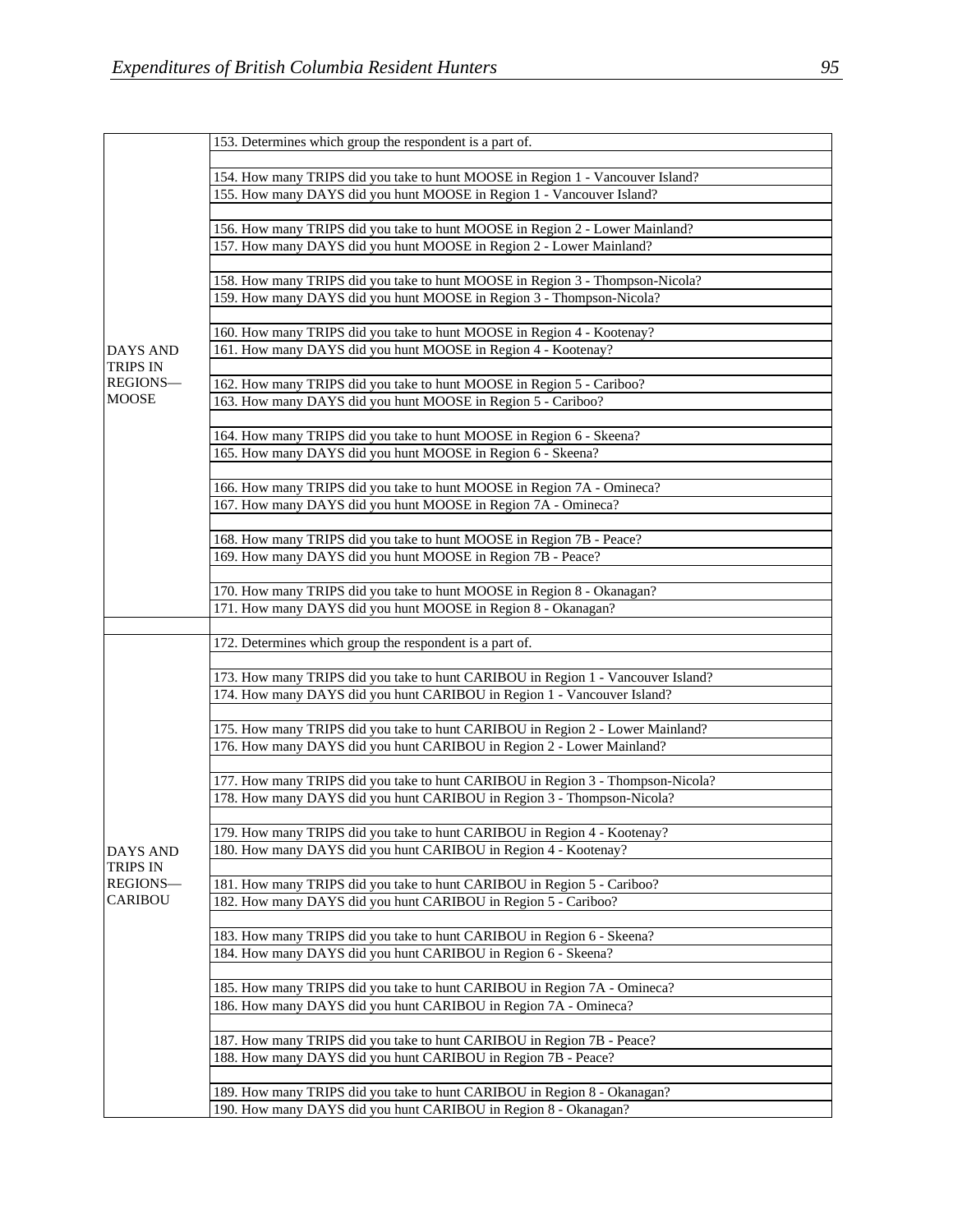|                            | 191. Determines which group the respondent is a part of.                                                                                                |
|----------------------------|---------------------------------------------------------------------------------------------------------------------------------------------------------|
|                            |                                                                                                                                                         |
|                            | 192. How many TRIPS did you take to hunt MOUNTAIN GOAT in Region 1 - Vancouver Island?                                                                  |
|                            | 193. How many DAYS did you hunt MOUNTAIN GOAT in Region 1 - Vancouver Island?                                                                           |
|                            |                                                                                                                                                         |
|                            | 194. How many TRIPS did you take to hunt MOUNTAIN GOAT in Region 2 - Lower Mainland?                                                                    |
|                            | 195. How many DAYS did you hunt MOUNTAIN GOAT in Region 2 - Lower Mainland?                                                                             |
|                            |                                                                                                                                                         |
|                            | 196. How many TRIPS did you take to hunt MOUNTAIN GOAT in Region 3 - Thompson-Nicola?                                                                   |
|                            | 197. How many DAYS did you hunt MOUNTAIN GOAT in Region 3 - Thompson-Nicola?                                                                            |
|                            |                                                                                                                                                         |
| <b>DAYS AND</b>            | 198. How many TRIPS did you take to hunt MOUNTAIN GOAT in Region 4 - Kootenay?                                                                          |
| TRIPS IN                   | 199. How many DAYS did you hunt MOUNTAIN GOAT in Region 4 - Kootenay?                                                                                   |
| REGIONS-                   |                                                                                                                                                         |
| <b>MOUNTAIN</b>            | 200. How many TRIPS did you take to hunt MOUNTAIN GOAT in Region 5 - Cariboo?                                                                           |
| GOAT                       | 201. How many DAYS did you hunt MOUNTAIN GOAT in Region 5 - Cariboo?                                                                                    |
|                            |                                                                                                                                                         |
|                            | 202. How many TRIPS did you take to hunt MOUNTAIN GOAT in Region 6 - Skeena?                                                                            |
|                            | 203. How many DAYS did you hunt MOUNTAIN GOAT in Region 6 - Skeena?                                                                                     |
|                            |                                                                                                                                                         |
|                            | 204. How many TRIPS did you take to hunt MOUNTAIN GOAT in Region 7A - Omineca?                                                                          |
|                            | 205. How many DAYS did you hunt MOUNTAIN GOAT in Region 7A - Omineca?                                                                                   |
|                            |                                                                                                                                                         |
|                            | 206. How many TRIPS did you take to hunt MOUNTAIN GOAT in Region 7B - Peace?                                                                            |
|                            | 207. How many DAYS did you hunt MOUNTAIN GOAT in Region 7B - Peace?                                                                                     |
|                            |                                                                                                                                                         |
|                            | 208. How many TRIPS did you take to hunt MOUNTAIN GOAT in Region 8 - Okanagan?                                                                          |
|                            | 209. How many DAYS did you hunt MOUNTAIN GOAT in Region 8 - Okanagan?                                                                                   |
|                            |                                                                                                                                                         |
|                            | 210. Determines which group the respondent is a part of.                                                                                                |
|                            |                                                                                                                                                         |
|                            |                                                                                                                                                         |
|                            | 211. How many TRIPS did you take to hunt BIGHORN SHEEP in Region 1 - Vancouver Island?                                                                  |
|                            | 212. How many DAYS did you hunt BIGHORN SHEEP in Region 1 - Vancouver Island?                                                                           |
|                            |                                                                                                                                                         |
|                            | 213. How many TRIPS did you take to hunt BIGHORN SHEEP in Region 2 - Lower Mainland?                                                                    |
|                            | 214. How many DAYS did you hunt BIGHORN SHEEP in Region 2 - Lower Mainland?                                                                             |
|                            |                                                                                                                                                         |
|                            | 215. How many TRIPS did you take to hunt BIGHORN SHEEP in Region 3 - Thompson-Nicola?                                                                   |
|                            | 216. How many DAYS did you hunt BIGHORN SHEEP in Region 3 - Thompson-Nicola?                                                                            |
|                            |                                                                                                                                                         |
|                            | 217. How many TRIPS did you take to hunt BIGHORN SHEEP in Region 4 - Kootenay?                                                                          |
| <b>DAYS AND</b>            | 218. How many DAYS did you hunt BIGHORN SHEEP in Region 4 - Kootenay?                                                                                   |
| TRIPS IN                   |                                                                                                                                                         |
| REGIONS-<br><b>BIGHORN</b> | 219. How many TRIPS did you take to hunt BIGHORN SHEEP in Region 5 - Cariboo?                                                                           |
| <b>SHEEP</b>               | 220. How many DAYS did you hunt BIGHORN SHEEP in Region 5 - Cariboo?                                                                                    |
|                            |                                                                                                                                                         |
|                            | 221. How many TRIPS did you take to hunt BIGHORN SHEEP in Region 6 - Skeena?                                                                            |
|                            | 222. How many DAYS did you hunt BIGHORN SHEEP in Region 6 - Skeena?                                                                                     |
|                            |                                                                                                                                                         |
|                            | 223. How many TRIPS did you take to hunt BIGHORN SHEEP in Region 7A - Omineca?                                                                          |
|                            | 224. How many DAYS did you hunt BIGHORN SHEEP in Region 7A - Omineca?                                                                                   |
|                            |                                                                                                                                                         |
|                            | 225. How many TRIPS did you take to hunt BIGHORN SHEEP in Region 7B - Peace?                                                                            |
|                            | 226. How many DAYS did you hunt BIGHORN SHEEP in Region 7B - Peace?                                                                                     |
|                            |                                                                                                                                                         |
|                            | 227. How many TRIPS did you take to hunt BIGHORN SHEEP in Region 8 - Okanagan?<br>228. How many DAYS did you hunt BIGHORN SHEEP in Region 8 - Okanagan? |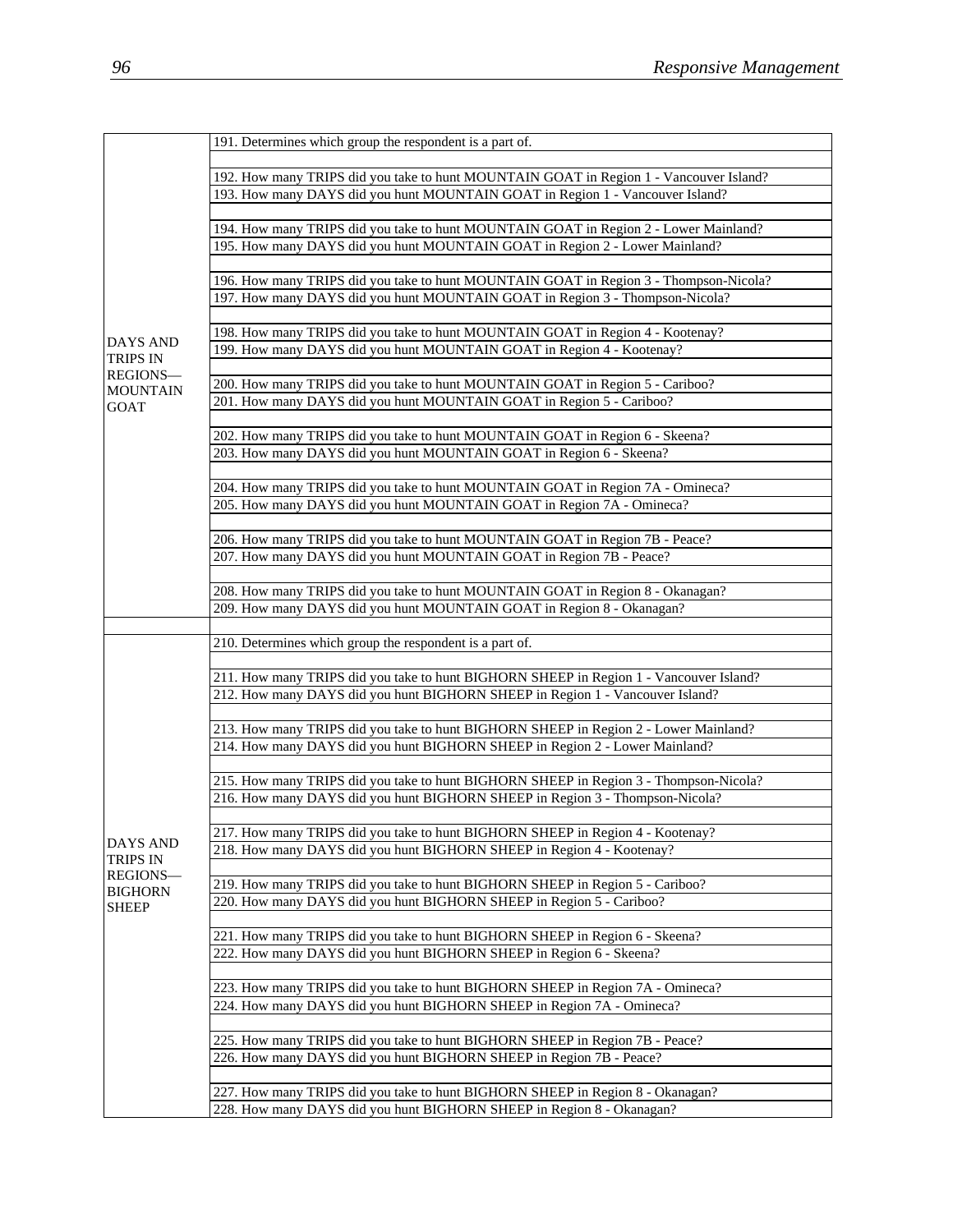|                                                                              | 229. Determines which group the respondent is a part of.                                    |
|------------------------------------------------------------------------------|---------------------------------------------------------------------------------------------|
|                                                                              |                                                                                             |
|                                                                              | 230. How many TRIPS did you take to hunt WOLF in Region 1 - Vancouver Island?               |
|                                                                              | 231. How many DAYS did you hunt WOLF in Region 1 - Vancouver Island?                        |
|                                                                              |                                                                                             |
|                                                                              | 232. How many TRIPS did you take to hunt WOLF in Region 2 - Lower Mainland?                 |
|                                                                              | 233. How many DAYS did you hunt WOLF in Region 2 - Lower Mainland?                          |
|                                                                              |                                                                                             |
|                                                                              | 234. How many TRIPS did you take to hunt WOLF in Region 3 - Thompson-Nicola?                |
|                                                                              | 235. How many DAYS did you hunt WOLF in Region 3 - Thompson-Nicola?                         |
|                                                                              |                                                                                             |
|                                                                              | 236. How many TRIPS did you take to hunt WOLF in Region 4 - Kootenay?                       |
| <b>DAYS AND</b>                                                              | 237. How many DAYS did you hunt WOLF in Region 4 - Kootenay?                                |
| <b>TRIPS IN</b>                                                              |                                                                                             |
| REGIONS-                                                                     | 238. How many TRIPS did you take to hunt WOLF in Region 5 - Cariboo?                        |
| <b>WOLF</b>                                                                  | 239. How many DAYS did you hunt WOLF in Region 5 - Cariboo?                                 |
|                                                                              |                                                                                             |
|                                                                              |                                                                                             |
|                                                                              | 240. How many TRIPS did you take to hunt WOLF in Region 6 - Skeena?                         |
|                                                                              | 241. How many DAYS did you hunt WOLF in Region 6 - Skeena?                                  |
|                                                                              |                                                                                             |
|                                                                              | 242. How many TRIPS did you take to hunt WOLF in Region 7A - Omineca?                       |
|                                                                              | 243. How many DAYS did you hunt WOLF in Region 7A - Omineca?                                |
|                                                                              |                                                                                             |
|                                                                              | 244. How many TRIPS did you take to hunt WOLF in Region 7B - Peace?                         |
|                                                                              | 245. How many DAYS did you hunt WOLF in Region 7B - Peace?                                  |
|                                                                              |                                                                                             |
|                                                                              | 246. How many TRIPS did you take to hunt WOLF in Region 8 - Okanagan?                       |
|                                                                              | 247. How many DAYS did you hunt WOLF in Region 8 - Okanagan?                                |
|                                                                              |                                                                                             |
|                                                                              | 248. Determines which group the respondent is a part of.                                    |
|                                                                              |                                                                                             |
|                                                                              | 249. How many TRIPS did you take to hunt BOBCAT, LYNX, AND/OR COUGAR in Region 1 -          |
|                                                                              | Vancouver Island?                                                                           |
|                                                                              | 250. How many DAYS did you hunt BOBCAT, LYNX, AND/OR COUGAR in Region 1 - Vancouver         |
|                                                                              | Island?                                                                                     |
|                                                                              |                                                                                             |
|                                                                              | 251. How many TRIPS did you take to hunt BOBCAT, LYNX, AND/OR COUGAR in Region 2 - Lower    |
|                                                                              | Mainland?                                                                                   |
| <b>DAYS AND</b><br>TRIPS IN<br>REGIONS-<br>BOBCAT,<br>LYNX,<br><b>COUGAR</b> | 252. How many DAYS did you hunt BOBCAT, LYNX, AND/OR COUGAR in Region 2 - Lower             |
|                                                                              | Mainland?                                                                                   |
|                                                                              |                                                                                             |
|                                                                              | 253. How many TRIPS did you take to hunt BOBCAT, LYNX, AND/OR COUGAR in Region 3 -          |
|                                                                              | Thompson-Nicola?                                                                            |
|                                                                              | 254. How many DAYS did you hunt BOBCAT, LYNX, AND/OR COUGAR in Region 3 - Thompson-         |
|                                                                              | Nicola?                                                                                     |
|                                                                              |                                                                                             |
|                                                                              | 255. How many TRIPS did you take to hunt BOBCAT, LYNX, AND/OR COUGAR in Region 4 -          |
|                                                                              | Kootenay?                                                                                   |
|                                                                              | 256. How many DAYS did you hunt BOBCAT, LYNX, AND/OR COUGAR in Region 4 - Kootenay?         |
|                                                                              |                                                                                             |
|                                                                              | 257. How many TRIPS did you take to hunt BOBCAT, LYNX, AND/OR COUGAR in Region 5 - Cariboo? |
|                                                                              | 258. How many DAYS did you hunt BOBCAT, LYNX, AND/OR COUGAR in Region 5 - Cariboo?          |
|                                                                              |                                                                                             |
|                                                                              | 259. How many TRIPS did you take to hunt BOBCAT, LYNX, AND/OR COUGAR in Region 6 - Skeena?  |
|                                                                              | 260. How many DAYS did you hunt BOBCAT, LYNX, AND/OR COUGAR in Region 6 - Skeena?           |
|                                                                              |                                                                                             |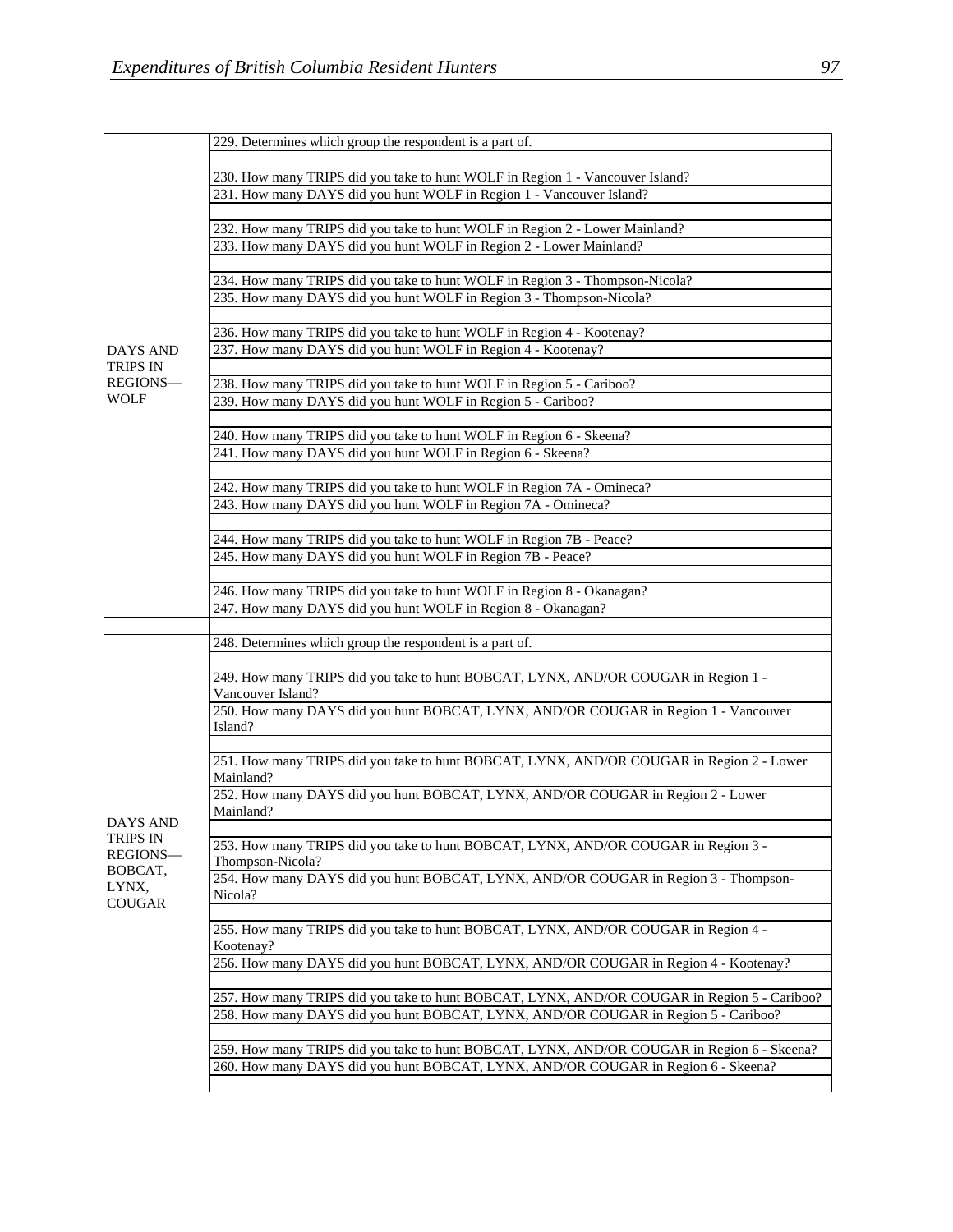|                     | 261. How many TRIPS did you take to hunt BOBCAT, LYNX, AND/OR COUGAR in Region 7A -<br>Omineca? |
|---------------------|-------------------------------------------------------------------------------------------------|
| <b>DAYS AND</b>     | 262. How many DAYS did you hunt BOBCAT, LYNX, AND/OR COUGAR in Region 7A - Omineca?             |
| <b>TRIPS IN</b>     |                                                                                                 |
| REGIONS-<br>BOBCAT, | 263. How many TRIPS did you take to hunt BOBCAT, LYNX, AND/OR COUGAR in Region 7B - Peace?      |
| LYNX,               | 264. How many DAYS did you hunt BOBCAT, LYNX, AND/OR COUGAR in Region 7B - Peace?               |
| <b>COUGAR</b>       |                                                                                                 |
| (continued)         | 265. How many TRIPS did you take to hunt BOBCAT, LYNX, AND/OR COUGAR in Region 8 -<br>Okanagan? |
|                     | 266. How many DAYS did you hunt BOBCAT, LYNX, AND/OR COUGAR in Region 8 - Okanagan?             |
|                     |                                                                                                 |
|                     | 267. Determines which group the respondent is a part of.                                        |
|                     |                                                                                                 |
|                     | 268. How many TRIPS did you take to hunt WOLVERINE in Region 1 - Vancouver Island?              |
|                     | 269. How many DAYS did you hunt WOLVERINE in Region 1 - Vancouver Island?                       |
|                     | 270. How many TRIPS did you take to hunt WOLVERINE in Region 2 - Lower Mainland?                |
|                     | 271. How many DAYS did you hunt WOLVERINE in Region 2 - Lower Mainland?                         |
|                     |                                                                                                 |
|                     | 272. How many TRIPS did you take to hunt WOLVERINE in Region 3 - Thompson-Nicola?               |
|                     | 273. How many DAYS did you hunt WOLVERINE in Region 3 - Thompson-Nicola?                        |
|                     |                                                                                                 |
|                     | 274. How many TRIPS did you take to hunt WOLVERINE in Region 4 - Kootenay?                      |
| <b>DAYS AND</b>     | 275. How many DAYS did you hunt WOLVERINE in Region 4 - Kootenay?                               |
| <b>TRIPS IN</b>     |                                                                                                 |
| REGIONS-            | 276. How many TRIPS did you take to hunt WOLVERINE in Region 5 - Cariboo?                       |
| <b>WOLVERINE</b>    | 277. How many DAYS did you hunt WOLVERINE in Region 5 - Cariboo?                                |
|                     |                                                                                                 |
|                     | 278. How many TRIPS did you take to hunt WOLVERINE in Region 6 - Skeena?                        |
|                     | 279. How many DAYS did you hunt WOLVERINE in Region 6 - Skeena?                                 |
|                     |                                                                                                 |
|                     | 280. How many TRIPS did you take to hunt WOLVERINE in Region 7A - Omineca?                      |
|                     | 281. How many DAYS did you hunt WOLVERINE in Region 7A - Omineca?                               |
|                     | 282. How many TRIPS did you take to hunt WOLVERINE in Region 7B - Peace?                        |
|                     | 283. How many DAYS did you hunt WOLVERINE in Region 7B - Peace?                                 |
|                     |                                                                                                 |
|                     | 284. How many TRIPS did you take to hunt WOLVERINE in Region 8 - Okanagan?                      |
|                     | 285. How many DAYS did you hunt WOLVERINE in Region 8 - Okanagan?                               |
|                     |                                                                                                 |
|                     | 286. Did you hunt small game?                                                                   |
|                     | 2. Yes (GO TO QUESTION 287)                                                                     |
|                     | 3. No                                                                                           |
|                     | 4. (DNR) Don't know                                                                             |
| DAYS AND            | <b>SKIP TO QUESTION 307</b>                                                                     |
| <b>TRIPS IN</b>     |                                                                                                 |
| REGIONS-            | 287. How many TRIPS did you take to hunt small game?                                            |
| <b>SMALL GAME</b>   | 288. How many DAYS did you hunt small game?                                                     |
| (AND SPECIES        | 289. How many TRIPS did you take to hunt small game in Region 1 - Vancouver Island?             |
| DATA)               | 290. How many DAYS did you hunt small game in Region 1 - Vancouver Island?                      |
|                     |                                                                                                 |
|                     | 291. How many TRIPS did you take to hunt small game in Region 2 - Lower Mainland?               |
|                     | 292. How many DAYS did you hunt small game in Region 2 - Lower Mainland?                        |
|                     |                                                                                                 |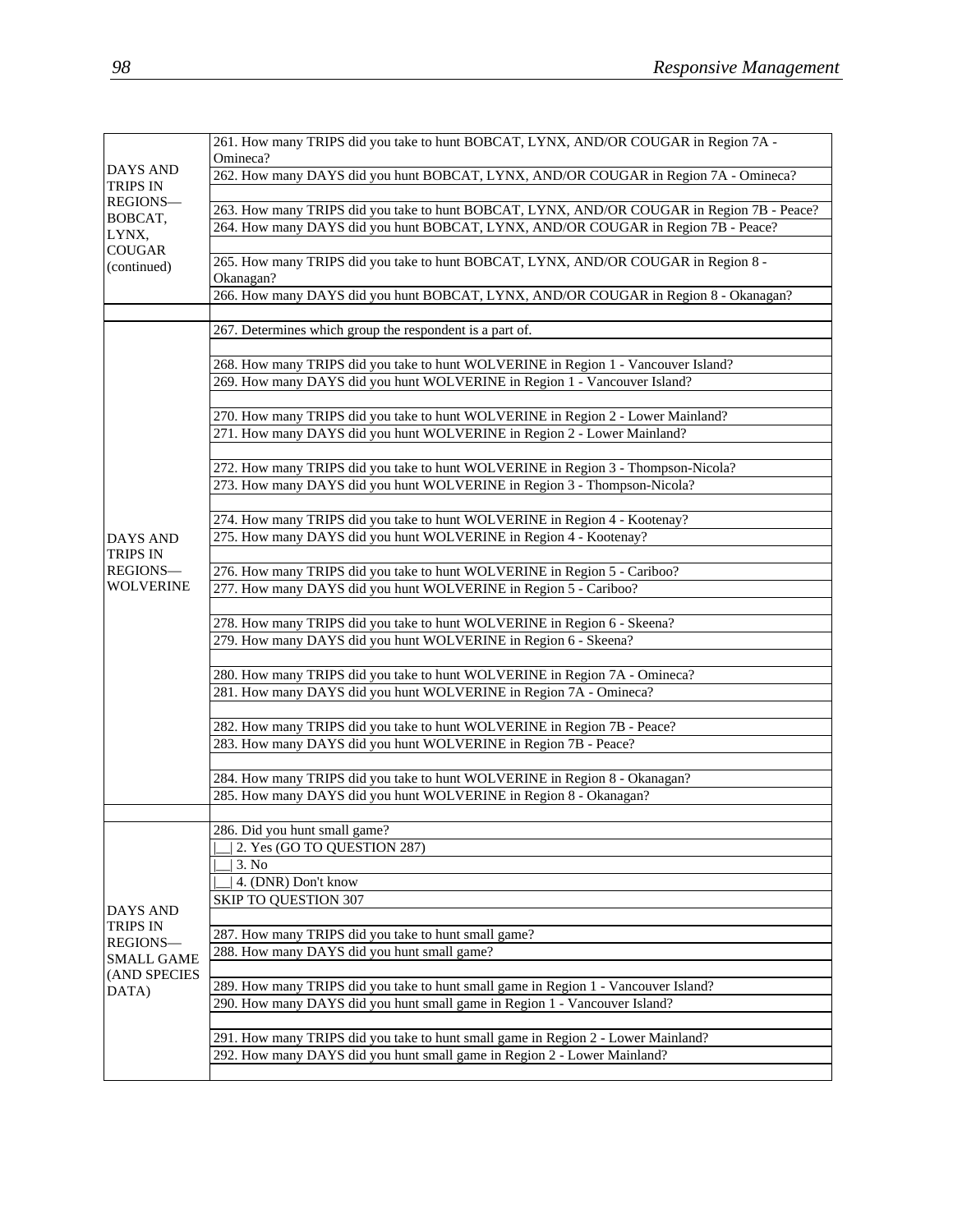| 294. How many DAYS did you hunt small game in Region 3 - Thompson-Nicola?<br>295. How many TRIPS did you take to hunt small game in Region 4 - Kootenay?<br>296. How many DAYS did you hunt small game in Region 4 - Kootenay?<br>297. How many TRIPS did you take to hunt small game in Region 5 - Cariboo?<br><b>DAYS AND</b><br>298. How many DAYS did you hunt small game in Region 5 - Cariboo?<br><b>TRIPS IN</b><br><b>REGIONS-</b><br>299. How many TRIPS did you take to hunt small game in Region 6 - Skeena?<br><b>SMALL GAME</b><br>300. How many DAYS did you hunt small game in Region 6 - Skeena?<br>(AND SPECIES<br>DATA)<br>301. How many TRIPS did you take to hunt small game in Region 7A - Omineca?<br>(continued)<br>302. How many DAYS did you hunt small game in Region 7A - Omineca?<br>303. How many TRIPS did you take to hunt small game in Region 7B - Peace?<br>304. How many DAYS did you hunt small game in Region 7B - Peace? |  |
|----------------------------------------------------------------------------------------------------------------------------------------------------------------------------------------------------------------------------------------------------------------------------------------------------------------------------------------------------------------------------------------------------------------------------------------------------------------------------------------------------------------------------------------------------------------------------------------------------------------------------------------------------------------------------------------------------------------------------------------------------------------------------------------------------------------------------------------------------------------------------------------------------------------------------------------------------------------|--|
|                                                                                                                                                                                                                                                                                                                                                                                                                                                                                                                                                                                                                                                                                                                                                                                                                                                                                                                                                                |  |
|                                                                                                                                                                                                                                                                                                                                                                                                                                                                                                                                                                                                                                                                                                                                                                                                                                                                                                                                                                |  |
|                                                                                                                                                                                                                                                                                                                                                                                                                                                                                                                                                                                                                                                                                                                                                                                                                                                                                                                                                                |  |
|                                                                                                                                                                                                                                                                                                                                                                                                                                                                                                                                                                                                                                                                                                                                                                                                                                                                                                                                                                |  |
|                                                                                                                                                                                                                                                                                                                                                                                                                                                                                                                                                                                                                                                                                                                                                                                                                                                                                                                                                                |  |
|                                                                                                                                                                                                                                                                                                                                                                                                                                                                                                                                                                                                                                                                                                                                                                                                                                                                                                                                                                |  |
|                                                                                                                                                                                                                                                                                                                                                                                                                                                                                                                                                                                                                                                                                                                                                                                                                                                                                                                                                                |  |
|                                                                                                                                                                                                                                                                                                                                                                                                                                                                                                                                                                                                                                                                                                                                                                                                                                                                                                                                                                |  |
|                                                                                                                                                                                                                                                                                                                                                                                                                                                                                                                                                                                                                                                                                                                                                                                                                                                                                                                                                                |  |
|                                                                                                                                                                                                                                                                                                                                                                                                                                                                                                                                                                                                                                                                                                                                                                                                                                                                                                                                                                |  |
|                                                                                                                                                                                                                                                                                                                                                                                                                                                                                                                                                                                                                                                                                                                                                                                                                                                                                                                                                                |  |
|                                                                                                                                                                                                                                                                                                                                                                                                                                                                                                                                                                                                                                                                                                                                                                                                                                                                                                                                                                |  |
|                                                                                                                                                                                                                                                                                                                                                                                                                                                                                                                                                                                                                                                                                                                                                                                                                                                                                                                                                                |  |
|                                                                                                                                                                                                                                                                                                                                                                                                                                                                                                                                                                                                                                                                                                                                                                                                                                                                                                                                                                |  |
|                                                                                                                                                                                                                                                                                                                                                                                                                                                                                                                                                                                                                                                                                                                                                                                                                                                                                                                                                                |  |
|                                                                                                                                                                                                                                                                                                                                                                                                                                                                                                                                                                                                                                                                                                                                                                                                                                                                                                                                                                |  |
|                                                                                                                                                                                                                                                                                                                                                                                                                                                                                                                                                                                                                                                                                                                                                                                                                                                                                                                                                                |  |
| 305. How many TRIPS did you take to hunt small game in Region 8 - Okanagan?                                                                                                                                                                                                                                                                                                                                                                                                                                                                                                                                                                                                                                                                                                                                                                                                                                                                                    |  |
| 306. How many DAYS did you hunt small game in Region 8 - Okanagan?                                                                                                                                                                                                                                                                                                                                                                                                                                                                                                                                                                                                                                                                                                                                                                                                                                                                                             |  |
|                                                                                                                                                                                                                                                                                                                                                                                                                                                                                                                                                                                                                                                                                                                                                                                                                                                                                                                                                                |  |
| 307. Did you hunt turkey?                                                                                                                                                                                                                                                                                                                                                                                                                                                                                                                                                                                                                                                                                                                                                                                                                                                                                                                                      |  |
| 2. Yes (GO TO QUESTION 308)                                                                                                                                                                                                                                                                                                                                                                                                                                                                                                                                                                                                                                                                                                                                                                                                                                                                                                                                    |  |
| 3. No                                                                                                                                                                                                                                                                                                                                                                                                                                                                                                                                                                                                                                                                                                                                                                                                                                                                                                                                                          |  |
| 4. (DNR) Don't know                                                                                                                                                                                                                                                                                                                                                                                                                                                                                                                                                                                                                                                                                                                                                                                                                                                                                                                                            |  |
| <b>SKIP TO QUESTION 328</b>                                                                                                                                                                                                                                                                                                                                                                                                                                                                                                                                                                                                                                                                                                                                                                                                                                                                                                                                    |  |
|                                                                                                                                                                                                                                                                                                                                                                                                                                                                                                                                                                                                                                                                                                                                                                                                                                                                                                                                                                |  |
|                                                                                                                                                                                                                                                                                                                                                                                                                                                                                                                                                                                                                                                                                                                                                                                                                                                                                                                                                                |  |
| 308. How many TRIPS did you take to hunt turkey?                                                                                                                                                                                                                                                                                                                                                                                                                                                                                                                                                                                                                                                                                                                                                                                                                                                                                                               |  |
| 309. How many DAYS did you hunt turkey?                                                                                                                                                                                                                                                                                                                                                                                                                                                                                                                                                                                                                                                                                                                                                                                                                                                                                                                        |  |
|                                                                                                                                                                                                                                                                                                                                                                                                                                                                                                                                                                                                                                                                                                                                                                                                                                                                                                                                                                |  |
| 310. How many TRIPS did you take to hunt turkey in Region 1 - Vancouver Island?                                                                                                                                                                                                                                                                                                                                                                                                                                                                                                                                                                                                                                                                                                                                                                                                                                                                                |  |
| 311. How many DAYS did you hunt turkey in Region 1 - Vancouver Island?                                                                                                                                                                                                                                                                                                                                                                                                                                                                                                                                                                                                                                                                                                                                                                                                                                                                                         |  |
|                                                                                                                                                                                                                                                                                                                                                                                                                                                                                                                                                                                                                                                                                                                                                                                                                                                                                                                                                                |  |
| 312. How many TRIPS did you take to hunt turkey in Region 2 - Lower Mainland?                                                                                                                                                                                                                                                                                                                                                                                                                                                                                                                                                                                                                                                                                                                                                                                                                                                                                  |  |
| 313. How many DAYS did you hunt turkey in Region 2 - Lower Mainland?                                                                                                                                                                                                                                                                                                                                                                                                                                                                                                                                                                                                                                                                                                                                                                                                                                                                                           |  |
| DAYS AND                                                                                                                                                                                                                                                                                                                                                                                                                                                                                                                                                                                                                                                                                                                                                                                                                                                                                                                                                       |  |
| 314. How many TRIPS did you take to hunt turkey in Region 3 - Thompson-Nicola?<br><b>TRIPS IN</b>                                                                                                                                                                                                                                                                                                                                                                                                                                                                                                                                                                                                                                                                                                                                                                                                                                                              |  |
| 315. How many DAYS did you hunt turkey in Region 3 - Thompson-Nicola?<br>REGIONS-                                                                                                                                                                                                                                                                                                                                                                                                                                                                                                                                                                                                                                                                                                                                                                                                                                                                              |  |
| <b>TURKEY (AND</b>                                                                                                                                                                                                                                                                                                                                                                                                                                                                                                                                                                                                                                                                                                                                                                                                                                                                                                                                             |  |
| 316. How many TRIPS did you take to hunt turkey in Region 4 - Kootenay?<br><b>SPECIES</b>                                                                                                                                                                                                                                                                                                                                                                                                                                                                                                                                                                                                                                                                                                                                                                                                                                                                      |  |
| 317. How many DAYS did you hunt turkey in Region 4 - Kootenay?<br>DATA)                                                                                                                                                                                                                                                                                                                                                                                                                                                                                                                                                                                                                                                                                                                                                                                                                                                                                        |  |
|                                                                                                                                                                                                                                                                                                                                                                                                                                                                                                                                                                                                                                                                                                                                                                                                                                                                                                                                                                |  |
| 318. How many TRIPS did you take to hunt turkey in Region 5 - Cariboo?                                                                                                                                                                                                                                                                                                                                                                                                                                                                                                                                                                                                                                                                                                                                                                                                                                                                                         |  |
| 319. How many DAYS did you hunt turkey in Region 5 - Cariboo?                                                                                                                                                                                                                                                                                                                                                                                                                                                                                                                                                                                                                                                                                                                                                                                                                                                                                                  |  |
|                                                                                                                                                                                                                                                                                                                                                                                                                                                                                                                                                                                                                                                                                                                                                                                                                                                                                                                                                                |  |
| 320. How many TRIPS did you take to hunt turkey in Region 6 - Skeena?                                                                                                                                                                                                                                                                                                                                                                                                                                                                                                                                                                                                                                                                                                                                                                                                                                                                                          |  |
|                                                                                                                                                                                                                                                                                                                                                                                                                                                                                                                                                                                                                                                                                                                                                                                                                                                                                                                                                                |  |
| 321. How many DAYS did you hunt turkey in Region 6 - Skeena?                                                                                                                                                                                                                                                                                                                                                                                                                                                                                                                                                                                                                                                                                                                                                                                                                                                                                                   |  |
|                                                                                                                                                                                                                                                                                                                                                                                                                                                                                                                                                                                                                                                                                                                                                                                                                                                                                                                                                                |  |
| 322. How many TRIPS did you take to hunt turkey in Region 7A - Omineca?                                                                                                                                                                                                                                                                                                                                                                                                                                                                                                                                                                                                                                                                                                                                                                                                                                                                                        |  |
| 323. How many DAYS did you hunt turkey in Region 7A - Omineca?                                                                                                                                                                                                                                                                                                                                                                                                                                                                                                                                                                                                                                                                                                                                                                                                                                                                                                 |  |
|                                                                                                                                                                                                                                                                                                                                                                                                                                                                                                                                                                                                                                                                                                                                                                                                                                                                                                                                                                |  |
| 324. How many TRIPS did you take to hunt turkey in Region 7B - Peace?                                                                                                                                                                                                                                                                                                                                                                                                                                                                                                                                                                                                                                                                                                                                                                                                                                                                                          |  |
| 325. How many DAYS did you hunt turkey in Region 7B - Peace?                                                                                                                                                                                                                                                                                                                                                                                                                                                                                                                                                                                                                                                                                                                                                                                                                                                                                                   |  |
|                                                                                                                                                                                                                                                                                                                                                                                                                                                                                                                                                                                                                                                                                                                                                                                                                                                                                                                                                                |  |
| 326. How many TRIPS did you take to hunt turkey in Region 8 - Okanagan?<br>327. How many DAYS did you hunt turkey in Region 8 - Okanagan?                                                                                                                                                                                                                                                                                                                                                                                                                                                                                                                                                                                                                                                                                                                                                                                                                      |  |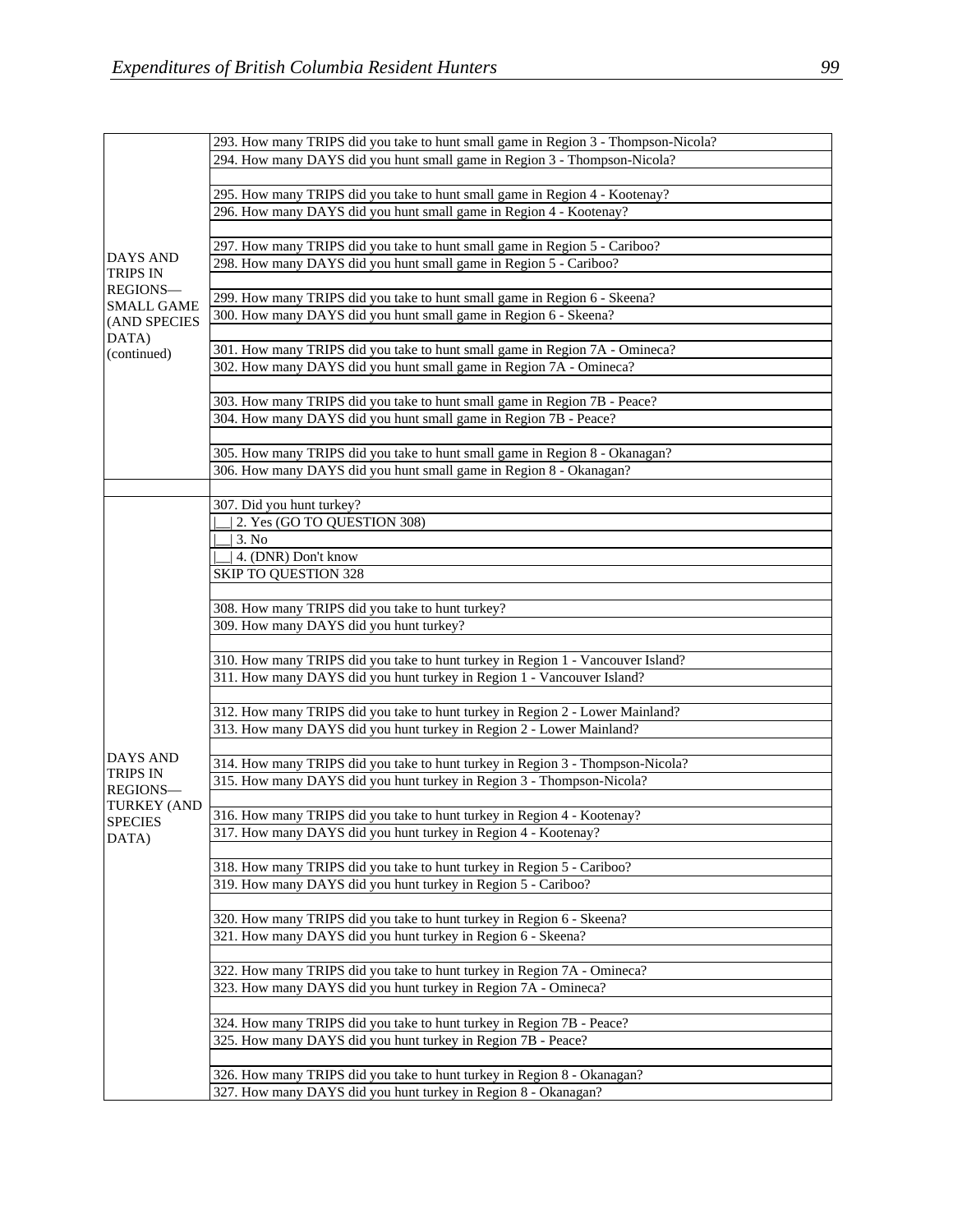|                                     | 328. Did you hunt other upland birds?                                                       |
|-------------------------------------|---------------------------------------------------------------------------------------------|
|                                     | 2. Yes (GO TO QUESTION 329)                                                                 |
|                                     | 3. No                                                                                       |
|                                     | 4. (DNR) Don't know                                                                         |
|                                     | <b>SKIP TO QUESTION 349</b>                                                                 |
|                                     |                                                                                             |
|                                     | 329. How many TRIPS did you take to hunt other upland birds?                                |
|                                     | 330. How many DAYS did you hunt other upland birds?                                         |
|                                     |                                                                                             |
|                                     | 331. How many TRIPS did you take to hunt other upland birds in Region 1 - Vancouver Island? |
|                                     | 332. How many DAYS did you hunt other upland birds in Region 1 - Vancouver Island?          |
|                                     |                                                                                             |
|                                     | 333. How many TRIPS did you take to hunt other upland birds in Region 2 - Lower Mainland?   |
|                                     | 334. How many DAYS did you hunt other upland birds in Region 2 - Lower Mainland?            |
| <b>DAYS AND</b>                     |                                                                                             |
| <b>TRIPS IN</b>                     | 335. How many TRIPS did you take to hunt other upland birds in Region 3 - Thompson-Nicola?  |
| REGIONS-                            | 336. How many DAYS did you hunt other upland birds in Region 3 - Thompson-Nicola?           |
| <b>UPLAND</b>                       |                                                                                             |
| <b>BIRDS (AND</b><br><b>SPECIES</b> | 337. How many TRIPS did you take to hunt other upland birds in Region 4 - Kootenay?         |
| DATA)                               | 338. How many DAYS did you hunt other upland birds in Region 4 - Kootenay?                  |
|                                     |                                                                                             |
|                                     | 339. How many TRIPS did you take to hunt other upland birds in Region 5 - Cariboo?          |
|                                     | 340. How many DAYS did you hunt other upland birds in Region 5 - Cariboo?                   |
|                                     | 341. How many TRIPS did you take to hunt other upland birds in Region 6 - Skeena?           |
|                                     | 342. How many DAYS did you hunt other upland birds in Region 6 - Skeena?                    |
|                                     |                                                                                             |
|                                     | 343. How many TRIPS did you take to hunt other upland birds in Region 7A - Omineca?         |
|                                     | 344. How many DAYS did you hunt other upland birds in Region 7A - Omineca?                  |
|                                     |                                                                                             |
|                                     | 345. How many TRIPS did you take to hunt other upland birds in Region 7B - Peace?           |
|                                     | 346. How many DAYS did you hunt other upland birds in Region 7B - Peace?                    |
|                                     |                                                                                             |
|                                     | 347. How many TRIPS did you take to hunt other upland birds in Region 8 - Okanagan?         |
|                                     | 348. How many DAYS did you hunt other upland birds in Region 8 - Okanagan?                  |
|                                     |                                                                                             |
|                                     | 349. Did you hunt waterfowl?                                                                |
|                                     | 2. Yes (GO TO QUESTION 350)                                                                 |
|                                     | 3. No                                                                                       |
|                                     | 4. (DNR) Don't know                                                                         |
|                                     | <b>SKIP TO QUESTION 370</b>                                                                 |
|                                     |                                                                                             |
|                                     | 350. How many TRIPS did you take to hunt waterfowl?                                         |
| DAYS AND                            | 351. How many DAYS did you hunt waterfowl?                                                  |
| TRIPS IN                            |                                                                                             |
| REGIONS-                            | 352. How many TRIPS did you take to hunt waterfowl in Region 1 - Vancouver Island?          |
| WATERFOWL                           | 353. How many DAYS did you hunt waterfowl in Region 1 - Vancouver Island?                   |
| (AND SPECIES                        |                                                                                             |
| DATA)                               | 354. How many TRIPS did you take to hunt waterfowl in Region 2 - Lower Mainland?            |
|                                     | 355. How many DAYS did you hunt waterfowl in Region 2 - Lower Mainland?                     |
|                                     |                                                                                             |
|                                     | 356. How many TRIPS did you take to hunt waterfowl in Region 3 - Thompson-Nicola?           |
|                                     | 357. How many DAYS did you hunt waterfowl in Region 3 - Thompson-Nicola?                    |
|                                     |                                                                                             |
|                                     | 358. How many TRIPS did you take to hunt waterfowl in Region 4 - Kootenay?                  |
|                                     | 359. How many DAYS did you hunt waterfowl in Region 4 - Kootenay?                           |
|                                     |                                                                                             |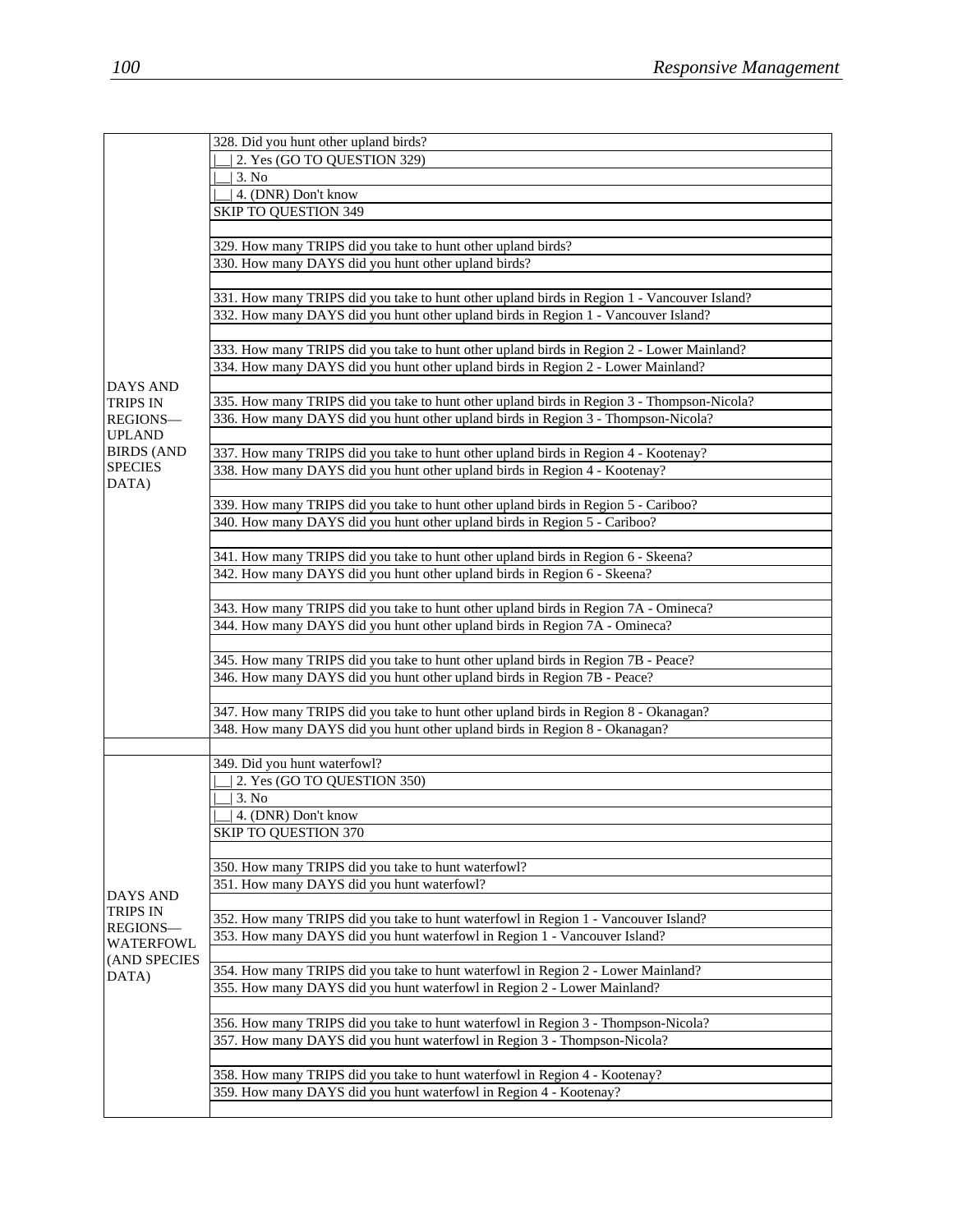|                                        | 360. How many TRIPS did you take to hunt waterfowl in Region 5 - Cariboo?                                                                   |
|----------------------------------------|---------------------------------------------------------------------------------------------------------------------------------------------|
|                                        | 361. How many DAYS did you hunt waterfowl in Region 5 - Cariboo?                                                                            |
|                                        |                                                                                                                                             |
|                                        | 362. How many TRIPS did you take to hunt waterfowl in Region 6 - Skeena?                                                                    |
| <b>DAYS AND</b>                        | 363. How many DAYS did you hunt waterfowl in Region 6 - Skeena?                                                                             |
| <b>TRIPS IN</b>                        |                                                                                                                                             |
| REGIONS-                               | 364. How many TRIPS did you take to hunt waterfowl in Region 7A - Omineca?                                                                  |
| <b>WATERFOWL</b>                       | 365. How many DAYS did you hunt waterfowl in Region 7A - Omineca?                                                                           |
| (AND SPECIES                           |                                                                                                                                             |
| DATA)<br>(continued)                   |                                                                                                                                             |
|                                        | 366. How many TRIPS did you take to hunt waterfowl in Region 7B - Peace?<br>367. How many DAYS did you hunt waterfowl in Region 7B - Peace? |
|                                        |                                                                                                                                             |
|                                        |                                                                                                                                             |
|                                        | 368. How many TRIPS did you take to hunt waterfowl in Region 8 - Okanagan?                                                                  |
|                                        | 369. How many DAYS did you hunt waterfowl in Region 8 - Okanagan?                                                                           |
|                                        |                                                                                                                                             |
|                                        | 370. Next, I would like to know about how much you spent on hunting in British Columbia during the 2012-                                    |
|                                        | 2013 season.                                                                                                                                |
|                                        |                                                                                                                                             |
|                                        | 371. Please estimate how much you, PERSONALLY, spent overall on each of the following for hunting in                                        |
| <b>INTRO</b>                           | British Columbia during the 2012-2013 season, including all your hunting for all species and in all regions.                                |
|                                        | Please do NOT include the expenses of others you hunted with unless you personally paid for an item. For                                    |
|                                        | example, if you and a friend shared the cost of a cabin rental, please only include how much you personally                                 |
|                                        | paid and not the entire cost of the cabin. However, if you took your child hunting and covered all of the                                   |
|                                        | expenses personally, please include all of those costs.                                                                                     |
|                                        |                                                                                                                                             |
|                                        | 372. First, I am going to ask about trip-related expenses. I will ask about equipment such as firearms later.                               |
|                                        |                                                                                                                                             |
|                                        | 373. How much did you, personally, spend overall on food, drink, and refreshments for your hunting in                                       |
|                                        | British Columbia during the 2012-2013 season?                                                                                               |
|                                        | 374. What percentage of your food, drink, and refreshments expenses would you estimate were spent in the                                    |
|                                        | region(s) where you hunt?                                                                                                                   |
|                                        |                                                                                                                                             |
|                                        | 377. How about <i>lodging</i> at motels, cabins, lodges, or campgrounds?                                                                    |
|                                        | 378. What percentage of your lodging at motels, cabins, lodges, or campgrounds expenses would you                                           |
| <b>TRIP-RELATED</b>                    | estimate were spent in the region(s) where you hunt?                                                                                        |
| <b>EXPENSES</b>                        |                                                                                                                                             |
| <b>(INCLUDES)</b>                      | 381. How about gas for cars and other land vehicles?                                                                                        |
| LOCATION)-<br>FOOD, DRINK/<br>LODGING/ | 382. What percentage of your gas for cars and other land vehicles expenses would you estimate were spent in                                 |
|                                        | the region(s) where you hunt?                                                                                                               |
| <b>GAS/PUBLIC</b>                      |                                                                                                                                             |
| TRANS./                                | 385. How about <i>public transportation</i> , including car rentals, airplanes, trains, buses, and ferries?                                 |
| EQUIP.                                 | 386. What percentage of your public transportation, including car rentals, airplanes, trains, buses, and ferries,                           |
| <b>RENTAL/</b>                         | expenses would you estimate were spent in the region(s) where you hunt?                                                                     |
| <b>OTHER</b>                           |                                                                                                                                             |
|                                        | 389. How about equipment rental, such as boats and hunting or camping equipment rentals?                                                    |
|                                        | 390. What percentage of your equipment rental, such as boats and hunting or camping equipment rentals,                                      |
|                                        | expenses would you estimate were spent in the region(s) where you hunt?                                                                     |
|                                        |                                                                                                                                             |
|                                        | 393. How about any other expenses related specifically to a hunting trip, such as land use or access fees,                                  |
|                                        | guide or package fees, and boat fuel or launching fees?                                                                                     |
|                                        | 394. What percentage of your other expenses related specifically to a hunting trip, such as land use or access                              |
|                                        | fees, guide or package fees, and boat fuel or launching fees would you estimate were spent in the region(s)                                 |
|                                        | where you hunt?                                                                                                                             |
|                                        |                                                                                                                                             |
|                                        |                                                                                                                                             |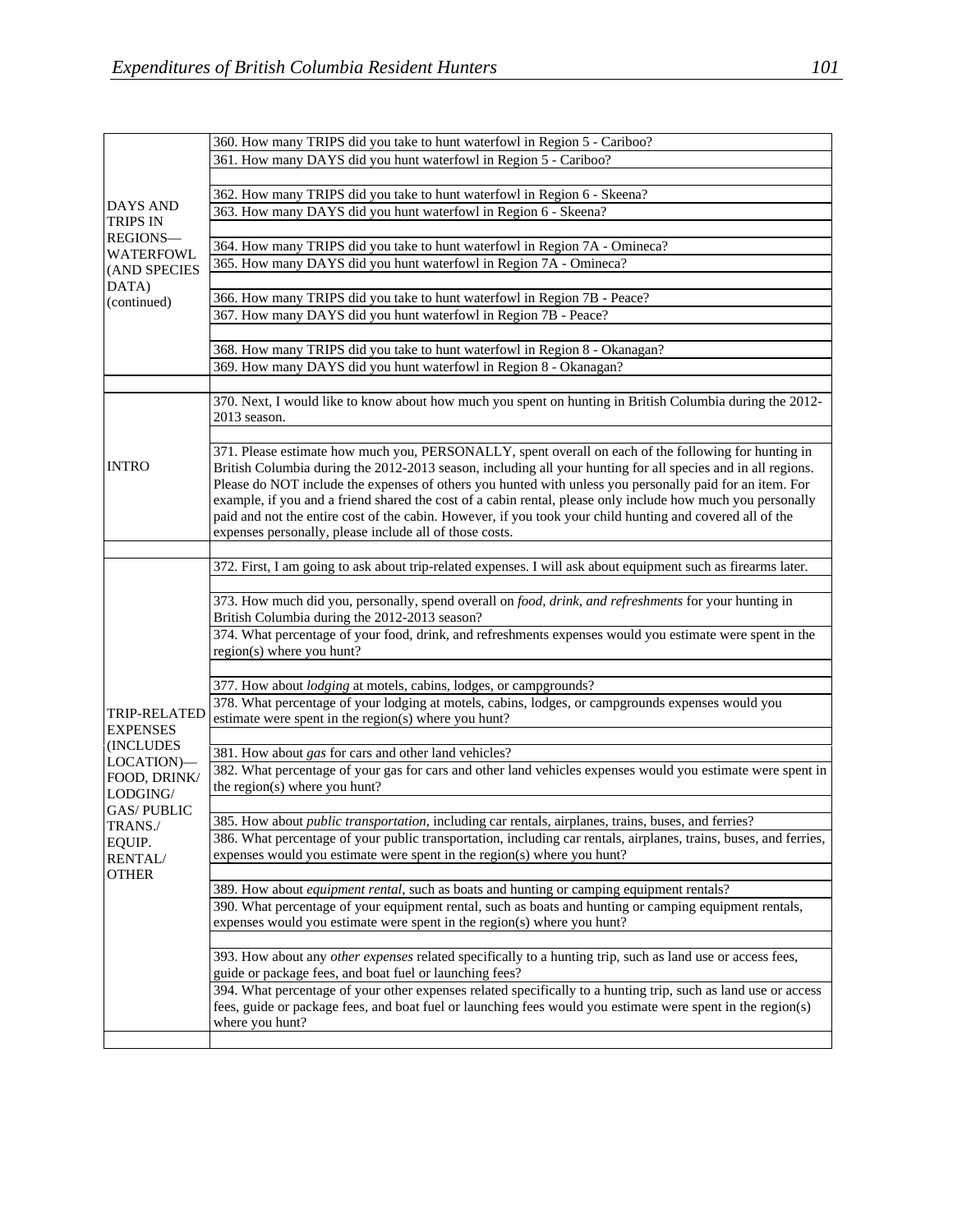|                         | 397. Next, I am going to ask about hunting equipment expenses.                                                                                      |
|-------------------------|-----------------------------------------------------------------------------------------------------------------------------------------------------|
|                         |                                                                                                                                                     |
|                         | 398. How much did you, personally, spend overall on bows, arrows, and other archery equipment for your                                              |
|                         | hunting in British Columbia during the 2012-2013 season?                                                                                            |
|                         | 399. What percentage of your bows, arrows, and other archery equipment expenses would you estimate were                                             |
|                         | spent in the region(s) where you hunt?                                                                                                              |
|                         |                                                                                                                                                     |
|                         | 402. How about <i>firearms</i> , including rifles, shotguns, muzzleloaders, primitive firearms, pistols, and                                        |
|                         | handguns?<br>403. What percentage of your firearms, including rifles, shotguns, muzzleloaders, primitive firearms, pistols,                         |
|                         | and handguns expenses would you estimate were spent in the region(s) where you hunt?                                                                |
|                         |                                                                                                                                                     |
|                         | 406. How about <i>ammunition</i> ?                                                                                                                  |
|                         | 407. What percentage of your ammunition expenses would you estimate were spent in the region(s) where                                               |
|                         | you hunt?                                                                                                                                           |
|                         |                                                                                                                                                     |
|                         | 410. How about other firearms-related and pursuit-related equipment, such as sights, decoys, calls, and                                             |
|                         | hunting dog expenses?                                                                                                                               |
| <b>HUNTING</b>          | 411. What percentage of your other firearms-related and pursuit-related equipment, such as sights, decoys,                                          |
| EQUIP.                  | calls, and hunting dog expenses, would you estimate were spent in the region(s) where you hunt?                                                     |
| <b>EXPENSES</b>         |                                                                                                                                                     |
| (INCLUDES               | 414. How about <i>camping equipment</i> , but NOT including camping vehicles?                                                                       |
| LOCATION)-              | 415. What percentage of your camping equipment, but NOT including camping vehicles, expenses would                                                  |
| ARCHERY/                | you estimate were spent in the region(s) where you hunt?                                                                                            |
| <b>FIREARMS/</b>        | 418. How about any other equipment related to hunting, such as binoculars, special hunting clothing, and                                            |
| AMMO/ OTHER<br>FIREARM/ | waders?                                                                                                                                             |
| CAMPING/                | 419. What percentage of your other equipment related to hunting, such as binoculars, special hunting                                                |
| <b>OTHER</b>            | clothing, and waders, expenses would you estimate were spent in the region(s) where you hunt?                                                       |
| HUNTING/                |                                                                                                                                                     |
| LICENSES,               | 422. Next, I am going to ask about just a few other hunting-related expenses.                                                                       |
| STAMPS,                 |                                                                                                                                                     |
| TAGS/<br>PROCESSING,    | 423. How much did you, personally, spend overall on hunting licenses, stamps, tags, and permits for your                                            |
| TAXIDERMY/              | hunting in British Columbia during the 2012-2013 season?                                                                                            |
| <b>LARGE ITEMS</b>      | 424. What percentage of your hunting licenses, stamps, tags, and permits expenses would you estimate were<br>spent in the region(s) where you hunt? |
|                         |                                                                                                                                                     |
|                         | 427. How about processing and taxidermy costs?                                                                                                      |
|                         | 428. What percentage of your processing and taxidermy costs were spent in the region(s) where you hunt?                                             |
|                         |                                                                                                                                                     |
|                         | 431. During the 2012-2013 hunting season in British Columbia, did you purchase or make payments on any                                              |
|                         | large items primarily used for or related to your hunting? For example, did you buy or make payments on a                                           |
|                         | car, truck, ATV, trailer, camper, boat, cabin, or appliances such as a freezer, used primarily for hunting?                                         |
|                         | 2. Yes (GO TO QUESTION 432)                                                                                                                         |
|                         | 3. No                                                                                                                                               |
|                         | 4. (DNR) Don't know                                                                                                                                 |
|                         | <b>SKIP TO QUESTION 448</b>                                                                                                                         |
|                         |                                                                                                                                                     |
|                         | 432. Specifically, what items did you purchase or make payments on?                                                                                 |
|                         | 434. SECOND ITEM                                                                                                                                    |
|                         | 436. THIRD ITEM                                                                                                                                     |
|                         | <b>438. FOURTH ITEM</b>                                                                                                                             |
|                         | 440. FIFTH ITEM                                                                                                                                     |
|                         |                                                                                                                                                     |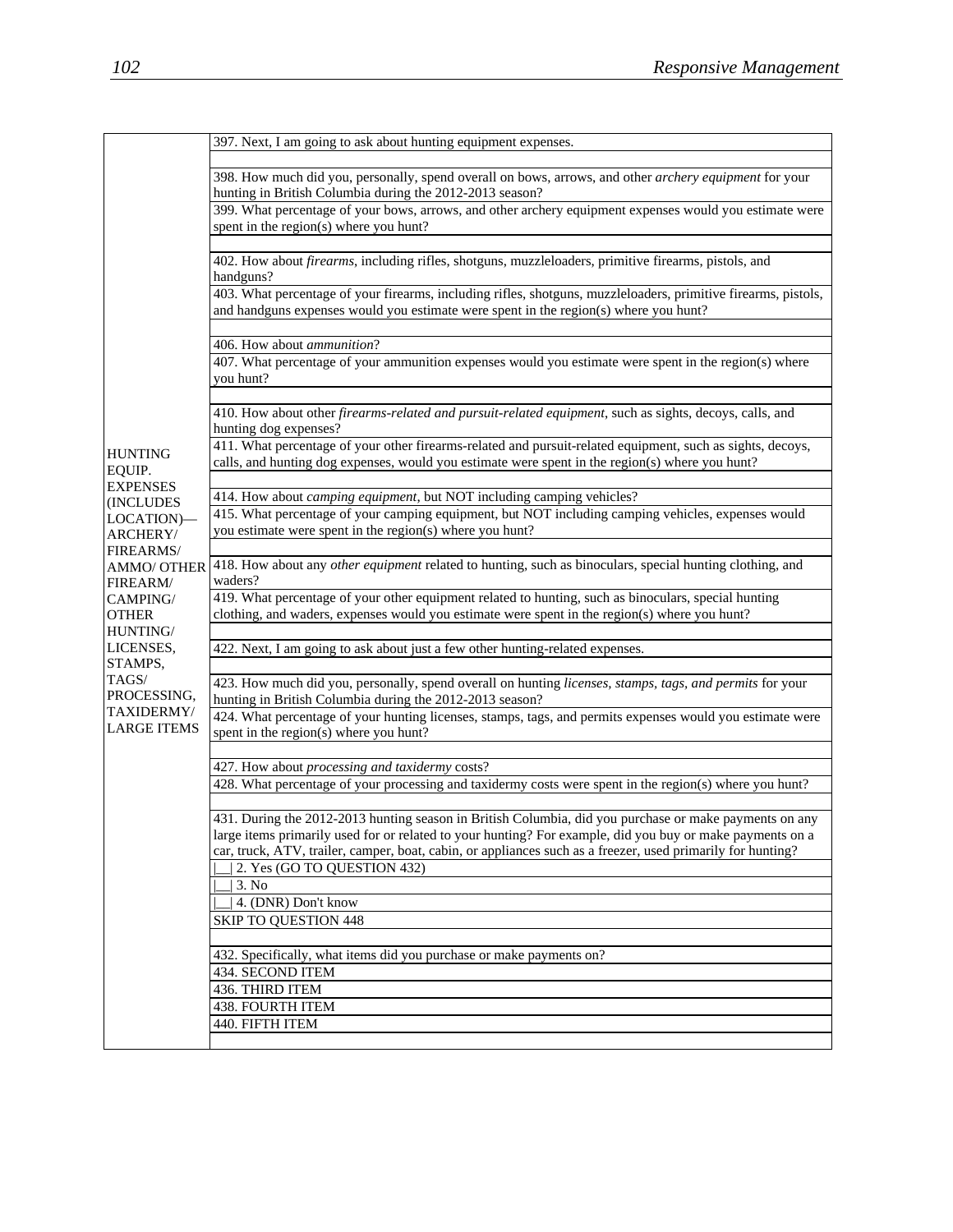|                                                                                   | 441. Determines which group the respondent is a part of.                                                                                                                                                                                                                                                                                                                                                                                                     |
|-----------------------------------------------------------------------------------|--------------------------------------------------------------------------------------------------------------------------------------------------------------------------------------------------------------------------------------------------------------------------------------------------------------------------------------------------------------------------------------------------------------------------------------------------------------|
|                                                                                   | 1. these large items                                                                                                                                                                                                                                                                                                                                                                                                                                         |
| <b>HUNTING</b>                                                                    | 2. this large item                                                                                                                                                                                                                                                                                                                                                                                                                                           |
| EQUIP.                                                                            | COMPUTE IF $(\#433 = 2)$ 1                                                                                                                                                                                                                                                                                                                                                                                                                                   |
| <b>EXPENSES</b>                                                                   | <b>COMPUTE 2</b>                                                                                                                                                                                                                                                                                                                                                                                                                                             |
| <b>(INCLUDES)</b>                                                                 |                                                                                                                                                                                                                                                                                                                                                                                                                                                              |
| LOCATION)-<br>ARCHERY/<br>FIREARMS/<br><b>AMMO/ OTHER</b><br>FIREARM/<br>CAMPING/ | 442. Next, I would like to know how much you, personally, spent on #441 during the 2012-2013 hunting<br>season in British Columbia. Please tell me approximately how much you spent ONLY during the season. For<br>example, if you bought an item and paid cash for the entire purchase amount, please tell me that amount. If<br>you financed or have a loan for the purchase, please tell me ONLY the amount you have paid during the<br>2012-2013 season. |
| <b>OTHER</b>                                                                      |                                                                                                                                                                                                                                                                                                                                                                                                                                                              |
| HUNTING/<br>LICENSES,<br>STAMPS,<br>TAGS/<br>PROCESSING,<br>TAXIDERMY/            | 443. How much did you, personally, spend overall on #432 for your hunting in British Columbia during the<br>2012-2013 season?                                                                                                                                                                                                                                                                                                                                |
|                                                                                   | 444. How much did you, personally, spend overall on #434 for your hunting in British Columbia during the<br>2012-2013 season?                                                                                                                                                                                                                                                                                                                                |
|                                                                                   | 445. How much did you, personally, spend overall on #436 for your hunting in British Columbia during the<br>2012-2013 season?                                                                                                                                                                                                                                                                                                                                |
| <b>LARGE ITEMS</b><br>(continued)                                                 | 446. How much did you, personally, spend overall on #438 for your hunting in British Columbia during the<br>2012-2013 season?                                                                                                                                                                                                                                                                                                                                |
|                                                                                   | 447. How much did you, personally, spend overall on #440 for your hunting in British Columbia during the<br>2012-2013 season?                                                                                                                                                                                                                                                                                                                                |
|                                                                                   |                                                                                                                                                                                                                                                                                                                                                                                                                                                              |
|                                                                                   | 448. Thank you. I have just a couple more questions about your expenses.                                                                                                                                                                                                                                                                                                                                                                                     |
|                                                                                   | IF (#39 @ 16) GO TO #454                                                                                                                                                                                                                                                                                                                                                                                                                                     |
|                                                                                   | IF (#39 @ 17) GO TO #454                                                                                                                                                                                                                                                                                                                                                                                                                                     |
|                                                                                   |                                                                                                                                                                                                                                                                                                                                                                                                                                                              |
|                                                                                   | 449. Determines which group the respondent is a part of.                                                                                                                                                                                                                                                                                                                                                                                                     |
| <b>LOGIC</b>                                                                      | 1. Only hunted one species<br>2. Hunted more than one species                                                                                                                                                                                                                                                                                                                                                                                                |
|                                                                                   |                                                                                                                                                                                                                                                                                                                                                                                                                                                              |
|                                                                                   | 450. INTERVIEWER: PICK A SPECIES THAT THE RESPONDENT HUNTED. PLEASE TRY TO BE<br>AS RANDOM AS POSSIBLE IN THIS CHOICE.                                                                                                                                                                                                                                                                                                                                       |
|                                                                                   |                                                                                                                                                                                                                                                                                                                                                                                                                                                              |
|                                                                                   | 451. wording computation.                                                                                                                                                                                                                                                                                                                                                                                                                                    |
|                                                                                   |                                                                                                                                                                                                                                                                                                                                                                                                                                                              |
| PER DAY<br><b>HUNTING AND</b>                                                     | 452. How much would you estimate that you spend per hunting day when hunting #451 [SPECIES NAMED<br>IN 4501?                                                                                                                                                                                                                                                                                                                                                 |
| <b>WILLINGNESS</b>                                                                |                                                                                                                                                                                                                                                                                                                                                                                                                                                              |
| <b>TO PAY</b>                                                                     | 453. What is the maximum additional amount you would be willing to spend per hunting day when hunting<br>#451 before you would stop hunting #451 or would hunt #451 fewer days?                                                                                                                                                                                                                                                                              |
|                                                                                   | 454. Great, we're just about through. The final questions are for background information and help us analyze<br>the results.                                                                                                                                                                                                                                                                                                                                 |
|                                                                                   |                                                                                                                                                                                                                                                                                                                                                                                                                                                              |
|                                                                                   | 455. May I ask your age?                                                                                                                                                                                                                                                                                                                                                                                                                                     |
|                                                                                   |                                                                                                                                                                                                                                                                                                                                                                                                                                                              |
|                                                                                   | 459. That's the end of the survey. Thank you for your time and cooperation.                                                                                                                                                                                                                                                                                                                                                                                  |
| DEMO/ INTRO/                                                                      | IF (#17 @ 7 OR #17 @ 8) GO TO #460                                                                                                                                                                                                                                                                                                                                                                                                                           |
| <b>SURVEY INFO</b>                                                                | <b>SKIP TO QUESTION 461</b>                                                                                                                                                                                                                                                                                                                                                                                                                                  |
|                                                                                   |                                                                                                                                                                                                                                                                                                                                                                                                                                                              |
|                                                                                   | 460. YOU ENTERED IN REGION 7A OR 7B. WAS THIS THE REAL REGION, OR DID THE<br>RESPONDENT NOT KNOW WHICH OF THE TWO HE/SHE HUNTED IN?                                                                                                                                                                                                                                                                                                                          |
|                                                                                   | 2. REAL DEAL                                                                                                                                                                                                                                                                                                                                                                                                                                                 |
|                                                                                   | 3. RESPONDENT DID NOT KNOW                                                                                                                                                                                                                                                                                                                                                                                                                                   |
|                                                                                   |                                                                                                                                                                                                                                                                                                                                                                                                                                                              |
|                                                                                   | 462. OBSERVE AND RECORD RESPONDENT'S GENDER.                                                                                                                                                                                                                                                                                                                                                                                                                 |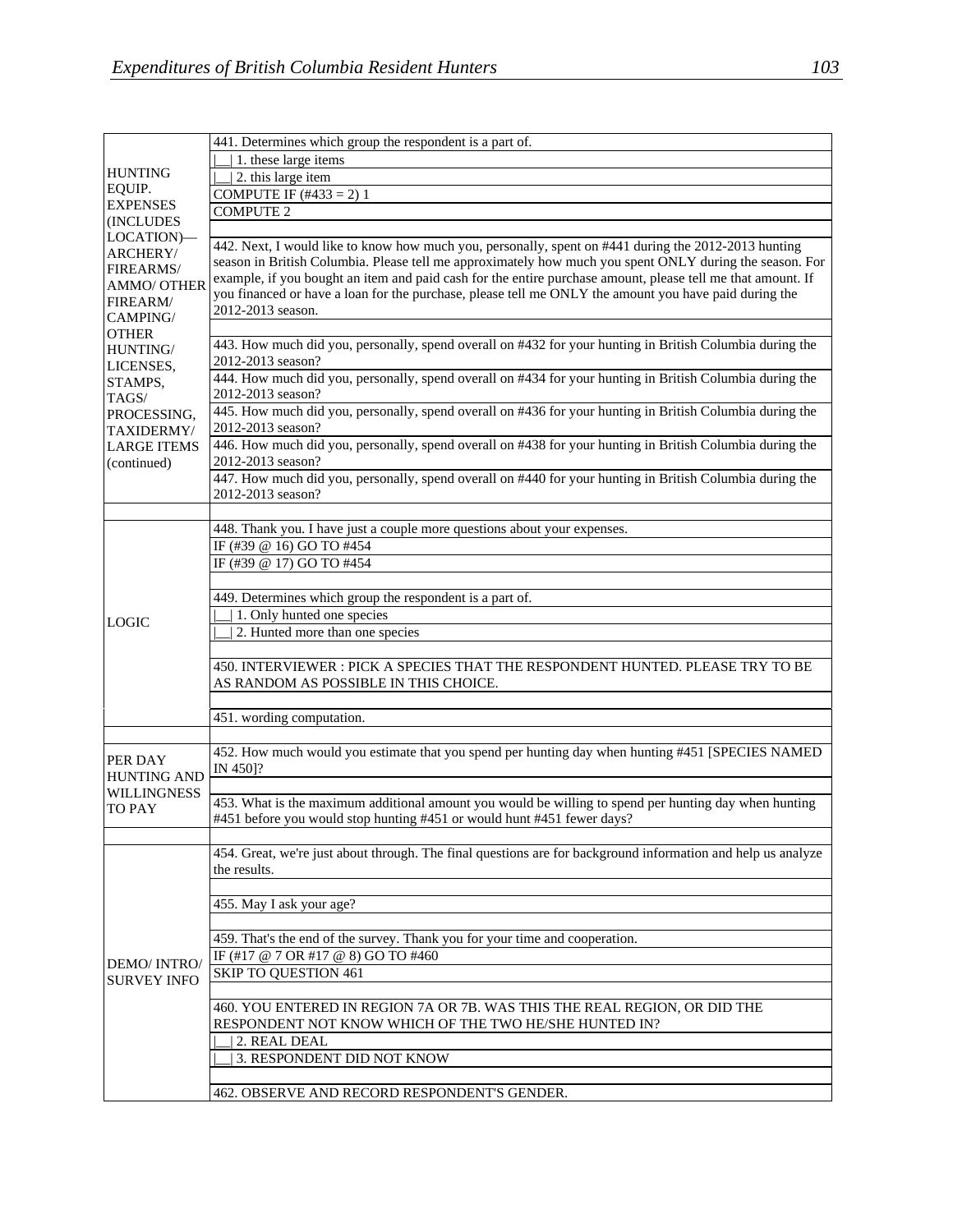## **ABOUT RESPONSIVE MANAGEMENT**

Responsive Management is an internationally recognized public opinion and attitude survey research firm specializing in natural resource and outdoor recreation issues. Our mission is to help natural resource and outdoor recreation agencies and organizations better understand and work with their constituents, customers, and the public.

Utilizing our in-house, full-service telephone, mail, and web-based survey center with 50 professional interviewers, we have conducted more than 1,000 telephone surveys, mail surveys, personal interviews, and focus groups, as well as numerous marketing and communication plans, needs assessments, and program evaluations.

Clients include the federal natural resource and land management agencies, most state fish and wildlife agencies, state departments of natural resources, environmental protection agencies, state park agencies, tourism boards, most of the major conservation and sportsmen's organizations, and numerous private businesses. Responsive Management also collects attitude and opinion data for many of the nation's top universities.

Specializing in research on public attitudes toward natural resource and outdoor recreation issues, Responsive Management has completed a wide range of projects during the past 22 years, including dozens of studies of hunters, anglers, wildlife viewers, boaters, park visitors, historic site visitors, hikers, birdwatchers, campers, and rock climbers. Responsive Management has conducted studies on endangered species; waterfowl and wetlands; and the reintroduction of large predators such as wolves, grizzly bears, and the Florida panther.

Responsive Management has assisted with research on numerous natural resource ballot initiatives and referenda and has helped agencies and organizations find alternative funding and increase their membership and donations. Additionally, Responsive Management has conducted major organizational and programmatic needs assessments to assist natural resource agencies and organizations in developing more effective programs based on a solid foundation of fact.

Responsive Management has conducted research on public attitudes toward natural resources and outdoor recreation in almost every state in the United States, as well as in Canada, Australia, the United Kingdom, France, Germany, and Japan. Responsive Management has also conducted focus groups and personal interviews with residents of the African countries of Algeria, Cameroon, Mauritius, Namibia, South Africa, Tanzania, Zambia, and Zimbabwe.

Responsive Management routinely conducts surveys in Spanish and has conducted surveys in Chinese, Korean, Japanese and Vietnamese and has completed numerous studies with specific target audiences, including Hispanics, African-Americans, Asians, women, children, senior citizens, urban, suburban and rural residents, large landowners, and farmers.